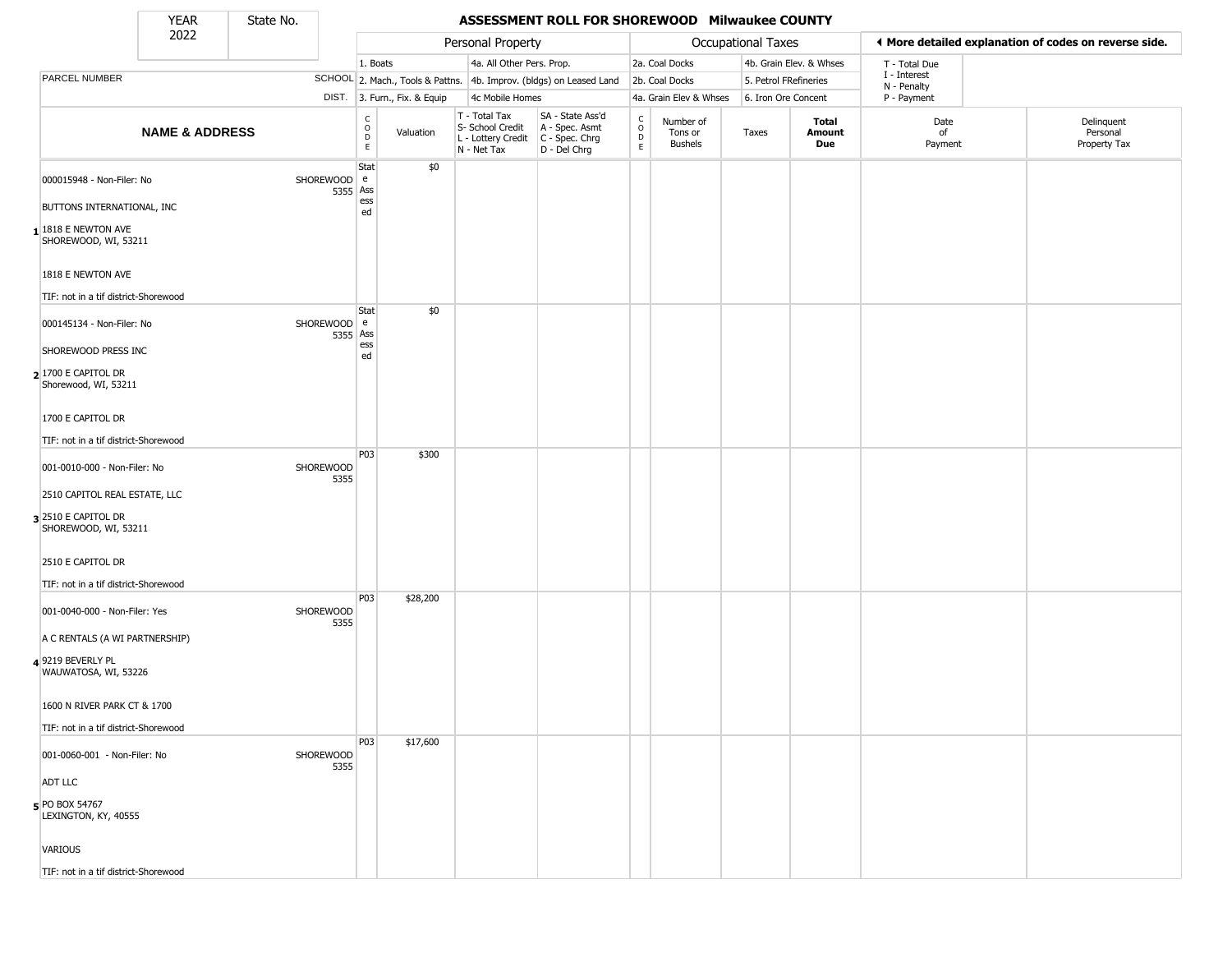## YEAR **ASSESSMENT ROLL FOR SHOREWOOD Milwaukee COUNTY** 2022 DIST. 3. Furn., Fix. & Equip PARCEL NUMBER **NAME & ADDRESS** State No. C O D E Valuation T - Total Tax S- School Credit A - Spec. Asmt L - Lottery Credit C - Spec. Chrg N - Net Tax SA - State Ass'd D - Del Chrg C O D E Number of Tons or Bushels Taxes **Total Amount Due** Date of Payment Delinquent Personal Property Tax Personal Property **Department Controller Service Controller** Occupational Taxes 1. Boats **4a. All Other Pers. Prop.** 2a. Coal Docks 4b. Grain Elev. & Whses SCHOOL 2. Mach., Tools & Pattns. 4b. Improv. (bldgs) on Leased Land 2b. Coal Docks 5. Petrol FRefineries 4c Mobile Homes 4a. Grain Elev & Whses 6. Iron Ore Concent T - Total Due I - Interest N - Penalty P - Payment 3**More detailed explanation of codes on reverse side. 6** PO BOX 54767 001-0080-001 - Non-Filer: No SHOREWOOD 5355 ADT COMMERCIAL LLC LEXINGTON, KY, 40555 VARIOUS TIF: not in a tif district-Shorewood P03 \$200 **7** PO BOX 37945 001-0310-100 - Non-Filer: No 5355 ALLSTATE INSURANCE COMPANY CHARLOTTE, NC, 28237-7945 4010 N OAKLAND AVE TIF: not in a tif district-Shorewood P4A SHOREWOOD P03 \$1,100 \$1,700 **Parcel Total** 1 \$2,800 **8** 2999 N HUMBOLDT BLVD 001-0350-000 - Non-Filer: No 5355 COLECTIVO COFFEE ROASTERS INC MILWAUKEE, WI, 53212 4500-24 N OAKLAND AVE TIF: not in a tif district-Shorewood P4A SHOREWOOD P03 \$300 \$36,500 **Parcel Total 1 \$36,800 9** PO BOX 4747 001-0420-000 - Non-Filer: No SHOREWOOD 5355 AMERICAN FAMILY MUTUAL INSURANCE CO C/O GRANT THORNTON, LLP OAK BROOK, IL, 60522 4484 N OAKLAND AVE TIF: not in a tif district-Shorewood P03 \$500 **10** 2289A LUDINGTON AVE 001-0490-000 - Non-Filer: Yes 5355 MILWAUKEE KINETIX CORP ANNA TIRY WAUWATOSA, WI, 53226 4009 N OAKLAND AVE UNIT 15  $PA<sub>A</sub>$ SHOREWOOD P03 \$100 \$121,900

TIF: not in a tif district-Shorewood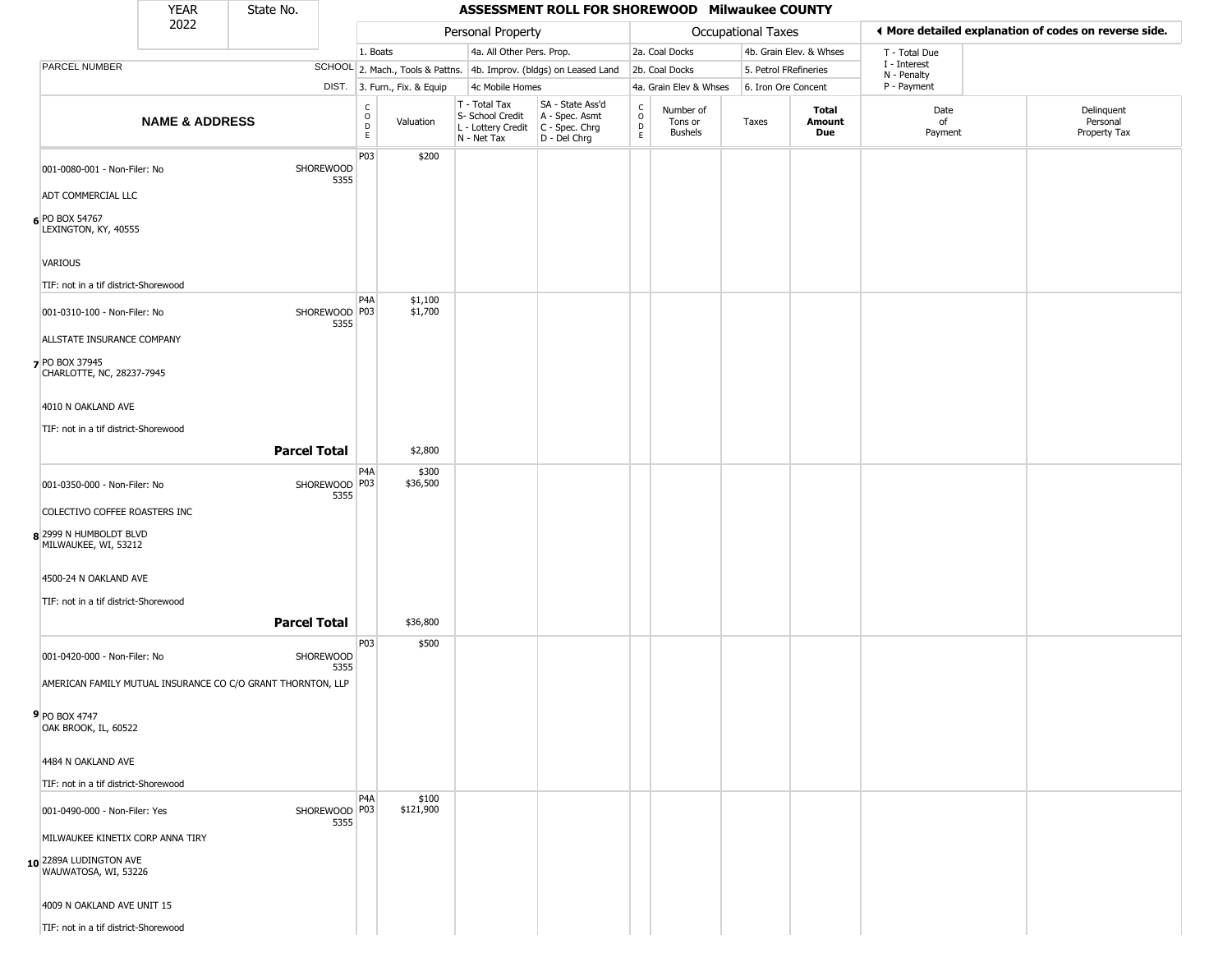|                                                            | <b>YEAR</b>               | State No.           |                       |                                                |                              |                                                                                         | ASSESSMENT ROLL FOR SHOREWOOD Milwaukee COUNTY                      |                          |                                 |                       |                         |                             |                                                       |
|------------------------------------------------------------|---------------------------|---------------------|-----------------------|------------------------------------------------|------------------------------|-----------------------------------------------------------------------------------------|---------------------------------------------------------------------|--------------------------|---------------------------------|-----------------------|-------------------------|-----------------------------|-------------------------------------------------------|
|                                                            | 2022                      |                     |                       |                                                |                              | Personal Property                                                                       |                                                                     |                          |                                 | Occupational Taxes    |                         |                             | ◀ More detailed explanation of codes on reverse side. |
|                                                            |                           |                     |                       | 1. Boats                                       |                              | 4a. All Other Pers. Prop.                                                               |                                                                     |                          | 2a. Coal Docks                  |                       | 4b. Grain Elev. & Whses | T - Total Due               |                                                       |
| PARCEL NUMBER                                              |                           |                     |                       |                                                |                              |                                                                                         | SCHOOL 2. Mach., Tools & Pattns. 4b. Improv. (bldgs) on Leased Land |                          | 2b. Coal Docks                  | 5. Petrol FRefineries |                         | I - Interest<br>N - Penalty |                                                       |
|                                                            |                           |                     |                       |                                                | DIST. 3. Furn., Fix. & Equip | 4c Mobile Homes                                                                         |                                                                     |                          | 4a. Grain Elev & Whses          | 6. Iron Ore Concent   |                         | P - Payment                 |                                                       |
|                                                            | <b>NAME &amp; ADDRESS</b> |                     |                       | $\begin{matrix} C \\ O \\ D \end{matrix}$<br>E | Valuation                    | T - Total Tax<br>S- School Credit<br>L - Lottery Credit   C - Spec. Chrg<br>N - Net Tax | SA - State Ass'd<br>A - Spec. Asmt<br>$D - Del Chrg$                | $\int_{0}^{c}$<br>D<br>E | Number of<br>Tons or<br>Bushels | Taxes                 | Total<br>Amount<br>Due  | Date<br>of<br>Payment       | Delinquent<br>Personal<br>Property Tax                |
|                                                            |                           | <b>Parcel Total</b> |                       |                                                | \$122,000                    |                                                                                         |                                                                     |                          |                                 |                       |                         |                             |                                                       |
| 001-0580-000 - Non-Filer: Yes                              |                           |                     | SHOREWOOD P03<br>5355 | P <sub>4</sub> A                               | \$200<br>\$3,100             |                                                                                         |                                                                     |                          |                                 |                       |                         |                             |                                                       |
| RUN WITH SCISSORS NANCY RALPH                              |                           |                     |                       |                                                |                              |                                                                                         |                                                                     |                          |                                 |                       |                         |                             |                                                       |
| $11$ <sup>3610</sup> N OAKLAND AVE<br>SHOREWOOD, WI, 53211 |                           |                     |                       |                                                |                              |                                                                                         |                                                                     |                          |                                 |                       |                         |                             |                                                       |
| 3610 N OAKLAND AVE<br>TIF: not in a tif district-Shorewood |                           |                     |                       |                                                |                              |                                                                                         |                                                                     |                          |                                 |                       |                         |                             |                                                       |
|                                                            |                           | <b>Parcel Total</b> |                       |                                                | \$3,300                      |                                                                                         |                                                                     |                          |                                 |                       |                         |                             |                                                       |
| 001-0600-000 - Non-Filer: Yes                              |                           |                     | SHOREWOOD<br>5355     | P03                                            | \$3,600                      |                                                                                         |                                                                     |                          |                                 |                       |                         |                             |                                                       |
| AMSTAR GAS STATION                                         |                           |                     |                       |                                                |                              |                                                                                         |                                                                     |                          |                                 |                       |                         |                             |                                                       |
| 12 4000 N WILSON DR<br>SHOREWOOD, WI, 53211                |                           |                     |                       |                                                |                              |                                                                                         |                                                                     |                          |                                 |                       |                         |                             |                                                       |
| 4000 N WILSON DR                                           |                           |                     |                       |                                                |                              |                                                                                         |                                                                     |                          |                                 |                       |                         |                             |                                                       |
| TIF: not in a tif district-Shorewood                       |                           |                     |                       | P <sub>4</sub> A                               |                              |                                                                                         |                                                                     |                          |                                 |                       |                         |                             |                                                       |
| 001-0620-000 - Non-Filer: No                               |                           |                     | SHOREWOOD P03<br>5355 |                                                | \$500<br>\$11,200            |                                                                                         |                                                                     |                          |                                 |                       |                         |                             |                                                       |
| ACACIA DENTAL CARE, LLC EDWIN BROOKES                      |                           |                     |                       |                                                |                              |                                                                                         |                                                                     |                          |                                 |                       |                         |                             |                                                       |
| 13 3970 N OAKLAND AVE, #602<br>Shorewood, WI, 53211        |                           |                     |                       |                                                |                              |                                                                                         |                                                                     |                          |                                 |                       |                         |                             |                                                       |
| 3970 N OAKLAND AVE, #602                                   |                           |                     |                       |                                                |                              |                                                                                         |                                                                     |                          |                                 |                       |                         |                             |                                                       |
| TIF: not in a tif district-Shorewood                       |                           | <b>Parcel Total</b> |                       |                                                | \$11,700                     |                                                                                         |                                                                     |                          |                                 |                       |                         |                             |                                                       |
| 001-0630-000 - Non-Filer: No                               |                           |                     | SHOREWOOD mpt<br>5355 | Exe                                            | \$0                          |                                                                                         |                                                                     |                          |                                 |                       |                         |                             |                                                       |
| ALLIANCE FRANCAISE DE MILWAUKEE                            |                           |                     |                       |                                                |                              |                                                                                         |                                                                     |                          |                                 |                       |                         |                             |                                                       |
| 14 1800 E CAPITOL DR # 1A<br>Shorewood, WI, 53211          |                           |                     |                       |                                                |                              |                                                                                         |                                                                     |                          |                                 |                       |                         |                             |                                                       |
| 1800 E CAPITOL DR # 1A                                     |                           |                     |                       |                                                |                              |                                                                                         |                                                                     |                          |                                 |                       |                         |                             |                                                       |
| TIF: not in a tif district-Shorewood                       |                           |                     |                       |                                                |                              |                                                                                         |                                                                     |                          |                                 |                       |                         |                             |                                                       |
| 001-0640-000 - Non-Filer: Yes                              |                           |                     | SHOREWOOD<br>5355     | P03                                            | \$2,000                      |                                                                                         |                                                                     |                          |                                 |                       |                         |                             |                                                       |
| AMTC & ASSOCIATES                                          |                           |                     |                       |                                                |                              |                                                                                         |                                                                     |                          |                                 |                       |                         |                             |                                                       |
| 15 4465 N OAKLAND AVE 200<br>Shorewood, WI, 53211          |                           |                     |                       |                                                |                              |                                                                                         |                                                                     |                          |                                 |                       |                         |                             |                                                       |
| 4465 N OAKLAND AVE 200                                     |                           |                     |                       |                                                |                              |                                                                                         |                                                                     |                          |                                 |                       |                         |                             |                                                       |
| TIF: not in a tif district-Shorewood                       |                           |                     |                       |                                                |                              |                                                                                         |                                                                     |                          |                                 |                       |                         |                             |                                                       |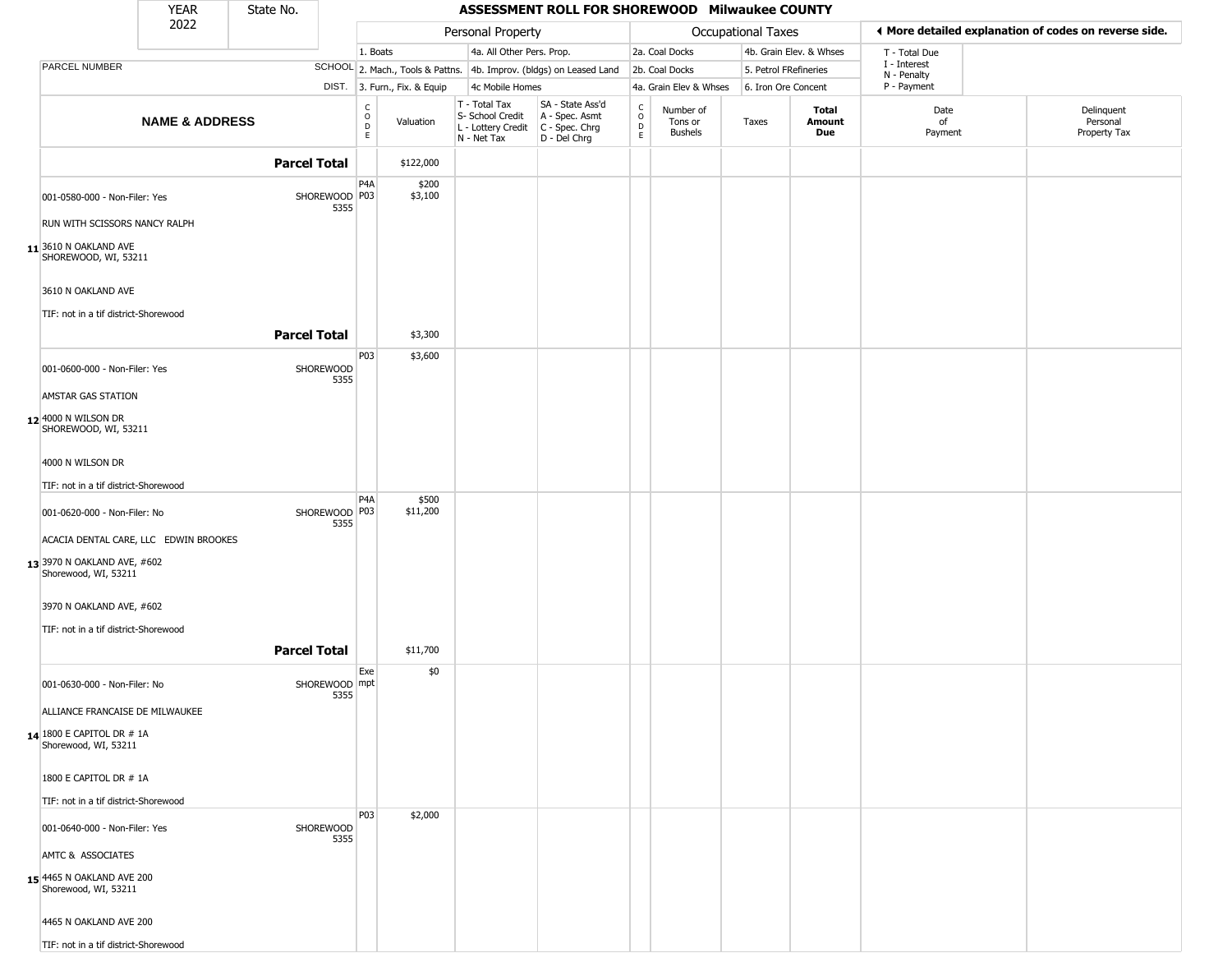|                                                                               | <b>YEAR</b>               | State No.           |                                             |                              |                                                                        |                           | ASSESSMENT ROLL FOR SHOREWOOD Milwaukee COUNTY                       |                                   |                                        |                           |                         |                             |                                                       |
|-------------------------------------------------------------------------------|---------------------------|---------------------|---------------------------------------------|------------------------------|------------------------------------------------------------------------|---------------------------|----------------------------------------------------------------------|-----------------------------------|----------------------------------------|---------------------------|-------------------------|-----------------------------|-------------------------------------------------------|
|                                                                               | 2022                      |                     |                                             |                              | Personal Property                                                      |                           |                                                                      |                                   |                                        | <b>Occupational Taxes</b> |                         |                             | ◀ More detailed explanation of codes on reverse side. |
|                                                                               |                           |                     |                                             | 1. Boats                     |                                                                        | 4a. All Other Pers. Prop. |                                                                      |                                   | 2a. Coal Docks                         |                           | 4b. Grain Elev. & Whses | T - Total Due               |                                                       |
| PARCEL NUMBER                                                                 |                           |                     |                                             |                              |                                                                        |                           | SCHOOL 2. Mach., Tools & Pattns. 4b. Improv. (bldgs) on Leased Land  |                                   | 2b. Coal Docks                         |                           | 5. Petrol FRefineries   | I - Interest<br>N - Penalty |                                                       |
|                                                                               |                           |                     |                                             | DIST. 3. Furn., Fix. & Equip |                                                                        | 4c Mobile Homes           |                                                                      |                                   | 4a. Grain Elev & Whses                 |                           | 6. Iron Ore Concent     | P - Payment                 |                                                       |
|                                                                               | <b>NAME &amp; ADDRESS</b> |                     | $\frac{c}{0}$<br>$\mathsf D$<br>$\mathsf E$ | Valuation                    | T - Total Tax<br>S- School Credit<br>L - Lottery Credit<br>N - Net Tax |                           | SA - State Ass'd<br>A - Spec. Asmt<br>C - Spec. Chrg<br>D - Del Chrg | C<br>$\circ$<br>$\mathsf{D}$<br>E | Number of<br>Tons or<br><b>Bushels</b> | Taxes                     | Total<br>Amount<br>Due  | Date<br>of<br>Payment       | Delinquent<br>Personal<br>Property Tax                |
| 001-0650-000 - Non-Filer: Yes                                                 |                           | SHOREWOOD           | P03<br>5355                                 | \$700                        |                                                                        |                           |                                                                      |                                   |                                        |                           |                         |                             |                                                       |
| <b>AKS TRAVEL</b>                                                             |                           |                     |                                             |                              |                                                                        |                           |                                                                      |                                   |                                        |                           |                         |                             |                                                       |
| 16 4230 N OAKLAND AVE #318<br>SHOREWOOD, WI, 53211                            |                           |                     |                                             |                              |                                                                        |                           |                                                                      |                                   |                                        |                           |                         |                             |                                                       |
| 4230 N OAKLAND AVE #318                                                       |                           |                     |                                             |                              |                                                                        |                           |                                                                      |                                   |                                        |                           |                         |                             |                                                       |
| TIF: not in a tif district-Shorewood                                          |                           |                     |                                             |                              |                                                                        |                           |                                                                      |                                   |                                        |                           |                         |                             |                                                       |
| 001-0660-000 - Non-Filer: No                                                  |                           | SHOREWOOD           | P4A<br>5355                                 | \$300                        |                                                                        |                           |                                                                      |                                   |                                        |                           |                         |                             |                                                       |
| ARAMARK REFRESHMENT SERVICES LLC                                              |                           |                     |                                             |                              |                                                                        |                           |                                                                      |                                   |                                        |                           |                         |                             |                                                       |
| 17 PO BOX 5316<br>OAK BROOK, IL, 60522                                        |                           |                     |                                             |                              |                                                                        |                           |                                                                      |                                   |                                        |                           |                         |                             |                                                       |
| 4201 N OAKLAND AVE                                                            |                           |                     |                                             |                              |                                                                        |                           |                                                                      |                                   |                                        |                           |                         |                             |                                                       |
| TIF: not in a tif district-Shorewood                                          |                           |                     |                                             |                              |                                                                        |                           |                                                                      |                                   |                                        |                           |                         |                             |                                                       |
| 002-0230-000 - Non-Filer: Yes                                                 |                           |                     | P <sub>4</sub> A<br>SHOREWOOD   P03<br>5355 | \$1,500<br>\$57,200          |                                                                        |                           |                                                                      |                                   |                                        |                           |                         |                             |                                                       |
| BAYSHORE VET CLINIC INC JAGMOHAN SINGH                                        |                           |                     |                                             |                              |                                                                        |                           |                                                                      |                                   |                                        |                           |                         |                             |                                                       |
| 18 3723 N OAKLAND AVE<br>SHOREWOOD, WI, 53211                                 |                           |                     |                                             |                              |                                                                        |                           |                                                                      |                                   |                                        |                           |                         |                             |                                                       |
| 3723 N OAKLAND AVE                                                            |                           |                     |                                             |                              |                                                                        |                           |                                                                      |                                   |                                        |                           |                         |                             |                                                       |
| TIF: not in a tif district-Shorewood                                          |                           | <b>Parcel Total</b> |                                             | \$58,700                     |                                                                        |                           |                                                                      |                                   |                                        |                           |                         |                             |                                                       |
|                                                                               |                           |                     | P03                                         |                              |                                                                        |                           |                                                                      |                                   |                                        |                           |                         |                             |                                                       |
| 002-0286-000 - Non-Filer: Yes                                                 |                           | SHOREWOOD           | 5355                                        | \$100                        |                                                                        |                           |                                                                      |                                   |                                        |                           |                         |                             |                                                       |
| OAKLAND BP AMOCO KALIM BEG<br>19 9425 W BROWN DEER RD<br>MILWAUKEE, WI, 53224 |                           |                     |                                             |                              |                                                                        |                           |                                                                      |                                   |                                        |                           |                         |                             |                                                       |
| 3624 N OAKLAND AVE                                                            |                           |                     |                                             |                              |                                                                        |                           |                                                                      |                                   |                                        |                           |                         |                             |                                                       |
| TIF: not in a tif district-Shorewood                                          |                           |                     | P <sub>4</sub> A                            |                              |                                                                        |                           |                                                                      |                                   |                                        |                           |                         |                             |                                                       |
| 002-0320-000 - Non-Filer: No                                                  |                           |                     | SHOREWOOD P03<br>5355                       | \$17,000<br>\$18,000         |                                                                        |                           |                                                                      |                                   |                                        |                           |                         |                             |                                                       |
| BENJI'S DELI LLC MIKE PRICE                                                   |                           |                     |                                             |                              |                                                                        |                           |                                                                      |                                   |                                        |                           |                         |                             |                                                       |
| 20 8683 N PORT WASHINGTON RD<br>MILWAUKEE, WI, 53217                          |                           |                     |                                             |                              |                                                                        |                           |                                                                      |                                   |                                        |                           |                         |                             |                                                       |
| 4156 N OAKLAND AVE                                                            |                           |                     |                                             |                              |                                                                        |                           |                                                                      |                                   |                                        |                           |                         |                             |                                                       |
| TIF: not in a tif district-Shorewood                                          |                           |                     |                                             |                              |                                                                        |                           |                                                                      |                                   |                                        |                           |                         |                             |                                                       |

**Parcel Total | \$35,000**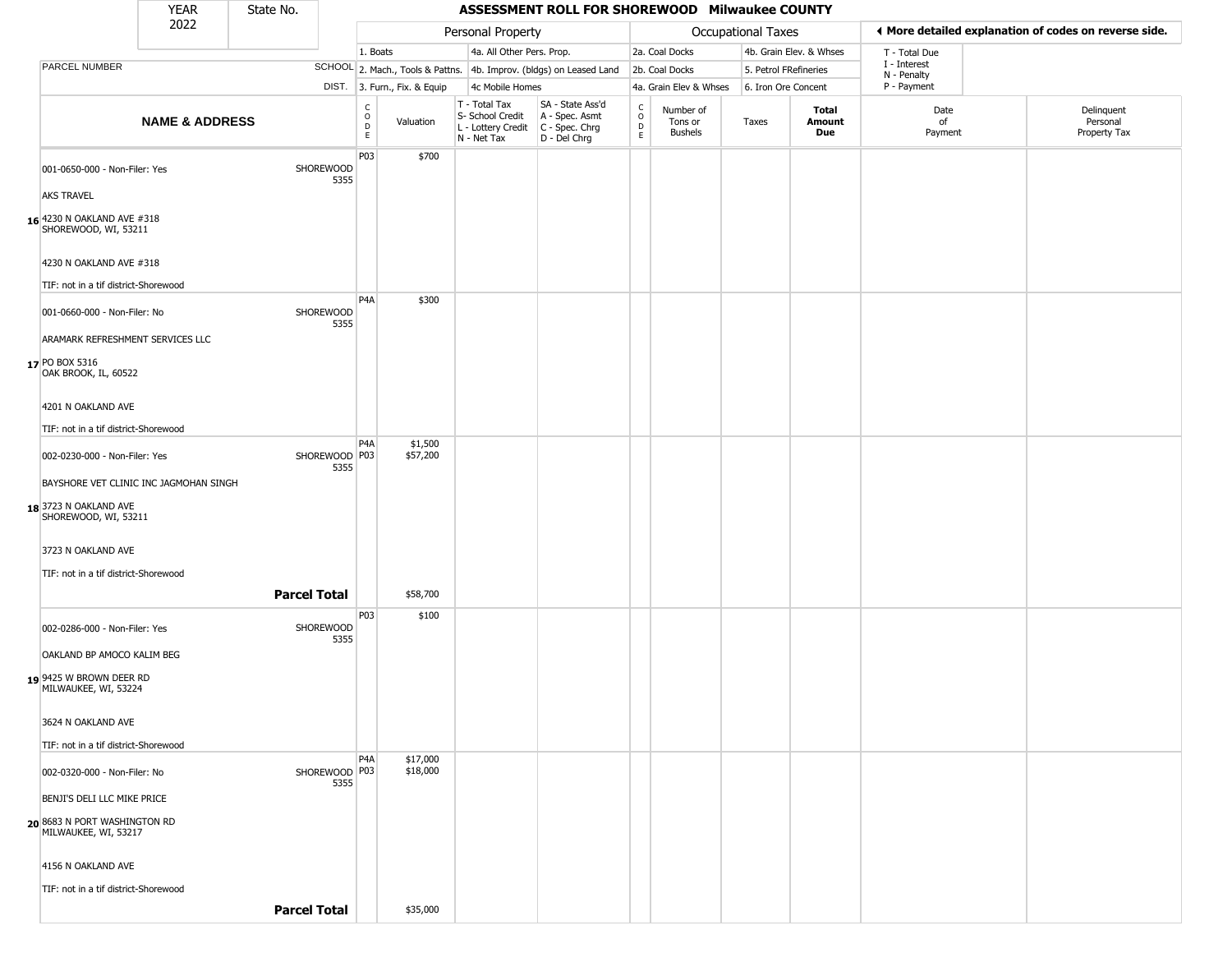|                                                           | <b>YEAR</b>               | State No.           |                         |                                      |                              |                                                                        | ASSESSMENT ROLL FOR SHOREWOOD Milwaukee COUNTY                       |                                              |                                        |                           |                         |                             |                                                       |
|-----------------------------------------------------------|---------------------------|---------------------|-------------------------|--------------------------------------|------------------------------|------------------------------------------------------------------------|----------------------------------------------------------------------|----------------------------------------------|----------------------------------------|---------------------------|-------------------------|-----------------------------|-------------------------------------------------------|
|                                                           | 2022                      |                     |                         |                                      |                              | Personal Property                                                      |                                                                      |                                              |                                        | <b>Occupational Taxes</b> |                         |                             | ♦ More detailed explanation of codes on reverse side. |
|                                                           |                           |                     |                         | 1. Boats                             |                              | 4a. All Other Pers. Prop.                                              |                                                                      |                                              | 2a. Coal Docks                         |                           | 4b. Grain Elev. & Whses | T - Total Due               |                                                       |
| PARCEL NUMBER                                             |                           |                     |                         |                                      |                              |                                                                        | SCHOOL 2. Mach., Tools & Pattns. 4b. Improv. (bldgs) on Leased Land  |                                              | 2b. Coal Docks                         | 5. Petrol FRefineries     |                         | I - Interest<br>N - Penalty |                                                       |
|                                                           |                           |                     |                         |                                      | DIST. 3. Furn., Fix. & Equip | 4c Mobile Homes                                                        |                                                                      |                                              | 4a. Grain Elev & Whses                 | 6. Iron Ore Concent       |                         | P - Payment                 |                                                       |
|                                                           | <b>NAME &amp; ADDRESS</b> |                     |                         | C<br>$\mathsf O$<br>D<br>$\mathsf E$ | Valuation                    | T - Total Tax<br>S- School Credit<br>L - Lottery Credit<br>N - Net Tax | SA - State Ass'd<br>A - Spec. Asmt<br>C - Spec. Chrg<br>D - Del Chrg | $\begin{array}{c}\nC \\ D \\ E\n\end{array}$ | Number of<br>Tons or<br><b>Bushels</b> | Taxes                     | Total<br>Amount<br>Due  | Date<br>of<br>Payment       | Delinquent<br>Personal<br>Property Tax                |
| 002-0351-000 - Non-Filer: Yes                             |                           |                     | SHOREWOOD<br>5355       | P4A                                  | \$5,300                      |                                                                        |                                                                      |                                              |                                        |                           |                         |                             |                                                       |
| BEVERLY ROAD LLC PATRICK SCHROEDER                        |                           |                     |                         |                                      |                              |                                                                        |                                                                      |                                              |                                        |                           |                         |                             |                                                       |
| $21$ <sup>1900</sup> E BEVERLY RD<br>SHOREWOOD, WI, 53211 |                           |                     |                         |                                      |                              |                                                                        |                                                                      |                                              |                                        |                           |                         |                             |                                                       |
| 1900 E BEVERLY RD                                         |                           |                     |                         |                                      |                              |                                                                        |                                                                      |                                              |                                        |                           |                         |                             |                                                       |
| TIF: not in a tif district-Shorewood                      |                           |                     |                         | P03                                  | \$400                        |                                                                        |                                                                      |                                              |                                        |                           |                         |                             |                                                       |
| 002-0420-000 - Non-Filer: Yes                             |                           |                     | SHOREWOOD<br>5355       |                                      |                              |                                                                        |                                                                      |                                              |                                        |                           |                         |                             |                                                       |
| WISCONSIN MARTIAL ART INC                                 |                           |                     |                         |                                      |                              |                                                                        |                                                                      |                                              |                                        |                           |                         |                             |                                                       |
| 22 4477 N OAKLAND AVE<br>SHOREWOOD, WI, 53211             |                           |                     |                         |                                      |                              |                                                                        |                                                                      |                                              |                                        |                           |                         |                             |                                                       |
| 4477 N OAKLAND AVE                                        |                           |                     |                         |                                      |                              |                                                                        |                                                                      |                                              |                                        |                           |                         |                             |                                                       |
| TIF: not in a tif district-Shorewood                      |                           |                     |                         |                                      |                              |                                                                        |                                                                      |                                              |                                        |                           |                         |                             |                                                       |
| 002-0430-000 - Non-Filer: Yes                             |                           |                     | SHOREWOOD P03<br>5355   | P <sub>4</sub> A                     | \$6,100<br>\$37,100          |                                                                        |                                                                      |                                              |                                        |                           |                         |                             |                                                       |
| BLACKBIRD MERCANTILE, DBA DRAFT & VESSEL                  |                           |                     |                         |                                      |                              |                                                                        |                                                                      |                                              |                                        |                           |                         |                             |                                                       |
| 23 4417 N OAKLAND AVE<br>SHOREWOOD, WI, 53211             |                           |                     |                         |                                      |                              |                                                                        |                                                                      |                                              |                                        |                           |                         |                             |                                                       |
| 4417 N OAKLAND AVE                                        |                           |                     |                         |                                      |                              |                                                                        |                                                                      |                                              |                                        |                           |                         |                             |                                                       |
| TIF: not in a tif district-Shorewood                      |                           |                     |                         |                                      |                              |                                                                        |                                                                      |                                              |                                        |                           |                         |                             |                                                       |
|                                                           |                           | <b>Parcel Total</b> |                         |                                      | \$43,200                     |                                                                        |                                                                      |                                              |                                        |                           |                         |                             |                                                       |
| 002-0515-000 - Non-Filer: No                              |                           |                     | SHOREWOOD   P03<br>5355 | P4A                                  | \$200<br>\$1,100             |                                                                        |                                                                      |                                              |                                        |                           |                         |                             |                                                       |
| <b>BRIAN HOUSTON SALON</b>                                |                           |                     |                         |                                      |                              |                                                                        |                                                                      |                                              |                                        |                           |                         |                             |                                                       |
| <b>24 4479 N OAKLAND AVE</b><br>SHOREWOOD, WI, 53211      |                           |                     |                         |                                      |                              |                                                                        |                                                                      |                                              |                                        |                           |                         |                             |                                                       |
| 4479 N OAKLAND AVE                                        |                           |                     |                         |                                      |                              |                                                                        |                                                                      |                                              |                                        |                           |                         |                             |                                                       |
| TIF: not in a tif district-Shorewood                      |                           |                     |                         |                                      |                              |                                                                        |                                                                      |                                              |                                        |                           |                         |                             |                                                       |
|                                                           |                           | <b>Parcel Total</b> |                         |                                      | \$1,300                      |                                                                        |                                                                      |                                              |                                        |                           |                         |                             |                                                       |
| 002-0530-000 - Non-Filer: No                              |                           |                     | SHOREWOOD P4A<br>5355   | <b>P03</b>                           | \$200<br>\$4,800             |                                                                        |                                                                      |                                              |                                        |                           |                         |                             |                                                       |
| BRIGHTER CONCEPTS LTD MARY LOU JOHNSON                    |                           |                     |                         |                                      |                              |                                                                        |                                                                      |                                              |                                        |                           |                         |                             |                                                       |
| 25 1706 E CAPITOL DR<br>SHOREWOOD, WI, 53211              |                           |                     |                         |                                      |                              |                                                                        |                                                                      |                                              |                                        |                           |                         |                             |                                                       |
| 1706 E CAPITOL DR                                         |                           |                     |                         |                                      |                              |                                                                        |                                                                      |                                              |                                        |                           |                         |                             |                                                       |
| TIF: not in a tif district-Shorewood                      |                           |                     |                         |                                      |                              |                                                                        |                                                                      |                                              |                                        |                           |                         |                             |                                                       |
|                                                           |                           | <b>Parcel Total</b> |                         |                                      | \$5,000                      |                                                                        |                                                                      |                                              |                                        |                           |                         |                             |                                                       |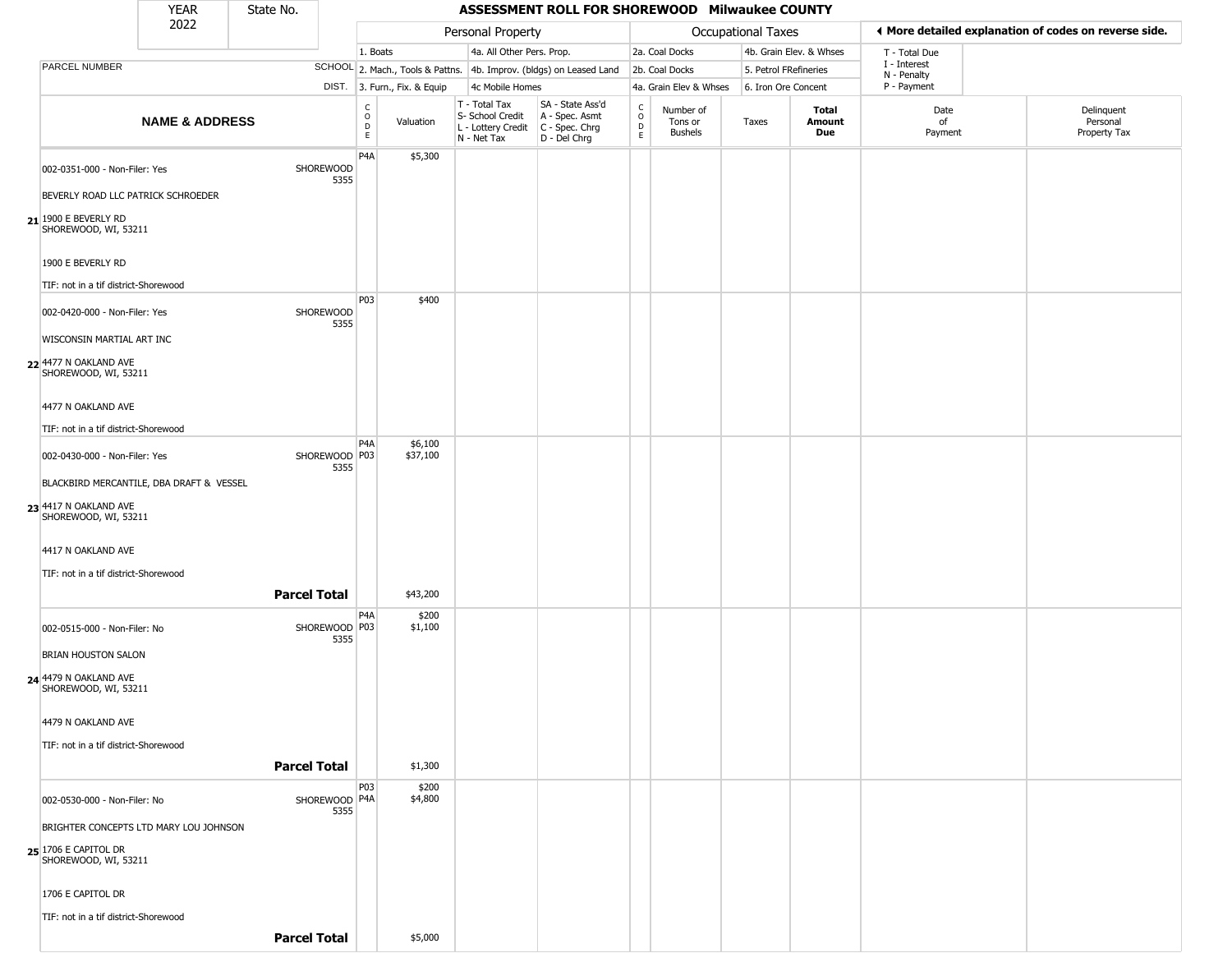|                                                                                                                                                                                                                                                        | <b>YEAR</b>               | State No.                                                                      |                                                   |                                             |                                     |                                                                                         | ASSESSMENT ROLL FOR SHOREWOOD Milwaukee COUNTY                      |                         |                                 |                           |                         |                             |                                                       |
|--------------------------------------------------------------------------------------------------------------------------------------------------------------------------------------------------------------------------------------------------------|---------------------------|--------------------------------------------------------------------------------|---------------------------------------------------|---------------------------------------------|-------------------------------------|-----------------------------------------------------------------------------------------|---------------------------------------------------------------------|-------------------------|---------------------------------|---------------------------|-------------------------|-----------------------------|-------------------------------------------------------|
|                                                                                                                                                                                                                                                        | 2022                      |                                                                                |                                                   |                                             |                                     | Personal Property                                                                       |                                                                     |                         |                                 | <b>Occupational Taxes</b> |                         |                             | ♦ More detailed explanation of codes on reverse side. |
|                                                                                                                                                                                                                                                        |                           |                                                                                |                                                   | 1. Boats                                    |                                     | 4a. All Other Pers. Prop.                                                               |                                                                     |                         | 2a. Coal Docks                  |                           | 4b. Grain Elev. & Whses | T - Total Due               |                                                       |
| PARCEL NUMBER                                                                                                                                                                                                                                          |                           |                                                                                |                                                   |                                             |                                     |                                                                                         | SCHOOL 2. Mach., Tools & Pattns. 4b. Improv. (bldgs) on Leased Land |                         | 2b. Coal Docks                  | 5. Petrol FRefineries     |                         | I - Interest<br>N - Penalty |                                                       |
|                                                                                                                                                                                                                                                        |                           |                                                                                |                                                   |                                             | DIST. 3. Furn., Fix. & Equip        | 4c Mobile Homes                                                                         |                                                                     |                         | 4a. Grain Elev & Whses          | 6. Iron Ore Concent       |                         | P - Payment                 |                                                       |
|                                                                                                                                                                                                                                                        | <b>NAME &amp; ADDRESS</b> |                                                                                |                                                   | $\frac{C}{O}$<br>$\mathsf D$<br>$\mathsf E$ | Valuation                           | T - Total Tax<br>S- School Credit<br>L - Lottery Credit   C - Spec. Chrg<br>N - Net Tax | SA - State Ass'd<br>A - Spec. Asmt<br>D - Del Chrg                  | C<br>$\circ$<br>D<br>E. | Number of<br>Tons or<br>Bushels | Taxes                     | Total<br>Amount<br>Due  | Date<br>of<br>Payment       | Delinquent<br>Personal<br>Property Tax                |
| 002-0603-005 - Non-Filer: No<br>MILWAUKEE BROKERAGE EMPLOYEE BENEFITS INC LORENZO<br><b>DRAGHICCHIO</b><br>26 4507 N OAKLAND AVE<br>SHOREWOOD, WI, 53211<br>4507 N OAKLAND AVE<br>TIF: not in a tif district-Shorewood<br>002-0607-000 - Non-Filer: No |                           | <b>Parcel Total</b>                                                            | SHOREWOOD P03<br>5355<br><b>SHOREWOOD</b><br>5355 | P <sub>4</sub> A<br>P03                     | \$200<br>\$300<br>\$500<br>\$2,600  |                                                                                         |                                                                     |                         |                                 |                           |                         |                             |                                                       |
| BROOK FURNITURE RENTAL, INC<br>27 100 N FIELD DR, STE 220<br>LAKE FOREST, IL, 60045<br>VARIOUS<br>TIF: not in a tif district-Shorewood                                                                                                                 |                           |                                                                                |                                                   |                                             |                                     |                                                                                         |                                                                     |                         |                                 |                           |                         |                             |                                                       |
| 002-0610-000 - Non-Filer: No<br><b>BRILL COUNSELING</b><br>28 4433 N OAKLAND AVE, STE D<br>SHOREWOOD, WI, 53211<br>4433 N OAKLAND AVE, STE D<br>TIF: not in a tif district-Shorewood                                                                   |                           |                                                                                | SHOREWOOD<br>5355                                 | <b>P03</b>                                  | \$800                               |                                                                                         |                                                                     |                         |                                 |                           |                         |                             |                                                       |
| 002-0611-000 - Non-Filer: No<br>29 4195 N OAKLAND AVE<br>SHOREWOOD, WI, 53211<br>4195 N OAKLAND AVE<br>TIF: TIF 05-Shorewood                                                                                                                           |                           | CRISPY BROWNS, LLC DBA BUTTERMINT RESTAURANT DAN SIDNER<br><b>Parcel Total</b> | SHOREWOOD   P4A<br>5355                           | <b>P03</b>                                  | \$198,100<br>\$220,000<br>\$418,100 |                                                                                         |                                                                     |                         |                                 |                           |                         |                             |                                                       |
| 002-0612-000 - Non-Filer: Yes<br>BEHRENS PSYCHOTHERAPY SERVICES, LLC<br>30 2321 E CAPITOL DR 400<br>Shorewood, WI, 53211<br>2321 E CAPITOL DR 400<br>TIF: not in a tif district-Shorewood                                                              |                           |                                                                                | SHOREWOOD<br>5355                                 | P03                                         | \$2,000                             |                                                                                         |                                                                     |                         |                                 |                           |                         |                             |                                                       |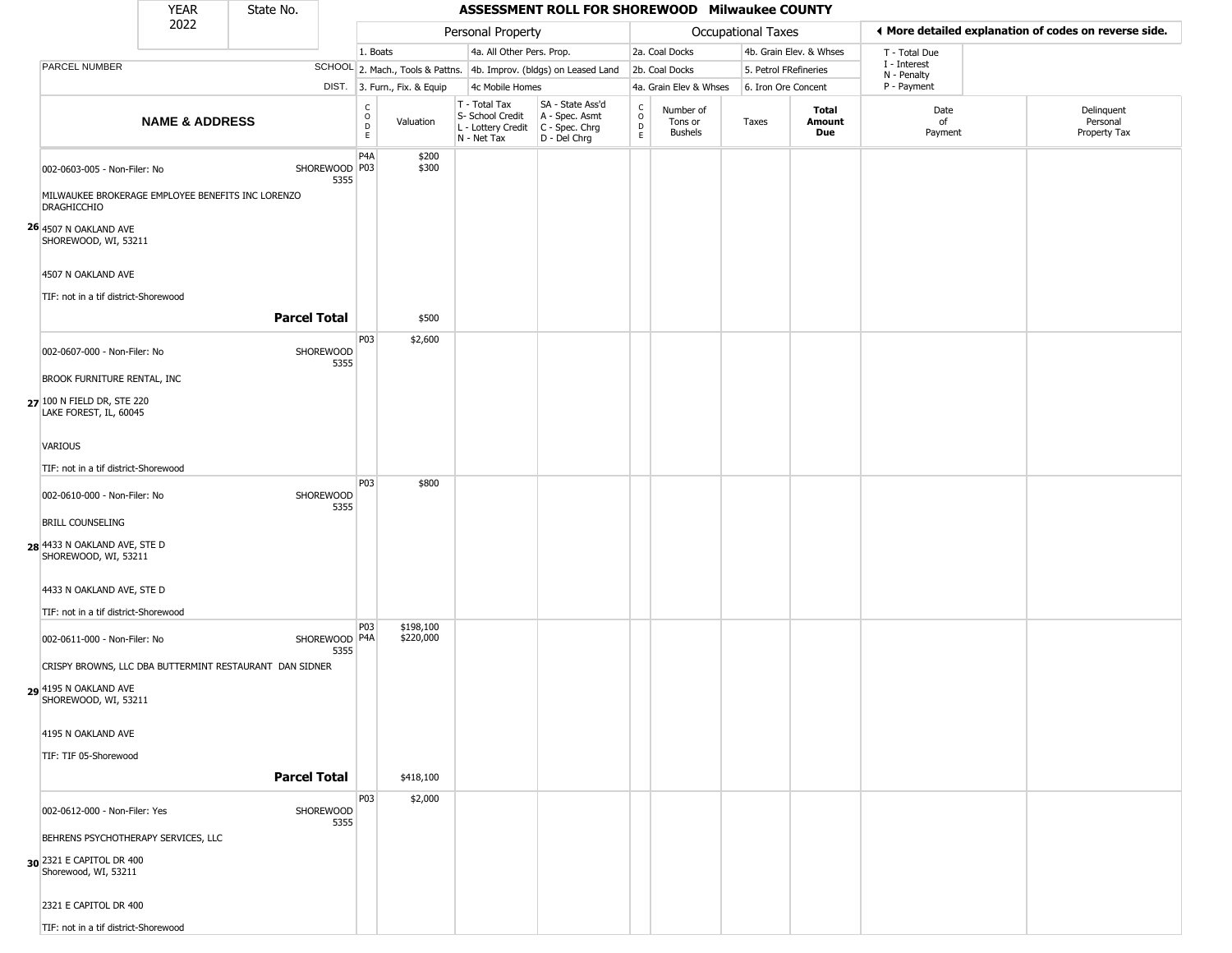|                                                                                                                    | <b>YEAR</b>               | State No.           |                       |                                   |                              |                                                                                         | ASSESSMENT ROLL FOR SHOREWOOD Milwaukee COUNTY                      |                         |                                        |                       |                               |                             |                                                       |
|--------------------------------------------------------------------------------------------------------------------|---------------------------|---------------------|-----------------------|-----------------------------------|------------------------------|-----------------------------------------------------------------------------------------|---------------------------------------------------------------------|-------------------------|----------------------------------------|-----------------------|-------------------------------|-----------------------------|-------------------------------------------------------|
|                                                                                                                    | 2022                      |                     |                       |                                   |                              | Personal Property                                                                       |                                                                     |                         |                                        | Occupational Taxes    |                               |                             | ♦ More detailed explanation of codes on reverse side. |
|                                                                                                                    |                           |                     |                       | 1. Boats                          |                              | 4a. All Other Pers. Prop.                                                               |                                                                     |                         | 2a. Coal Docks                         |                       | 4b. Grain Elev. & Whses       | T - Total Due               |                                                       |
| PARCEL NUMBER                                                                                                      |                           |                     |                       |                                   |                              |                                                                                         | SCHOOL 2. Mach., Tools & Pattns. 4b. Improv. (bldgs) on Leased Land |                         | 2b. Coal Docks                         | 5. Petrol FRefineries |                               | I - Interest<br>N - Penalty |                                                       |
|                                                                                                                    |                           |                     |                       |                                   | DIST. 3. Furn., Fix. & Equip | 4c Mobile Homes                                                                         |                                                                     |                         | 4a. Grain Elev & Whses                 | 6. Iron Ore Concent   |                               | P - Payment                 |                                                       |
|                                                                                                                    | <b>NAME &amp; ADDRESS</b> |                     |                       | $\frac{C}{O}$<br>D<br>$\mathsf E$ | Valuation                    | T - Total Tax<br>S- School Credit<br>L - Lottery Credit   C - Spec. Chrg<br>N - Net Tax | SA - State Ass'd<br>A - Spec. Asmt<br>D - Del Chrg                  | C<br>$\circ$<br>D<br>E. | Number of<br>Tons or<br><b>Bushels</b> | Taxes                 | Total<br><b>Amount</b><br>Due | Date<br>of<br>Payment       | Delinquent<br>Personal<br>Property Tax                |
| 002-0613-000 - Non-Filer: No<br><b>BLOOMING LOTUS BAKERY</b>                                                       |                           |                     | SHOREWOOD P03<br>5355 | P <sub>4</sub> A                  | \$100<br>\$2,700             |                                                                                         |                                                                     |                         |                                        |                       |                               |                             |                                                       |
| 31 3341 N HACKETT AVE<br>MILWAUKEE, WI, 53211<br>3948 N MARYLAND AVE                                               |                           |                     |                       |                                   |                              |                                                                                         |                                                                     |                         |                                        |                       |                               |                             |                                                       |
| TIF: not in a tif district-Shorewood                                                                               |                           | <b>Parcel Total</b> |                       |                                   | \$2,800                      |                                                                                         |                                                                     |                         |                                        |                       |                               |                             |                                                       |
| 002-0614-000 - Non-Filer: Yes<br>BENJAMIN CONSULTING SERVICE LLC<br>32 1800 E CAPITOL DRIVE 2D # 2F                |                           |                     | SHOREWOOD<br>5355     | P03                               | \$5,100                      |                                                                                         |                                                                     |                         |                                        |                       |                               |                             |                                                       |
| SHOREWOOD, WI, 53211<br>1800 E CAPITOL DRIVE 2D # 2F<br>TIF: not in a tif district-Shorewood                       |                           |                     |                       |                                   |                              |                                                                                         |                                                                     |                         |                                        |                       |                               |                             |                                                       |
| 003-0003-006 - Non-Filer: No<br>FIRST-CITIZENS BANK & TRUST COMPANY C/O RYAN TAX COMPLIANCE<br><b>SERVICES LLC</b> |                           |                     | SHOREWOOD<br>5355     | P03                               | \$3,400                      |                                                                                         |                                                                     |                         |                                        |                       |                               |                             |                                                       |
| 33 PO BOX 460709<br>HOUSTON, TX, 77056                                                                             |                           |                     |                       |                                   |                              |                                                                                         |                                                                     |                         |                                        |                       |                               |                             |                                                       |
| VARIOUS                                                                                                            |                           |                     |                       |                                   |                              |                                                                                         |                                                                     |                         |                                        |                       |                               |                             |                                                       |
| TIF: TIF 05-Shorewood                                                                                              |                           |                     |                       | P <sub>4</sub> A                  | \$20,900                     |                                                                                         |                                                                     |                         |                                        |                       |                               |                             |                                                       |
| 003-0041-500 - Non-Filer: No<br>CAMP BAR SHOREWOOD, INC PAUL HACKBARTH                                             |                           |                     | SHOREWOOD P03<br>5355 |                                   | \$93,700                     |                                                                                         |                                                                     |                         |                                        |                       |                               |                             |                                                       |
| 34 2107 E CAPITOL DR<br>SHOREWOOD, WI, 53211                                                                       |                           |                     |                       |                                   |                              |                                                                                         |                                                                     |                         |                                        |                       |                               |                             |                                                       |
| 4044 N OAKLAND AVE                                                                                                 |                           |                     |                       |                                   |                              |                                                                                         |                                                                     |                         |                                        |                       |                               |                             |                                                       |
| TIF: not in a tif district-Shorewood                                                                               |                           | <b>Parcel Total</b> |                       |                                   | \$114,600                    |                                                                                         |                                                                     |                         |                                        |                       |                               |                             |                                                       |
|                                                                                                                    |                           |                     |                       | P03                               | \$21,200                     |                                                                                         |                                                                     |                         |                                        |                       |                               |                             |                                                       |
| 003-0050-000 - Non-Filer: No                                                                                       |                           |                     | SHOREWOOD<br>5355     |                                   |                              |                                                                                         |                                                                     |                         |                                        |                       |                               |                             |                                                       |
| CANON FINANCIAL SERVICES, INC<br>35 158 GAITHER DR, PO BOX 5008<br>MOUNT LAUREL, NJ, 08054                         |                           |                     |                       |                                   |                              |                                                                                         |                                                                     |                         |                                        |                       |                               |                             |                                                       |
| <b>VARIOUS</b>                                                                                                     |                           |                     |                       |                                   |                              |                                                                                         |                                                                     |                         |                                        |                       |                               |                             |                                                       |
| TIF: not in a tif district-Shorewood                                                                               |                           |                     |                       |                                   |                              |                                                                                         |                                                                     |                         |                                        |                       |                               |                             |                                                       |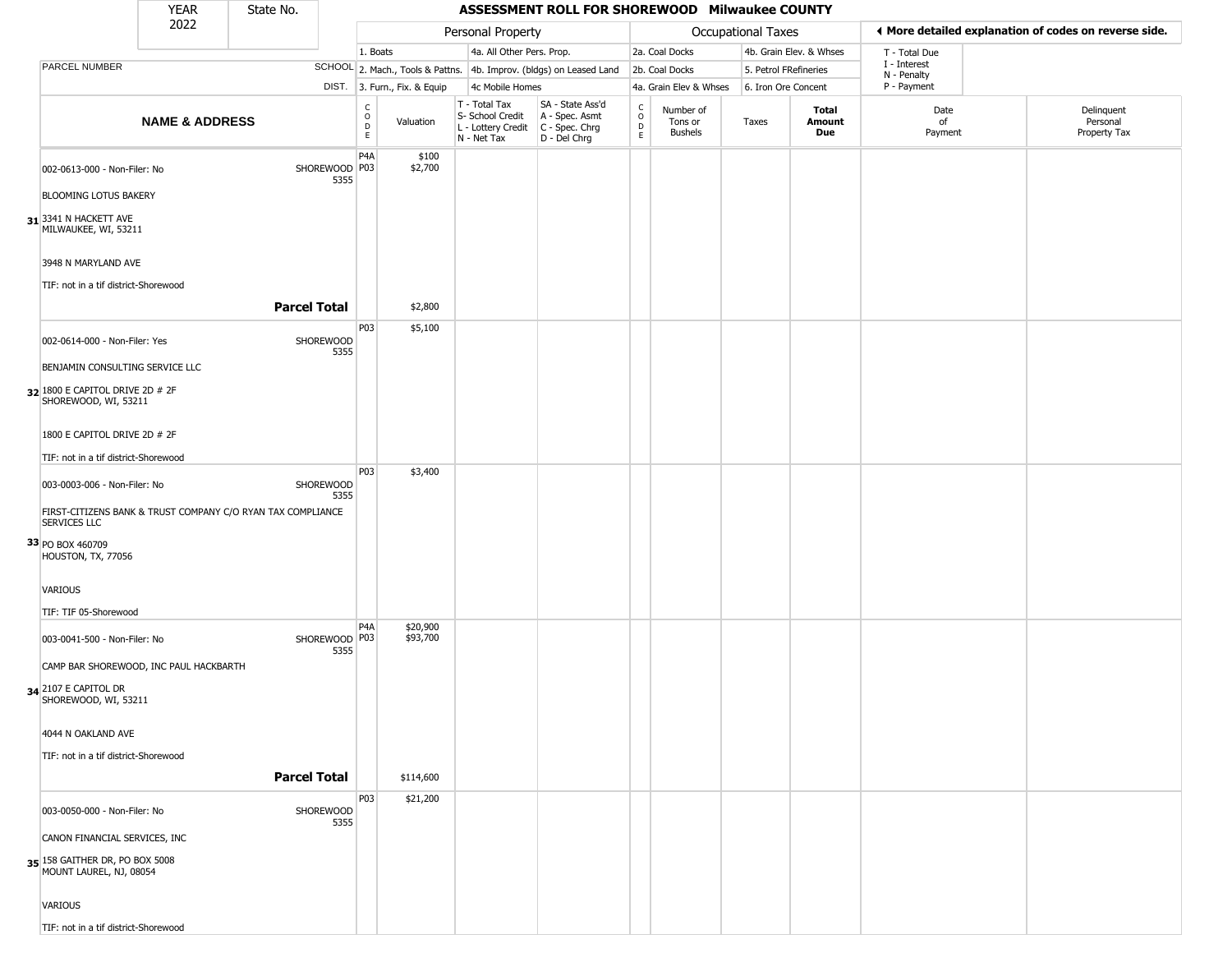|                                                      | <b>YEAR</b>               | State No.           |                         |                                             |                              |                                                                                         | ASSESSMENT ROLL FOR SHOREWOOD Milwaukee COUNTY                      |                                   |                                        |                           |                         |                             |                                                       |  |
|------------------------------------------------------|---------------------------|---------------------|-------------------------|---------------------------------------------|------------------------------|-----------------------------------------------------------------------------------------|---------------------------------------------------------------------|-----------------------------------|----------------------------------------|---------------------------|-------------------------|-----------------------------|-------------------------------------------------------|--|
|                                                      | 2022                      |                     |                         |                                             |                              | Personal Property                                                                       |                                                                     |                                   |                                        | <b>Occupational Taxes</b> |                         |                             | ♦ More detailed explanation of codes on reverse side. |  |
|                                                      |                           |                     |                         | 1. Boats                                    |                              | 4a. All Other Pers. Prop.                                                               |                                                                     |                                   | 2a. Coal Docks                         |                           | 4b. Grain Elev. & Whses | T - Total Due               |                                                       |  |
| PARCEL NUMBER                                        |                           |                     |                         |                                             |                              |                                                                                         | SCHOOL 2. Mach., Tools & Pattns. 4b. Improv. (bldgs) on Leased Land |                                   | 2b. Coal Docks                         | 5. Petrol FRefineries     |                         | I - Interest<br>N - Penalty |                                                       |  |
|                                                      |                           |                     |                         |                                             | DIST. 3. Furn., Fix. & Equip | 4c Mobile Homes                                                                         |                                                                     |                                   | 4a. Grain Elev & Whses                 | 6. Iron Ore Concent       |                         | P - Payment                 |                                                       |  |
|                                                      | <b>NAME &amp; ADDRESS</b> |                     |                         | $\frac{c}{0}$<br>$\mathsf D$<br>$\mathsf E$ | Valuation                    | T - Total Tax<br>S- School Credit<br>L - Lottery Credit   C - Spec. Chrg<br>N - Net Tax | SA - State Ass'd<br>A - Spec. Asmt<br>D - Del Chrg                  | C<br>$\circ$<br>$\mathsf{D}$<br>E | Number of<br>Tons or<br><b>Bushels</b> | Taxes                     | Total<br>Amount<br>Due  | Date<br>of<br>Payment       | Delinquent<br>Personal<br>Property Tax                |  |
| 003-0070-000 - Non-Filer: Yes                        |                           |                     | SHOREWOOD P03<br>5355   | P <sub>4</sub> A                            | \$1,800<br>\$18,400          |                                                                                         |                                                                     |                                   |                                        |                           |                         |                             |                                                       |  |
| CAPITOL CLEANERS INC YUAN HAN                        |                           |                     |                         |                                             |                              |                                                                                         |                                                                     |                                   |                                        |                           |                         |                             |                                                       |  |
| 36 2101 E CAPITOL DR<br>SHOREWOOD, WI, 53211         |                           |                     |                         |                                             |                              |                                                                                         |                                                                     |                                   |                                        |                           |                         |                             |                                                       |  |
| 2101 E CAPITOL DR                                    |                           |                     |                         |                                             |                              |                                                                                         |                                                                     |                                   |                                        |                           |                         |                             |                                                       |  |
| TIF: not in a tif district-Shorewood                 |                           |                     |                         |                                             |                              |                                                                                         |                                                                     |                                   |                                        |                           |                         |                             |                                                       |  |
|                                                      |                           | <b>Parcel Total</b> |                         |                                             | \$20,200                     |                                                                                         |                                                                     |                                   |                                        |                           |                         |                             |                                                       |  |
| 003-0080-000 - Non-Filer: No                         |                           |                     | SHOREWOOD   P03<br>5355 | P <sub>4</sub> A                            | \$100<br>\$2,200             |                                                                                         |                                                                     |                                   |                                        |                           |                         |                             |                                                       |  |
| CAROL SNYDER & ASSOC LLC SUSAN SUMICHRAST            |                           |                     |                         |                                             |                              |                                                                                         |                                                                     |                                   |                                        |                           |                         |                             |                                                       |  |
| 37 4028 N WILSON DR<br>SHOREWOOD, WI, 53211          |                           |                     |                         |                                             |                              |                                                                                         |                                                                     |                                   |                                        |                           |                         |                             |                                                       |  |
| 4028 N WILSON DR                                     |                           |                     |                         |                                             |                              |                                                                                         |                                                                     |                                   |                                        |                           |                         |                             |                                                       |  |
| TIF: not in a tif district-Shorewood                 |                           |                     |                         |                                             |                              |                                                                                         |                                                                     |                                   |                                        |                           |                         |                             |                                                       |  |
|                                                      |                           | <b>Parcel Total</b> |                         |                                             | \$2,300                      |                                                                                         |                                                                     |                                   |                                        |                           |                         |                             |                                                       |  |
| 003-0160-000 - Non-Filer: Yes                        |                           |                     | SHOREWOOD P03<br>5355   | P <sub>4</sub> A                            | \$200<br>\$3,700             |                                                                                         |                                                                     |                                   |                                        |                           |                         |                             |                                                       |  |
| CC CONRAD JEWELERS INC                               |                           |                     |                         |                                             |                              |                                                                                         |                                                                     |                                   |                                        |                           |                         |                             |                                                       |  |
| 38 4014 N OAKLAND AVE<br>SHOREWOOD, WI, 53211        |                           |                     |                         |                                             |                              |                                                                                         |                                                                     |                                   |                                        |                           |                         |                             |                                                       |  |
| 4014 N OAKLAND AVE                                   |                           |                     |                         |                                             |                              |                                                                                         |                                                                     |                                   |                                        |                           |                         |                             |                                                       |  |
| TIF: not in a tif district-Shorewood                 |                           |                     |                         |                                             |                              |                                                                                         |                                                                     |                                   |                                        |                           |                         |                             |                                                       |  |
|                                                      |                           | <b>Parcel Total</b> |                         |                                             | \$3,900                      |                                                                                         |                                                                     |                                   |                                        |                           |                         |                             |                                                       |  |
| 003-0330-000 - Non-Filer: No                         |                           |                     | SHOREWOOD P03<br>5355   | P <sub>4</sub> A                            | \$100<br>\$17,200            |                                                                                         |                                                                     |                                   |                                        |                           |                         |                             |                                                       |  |
| CHIROPRACTIC COMPANY BRIAN GERONDALE                 |                           |                     |                         |                                             |                              |                                                                                         |                                                                     |                                   |                                        |                           |                         |                             |                                                       |  |
| 39 5306 N PORT WASHINGTON RD<br>MILWAUKEE, WI, 53217 |                           |                     |                         |                                             |                              |                                                                                         |                                                                     |                                   |                                        |                           |                         |                             |                                                       |  |
| 3510 N OAKLAND AVE UNIT 201                          |                           |                     |                         |                                             |                              |                                                                                         |                                                                     |                                   |                                        |                           |                         |                             |                                                       |  |
| TIF: not in a tif district-Shorewood                 |                           |                     |                         |                                             |                              |                                                                                         |                                                                     |                                   |                                        |                           |                         |                             |                                                       |  |
|                                                      |                           | <b>Parcel Total</b> |                         |                                             | \$17,300                     |                                                                                         |                                                                     |                                   |                                        |                           |                         |                             |                                                       |  |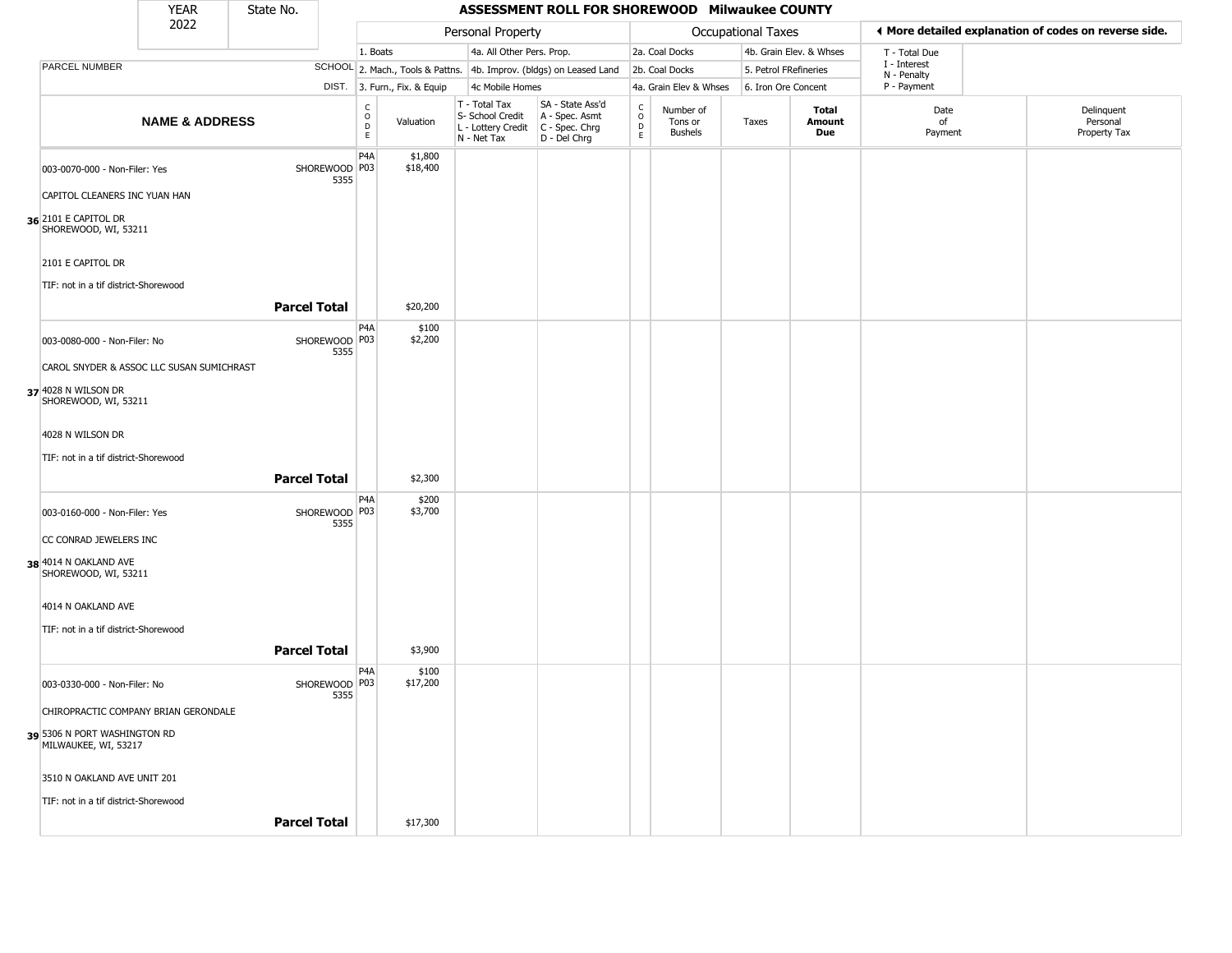|                                                          | <b>YEAR</b>                                      | State No.           |                         |                                                 |                              |                                                                                         | ASSESSMENT ROLL FOR SHOREWOOD Milwaukee COUNTY                      |                        |                                 |                           |                         |                             |                                                       |
|----------------------------------------------------------|--------------------------------------------------|---------------------|-------------------------|-------------------------------------------------|------------------------------|-----------------------------------------------------------------------------------------|---------------------------------------------------------------------|------------------------|---------------------------------|---------------------------|-------------------------|-----------------------------|-------------------------------------------------------|
|                                                          | 2022                                             |                     |                         |                                                 |                              | Personal Property                                                                       |                                                                     |                        |                                 | <b>Occupational Taxes</b> |                         |                             | ◀ More detailed explanation of codes on reverse side. |
|                                                          |                                                  |                     |                         | 1. Boats                                        |                              | 4a. All Other Pers. Prop.                                                               |                                                                     |                        | 2a. Coal Docks                  |                           | 4b. Grain Elev. & Whses | T - Total Due               |                                                       |
| PARCEL NUMBER                                            |                                                  |                     |                         |                                                 |                              |                                                                                         | SCHOOL 2. Mach., Tools & Pattns. 4b. Improv. (bldgs) on Leased Land |                        | 2b. Coal Docks                  | 5. Petrol FRefineries     |                         | I - Interest<br>N - Penalty |                                                       |
|                                                          |                                                  |                     |                         |                                                 | DIST. 3. Furn., Fix. & Equip | 4c Mobile Homes                                                                         |                                                                     |                        | 4a. Grain Elev & Whses          | 6. Iron Ore Concent       |                         | P - Payment                 |                                                       |
|                                                          | <b>NAME &amp; ADDRESS</b>                        |                     |                         | $\begin{array}{c} C \\ O \\ D \\ E \end{array}$ | Valuation                    | T - Total Tax<br>S- School Credit<br>L - Lottery Credit   C - Spec. Chrg<br>N - Net Tax | SA - State Ass'd<br>A - Spec. Asmt<br>D - Del Chrg                  | C<br>$\circ$<br>D<br>E | Number of<br>Tons or<br>Bushels | Taxes                     | Total<br>Amount<br>Due  | Date<br>of<br>Payment       | Delinquent<br>Personal<br>Property Tax                |
| 003-0340-000 - Non-Filer: Yes                            |                                                  |                     | SHOREWOOD P4A<br>5355   | P03                                             | \$700<br>\$2,600             |                                                                                         |                                                                     |                        |                                 |                           |                         |                             |                                                       |
| SPRING EAST, LLC - BP                                    |                                                  |                     |                         |                                                 |                              |                                                                                         |                                                                     |                        |                                 |                           |                         |                             |                                                       |
| 40 1604 E CAPITOL DR<br>SHOREWOOD, WI, 53211             |                                                  |                     |                         |                                                 |                              |                                                                                         |                                                                     |                        |                                 |                           |                         |                             |                                                       |
| 1604 E CAPITOL DR                                        |                                                  |                     |                         |                                                 |                              |                                                                                         |                                                                     |                        |                                 |                           |                         |                             |                                                       |
| TIF: not in a tif district-Shorewood                     |                                                  | <b>Parcel Total</b> |                         |                                                 | \$3,300                      |                                                                                         |                                                                     |                        |                                 |                           |                         |                             |                                                       |
| 003-0350-000 - Non-Filer: No                             |                                                  |                     | SHOREWOOD P4A<br>5355   | P03                                             | \$27,200<br>\$42,100         |                                                                                         |                                                                     |                        |                                 |                           |                         |                             |                                                       |
| VIERO, INC DBA THE CITY MARKET                           |                                                  |                     |                         |                                                 |                              |                                                                                         |                                                                     |                        |                                 |                           |                         |                             |                                                       |
| 41 2205 E CAPITOL DR<br>SHOREWOOD, WI, 53211             |                                                  |                     |                         |                                                 |                              |                                                                                         |                                                                     |                        |                                 |                           |                         |                             |                                                       |
| 2205 E CAPITOL DR                                        |                                                  |                     |                         |                                                 |                              |                                                                                         |                                                                     |                        |                                 |                           |                         |                             |                                                       |
| TIF: not in a tif district-Shorewood                     |                                                  | <b>Parcel Total</b> |                         |                                                 | \$69,300                     |                                                                                         |                                                                     |                        |                                 |                           |                         |                             |                                                       |
| 003-0480-001 - Non-Filer: No                             |                                                  |                     | SHOREWOOD               | P4A                                             | \$1,700                      |                                                                                         |                                                                     |                        |                                 |                           |                         |                             |                                                       |
|                                                          | THE COCA-COLA COMPANY C/O PROPERTY TAX DEPT      |                     | 5355                    |                                                 |                              |                                                                                         |                                                                     |                        |                                 |                           |                         |                             |                                                       |
| 42 PO BOX 1734<br>ATLANTA, GA, 30301                     |                                                  |                     |                         |                                                 |                              |                                                                                         |                                                                     |                        |                                 |                           |                         |                             |                                                       |
| 1305 E CAPITOL DR                                        |                                                  |                     |                         |                                                 |                              |                                                                                         |                                                                     |                        |                                 |                           |                         |                             |                                                       |
| TIF: TIF 03-Shorewood                                    |                                                  |                     |                         | P <sub>4</sub> A                                | \$100                        |                                                                                         |                                                                     |                        |                                 |                           |                         |                             |                                                       |
| 003-0600-001 - Non-Filer: No<br>SWEET AND ASSOCIATES LLC |                                                  |                     | SHOREWOOD   P03<br>5355 |                                                 | \$3,900                      |                                                                                         |                                                                     |                        |                                 |                           |                         |                             |                                                       |
| 43 2510 E CAPITOL DR<br>SHOREWOOD, WI, 53211             |                                                  |                     |                         |                                                 |                              |                                                                                         |                                                                     |                        |                                 |                           |                         |                             |                                                       |
| 2510 E CAPITOL DR                                        |                                                  |                     |                         |                                                 |                              |                                                                                         |                                                                     |                        |                                 |                           |                         |                             |                                                       |
| TIF: not in a tif district-Shorewood                     |                                                  | <b>Parcel Total</b> |                         |                                                 | \$4,000                      |                                                                                         |                                                                     |                        |                                 |                           |                         |                             |                                                       |
|                                                          |                                                  |                     |                         | P <sub>4</sub> A                                | \$900                        |                                                                                         |                                                                     |                        |                                 |                           |                         |                             |                                                       |
| 003-0660-000 - Non-Filer: No                             |                                                  |                     | SHOREWOOD P03<br>5355   |                                                 | \$54,300                     |                                                                                         |                                                                     |                        |                                 |                           |                         |                             |                                                       |
|                                                          | SHOREWOOD FAMILY DENTISTRY PETER J COLOSIMO, DDS |                     |                         |                                                 |                              |                                                                                         |                                                                     |                        |                                 |                           |                         |                             |                                                       |
| 44 3970 N OAKLAND AVE #702<br>SHOREWOOD, WI, 53211       |                                                  |                     |                         |                                                 |                              |                                                                                         |                                                                     |                        |                                 |                           |                         |                             |                                                       |
| 3970 N OAKLAND AVE #702                                  |                                                  |                     |                         |                                                 |                              |                                                                                         |                                                                     |                        |                                 |                           |                         |                             |                                                       |
| TIF: not in a tif district-Shorewood                     |                                                  |                     |                         |                                                 |                              |                                                                                         |                                                                     |                        |                                 |                           |                         |                             |                                                       |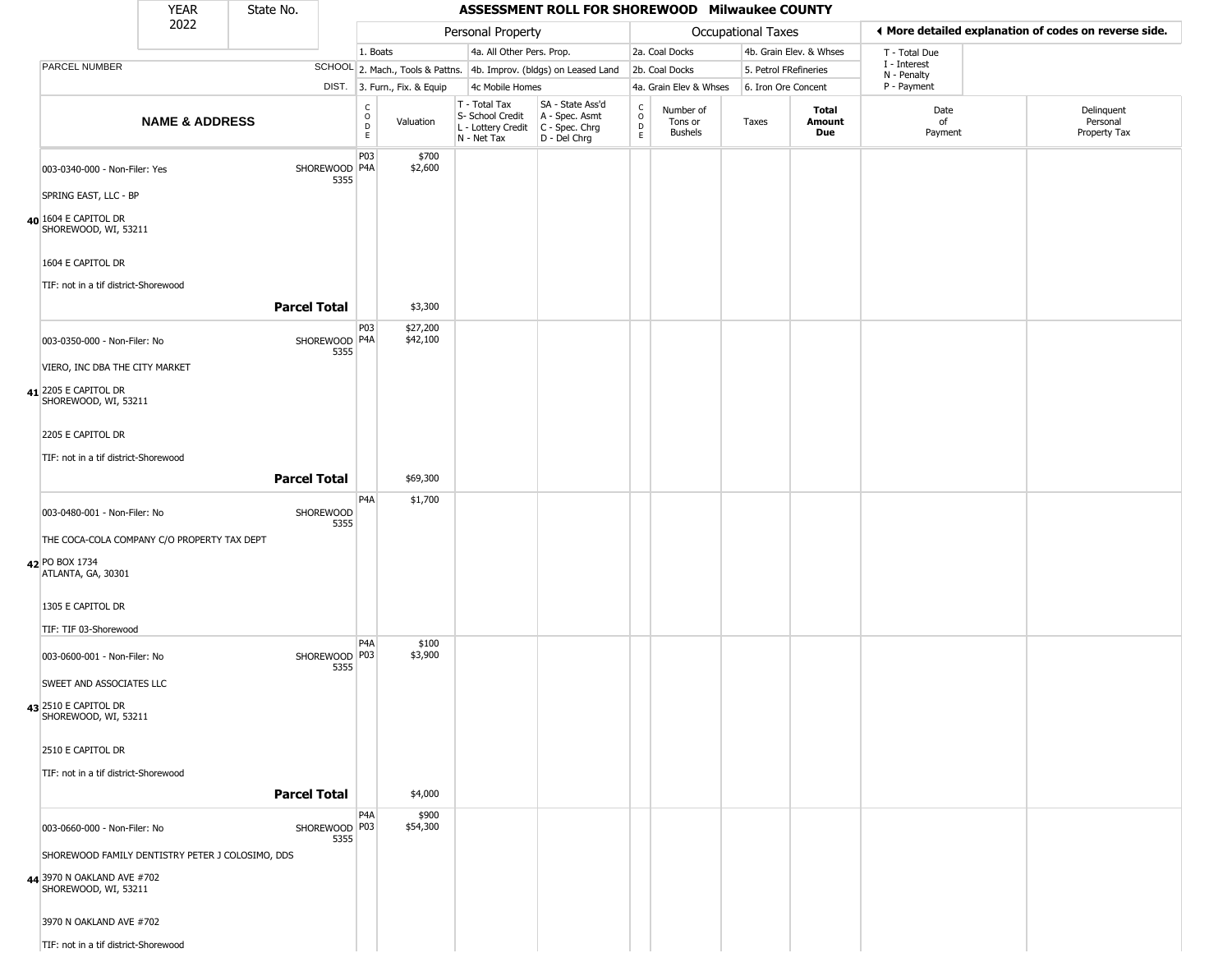|                                                                                 | <b>YEAR</b>               | State No.                                                                  |                                |                              |                                                                        | ASSESSMENT ROLL FOR SHOREWOOD Milwaukee COUNTY                       |                                   |                                        |                       |                         |                                                       |                                        |
|---------------------------------------------------------------------------------|---------------------------|----------------------------------------------------------------------------|--------------------------------|------------------------------|------------------------------------------------------------------------|----------------------------------------------------------------------|-----------------------------------|----------------------------------------|-----------------------|-------------------------|-------------------------------------------------------|----------------------------------------|
|                                                                                 | 2022                      |                                                                            |                                |                              | Personal Property                                                      |                                                                      |                                   |                                        | Occupational Taxes    |                         | ◀ More detailed explanation of codes on reverse side. |                                        |
|                                                                                 |                           |                                                                            |                                | 1. Boats                     | 4a. All Other Pers. Prop.                                              |                                                                      |                                   | 2a. Coal Docks                         |                       | 4b. Grain Elev. & Whses | T - Total Due                                         |                                        |
| PARCEL NUMBER                                                                   |                           |                                                                            |                                |                              |                                                                        | SCHOOL 2. Mach., Tools & Pattns. 4b. Improv. (bldgs) on Leased Land  |                                   | 2b. Coal Docks                         | 5. Petrol FRefineries |                         | I - Interest<br>N - Penalty                           |                                        |
|                                                                                 |                           |                                                                            |                                | DIST. 3. Furn., Fix. & Equip | 4c Mobile Homes                                                        |                                                                      |                                   | 4a. Grain Elev & Whses                 | 6. Iron Ore Concent   |                         | P - Payment                                           |                                        |
|                                                                                 | <b>NAME &amp; ADDRESS</b> |                                                                            | $\rm _o^C$<br>$\mathsf D$<br>E | Valuation                    | T - Total Tax<br>S- School Credit<br>L - Lottery Credit<br>N - Net Tax | SA - State Ass'd<br>A - Spec. Asmt<br>C - Spec. Chrg<br>D - Del Chrg | $\mathsf{C}$<br>$\circ$<br>D<br>E | Number of<br>Tons or<br><b>Bushels</b> | Taxes                 | Total<br>Amount<br>Due  | Date<br>of<br>Payment                                 | Delinquent<br>Personal<br>Property Tax |
|                                                                                 |                           | <b>Parcel Total</b>                                                        |                                | \$55,200                     |                                                                        |                                                                      |                                   |                                        |                       |                         |                                                       |                                        |
| 003-0700-000 - Non-Filer: No                                                    |                           | SHOREWOOD P03<br>COLUMBIA ST MARY'S -ASCENSION WI DBA SHOREWOOD AMBULATORY | P <sub>4</sub> A<br>5355       | \$23,400<br>\$469,700        |                                                                        |                                                                      |                                   |                                        |                       |                         |                                                       |                                        |
| CENTER PROPERTY TAX                                                             |                           |                                                                            |                                |                              |                                                                        |                                                                      |                                   |                                        |                       |                         |                                                       |                                        |
| 45 4040 VINCENNES CIRCLE<br>INDIANAPOLIS, IN, 46268                             |                           |                                                                            |                                |                              |                                                                        |                                                                      |                                   |                                        |                       |                         |                                                       |                                        |
| 4023 N OAKLAND AVE                                                              |                           |                                                                            |                                |                              |                                                                        |                                                                      |                                   |                                        |                       |                         |                                                       |                                        |
| TIF: not in a tif district-Shorewood                                            |                           |                                                                            |                                |                              |                                                                        |                                                                      |                                   |                                        |                       |                         |                                                       |                                        |
|                                                                                 |                           | <b>Parcel Total</b>                                                        |                                | \$493,100                    |                                                                        |                                                                      |                                   |                                        |                       |                         |                                                       |                                        |
| 003-0780-000 - Non-Filer: Yes                                                   |                           | SHOREWOOD                                                                  | P03<br>5355                    | \$3,300                      |                                                                        |                                                                      |                                   |                                        |                       |                         |                                                       |                                        |
|                                                                                 |                           | CORT BUSINESS SERVICES CORP BADEN TAX MANAGEMENT LLC                       |                                |                              |                                                                        |                                                                      |                                   |                                        |                       |                         |                                                       |                                        |
| 46 6920 POINTE INVERNESS WAY, STE 301<br>FORT WAYNE, IN, 46804                  |                           |                                                                            |                                |                              |                                                                        |                                                                      |                                   |                                        |                       |                         |                                                       |                                        |
| 4041 N OAKLAND AVE                                                              |                           |                                                                            |                                |                              |                                                                        |                                                                      |                                   |                                        |                       |                         |                                                       |                                        |
|                                                                                 |                           |                                                                            |                                |                              |                                                                        |                                                                      |                                   |                                        |                       |                         |                                                       |                                        |
| TIF: TIF 4-Shorewood                                                            |                           |                                                                            | P <sub>4</sub> A               | \$300                        |                                                                        |                                                                      |                                   |                                        |                       |                         |                                                       |                                        |
| 003-0790-000 - Non-Filer: No                                                    |                           | SHOREWOOD P03                                                              | 5355                           | \$39,400                     |                                                                        |                                                                      |                                   |                                        |                       |                         |                                                       |                                        |
| UNIQUE FOOD LLC DBA CRAVE CAFÉ<br>47 3592 N OAKLAND AVE<br>SHOREWOOD, WI, 53211 |                           |                                                                            |                                |                              |                                                                        |                                                                      |                                   |                                        |                       |                         |                                                       |                                        |
| 3592 N OAKLAND AVE                                                              |                           |                                                                            |                                |                              |                                                                        |                                                                      |                                   |                                        |                       |                         |                                                       |                                        |
|                                                                                 |                           |                                                                            |                                |                              |                                                                        |                                                                      |                                   |                                        |                       |                         |                                                       |                                        |
| TIF: not in a tif district-Shorewood                                            |                           |                                                                            |                                |                              |                                                                        |                                                                      |                                   |                                        |                       |                         |                                                       |                                        |
|                                                                                 |                           | <b>Parcel Total</b>                                                        |                                | \$39,700                     |                                                                        |                                                                      |                                   |                                        |                       |                         |                                                       |                                        |
| 003-0835-000 - Non-Filer: Yes                                                   |                           | SHOREWOOD P4A                                                              | P03<br>5355                    | \$8,200<br>\$10,000          |                                                                        |                                                                      |                                   |                                        |                       |                         |                                                       |                                        |
| <b>WANDERLUST SALON</b>                                                         |                           |                                                                            |                                |                              |                                                                        |                                                                      |                                   |                                        |                       |                         |                                                       |                                        |
| 48 4610 N WILSON DR<br>SHOREWOOD, WI, 53211                                     |                           |                                                                            |                                |                              |                                                                        |                                                                      |                                   |                                        |                       |                         |                                                       |                                        |
| 4610 N WILSON DR                                                                |                           |                                                                            |                                |                              |                                                                        |                                                                      |                                   |                                        |                       |                         |                                                       |                                        |
| TIF: not in a tif district-Shorewood                                            |                           |                                                                            |                                |                              |                                                                        |                                                                      |                                   |                                        |                       |                         |                                                       |                                        |
|                                                                                 |                           | <b>Parcel Total</b>                                                        |                                | \$18,200                     |                                                                        |                                                                      |                                   |                                        |                       |                         |                                                       |                                        |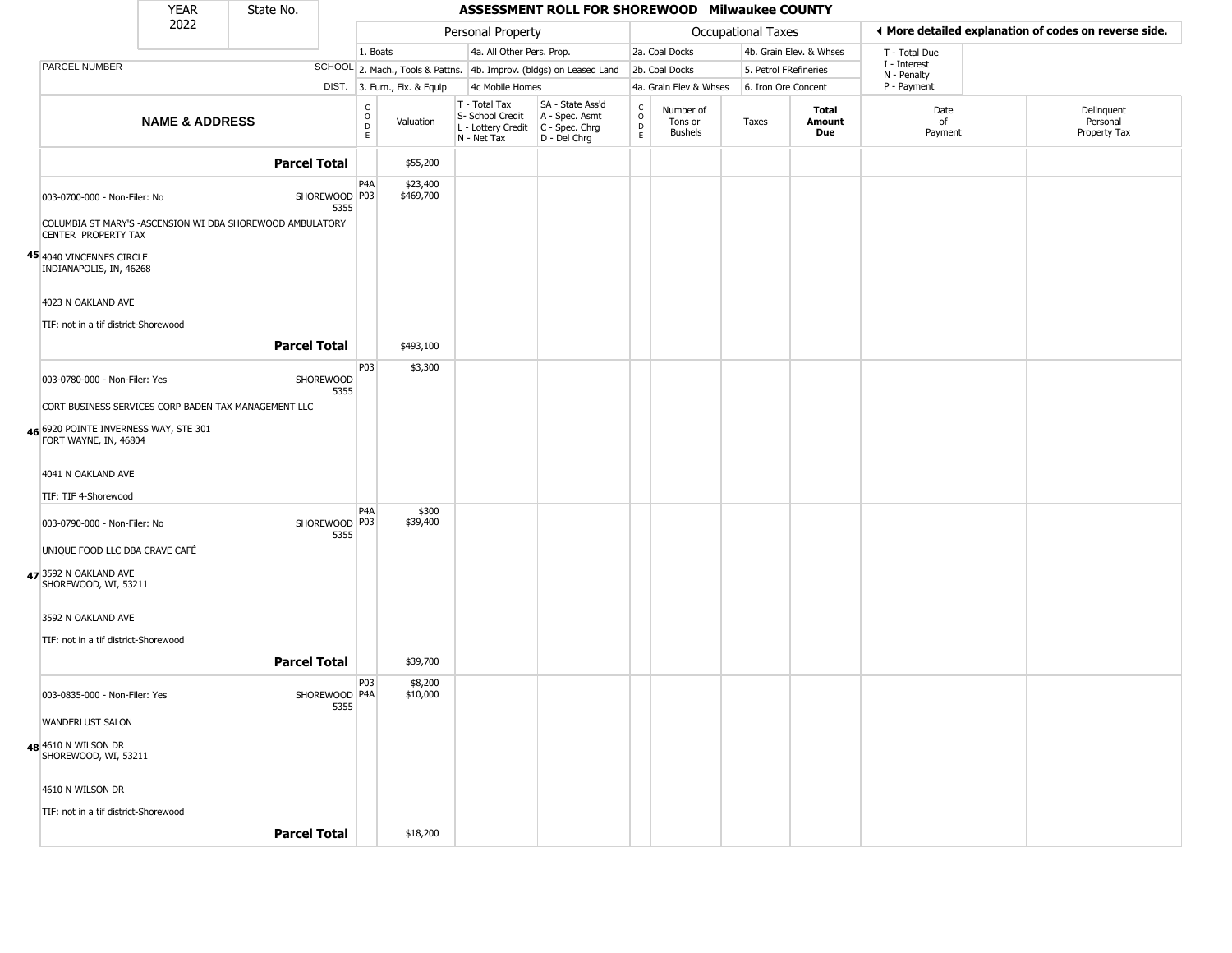|                                                        | <b>YEAR</b>               | State No.           |                       |                        |                              |                                                                        | ASSESSMENT ROLL FOR SHOREWOOD Milwaukee COUNTY                       |                         |                                        |                           |                               |                             |                                                       |  |
|--------------------------------------------------------|---------------------------|---------------------|-----------------------|------------------------|------------------------------|------------------------------------------------------------------------|----------------------------------------------------------------------|-------------------------|----------------------------------------|---------------------------|-------------------------------|-----------------------------|-------------------------------------------------------|--|
|                                                        | 2022                      |                     |                       |                        |                              | Personal Property                                                      |                                                                      |                         |                                        | <b>Occupational Taxes</b> |                               |                             | ♦ More detailed explanation of codes on reverse side. |  |
|                                                        |                           |                     |                       | 1. Boats               |                              | 4a. All Other Pers. Prop.                                              |                                                                      |                         | 2a. Coal Docks                         |                           | 4b. Grain Elev. & Whses       | T - Total Due               |                                                       |  |
| PARCEL NUMBER                                          |                           |                     |                       |                        |                              |                                                                        | SCHOOL 2. Mach., Tools & Pattns. 4b. Improv. (bldgs) on Leased Land  |                         | 2b. Coal Docks                         |                           | 5. Petrol FRefineries         | I - Interest<br>N - Penalty |                                                       |  |
|                                                        |                           |                     |                       |                        | DIST. 3. Furn., Fix. & Equip | 4c Mobile Homes                                                        |                                                                      |                         | 4a. Grain Elev & Whses                 |                           | 6. Iron Ore Concent           | P - Payment                 |                                                       |  |
|                                                        | <b>NAME &amp; ADDRESS</b> |                     |                       | C<br>$\circ$<br>D<br>E | Valuation                    | T - Total Tax<br>S- School Credit<br>L - Lottery Credit<br>N - Net Tax | SA - State Ass'd<br>A - Spec. Asmt<br>C - Spec. Chrg<br>D - Del Chrg | $\frac{c}{0}$<br>D<br>E | Number of<br>Tons or<br><b>Bushels</b> | Taxes                     | Total<br>Amount<br><b>Due</b> | Date<br>of<br>Payment       | Delinquent<br>Personal<br>Property Tax                |  |
| 003-0853-000 - Non-Filer: Yes                          |                           |                     | SHOREWOOD<br>5355     | P03                    | \$10,200                     |                                                                        |                                                                      |                         |                                        |                           |                               |                             |                                                       |  |
| CRESTONE CONSTRUCTION LLC SHAWN BROWN                  |                           |                     |                       |                        |                              |                                                                        |                                                                      |                         |                                        |                           |                               |                             |                                                       |  |
| 49 4544 N SHEFFIELD AVE<br>SHOREWOOD, WI, 53211        |                           |                     |                       |                        |                              |                                                                        |                                                                      |                         |                                        |                           |                               |                             |                                                       |  |
| 4544 N SHEFFIELD AVE                                   |                           |                     |                       |                        |                              |                                                                        |                                                                      |                         |                                        |                           |                               |                             |                                                       |  |
| TIF: not in a tif district-Shorewood                   |                           |                     |                       |                        |                              |                                                                        |                                                                      |                         |                                        |                           |                               |                             |                                                       |  |
| 003-0866-000 - Non-Filer: No                           |                           |                     | SHOREWOOD<br>5355     | P03                    | \$47,400                     |                                                                        |                                                                      |                         |                                        |                           |                               |                             |                                                       |  |
| NEO GEN II, INC CULVER'S                               |                           |                     |                       |                        |                              |                                                                        |                                                                      |                         |                                        |                           |                               |                             |                                                       |  |
| 50 3510 N OAKLAND AVE, STE 210<br>SHOREWOOD, WI, 53211 |                           |                     |                       |                        |                              |                                                                        |                                                                      |                         |                                        |                           |                               |                             |                                                       |  |
| 1325 E CAPITOL DR                                      |                           |                     |                       |                        |                              |                                                                        |                                                                      |                         |                                        |                           |                               |                             |                                                       |  |
| TIF: not in a tif district-Shorewood                   |                           |                     |                       |                        |                              |                                                                        |                                                                      |                         |                                        |                           |                               |                             |                                                       |  |
| 003-0900-000 - Non-Filer: Yes                          |                           |                     | SHOREWOOD<br>5355     | P03                    | \$6,100                      |                                                                        |                                                                      |                         |                                        |                           |                               |                             |                                                       |  |
| <b>COUNTRY FINANCIAL</b>                               |                           |                     |                       |                        |                              |                                                                        |                                                                      |                         |                                        |                           |                               |                             |                                                       |  |
| 51 3970 N OAKLAND AVE, STE 701<br>SHOREWOOD, WI, 53211 |                           |                     |                       |                        |                              |                                                                        |                                                                      |                         |                                        |                           |                               |                             |                                                       |  |
| 3970 N OAKLAND AVE, STE 701                            |                           |                     |                       |                        |                              |                                                                        |                                                                      |                         |                                        |                           |                               |                             |                                                       |  |
| TIF: not in a tif district-Shorewood                   |                           |                     |                       |                        |                              |                                                                        |                                                                      |                         |                                        |                           |                               |                             |                                                       |  |
| 003-0910-000 - Non-Filer: Yes                          |                           |                     | SHOREWOOD<br>5355     | P03                    | \$2,200                      |                                                                        |                                                                      |                         |                                        |                           |                               |                             |                                                       |  |
| <b>CLICKS</b>                                          |                           |                     |                       |                        |                              |                                                                        |                                                                      |                         |                                        |                           |                               |                             |                                                       |  |
| 52 1916 E CAPITOL DR<br>SHOREWOOD, WI, 53211           |                           |                     |                       |                        |                              |                                                                        |                                                                      |                         |                                        |                           |                               |                             |                                                       |  |
| 1916 E CAPITOL DR                                      |                           |                     |                       |                        |                              |                                                                        |                                                                      |                         |                                        |                           |                               |                             |                                                       |  |
| TIF: not in a tif district-Shorewood                   |                           |                     |                       |                        |                              |                                                                        |                                                                      |                         |                                        |                           |                               |                             |                                                       |  |
| 003-0913-000 - Non-Filer: No                           |                           |                     | SHOREWOOD P03<br>5355 | P <sub>4</sub> A       | \$6,700<br>\$111,500         |                                                                        |                                                                      |                         |                                        |                           |                               |                             |                                                       |  |
| NEO FOURNO INC CORNER BAKERY CAFÉ- SHOREWOOD           |                           |                     |                       |                        |                              |                                                                        |                                                                      |                         |                                        |                           |                               |                             |                                                       |  |
| 53 3510 N OAKLAND AVE, STE 210<br>Shorewood, WI, 53211 |                           |                     |                       |                        |                              |                                                                        |                                                                      |                         |                                        |                           |                               |                             |                                                       |  |
| 1305 E CAPITOL DR                                      |                           |                     |                       |                        |                              |                                                                        |                                                                      |                         |                                        |                           |                               |                             |                                                       |  |
| TIF: TIF 03-Shorewood                                  |                           |                     |                       |                        |                              |                                                                        |                                                                      |                         |                                        |                           |                               |                             |                                                       |  |
|                                                        |                           | <b>Parcel Total</b> |                       |                        | \$118,200                    |                                                                        |                                                                      |                         |                                        |                           |                               |                             |                                                       |  |
|                                                        |                           |                     |                       |                        |                              |                                                                        |                                                                      |                         |                                        |                           |                               |                             |                                                       |  |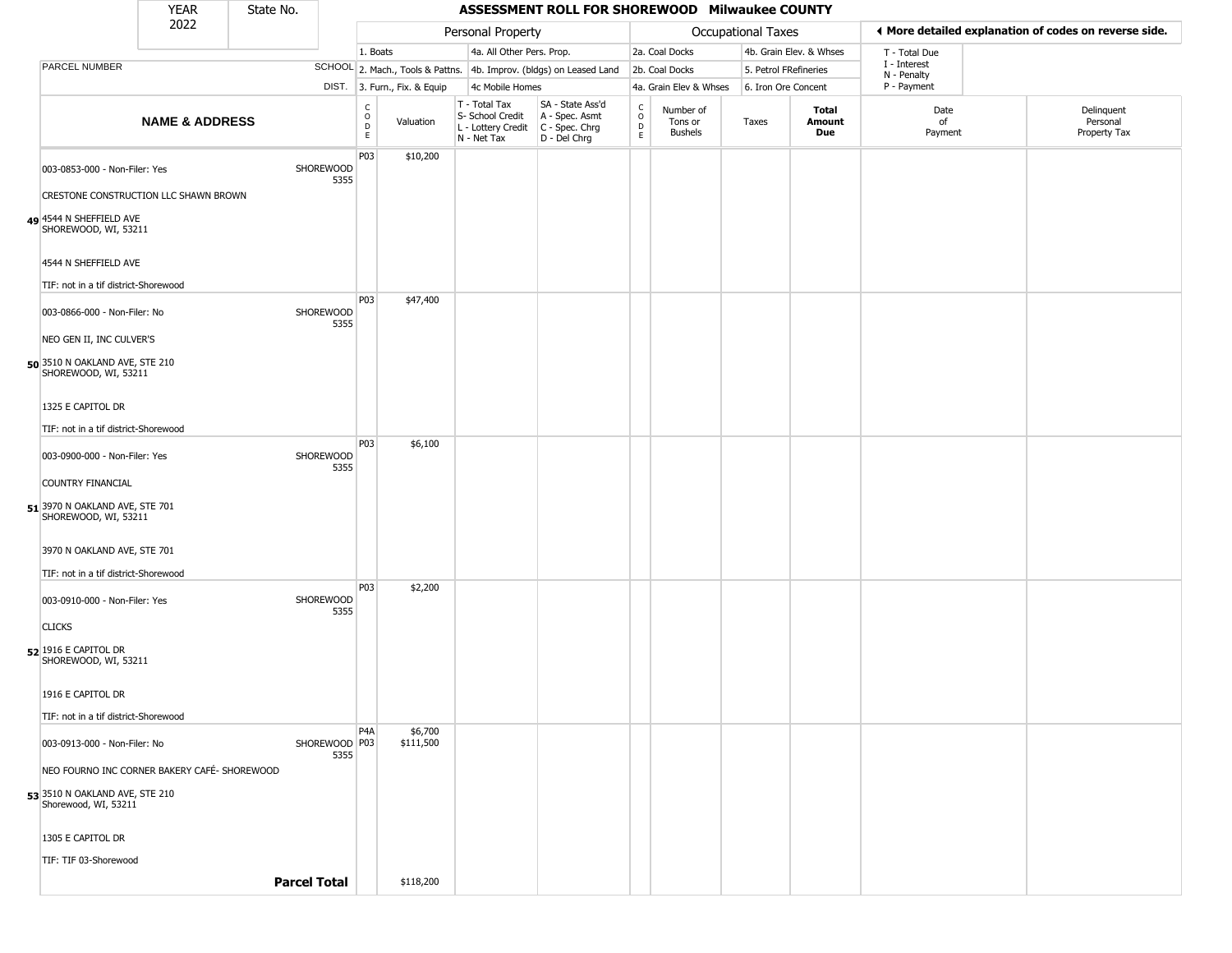|                                                                | <b>YEAR</b>               | State No. |                   |                                                |                              |                                                  | ASSESSMENT ROLL FOR SHOREWOOD Milwaukee COUNTY                                            |                                       |                                        |                       |                         |                             |                                                       |
|----------------------------------------------------------------|---------------------------|-----------|-------------------|------------------------------------------------|------------------------------|--------------------------------------------------|-------------------------------------------------------------------------------------------|---------------------------------------|----------------------------------------|-----------------------|-------------------------|-----------------------------|-------------------------------------------------------|
|                                                                | 2022                      |           |                   |                                                |                              | Personal Property                                |                                                                                           |                                       |                                        | Occupational Taxes    |                         |                             | ♦ More detailed explanation of codes on reverse side. |
|                                                                |                           |           |                   | 1. Boats                                       |                              | 4a. All Other Pers. Prop.                        |                                                                                           |                                       | 2a. Coal Docks                         |                       | 4b. Grain Elev. & Whses | T - Total Due               |                                                       |
| <b>PARCEL NUMBER</b>                                           |                           |           |                   |                                                |                              |                                                  | SCHOOL 2. Mach., Tools & Pattns. 4b. Improv. (bldgs) on Leased Land                       |                                       | 2b. Coal Docks                         | 5. Petrol FRefineries |                         | I - Interest<br>N - Penalty |                                                       |
|                                                                |                           |           |                   |                                                | DIST. 3. Furn., Fix. & Equip | 4c Mobile Homes                                  |                                                                                           |                                       | 4a. Grain Elev & Whses                 | 6. Iron Ore Concent   |                         | P - Payment                 |                                                       |
|                                                                | <b>NAME &amp; ADDRESS</b> |           |                   | $\rm ^c_{\rm o}$<br>$\mathsf D$<br>$\mathsf E$ | Valuation                    | T - Total Tax<br>S- School Credit<br>N - Net Tax | SA - State Ass'd<br>A - Spec. Asmt<br>L - Lottery Credit   C - Spec. Chrg<br>D - Del Chrg | C<br>$\mathsf{o}$<br>D<br>$\mathsf E$ | Number of<br>Tons or<br><b>Bushels</b> | Taxes                 | Total<br>Amount<br>Due  | Date<br>of<br>Payment       | Delinquent<br>Personal<br>Property Tax                |
| 003-0915-000 - Non-Filer: Yes                                  |                           |           | SHOREWOOD<br>5355 | P03                                            | \$11,300                     |                                                  |                                                                                           |                                       |                                        |                       |                         |                             |                                                       |
| CRUX CHIROPRACTIC                                              |                           |           |                   |                                                |                              |                                                  |                                                                                           |                                       |                                        |                       |                         |                             |                                                       |
| <b>54</b> 2211 E CAPITOL DR<br>Shorewood, WI, 53211            |                           |           |                   |                                                |                              |                                                  |                                                                                           |                                       |                                        |                       |                         |                             |                                                       |
| 2211 E CAPITOL DR                                              |                           |           |                   |                                                |                              |                                                  |                                                                                           |                                       |                                        |                       |                         |                             |                                                       |
| TIF: not in a tif district-Shorewood                           |                           |           |                   |                                                |                              |                                                  |                                                                                           |                                       |                                        |                       |                         |                             |                                                       |
| 003-0916-000 - Non-Filer: Yes                                  |                           |           | SHOREWOOD<br>5355 | P03                                            | \$800                        |                                                  |                                                                                           |                                       |                                        |                       |                         |                             |                                                       |
| CORT BUSINESS SERVICES CORP BADEN TAX MANAGEMENT, LLC          |                           |           |                   |                                                |                              |                                                  |                                                                                           |                                       |                                        |                       |                         |                             |                                                       |
| 55 6920 POINTE INVERNESS WAY, STE 301<br>FORT WAYNE, IN, 46804 |                           |           |                   |                                                |                              |                                                  |                                                                                           |                                       |                                        |                       |                         |                             |                                                       |
| VARIOUS                                                        |                           |           |                   |                                                |                              |                                                  |                                                                                           |                                       |                                        |                       |                         |                             |                                                       |
| TIF: not in a tif district-Shorewood                           |                           |           |                   |                                                |                              |                                                  |                                                                                           |                                       |                                        |                       |                         |                             |                                                       |
| 003-0917-000 - Non-Filer: No                                   |                           |           | SHOREWOOD<br>5355 | P03                                            | \$3,100                      |                                                  |                                                                                           |                                       |                                        |                       |                         |                             |                                                       |
| COINSTAR ASSET HOLDINGS, LLC                                   |                           |           |                   |                                                |                              |                                                  |                                                                                           |                                       |                                        |                       |                         |                             |                                                       |
| 56 PO BOX 72210<br>PHOENIX, AZ, 85050                          |                           |           |                   |                                                |                              |                                                  |                                                                                           |                                       |                                        |                       |                         |                             |                                                       |
| 4075 N OAKLAND AVE                                             |                           |           |                   |                                                |                              |                                                  |                                                                                           |                                       |                                        |                       |                         |                             |                                                       |
| TIF: TIF 05-Shorewood                                          |                           |           |                   |                                                |                              |                                                  |                                                                                           |                                       |                                        |                       |                         |                             |                                                       |
| 003-0918-000 - Non-Filer: Yes                                  |                           |           | SHOREWOOD<br>5355 | P03                                            | \$5,700                      |                                                  |                                                                                           |                                       |                                        |                       |                         |                             |                                                       |
| <b>CURVES</b>                                                  |                           |           |                   |                                                |                              |                                                  |                                                                                           |                                       |                                        |                       |                         |                             |                                                       |
| 57 4473 N OAKLAND AVE<br>Shorewood, WI, 53211                  |                           |           |                   |                                                |                              |                                                  |                                                                                           |                                       |                                        |                       |                         |                             |                                                       |
| 4473 N OAKLAND AVE                                             |                           |           |                   |                                                |                              |                                                  |                                                                                           |                                       |                                        |                       |                         |                             |                                                       |
| TIF: not in a tif district-Shorewood                           |                           |           |                   | P03                                            | \$3,300                      |                                                  |                                                                                           |                                       |                                        |                       |                         |                             |                                                       |
| 003-0919-000 - Non-Filer: Yes                                  |                           |           | SHOREWOOD<br>5355 |                                                |                              |                                                  |                                                                                           |                                       |                                        |                       |                         |                             |                                                       |
| CASA DE CORAZON                                                |                           |           |                   |                                                |                              |                                                  |                                                                                           |                                       |                                        |                       |                         |                             |                                                       |
| 58 4114 N OAKLAND AVE<br>Shorewood, WI, 53211                  |                           |           |                   |                                                |                              |                                                  |                                                                                           |                                       |                                        |                       |                         |                             |                                                       |
| 4114 N OAKLAND AVE                                             |                           |           |                   |                                                |                              |                                                  |                                                                                           |                                       |                                        |                       |                         |                             |                                                       |
| TIF: not in a tif district-Shorewood                           |                           |           |                   |                                                |                              |                                                  |                                                                                           |                                       |                                        |                       |                         |                             |                                                       |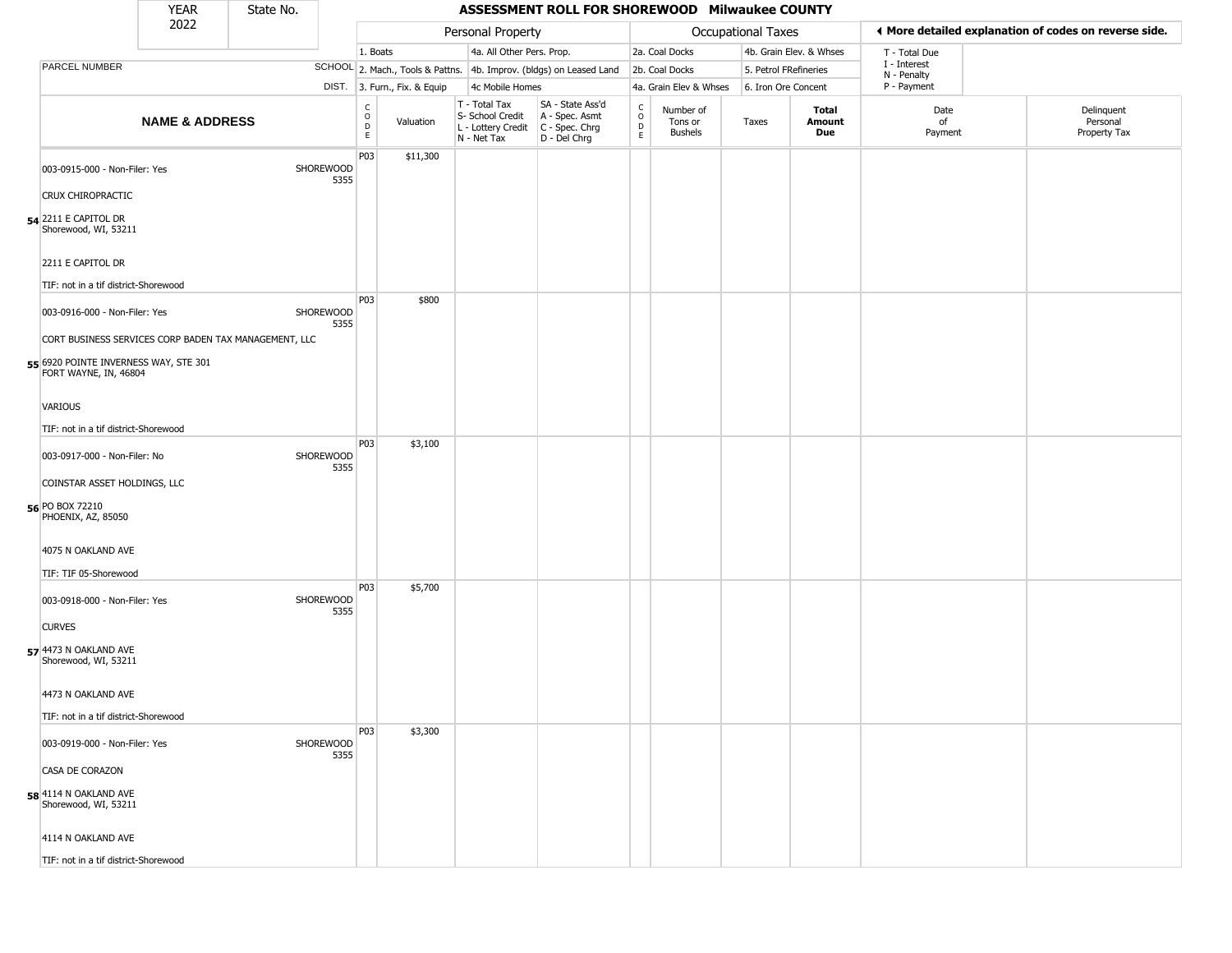|                                                       | <b>YEAR</b>               | State No.                                                 |                                                |                              |                                                                                         | ASSESSMENT ROLL FOR SHOREWOOD Milwaukee COUNTY                      |                                       |                                        |                       |                         |                             |                                                       |
|-------------------------------------------------------|---------------------------|-----------------------------------------------------------|------------------------------------------------|------------------------------|-----------------------------------------------------------------------------------------|---------------------------------------------------------------------|---------------------------------------|----------------------------------------|-----------------------|-------------------------|-----------------------------|-------------------------------------------------------|
|                                                       | 2022                      |                                                           |                                                |                              | Personal Property                                                                       |                                                                     |                                       |                                        | Occupational Taxes    |                         |                             | ◀ More detailed explanation of codes on reverse side. |
|                                                       |                           |                                                           |                                                | 1. Boats                     | 4a. All Other Pers. Prop.                                                               |                                                                     |                                       | 2a. Coal Docks                         |                       | 4b. Grain Elev. & Whses | T - Total Due               |                                                       |
| <b>PARCEL NUMBER</b>                                  |                           |                                                           |                                                |                              |                                                                                         | SCHOOL 2. Mach., Tools & Pattns. 4b. Improv. (bldgs) on Leased Land |                                       | 2b. Coal Docks                         | 5. Petrol FRefineries |                         | I - Interest<br>N - Penalty |                                                       |
|                                                       |                           |                                                           |                                                | DIST. 3. Furn., Fix. & Equip | 4c Mobile Homes                                                                         |                                                                     |                                       | 4a. Grain Elev & Whses                 | 6. Iron Ore Concent   |                         | P - Payment                 |                                                       |
|                                                       | <b>NAME &amp; ADDRESS</b> |                                                           | $\begin{matrix} 0 \\ 0 \\ D \end{matrix}$<br>E | Valuation                    | T - Total Tax<br>S- School Credit<br>L - Lottery Credit   C - Spec. Chrg<br>N - Net Tax | SA - State Ass'd<br>A - Spec. Asmt<br>D - Del Chrg                  | c<br>$\mathsf{o}$<br>D<br>$\mathsf E$ | Number of<br>Tons or<br><b>Bushels</b> | Taxes                 | Total<br>Amount<br>Due  | Date<br>of<br>Payment       | Delinquent<br>Personal<br>Property Tax                |
| 003-0920-000 - Non-Filer: Yes                         |                           | SHOREWOOD                                                 | P03<br>5355                                    | \$5,100                      |                                                                                         |                                                                     |                                       |                                        |                       |                         |                             |                                                       |
| <b>CRAFTED HAIR GROUP</b>                             |                           |                                                           |                                                |                              |                                                                                         |                                                                     |                                       |                                        |                       |                         |                             |                                                       |
| 59 2317 E CAPITOL DR<br>Shorewood, WI, 53211          |                           |                                                           |                                                |                              |                                                                                         |                                                                     |                                       |                                        |                       |                         |                             |                                                       |
| 2317 E CAPITOL DR                                     |                           |                                                           |                                                |                              |                                                                                         |                                                                     |                                       |                                        |                       |                         |                             |                                                       |
| TIF: not in a tif district-Shorewood                  |                           |                                                           |                                                |                              |                                                                                         |                                                                     |                                       |                                        |                       |                         |                             |                                                       |
| 003-0923-000 - Non-Filer: No                          |                           |                                                           | P <sub>4</sub> A<br>SHOREWOOD P03<br>5355      | \$300<br>\$53,000            |                                                                                         |                                                                     |                                       |                                        |                       |                         |                             |                                                       |
| CAMP BAR/ATRIUM PAUL HACKBARTH                        |                           |                                                           |                                                |                              |                                                                                         |                                                                     |                                       |                                        |                       |                         |                             |                                                       |
| 60 2107 E CAPITOL DR<br>Shorewood, WI, 53211          |                           |                                                           |                                                |                              |                                                                                         |                                                                     |                                       |                                        |                       |                         |                             |                                                       |
| 2107 E CAPITOL DR                                     |                           |                                                           |                                                |                              |                                                                                         |                                                                     |                                       |                                        |                       |                         |                             |                                                       |
| TIF: not in a tif district-Shorewood                  |                           |                                                           |                                                |                              |                                                                                         |                                                                     |                                       |                                        |                       |                         |                             |                                                       |
|                                                       |                           | <b>Parcel Total</b>                                       |                                                | \$53,300                     |                                                                                         |                                                                     |                                       |                                        |                       |                         |                             |                                                       |
|                                                       |                           |                                                           | P4A                                            | \$200                        |                                                                                         |                                                                     |                                       |                                        |                       |                         |                             |                                                       |
| 004-0010-000 - Non-Filer: No                          |                           | SHOREWOOD                                                 | 5355                                           |                              |                                                                                         |                                                                     |                                       |                                        |                       |                         |                             |                                                       |
| DPI SUPPLY INC DANIEL WOLFF                           |                           |                                                           |                                                |                              |                                                                                         |                                                                     |                                       |                                        |                       |                         |                             |                                                       |
| 61 4465 N OAKLAND AVE<br>SHOREWOOD, WI, 53211         |                           |                                                           |                                                |                              |                                                                                         |                                                                     |                                       |                                        |                       |                         |                             |                                                       |
| 4465 N OAKLAND AVE                                    |                           |                                                           |                                                |                              |                                                                                         |                                                                     |                                       |                                        |                       |                         |                             |                                                       |
| TIF: not in a tif district-Shorewood                  |                           |                                                           |                                                |                              |                                                                                         |                                                                     |                                       |                                        |                       |                         |                             |                                                       |
| 004-0023-000 - Non-Filer: No                          |                           | SHOREWOOD                                                 | P03<br>5355                                    | \$2,700                      |                                                                                         |                                                                     |                                       |                                        |                       |                         |                             |                                                       |
|                                                       |                           | DS SERVICES OF AMERICA, INC DBA PRIMO WATER NORTH AMERICA |                                                |                              |                                                                                         |                                                                     |                                       |                                        |                       |                         |                             |                                                       |
| 62 4221 W BOY SCOUT BLVD, STE 400<br>TAMPA, FL, 33607 |                           |                                                           |                                                |                              |                                                                                         |                                                                     |                                       |                                        |                       |                         |                             |                                                       |
| <b>VARIOUS</b>                                        |                           |                                                           |                                                |                              |                                                                                         |                                                                     |                                       |                                        |                       |                         |                             |                                                       |
| TIF: not in a tif district-Shorewood                  |                           |                                                           |                                                |                              |                                                                                         |                                                                     |                                       |                                        |                       |                         |                             |                                                       |
| 004-0119-000 - Non-Filer: Yes                         |                           | SHOREWOOD                                                 | <b>P03</b><br>5355                             | \$700                        |                                                                                         |                                                                     |                                       |                                        |                       |                         |                             |                                                       |
| DESIGN SERVICES SANDRA MCSWEENEY                      |                           |                                                           |                                                |                              |                                                                                         |                                                                     |                                       |                                        |                       |                         |                             |                                                       |
| 63 4465 N OAKLAND AVE<br>SHOREWOOD, WI, 53211         |                           |                                                           |                                                |                              |                                                                                         |                                                                     |                                       |                                        |                       |                         |                             |                                                       |
| 4465 N OAKLAND AVE                                    |                           |                                                           |                                                |                              |                                                                                         |                                                                     |                                       |                                        |                       |                         |                             |                                                       |
| TIF: not in a tif district-Shorewood                  |                           |                                                           |                                                |                              |                                                                                         |                                                                     |                                       |                                        |                       |                         |                             |                                                       |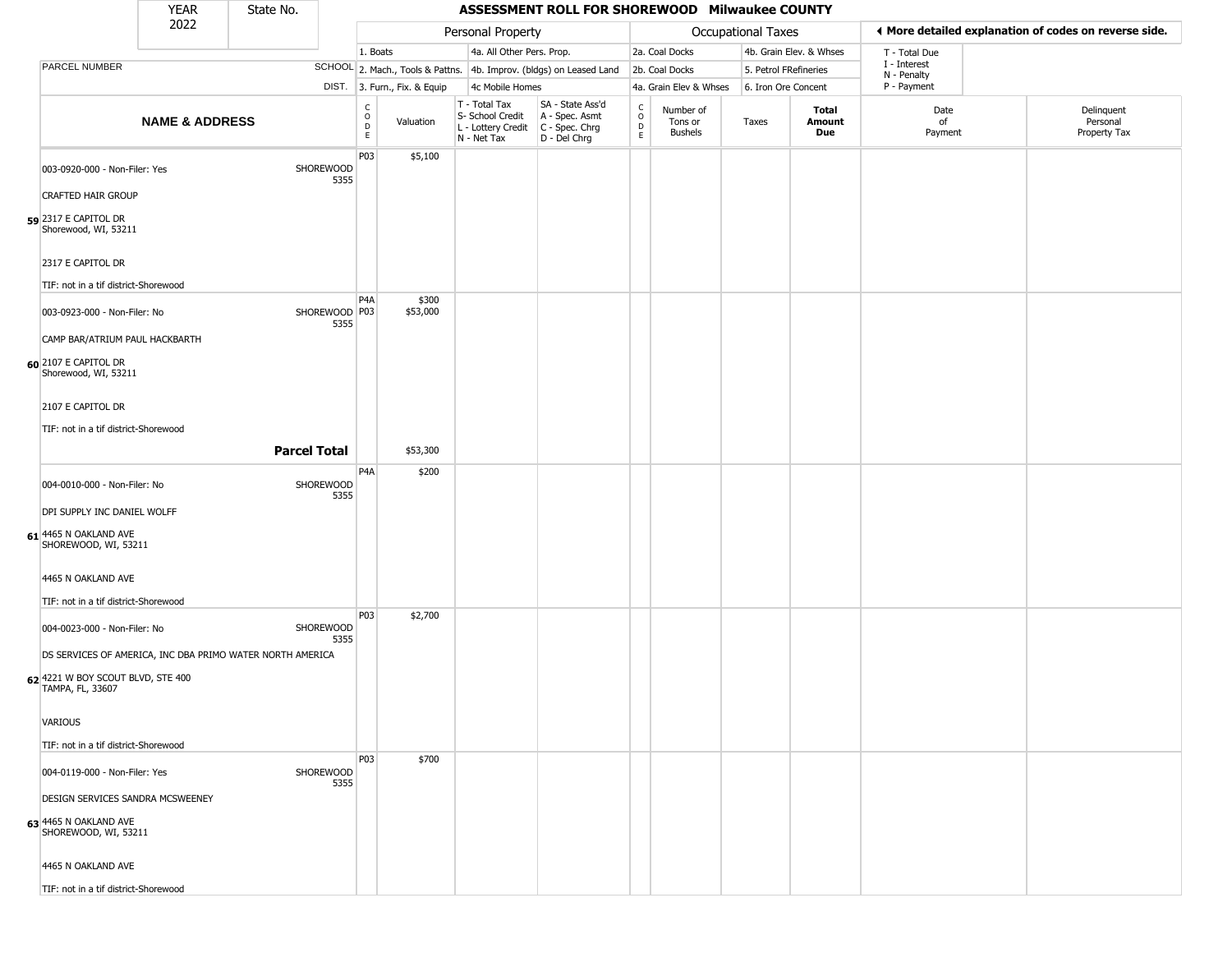|                                                              | YEAR                      | State No.           |                       |                                            |                              |                                                                                         | ASSESSMENT ROLL FOR SHOREWOOD Milwaukee COUNTY                      |                                          |                                        |                       |                         |                             |                                                       |
|--------------------------------------------------------------|---------------------------|---------------------|-----------------------|--------------------------------------------|------------------------------|-----------------------------------------------------------------------------------------|---------------------------------------------------------------------|------------------------------------------|----------------------------------------|-----------------------|-------------------------|-----------------------------|-------------------------------------------------------|
|                                                              | 2022                      |                     |                       |                                            |                              | Personal Property                                                                       |                                                                     |                                          |                                        | Occupational Taxes    |                         |                             | ◀ More detailed explanation of codes on reverse side. |
|                                                              |                           |                     |                       | 1. Boats                                   |                              | 4a. All Other Pers. Prop.                                                               |                                                                     |                                          | 2a. Coal Docks                         |                       | 4b. Grain Elev. & Whses | T - Total Due               |                                                       |
| PARCEL NUMBER                                                |                           |                     |                       |                                            |                              |                                                                                         | SCHOOL 2. Mach., Tools & Pattns. 4b. Improv. (bldgs) on Leased Land |                                          | 2b. Coal Docks                         | 5. Petrol FRefineries |                         | I - Interest<br>N - Penalty |                                                       |
|                                                              |                           |                     |                       |                                            | DIST. 3. Furn., Fix. & Equip | 4c Mobile Homes                                                                         |                                                                     |                                          | 4a. Grain Elev & Whses                 | 6. Iron Ore Concent   |                         | P - Payment                 |                                                       |
|                                                              | <b>NAME &amp; ADDRESS</b> |                     |                       | C<br>$\circ$<br>$\mathsf D$<br>$\mathsf E$ | Valuation                    | T - Total Tax<br>S- School Credit<br>L - Lottery Credit   C - Spec. Chrg<br>N - Net Tax | SA - State Ass'd<br>A - Spec. Asmt<br>D - Del Chrg                  | $\rm _o^c$<br>$\mathsf D$<br>$\mathsf E$ | Number of<br>Tons or<br><b>Bushels</b> | Taxes                 | Total<br>Amount<br>Due  | Date<br>of<br>Payment       | Delinquent<br>Personal<br>Property Tax                |
| 004-0140-000 - Non-Filer: No                                 |                           |                     | SHOREWOOD P03<br>5355 | P <sub>4</sub> A                           | \$900<br>\$3,000             |                                                                                         |                                                                     |                                          |                                        |                       |                         |                             |                                                       |
| DIEDRICH ELECTRIC INC                                        |                           |                     |                       |                                            |                              |                                                                                         |                                                                     |                                          |                                        |                       |                         |                             |                                                       |
| 64 4416 N ARDMORE AVE<br>SHOREWOOD, WI, 53211                |                           |                     |                       |                                            |                              |                                                                                         |                                                                     |                                          |                                        |                       |                         |                             |                                                       |
| 4416 N ARDMORE AVE<br>TIF: not in a tif district-Shorewood   |                           |                     |                       |                                            |                              |                                                                                         |                                                                     |                                          |                                        |                       |                         |                             |                                                       |
|                                                              |                           | <b>Parcel Total</b> |                       |                                            | \$3,900                      |                                                                                         |                                                                     |                                          |                                        |                       |                         |                             |                                                       |
| 004-0147-000 - Non-Filer: No                                 |                           |                     | SHOREWOOD<br>5355     | P03                                        | \$7,800                      |                                                                                         |                                                                     |                                          |                                        |                       |                         |                             |                                                       |
| DIRECTV, LLC C/O KROLL LLC                                   |                           |                     |                       |                                            |                              |                                                                                         |                                                                     |                                          |                                        |                       |                         |                             |                                                       |
| 65 PO BOX 2789<br>ADDISON, TX, 75001                         |                           |                     |                       |                                            |                              |                                                                                         |                                                                     |                                          |                                        |                       |                         |                             |                                                       |
| VARIOUS                                                      |                           |                     |                       |                                            |                              |                                                                                         |                                                                     |                                          |                                        |                       |                         |                             |                                                       |
| TIF: not in a tif district-Shorewood                         |                           |                     |                       |                                            |                              |                                                                                         |                                                                     |                                          |                                        |                       |                         |                             |                                                       |
| 004-0156-000 - Non-Filer: No                                 |                           |                     | SHOREWOOD             | P03                                        | \$700                        |                                                                                         |                                                                     |                                          |                                        |                       |                         |                             |                                                       |
|                                                              |                           |                     | 5355                  |                                            |                              |                                                                                         |                                                                     |                                          |                                        |                       |                         |                             |                                                       |
| <b>DISH NETWORK LLC</b>                                      |                           |                     |                       |                                            |                              |                                                                                         |                                                                     |                                          |                                        |                       |                         |                             |                                                       |
| 66 PO BOX 6623<br>ENGLEWOOD, CO, 80155                       |                           |                     |                       |                                            |                              |                                                                                         |                                                                     |                                          |                                        |                       |                         |                             |                                                       |
| VARIOUS                                                      |                           |                     |                       |                                            |                              |                                                                                         |                                                                     |                                          |                                        |                       |                         |                             |                                                       |
| TIF: not in a tif district-Shorewood                         |                           |                     |                       |                                            |                              |                                                                                         |                                                                     |                                          |                                        |                       |                         |                             |                                                       |
| 004-0200-000 - Non-Filer: No                                 |                           |                     | SHOREWOOD P4A<br>5355 | P03                                        | \$24,200<br>\$45,500         |                                                                                         |                                                                     |                                          |                                        |                       |                         |                             |                                                       |
| DOMER LAW S.C. CHARLES DOMER                                 |                           |                     |                       |                                            |                              |                                                                                         |                                                                     |                                          |                                        |                       |                         |                             |                                                       |
| 67 3970 N OAKLAND AVE # 201, 2ND FLR<br>SHOREWOOD, WI, 53211 |                           |                     |                       |                                            |                              |                                                                                         |                                                                     |                                          |                                        |                       |                         |                             |                                                       |
| 3970 N OAKLAND AVE UNIT 201                                  |                           |                     |                       |                                            |                              |                                                                                         |                                                                     |                                          |                                        |                       |                         |                             |                                                       |
| TIF: not in a tif district-Shorewood                         |                           |                     |                       |                                            |                              |                                                                                         |                                                                     |                                          |                                        |                       |                         |                             |                                                       |
|                                                              |                           | <b>Parcel Total</b> |                       |                                            | \$69,700                     |                                                                                         |                                                                     |                                          |                                        |                       |                         |                             |                                                       |
|                                                              |                           |                     |                       | P03                                        | \$100                        |                                                                                         |                                                                     |                                          |                                        |                       |                         |                             |                                                       |
| 004-0290-000 - Non-Filer: Yes                                |                           |                     | SHOREWOOD P4A<br>5355 |                                            | \$1,100                      |                                                                                         |                                                                     |                                          |                                        |                       |                         |                             |                                                       |
| DUFFY CONSTRUCTION ROBERT DUFFY                              |                           |                     |                       |                                            |                              |                                                                                         |                                                                     |                                          |                                        |                       |                         |                             |                                                       |
| 68 4421 N FREDERICK AVE<br>SHOREWOOD, WI, 53211              |                           |                     |                       |                                            |                              |                                                                                         |                                                                     |                                          |                                        |                       |                         |                             |                                                       |
| 4421 N FREDERICK AVE                                         |                           |                     |                       |                                            |                              |                                                                                         |                                                                     |                                          |                                        |                       |                         |                             |                                                       |
| TIF: not in a tif district-Shorewood                         |                           |                     |                       |                                            |                              |                                                                                         |                                                                     |                                          |                                        |                       |                         |                             |                                                       |
|                                                              |                           | <b>Parcel Total</b> |                       |                                            | \$1,200                      |                                                                                         |                                                                     |                                          |                                        |                       |                         |                             |                                                       |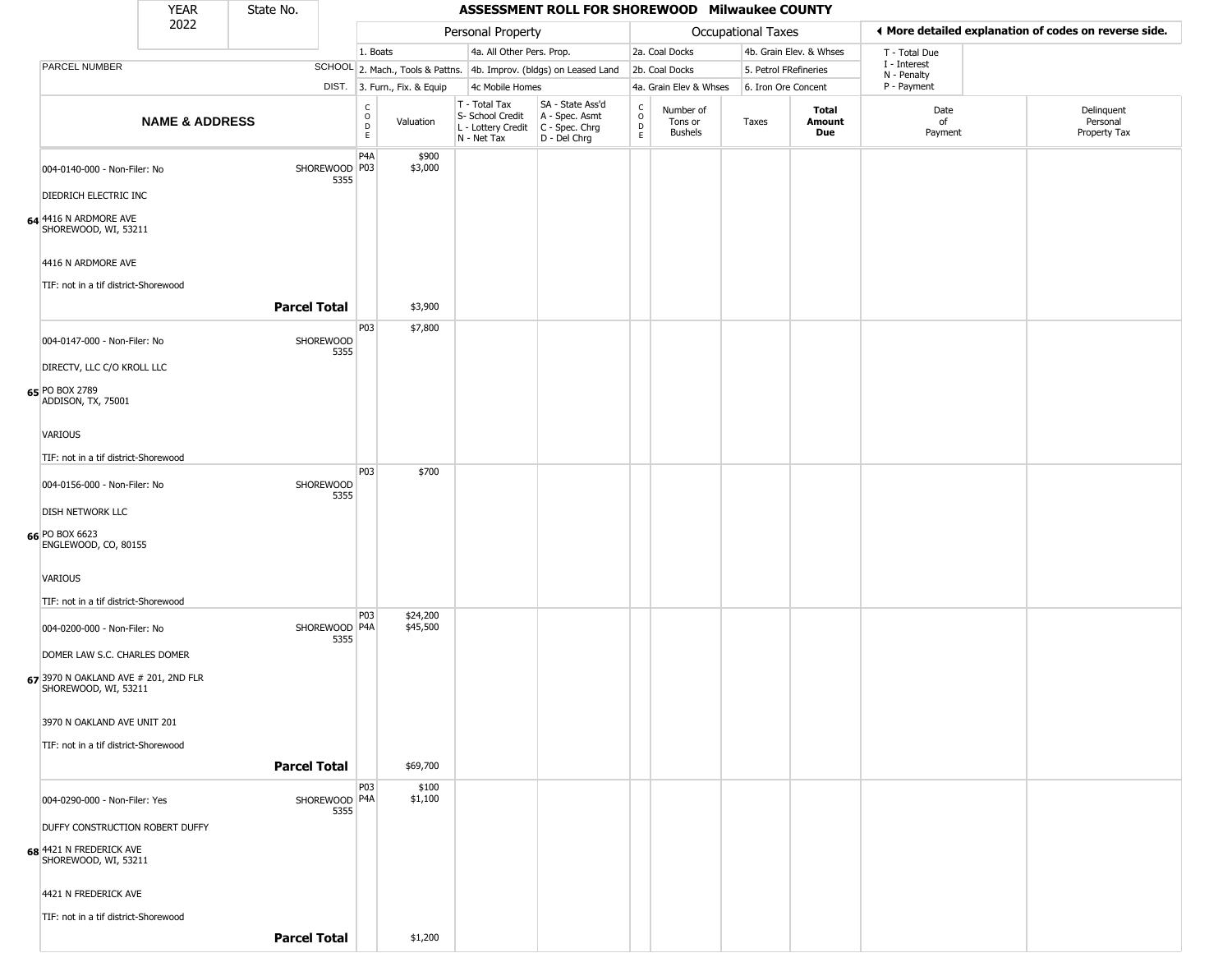|                                                                 | <b>YEAR</b>                             | State No.                                                                 |                                   |                              |                                                                        | ASSESSMENT ROLL FOR SHOREWOOD Milwaukee COUNTY                       |                                      |                                        |                       |                         |                             |                                                       |
|-----------------------------------------------------------------|-----------------------------------------|---------------------------------------------------------------------------|-----------------------------------|------------------------------|------------------------------------------------------------------------|----------------------------------------------------------------------|--------------------------------------|----------------------------------------|-----------------------|-------------------------|-----------------------------|-------------------------------------------------------|
|                                                                 | 2022                                    |                                                                           |                                   |                              | Personal Property                                                      |                                                                      |                                      |                                        | Occupational Taxes    |                         |                             | ◀ More detailed explanation of codes on reverse side. |
|                                                                 |                                         |                                                                           |                                   | 1. Boats                     | 4a. All Other Pers. Prop.                                              |                                                                      |                                      | 2a. Coal Docks                         |                       | 4b. Grain Elev. & Whses | T - Total Due               |                                                       |
| PARCEL NUMBER                                                   |                                         |                                                                           |                                   |                              |                                                                        | SCHOOL 2. Mach., Tools & Pattns. 4b. Improv. (bldgs) on Leased Land  |                                      | 2b. Coal Docks                         | 5. Petrol FRefineries |                         | I - Interest<br>N - Penalty |                                                       |
|                                                                 |                                         |                                                                           |                                   | DIST. 3. Furn., Fix. & Equip | 4c Mobile Homes                                                        |                                                                      |                                      | 4a. Grain Elev & Whses                 | 6. Iron Ore Concent   |                         | P - Payment                 |                                                       |
|                                                                 | <b>NAME &amp; ADDRESS</b>               |                                                                           | $_{\rm o}^{\rm c}$<br>$\mathsf D$ | Valuation<br>E               | T - Total Tax<br>S- School Credit<br>L - Lottery Credit<br>N - Net Tax | SA - State Ass'd<br>A - Spec. Asmt<br>C - Spec. Chrg<br>D - Del Chrg | $\rm\frac{C}{O}$<br>D<br>$\mathsf E$ | Number of<br>Tons or<br><b>Bushels</b> | Taxes                 | Total<br>Amount<br>Due  | Date<br>of<br>Payment       | Delinquent<br>Personal<br>Property Tax                |
| 004-0300-000 - Non-Filer: Yes<br>DV PRODUCTIONS DAVID VARTANIAN |                                         | SHOREWOOD                                                                 | P03<br>5355                       | \$1,600                      |                                                                        |                                                                      |                                      |                                        |                       |                         |                             |                                                       |
| 69 3901 N MORRIS BL<br>SHOREWOOD, WI, 53211                     |                                         |                                                                           |                                   |                              |                                                                        |                                                                      |                                      |                                        |                       |                         |                             |                                                       |
| 3901 N MORRIS BL<br>TIF: not in a tif district-Shorewood        |                                         |                                                                           |                                   |                              |                                                                        |                                                                      |                                      |                                        |                       |                         |                             |                                                       |
|                                                                 |                                         |                                                                           | P03                               | \$3,800                      |                                                                        |                                                                      |                                      |                                        |                       |                         |                             |                                                       |
| 004-0300-500 - Non-Filer: No                                    |                                         | SHOREWOOD<br>PATRICIA S ALGIERS & ASSOCIATES, INC DBA: CHEMISTRY IN PLACE | 5355                              |                              |                                                                        |                                                                      |                                      |                                        |                       |                         |                             |                                                       |
| 70 2518 E OLIVE ST<br>SHOREWOOD, WI, 53211                      |                                         |                                                                           |                                   |                              |                                                                        |                                                                      |                                      |                                        |                       |                         |                             |                                                       |
| 2518 E OLIVE ST                                                 |                                         |                                                                           |                                   |                              |                                                                        |                                                                      |                                      |                                        |                       |                         |                             |                                                       |
| TIF: not in a tif district-Shorewood                            |                                         |                                                                           |                                   |                              |                                                                        |                                                                      |                                      |                                        |                       |                         |                             |                                                       |
| 004-0310-000 - Non-Filer: Yes                                   |                                         | SHOREWOOD                                                                 | P03<br>5355                       | \$11,300                     |                                                                        |                                                                      |                                      |                                        |                       |                         |                             |                                                       |
| DR. NOAH'S ARK VETERINARY CLINIC                                |                                         |                                                                           |                                   |                              |                                                                        |                                                                      |                                      |                                        |                       |                         |                             |                                                       |
| <b>71</b> 4604 N WILSON DR<br>Shorewood, WI, 53211              |                                         |                                                                           |                                   |                              |                                                                        |                                                                      |                                      |                                        |                       |                         |                             |                                                       |
| 4604 N WILSON DR                                                |                                         |                                                                           |                                   |                              |                                                                        |                                                                      |                                      |                                        |                       |                         |                             |                                                       |
| TIF: not in a tif district-Shorewood                            |                                         |                                                                           | P <sub>4</sub> A                  | \$500                        |                                                                        |                                                                      |                                      |                                        |                       |                         |                             |                                                       |
| 004-0311-000 - Non-Filer: Yes                                   |                                         |                                                                           | SHOREWOOD P03<br>5355             | \$1,300                      |                                                                        |                                                                      |                                      |                                        |                       |                         |                             |                                                       |
|                                                                 | DON'T LET GO, LLC BIECK MANAGEMENT, INC |                                                                           |                                   |                              |                                                                        |                                                                      |                                      |                                        |                       |                         |                             |                                                       |
| 72 4080 N PORT WASHINGTON RD<br>MILWAUKEE, WI, 53212            |                                         |                                                                           |                                   |                              |                                                                        |                                                                      |                                      |                                        |                       |                         |                             |                                                       |
| 4428 N OAKLAND AVE                                              |                                         |                                                                           |                                   |                              |                                                                        |                                                                      |                                      |                                        |                       |                         |                             |                                                       |
| TIF: not in a tif district-Shorewood                            |                                         |                                                                           |                                   |                              |                                                                        |                                                                      |                                      |                                        |                       |                         |                             |                                                       |
|                                                                 |                                         | <b>Parcel Total</b>                                                       |                                   | \$1,800                      |                                                                        |                                                                      |                                      |                                        |                       |                         |                             |                                                       |
| 005-0040-000 - Non-Filer: No                                    |                                         |                                                                           | P4A<br>SHOREWOOD P03<br>5355      | \$25,800<br>\$41,400         |                                                                        |                                                                      |                                      |                                        |                       |                         |                             |                                                       |
|                                                                 | EAST GARDEN LLC, (RIVER EAST) JUDY WU   |                                                                           |                                   |                              |                                                                        |                                                                      |                                      |                                        |                       |                         |                             |                                                       |
| 73 3600 N OAKLAND AVE<br>SHOREWOOD, WI, 53211                   |                                         |                                                                           |                                   |                              |                                                                        |                                                                      |                                      |                                        |                       |                         |                             |                                                       |
| 3600 N OAKLAND AVE                                              |                                         |                                                                           |                                   |                              |                                                                        |                                                                      |                                      |                                        |                       |                         |                             |                                                       |
| TIF: not in a tif district-Shorewood                            |                                         | <b>Parcel Total</b>                                                       |                                   | \$67,200                     |                                                                        |                                                                      |                                      |                                        |                       |                         |                             |                                                       |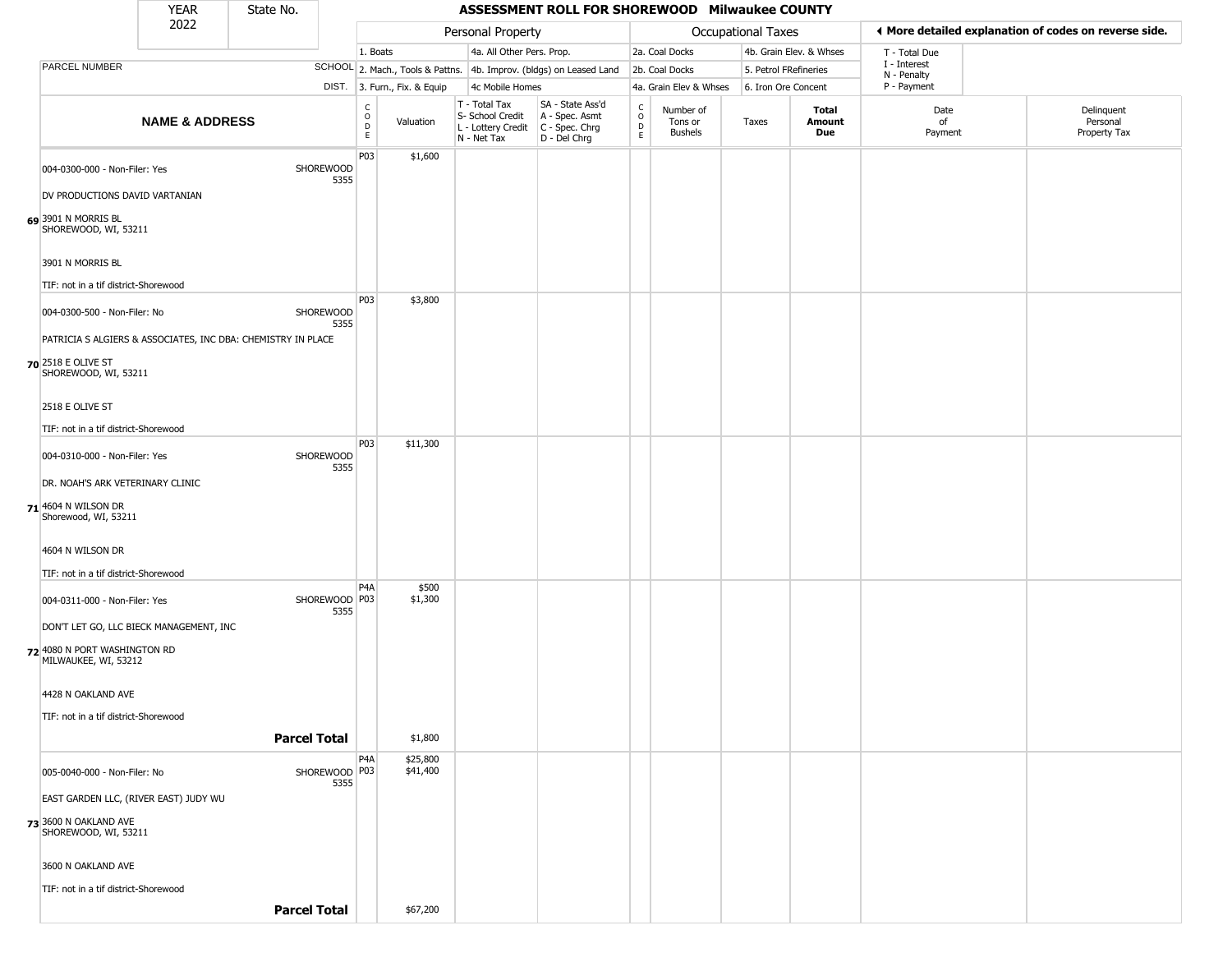|                                                                                                                                                                                     | <b>YEAR</b>               | State No.           |                       |                                                  |                              |                                                                                         | ASSESSMENT ROLL FOR SHOREWOOD Milwaukee COUNTY                      |                                    |                                        |                       |                         |                             |                                                       |
|-------------------------------------------------------------------------------------------------------------------------------------------------------------------------------------|---------------------------|---------------------|-----------------------|--------------------------------------------------|------------------------------|-----------------------------------------------------------------------------------------|---------------------------------------------------------------------|------------------------------------|----------------------------------------|-----------------------|-------------------------|-----------------------------|-------------------------------------------------------|
|                                                                                                                                                                                     | 2022                      |                     |                       |                                                  |                              | Personal Property                                                                       |                                                                     |                                    |                                        | Occupational Taxes    |                         |                             | ♦ More detailed explanation of codes on reverse side. |
|                                                                                                                                                                                     |                           |                     |                       | 1. Boats                                         |                              | 4a. All Other Pers. Prop.                                                               |                                                                     |                                    | 2a. Coal Docks                         |                       | 4b. Grain Elev. & Whses | T - Total Due               |                                                       |
| PARCEL NUMBER                                                                                                                                                                       |                           |                     |                       |                                                  |                              |                                                                                         | SCHOOL 2. Mach., Tools & Pattns. 4b. Improv. (bldgs) on Leased Land |                                    | 2b. Coal Docks                         | 5. Petrol FRefineries |                         | I - Interest<br>N - Penalty |                                                       |
|                                                                                                                                                                                     |                           |                     |                       |                                                  | DIST. 3. Furn., Fix. & Equip | 4c Mobile Homes                                                                         |                                                                     |                                    | 4a. Grain Elev & Whses                 | 6. Iron Ore Concent   |                         | P - Payment                 |                                                       |
|                                                                                                                                                                                     | <b>NAME &amp; ADDRESS</b> |                     |                       | $_{\rm o}^{\rm c}$<br>$\mathsf D$<br>$\mathsf E$ | Valuation                    | T - Total Tax<br>S- School Credit<br>L - Lottery Credit   C - Spec. Chrg<br>N - Net Tax | SA - State Ass'd<br>A - Spec. Asmt<br>D - Del Chrg                  | $\int_{0}^{c}$<br>$\mathsf D$<br>E | Number of<br>Tons or<br><b>Bushels</b> | Taxes                 | Total<br>Amount<br>Due  | Date<br>of<br>Payment       | Delinquent<br>Personal<br>Property Tax                |
| 005-0050-000 - Non-Filer: Yes<br>EASTWOOD OWNERS ASSOCIATION, INC C/O COLLIERS INTERNATIONAL<br>74 833 E MICHIGAN ST, SUITE 500<br>MILWAUKEE, WI, 53202<br>3818/3912/3942 N OAKLAND |                           |                     | SHOREWOOD<br>5355     | P03                                              | \$7,700                      |                                                                                         |                                                                     |                                    |                                        |                       |                         |                             |                                                       |
| TIF: not in a tif district-Shorewood                                                                                                                                                |                           |                     |                       |                                                  |                              |                                                                                         |                                                                     |                                    |                                        |                       |                         |                             |                                                       |
| 005-0060-000 - Non-Filer: No<br>JAMES R EBY ATTORNEY AT LAW<br>75 4020 N WILSON DR<br>SHOREWOOD, WI, 53211                                                                          |                           |                     | SHOREWOOD P03<br>5355 | P <sub>4</sub> A                                 | \$100<br>\$1,000             |                                                                                         |                                                                     |                                    |                                        |                       |                         |                             |                                                       |
| 4020 N WILSON DR<br>TIF: not in a tif district-Shorewood                                                                                                                            |                           | <b>Parcel Total</b> |                       |                                                  | \$1,100                      |                                                                                         |                                                                     |                                    |                                        |                       |                         |                             |                                                       |
| 005-0100-000 - Non-Filer: No                                                                                                                                                        |                           |                     | SHOREWOOD<br>5355     | P <sub>4</sub> A                                 | \$100                        |                                                                                         |                                                                     |                                    |                                        |                       |                         |                             |                                                       |
| EASTERN WISDOM HEALING CENTER JUDY WU                                                                                                                                               |                           |                     |                       |                                                  |                              |                                                                                         |                                                                     |                                    |                                        |                       |                         |                             |                                                       |
| <b>76</b> 3600 N OAKLAND AVE #A<br>SHOREWOOD, WI, 53211                                                                                                                             |                           |                     |                       |                                                  |                              |                                                                                         |                                                                     |                                    |                                        |                       |                         |                             |                                                       |
| 3600 N OAKLAND AVE #A                                                                                                                                                               |                           |                     |                       |                                                  |                              |                                                                                         |                                                                     |                                    |                                        |                       |                         |                             |                                                       |
| TIF: not in a tif district-Shorewood                                                                                                                                                |                           |                     |                       |                                                  |                              |                                                                                         |                                                                     |                                    |                                        |                       |                         |                             |                                                       |
| 005-0120-000 - Non-Filer: Yes<br>EDGEWOOD TAILORS BESSIE NIKA<br>77 3610 N OAKLAND AVE<br>SHOREWOOD, WI, 53211                                                                      |                           |                     | SHOREWOOD P4A<br>5355 | <b>P03</b>                                       | \$100<br>\$100               |                                                                                         |                                                                     |                                    |                                        |                       |                         |                             |                                                       |
| 3610 N OAKLAND AVE<br>TIF: not in a tif district-Shorewood                                                                                                                          |                           |                     |                       |                                                  |                              |                                                                                         |                                                                     |                                    |                                        |                       |                         |                             |                                                       |
|                                                                                                                                                                                     |                           | <b>Parcel Total</b> |                       |                                                  | \$200                        |                                                                                         |                                                                     |                                    |                                        |                       |                         |                             |                                                       |
| 005-0150-001 - Non-Filer: No<br>EDWARD D JONES & CO L.P. DBA: BRANCH TAX 16825                                                                                                      |                           |                     | SHOREWOOD P4A<br>5355 | P03                                              | \$3,300<br>\$5,500           |                                                                                         |                                                                     |                                    |                                        |                       |                         |                             |                                                       |
| 78 PO BOX 66528<br>ST LOUIS, MO, 63166-6528                                                                                                                                         |                           |                     |                       |                                                  |                              |                                                                                         |                                                                     |                                    |                                        |                       |                         |                             |                                                       |
| 2323 E CAPITOL DR<br>TIF: not in a tif district-Shorewood                                                                                                                           |                           |                     |                       |                                                  |                              |                                                                                         |                                                                     |                                    |                                        |                       |                         |                             |                                                       |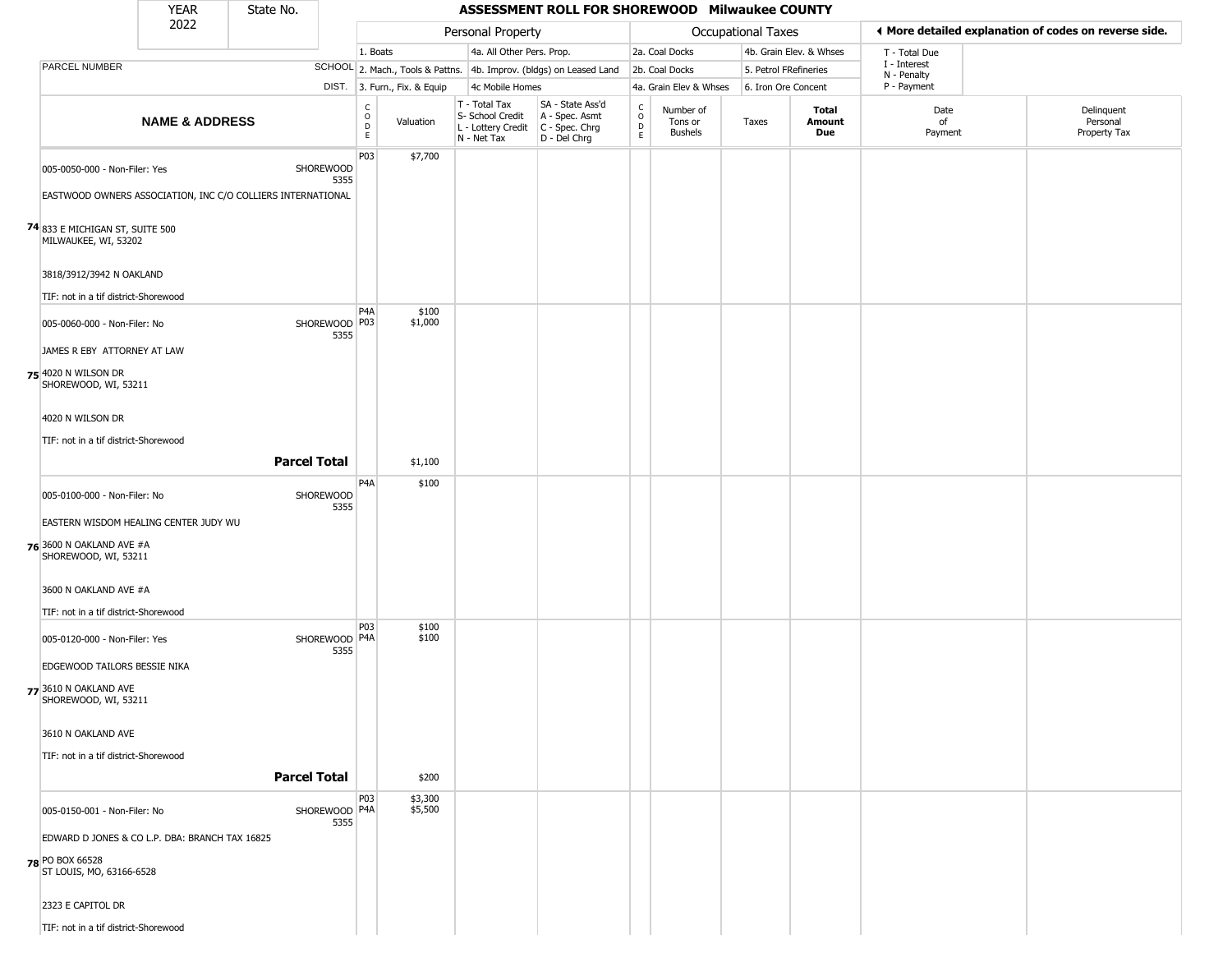|                                                    | <b>YEAR</b>               | State No.                                                   |                                              |                              |                                                                                         | ASSESSMENT ROLL FOR SHOREWOOD Milwaukee COUNTY                      |                                    |                                        |                    |                         |                             |                                                       |  |
|----------------------------------------------------|---------------------------|-------------------------------------------------------------|----------------------------------------------|------------------------------|-----------------------------------------------------------------------------------------|---------------------------------------------------------------------|------------------------------------|----------------------------------------|--------------------|-------------------------|-----------------------------|-------------------------------------------------------|--|
|                                                    | 2022                      |                                                             |                                              |                              | Personal Property                                                                       |                                                                     |                                    |                                        | Occupational Taxes |                         |                             | ◀ More detailed explanation of codes on reverse side. |  |
|                                                    |                           |                                                             | 1. Boats                                     |                              | 4a. All Other Pers. Prop.                                                               |                                                                     |                                    | 2a. Coal Docks                         |                    | 4b. Grain Elev. & Whses | T - Total Due               |                                                       |  |
| PARCEL NUMBER                                      |                           |                                                             |                                              |                              |                                                                                         | SCHOOL 2. Mach., Tools & Pattns. 4b. Improv. (bldgs) on Leased Land |                                    | 2b. Coal Docks                         |                    | 5. Petrol FRefineries   | I - Interest<br>N - Penalty |                                                       |  |
|                                                    |                           |                                                             |                                              | DIST. 3. Furn., Fix. & Equip | 4c Mobile Homes                                                                         |                                                                     |                                    | 4a. Grain Elev & Whses                 |                    | 6. Iron Ore Concent     | P - Payment                 |                                                       |  |
|                                                    | <b>NAME &amp; ADDRESS</b> |                                                             | $\frac{c}{0}$<br>$\mathsf{D}$<br>$\mathsf E$ | Valuation                    | T - Total Tax<br>S- School Credit<br>L - Lottery Credit   C - Spec. Chrg<br>N - Net Tax | SA - State Ass'd<br>A - Spec. Asmt<br>D - Del Chrg                  | $\int_{0}^{c}$<br>D<br>$\mathsf E$ | Number of<br>Tons or<br><b>Bushels</b> | Taxes              | Total<br>Amount<br>Due  | Date<br>of<br>Payment       | Delinquent<br>Personal<br>Property Tax                |  |
|                                                    |                           | <b>Parcel Total</b>                                         |                                              | \$8,800                      |                                                                                         |                                                                     |                                    |                                        |                    |                         |                             |                                                       |  |
| 005-0155-000 - Non-Filer: No                       |                           | SHOREWOOD P03<br>5355                                       | P <sub>4</sub> A                             | \$31,000<br>\$84,900         |                                                                                         |                                                                     |                                    |                                        |                    |                         |                             |                                                       |  |
| POER AND COMPANY                                   |                           | COFFEE AND BAGEL - CECB EINSTEIN AND NOAH CORP C/O MARVIN F |                                              |                              |                                                                                         |                                                                     |                                    |                                        |                    |                         |                             |                                                       |  |
| 79 PO BOX 802206<br>DALLAS, TX, 75380-2206         |                           |                                                             |                                              |                              |                                                                                         |                                                                     |                                    |                                        |                    |                         |                             |                                                       |  |
| 4301 N OAKLAND AVE                                 |                           |                                                             |                                              |                              |                                                                                         |                                                                     |                                    |                                        |                    |                         |                             |                                                       |  |
| TIF: not in a tif district-Shorewood               |                           |                                                             |                                              |                              |                                                                                         |                                                                     |                                    |                                        |                    |                         |                             |                                                       |  |
|                                                    |                           | <b>Parcel Total</b>                                         |                                              | \$115,900                    |                                                                                         |                                                                     |                                    |                                        |                    |                         |                             |                                                       |  |
| 005-0180-000 - Non-Filer: Yes                      |                           | <b>SHOREWOOD</b><br>5355                                    | P03                                          | \$700                        |                                                                                         |                                                                     |                                    |                                        |                    |                         |                             |                                                       |  |
| JURASKA, ELVERA                                    |                           |                                                             |                                              |                              |                                                                                         |                                                                     |                                    |                                        |                    |                         |                             |                                                       |  |
| 80 4005 N MURRAY AVE # 103<br>SHOREWOOD, WI, 53211 |                           |                                                             |                                              |                              |                                                                                         |                                                                     |                                    |                                        |                    |                         |                             |                                                       |  |
| 4005 N MURRAY AVE UNIT 103                         |                           |                                                             |                                              |                              |                                                                                         |                                                                     |                                    |                                        |                    |                         |                             |                                                       |  |
| TIF: not in a tif district-Shorewood               |                           |                                                             |                                              |                              |                                                                                         |                                                                     |                                    |                                        |                    |                         |                             |                                                       |  |
| 005-0251-000 - Non-Filer: Yes                      |                           | SHOREWOOD P4A<br>5355                                       | <b>P03</b>                                   | \$2,200<br>\$5,700           |                                                                                         |                                                                     |                                    |                                        |                    |                         |                             |                                                       |  |
| THE ESTABLISHMENT CARLY FLYNN                      |                           |                                                             |                                              |                              |                                                                                         |                                                                     |                                    |                                        |                    |                         |                             |                                                       |  |
| 81 4503 N OAKLAND AVE<br>SHOREWOOD, WI, 53211      |                           |                                                             |                                              |                              |                                                                                         |                                                                     |                                    |                                        |                    |                         |                             |                                                       |  |
| 4503 N OAKLAND AVE                                 |                           |                                                             |                                              |                              |                                                                                         |                                                                     |                                    |                                        |                    |                         |                             |                                                       |  |
| TIF: not in a tif district-Shorewood               |                           |                                                             |                                              |                              |                                                                                         |                                                                     |                                    |                                        |                    |                         |                             |                                                       |  |
|                                                    |                           | <b>Parcel Total</b>                                         |                                              | \$7,900                      |                                                                                         |                                                                     |                                    |                                        |                    |                         |                             |                                                       |  |
| 005-0272-000 - Non-Filer: Yes                      |                           | WHITEFISH BAY<br>6419                                       | P03                                          | \$11,500                     |                                                                                         |                                                                     |                                    |                                        |                    |                         |                             |                                                       |  |
| EXCHEQUER LLC C/O SGMC                             |                           |                                                             |                                              |                              |                                                                                         |                                                                     |                                    |                                        |                    |                         |                             |                                                       |  |
| 82 252 E HIGHLAND AVE<br>MILWAUKEE, WI, 53202      |                           |                                                             |                                              |                              |                                                                                         |                                                                     |                                    |                                        |                    |                         |                             |                                                       |  |
| 4510 N OAKLAND AVE UNIT 403                        |                           |                                                             |                                              |                              |                                                                                         |                                                                     |                                    |                                        |                    |                         |                             |                                                       |  |
| TIF: not in a tif district-Shorewood               |                           |                                                             |                                              |                              |                                                                                         |                                                                     |                                    |                                        |                    |                         |                             |                                                       |  |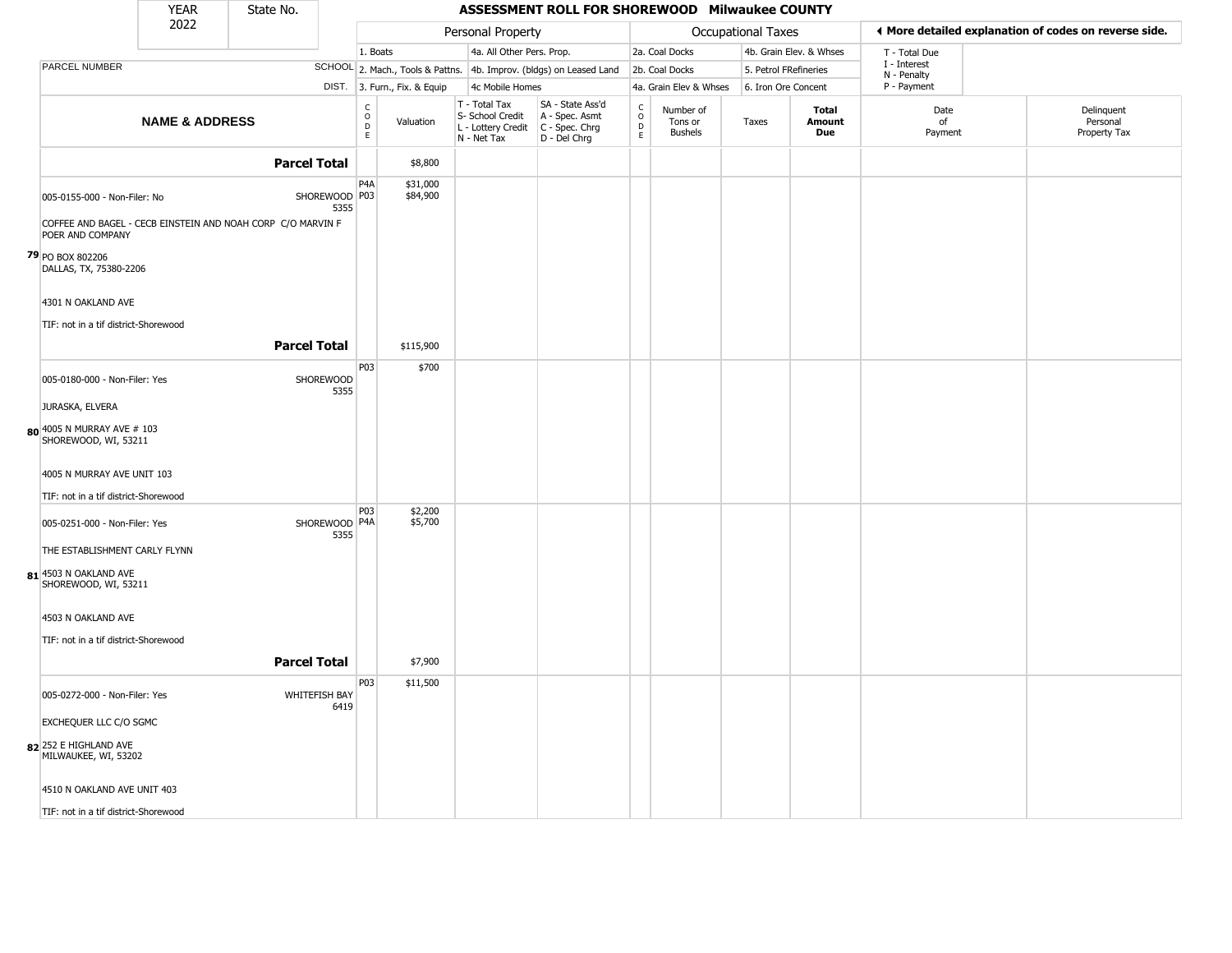|                                               | <b>YEAR</b>               | State No.           |                       |                                             |                              |                                                                        | ASSESSMENT ROLL FOR SHOREWOOD Milwaukee COUNTY                         |                                |                                        |                    |                               |                             |                                                       |
|-----------------------------------------------|---------------------------|---------------------|-----------------------|---------------------------------------------|------------------------------|------------------------------------------------------------------------|------------------------------------------------------------------------|--------------------------------|----------------------------------------|--------------------|-------------------------------|-----------------------------|-------------------------------------------------------|
|                                               | 2022                      |                     |                       |                                             |                              | Personal Property                                                      |                                                                        |                                |                                        | Occupational Taxes |                               |                             | ♦ More detailed explanation of codes on reverse side. |
|                                               |                           |                     |                       | 1. Boats                                    |                              | 4a. All Other Pers. Prop.                                              |                                                                        |                                | 2a. Coal Docks                         |                    | 4b. Grain Elev. & Whses       | T - Total Due               |                                                       |
| PARCEL NUMBER                                 |                           |                     |                       |                                             |                              |                                                                        | SCHOOL 2. Mach., Tools & Pattns. 4b. Improv. (bldgs) on Leased Land    |                                | 2b. Coal Docks                         |                    | 5. Petrol FRefineries         | I - Interest<br>N - Penalty |                                                       |
|                                               |                           |                     |                       |                                             | DIST. 3. Furn., Fix. & Equip | 4c Mobile Homes                                                        |                                                                        |                                | 4a. Grain Elev & Whses                 |                    | 6. Iron Ore Concent           | P - Payment                 |                                                       |
|                                               | <b>NAME &amp; ADDRESS</b> |                     |                       | $\frac{c}{0}$<br>$\mathsf D$<br>$\mathsf E$ | Valuation                    | T - Total Tax<br>S- School Credit<br>L - Lottery Credit<br>N - Net Tax | SA - State Ass'd<br>A - Spec. Asmt<br>$C - Spec. Chrg$<br>D - Del Chrg | $\rm _o^c$<br>D<br>$\mathsf E$ | Number of<br>Tons or<br><b>Bushels</b> | Taxes              | Total<br><b>Amount</b><br>Due | Date<br>of<br>Payment       | Delinquent<br>Personal<br>Property Tax                |
| 005-0280-000 - Non-Filer: Yes                 |                           |                     | SHOREWOOD P03<br>5355 | P <sub>4</sub> A                            | \$2,300<br>\$28,200          |                                                                        |                                                                        |                                |                                        |                    |                               |                             |                                                       |
| THE EXERCISE COACH                            |                           |                     |                       |                                             |                              |                                                                        |                                                                        |                                |                                        |                    |                               |                             |                                                       |
| 83 3565 N OAKLAND AVE<br>SHOREWOOD, WI, 53211 |                           |                     |                       |                                             |                              |                                                                        |                                                                        |                                |                                        |                    |                               |                             |                                                       |
| 3565 N OAKLAND AVE                            |                           |                     |                       |                                             |                              |                                                                        |                                                                        |                                |                                        |                    |                               |                             |                                                       |
| TIF: not in a tif district-Shorewood          |                           | <b>Parcel Total</b> |                       |                                             | \$30,500                     |                                                                        |                                                                        |                                |                                        |                    |                               |                             |                                                       |
| 005-0285-000 - Non-Filer: No                  |                           |                     | SHOREWOOD P4A<br>5355 | P03                                         | \$1,900<br>\$24,000          |                                                                        |                                                                        |                                |                                        |                    |                               |                             |                                                       |
| EDWARD D JONES & CO, LP DBA: BRANCH TAX 79738 |                           |                     |                       |                                             |                              |                                                                        |                                                                        |                                |                                        |                    |                               |                             |                                                       |
| 84 PO BOX 66528<br>ST LOUIS, MO, 63166-6528   |                           |                     |                       |                                             |                              |                                                                        |                                                                        |                                |                                        |                    |                               |                             |                                                       |
| 4314 N OAKLAND AVE                            |                           |                     |                       |                                             |                              |                                                                        |                                                                        |                                |                                        |                    |                               |                             |                                                       |
| TIF: not in a tif district-Shorewood          |                           |                     |                       |                                             |                              |                                                                        |                                                                        |                                |                                        |                    |                               |                             |                                                       |
|                                               |                           | <b>Parcel Total</b> |                       |                                             | \$25,900                     |                                                                        |                                                                        |                                |                                        |                    |                               |                             |                                                       |
| 005-0286-000 - Non-Filer: No                  |                           |                     | SHOREWOOD P03<br>5355 | P <sub>4</sub> A                            | \$4,000<br>\$61,600          |                                                                        |                                                                        |                                |                                        |                    |                               |                             |                                                       |
| TECHNOFIT, LLC DBA THE EXERCISE COACH         |                           |                     |                       |                                             |                              |                                                                        |                                                                        |                                |                                        |                    |                               |                             |                                                       |
| 85 3565 N OAKLAND AVE<br>Shorewood, WI, 53211 |                           |                     |                       |                                             |                              |                                                                        |                                                                        |                                |                                        |                    |                               |                             |                                                       |
| 3565 N OAKLAND AVE                            |                           |                     |                       |                                             |                              |                                                                        |                                                                        |                                |                                        |                    |                               |                             |                                                       |
| TIF: not in a tif district-Shorewood          |                           | <b>Parcel Total</b> |                       |                                             | \$65,600                     |                                                                        |                                                                        |                                |                                        |                    |                               |                             |                                                       |
| 005-0287-000 - Non-Filer: No                  |                           |                     | SHOREWOOD P03<br>5355 | P <sub>4</sub> A                            | \$100<br>\$2,200             |                                                                        |                                                                        |                                |                                        |                    |                               |                             |                                                       |
| ETHEREAL ACUPUNCTURE, LLC                     |                           |                     |                       |                                             |                              |                                                                        |                                                                        |                                |                                        |                    |                               |                             |                                                       |
| 86 3811 N OAKLAND AVE<br>Shorewood, WI, 53211 |                           |                     |                       |                                             |                              |                                                                        |                                                                        |                                |                                        |                    |                               |                             |                                                       |
| 3811 N OAKLAND AVE                            |                           |                     |                       |                                             |                              |                                                                        |                                                                        |                                |                                        |                    |                               |                             |                                                       |
| TIF: not in a tif district-Shorewood          |                           | <b>Parcel Total</b> |                       |                                             | \$2,300                      |                                                                        |                                                                        |                                |                                        |                    |                               |                             |                                                       |
|                                               |                           |                     |                       |                                             |                              |                                                                        |                                                                        |                                |                                        |                    |                               |                             |                                                       |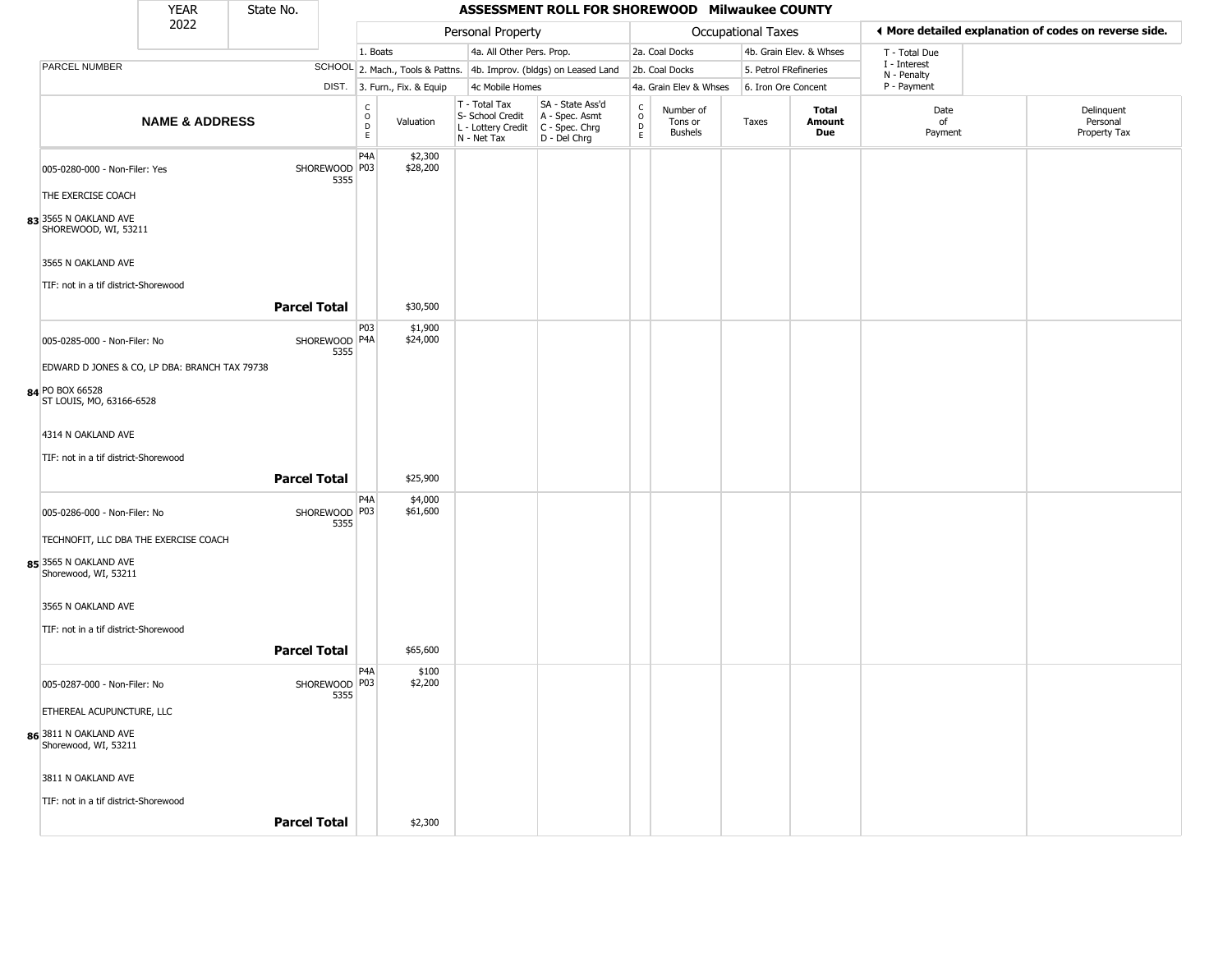|                                                           | <b>YEAR</b>               | State No.                                             |                         |                                   |                              |                                                  | ASSESSMENT ROLL FOR SHOREWOOD Milwaukee COUNTY                                            |                                   |                                        |                       |                               |                             |                                                       |
|-----------------------------------------------------------|---------------------------|-------------------------------------------------------|-------------------------|-----------------------------------|------------------------------|--------------------------------------------------|-------------------------------------------------------------------------------------------|-----------------------------------|----------------------------------------|-----------------------|-------------------------------|-----------------------------|-------------------------------------------------------|
|                                                           | 2022                      |                                                       |                         |                                   |                              | Personal Property                                |                                                                                           |                                   |                                        | Occupational Taxes    |                               |                             | ◀ More detailed explanation of codes on reverse side. |
|                                                           |                           |                                                       |                         | 1. Boats                          |                              | 4a. All Other Pers. Prop.                        |                                                                                           |                                   | 2a. Coal Docks                         |                       | 4b. Grain Elev. & Whses       | T - Total Due               |                                                       |
| <b>PARCEL NUMBER</b>                                      |                           |                                                       |                         |                                   |                              |                                                  | SCHOOL 2. Mach., Tools & Pattns. 4b. Improv. (bldgs) on Leased Land                       |                                   | 2b. Coal Docks                         | 5. Petrol FRefineries |                               | I - Interest<br>N - Penalty |                                                       |
|                                                           |                           |                                                       |                         |                                   | DIST. 3. Furn., Fix. & Equip | 4c Mobile Homes                                  |                                                                                           |                                   | 4a. Grain Elev & Whses                 | 6. Iron Ore Concent   |                               | P - Payment                 |                                                       |
|                                                           | <b>NAME &amp; ADDRESS</b> |                                                       |                         | $\frac{C}{O}$<br>$\mathsf D$<br>E | Valuation                    | T - Total Tax<br>S- School Credit<br>N - Net Tax | SA - State Ass'd<br>A - Spec. Asmt<br>L - Lottery Credit   C - Spec. Chrg<br>D - Del Chrg | $\frac{c}{0}$<br>$\mathsf D$<br>E | Number of<br>Tons or<br><b>Bushels</b> | Taxes                 | <b>Total</b><br>Amount<br>Due | Date<br>of<br>Payment       | Delinquent<br>Personal<br>Property Tax                |
| 006-0032-000 - Non-Filer: No                              |                           |                                                       | SHOREWOOD P03           | P4A                               | \$500<br>\$8,600             |                                                  |                                                                                           |                                   |                                        |                       |                               |                             |                                                       |
| FAMILY DENTISTRY INC KLARA FLEYSH DDS SC                  |                           |                                                       | 5355                    |                                   |                              |                                                  |                                                                                           |                                   |                                        |                       |                               |                             |                                                       |
| $87$ <sup>1714</sup> E CAPITOL DR<br>SHOREWOOD, WI, 53211 |                           |                                                       |                         |                                   |                              |                                                  |                                                                                           |                                   |                                        |                       |                               |                             |                                                       |
| 1714 E CAPITOL DR                                         |                           |                                                       |                         |                                   |                              |                                                  |                                                                                           |                                   |                                        |                       |                               |                             |                                                       |
| TIF: not in a tif district-Shorewood                      |                           | <b>Parcel Total</b>                                   |                         |                                   | \$9,100                      |                                                  |                                                                                           |                                   |                                        |                       |                               |                             |                                                       |
|                                                           |                           |                                                       |                         |                                   |                              |                                                  |                                                                                           |                                   |                                        |                       |                               |                             |                                                       |
| 006-0042-000 - Non-Filer: No                              |                           |                                                       | SHOREWOOD<br>5355       | P03                               | \$1,200                      |                                                  |                                                                                           |                                   |                                        |                       |                               |                             |                                                       |
| <b>FARMER BROS</b>                                        |                           |                                                       |                         |                                   |                              |                                                  |                                                                                           |                                   |                                        |                       |                               |                             |                                                       |
| 88 1912 FARMER BROTHERS DR<br>NORTHLAKE, TX, 76262        |                           |                                                       |                         |                                   |                              |                                                  |                                                                                           |                                   |                                        |                       |                               |                             |                                                       |
| 4000 N WILSON DR                                          |                           |                                                       |                         |                                   |                              |                                                  |                                                                                           |                                   |                                        |                       |                               |                             |                                                       |
| TIF: not in a tif district-Shorewood                      |                           |                                                       |                         |                                   |                              |                                                  |                                                                                           |                                   |                                        |                       |                               |                             |                                                       |
| 006-0080-000 - Non-Filer: No                              |                           |                                                       | SHOREWOOD P4A<br>5355   | P03                               | \$20,200<br>\$130,900        |                                                  |                                                                                           |                                   |                                        |                       |                               |                             |                                                       |
| FEERICK, INC FEERICK FUNERAL HOME                         |                           |                                                       |                         |                                   |                              |                                                  |                                                                                           |                                   |                                        |                       |                               |                             |                                                       |
| 89 2025 E CAPITOL DR<br>SHOREWOOD, WI, 53211              |                           |                                                       |                         |                                   |                              |                                                  |                                                                                           |                                   |                                        |                       |                               |                             |                                                       |
| 2025 E CAPITOL DR                                         |                           |                                                       |                         |                                   |                              |                                                  |                                                                                           |                                   |                                        |                       |                               |                             |                                                       |
| TIF: not in a tif district-Shorewood                      |                           |                                                       |                         |                                   |                              |                                                  |                                                                                           |                                   |                                        |                       |                               |                             |                                                       |
|                                                           |                           | <b>Parcel Total</b>                                   |                         |                                   | \$151,100                    |                                                  |                                                                                           |                                   |                                        |                       |                               |                             |                                                       |
| 006-0310-200 - Non-Filer: No                              |                           |                                                       | SHOREWOOD<br>5355       | P03                               | \$7,700                      |                                                  |                                                                                           |                                   |                                        |                       |                               |                             |                                                       |
|                                                           |                           | WELLS FARGO VENDOR FINANCIAL SERV, LLC TAX COMPLIANCE |                         |                                   |                              |                                                  |                                                                                           |                                   |                                        |                       |                               |                             |                                                       |
| 90 PO BOX 36200<br>BILLINGS, MT, 59107-6200               |                           |                                                       |                         |                                   |                              |                                                  |                                                                                           |                                   |                                        |                       |                               |                             |                                                       |
| 4230 N OAKLAND AVE                                        |                           |                                                       |                         |                                   |                              |                                                  |                                                                                           |                                   |                                        |                       |                               |                             |                                                       |
| TIF: not in a tif district-Shorewood                      |                           |                                                       |                         |                                   |                              |                                                  |                                                                                           |                                   |                                        |                       |                               |                             |                                                       |
| 006-0350-000 - Non-Filer: No                              |                           |                                                       | SHOREWOOD   P4A<br>5355 | <b>P03</b>                        | \$3,200<br>\$42,900          |                                                  |                                                                                           |                                   |                                        |                       |                               |                             |                                                       |
| FOREVER YOUNG OF WISCONSIN, LLC                           |                           |                                                       |                         |                                   |                              |                                                  |                                                                                           |                                   |                                        |                       |                               |                             |                                                       |
| 91 12868 W BLUEMOUND RD<br>ELM GROVE, WI, 53122           |                           |                                                       |                         |                                   |                              |                                                  |                                                                                           |                                   |                                        |                       |                               |                             |                                                       |
| 4433 N OAKLAND AVE                                        |                           |                                                       |                         |                                   |                              |                                                  |                                                                                           |                                   |                                        |                       |                               |                             |                                                       |
| TIF: not in a tif district-Shorewood                      |                           |                                                       |                         |                                   |                              |                                                  |                                                                                           |                                   |                                        |                       |                               |                             |                                                       |
|                                                           |                           | <b>Parcel Total</b>                                   |                         |                                   | \$46,100                     |                                                  |                                                                                           |                                   |                                        |                       |                               |                             |                                                       |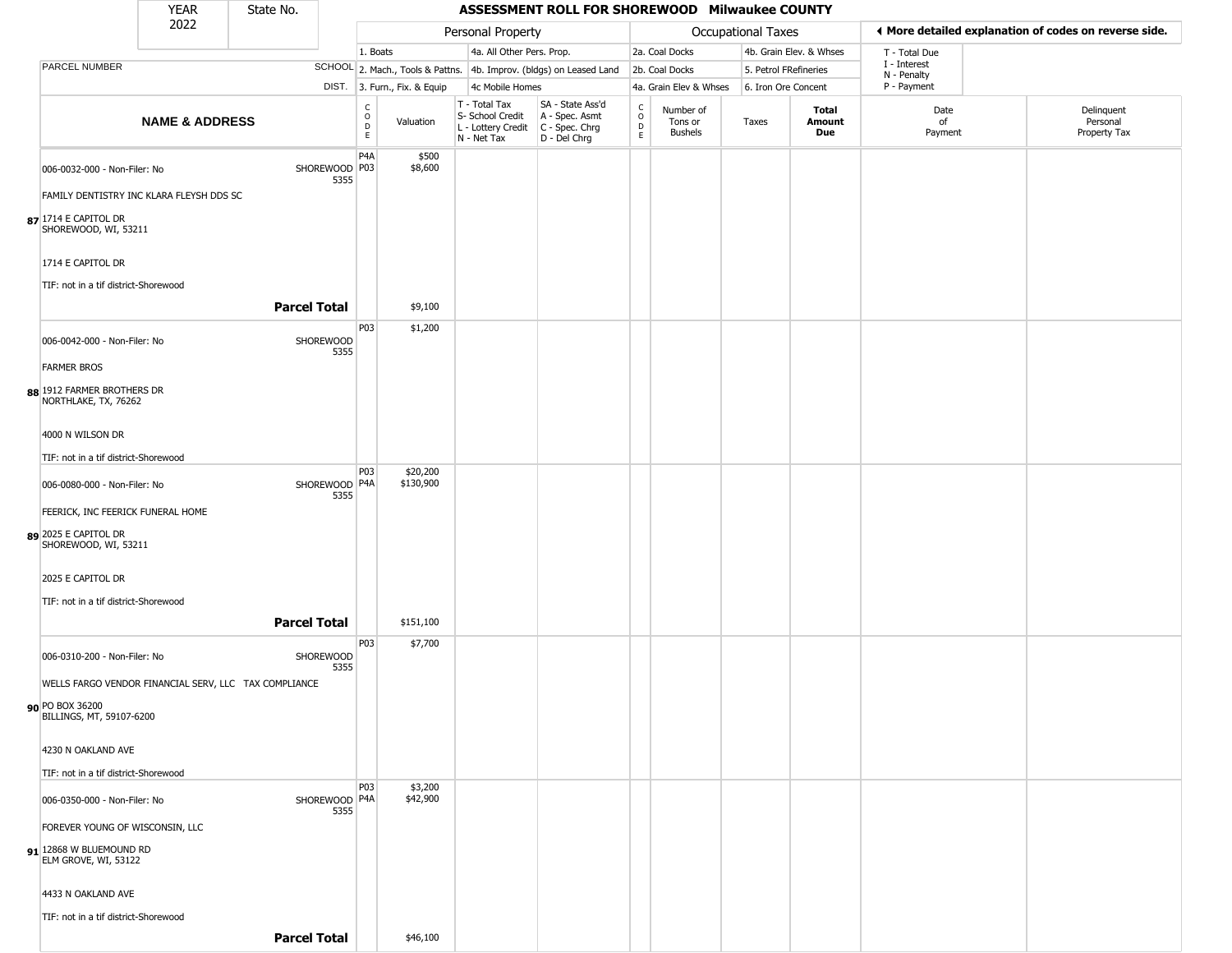|                                                                                               | <b>YEAR</b>               | State No.           |                       |                       |                              |                                                                        | ASSESSMENT ROLL FOR SHOREWOOD Milwaukee COUNTY                       |                                |                                        |                       |                         |                             |                                                       |
|-----------------------------------------------------------------------------------------------|---------------------------|---------------------|-----------------------|-----------------------|------------------------------|------------------------------------------------------------------------|----------------------------------------------------------------------|--------------------------------|----------------------------------------|-----------------------|-------------------------|-----------------------------|-------------------------------------------------------|
|                                                                                               | 2022                      |                     |                       |                       |                              | Personal Property                                                      |                                                                      |                                |                                        | Occupational Taxes    |                         |                             | ◀ More detailed explanation of codes on reverse side. |
|                                                                                               |                           |                     |                       | 1. Boats              |                              | 4a. All Other Pers. Prop.                                              |                                                                      |                                | 2a. Coal Docks                         |                       | 4b. Grain Elev. & Whses | T - Total Due               |                                                       |
| PARCEL NUMBER                                                                                 |                           |                     |                       |                       |                              |                                                                        | SCHOOL 2. Mach., Tools & Pattns. 4b. Improv. (bldgs) on Leased Land  |                                | 2b. Coal Docks                         | 5. Petrol FRefineries |                         | I - Interest<br>N - Penalty |                                                       |
|                                                                                               |                           |                     |                       |                       | DIST. 3. Furn., Fix. & Equip | 4c Mobile Homes                                                        |                                                                      |                                | 4a. Grain Elev & Whses                 | 6. Iron Ore Concent   |                         | P - Payment                 |                                                       |
|                                                                                               | <b>NAME &amp; ADDRESS</b> |                     |                       | $\rm _o^C$<br>D<br>E. | Valuation                    | T - Total Tax<br>S- School Credit<br>L - Lottery Credit<br>N - Net Tax | SA - State Ass'd<br>A - Spec. Asmt<br>C - Spec. Chrg<br>D - Del Chrg | $\frac{c}{0}$<br>$\frac{D}{E}$ | Number of<br>Tons or<br><b>Bushels</b> | Taxes                 | Total<br>Amount<br>Due  | Date<br>of<br>Payment       | Delinquent<br>Personal<br>Property Tax                |
| 006-0360-000 - Non-Filer: Yes<br>FLOURISH COUNSELING MILWAUKEE, LLC                           |                           |                     | SHOREWOOD<br>5355     | P03                   | \$6,100                      |                                                                        |                                                                      |                                |                                        |                       |                         |                             |                                                       |
| 92 2321 N CAPITAL DR, STE 500<br>SHOREWOOD, WI, 53211                                         |                           |                     |                       |                       |                              |                                                                        |                                                                      |                                |                                        |                       |                         |                             |                                                       |
| 2321 N CAPITAL DR, STE 500<br>TIF: not in a tif district-Shorewood                            |                           |                     |                       |                       |                              |                                                                        |                                                                      |                                |                                        |                       |                         |                             |                                                       |
| 006-0380-000 - Non-Filer: No<br>FLORIDA'S NATURAL FOOD SERVICE, INC                           |                           |                     | SHOREWOOD<br>5355     | P <sub>0</sub> 3      | \$3,200                      |                                                                        |                                                                      |                                |                                        |                       |                         |                             |                                                       |
| 93 20205 HWY 27<br>LAKE WALES, FL, 33853                                                      |                           |                     |                       |                       |                              |                                                                        |                                                                      |                                |                                        |                       |                         |                             |                                                       |
| 1111 E CAPITOL DR                                                                             |                           |                     |                       |                       |                              |                                                                        |                                                                      |                                |                                        |                       |                         |                             |                                                       |
| TIF: TIF 03-Shorewood                                                                         |                           |                     |                       | P03                   | \$28,200                     |                                                                        |                                                                      |                                |                                        |                       |                         |                             |                                                       |
| 006-0390-000 - Non-Filer: Yes                                                                 |                           |                     | SHOREWOOD<br>5355     |                       |                              |                                                                        |                                                                      |                                |                                        |                       |                         |                             |                                                       |
| FALBO BROS PIZZERIA                                                                           |                           |                     |                       |                       |                              |                                                                        |                                                                      |                                |                                        |                       |                         |                             |                                                       |
| 94 2213 E CAPITOL DR<br>Shorewood, WI, 53211                                                  |                           |                     |                       |                       |                              |                                                                        |                                                                      |                                |                                        |                       |                         |                             |                                                       |
| 2213 E CAPITOL DR                                                                             |                           |                     |                       |                       |                              |                                                                        |                                                                      |                                |                                        |                       |                         |                             |                                                       |
| TIF: not in a tif district-Shorewood                                                          |                           |                     |                       | P03                   | \$2,000                      |                                                                        |                                                                      |                                |                                        |                       |                         |                             |                                                       |
| 006-0400-000 - Non-Filer: Yes                                                                 |                           |                     | SHOREWOOD<br>5355     |                       |                              |                                                                        |                                                                      |                                |                                        |                       |                         |                             |                                                       |
| FAMILY HEALING AND WELLNESS CENTER LLC<br>95 3970 N OAKLAND AVE # 402<br>SHOREWOOD, WI, 53211 |                           |                     |                       |                       |                              |                                                                        |                                                                      |                                |                                        |                       |                         |                             |                                                       |
| 3970 N OAKLAND AVE # 402<br>TIF: not in a tif district-Shorewood                              |                           |                     |                       |                       |                              |                                                                        |                                                                      |                                |                                        |                       |                         |                             |                                                       |
| 006-0410-000 - Non-Filer: No<br>FIDDLEHEADS SHOREWOOD LLC                                     |                           |                     | SHOREWOOD P03<br>5355 | P4A                   | \$100<br>\$10,700            |                                                                        |                                                                      |                                |                                        |                       |                         |                             |                                                       |
| 96 120 N MAIN ST<br>THEINSVILLE, WI, 53092                                                    |                           |                     |                       |                       |                              |                                                                        |                                                                      |                                |                                        |                       |                         |                             |                                                       |
| 4334 N OAKLAND AVE                                                                            |                           |                     |                       |                       |                              |                                                                        |                                                                      |                                |                                        |                       |                         |                             |                                                       |
| TIF: not in a tif district-Shorewood                                                          |                           | <b>Parcel Total</b> |                       |                       | \$10,800                     |                                                                        |                                                                      |                                |                                        |                       |                         |                             |                                                       |
|                                                                                               |                           |                     |                       |                       |                              |                                                                        |                                                                      |                                |                                        |                       |                         |                             |                                                       |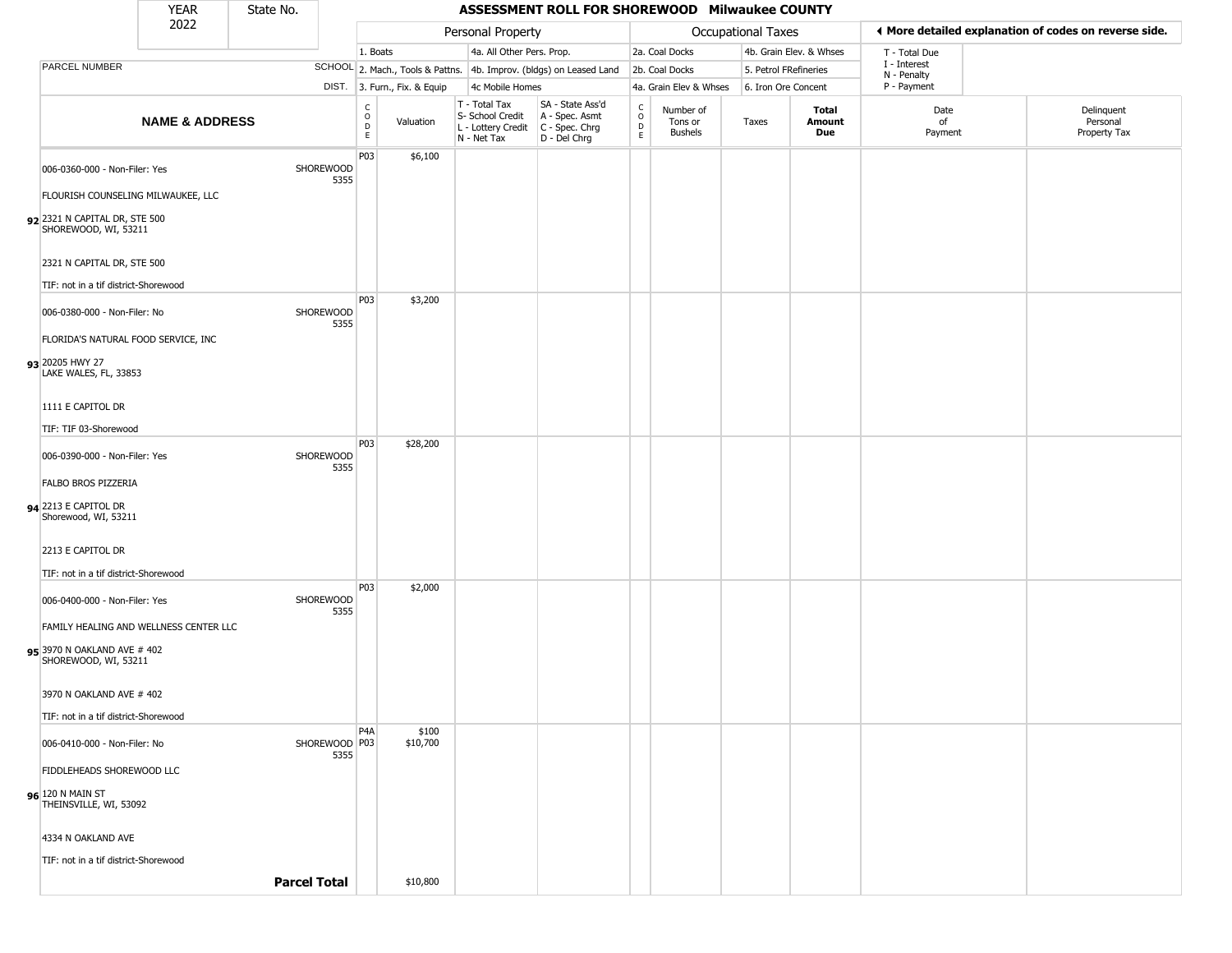|                                                                                          | <b>YEAR</b>               | State No.           |                         |                                     |                              |                                                                        | ASSESSMENT ROLL FOR SHOREWOOD Milwaukee COUNTY                       |                                     |                                        |                       |                         |                             |                                                       |
|------------------------------------------------------------------------------------------|---------------------------|---------------------|-------------------------|-------------------------------------|------------------------------|------------------------------------------------------------------------|----------------------------------------------------------------------|-------------------------------------|----------------------------------------|-----------------------|-------------------------|-----------------------------|-------------------------------------------------------|
|                                                                                          | 2022                      |                     |                         |                                     |                              | Personal Property                                                      |                                                                      |                                     |                                        | Occupational Taxes    |                         |                             | ◀ More detailed explanation of codes on reverse side. |
|                                                                                          |                           |                     |                         | 1. Boats                            |                              | 4a. All Other Pers. Prop.                                              |                                                                      |                                     | 2a. Coal Docks                         |                       | 4b. Grain Elev. & Whses | T - Total Due               |                                                       |
| PARCEL NUMBER                                                                            |                           |                     |                         |                                     |                              |                                                                        | SCHOOL 2. Mach., Tools & Pattns. 4b. Improv. (bldgs) on Leased Land  |                                     | 2b. Coal Docks                         | 5. Petrol FRefineries |                         | I - Interest<br>N - Penalty |                                                       |
|                                                                                          |                           |                     |                         |                                     | DIST. 3. Furn., Fix. & Equip | 4c Mobile Homes                                                        |                                                                      |                                     | 4a. Grain Elev & Whses                 | 6. Iron Ore Concent   |                         | P - Payment                 |                                                       |
|                                                                                          | <b>NAME &amp; ADDRESS</b> |                     |                         | $\frac{c}{0}$<br>$_{\rm E}^{\rm D}$ | Valuation                    | T - Total Tax<br>S- School Credit<br>L - Lottery Credit<br>N - Net Tax | SA - State Ass'd<br>A - Spec. Asmt<br>C - Spec. Chrg<br>D - Del Chrg | $\int_{0}^{c}$<br>$\mathsf{D}$<br>E | Number of<br>Tons or<br><b>Bushels</b> | Taxes                 | Total<br>Amount<br>Due  | Date<br>of<br>Payment       | Delinquent<br>Personal<br>Property Tax                |
| 007-0040-000 - Non-Filer: Yes                                                            |                           |                     | SHOREWOOD<br>5355       | P03                                 | \$7,900                      |                                                                        |                                                                      |                                     |                                        |                       |                         |                             |                                                       |
| BLACKBEAR CHILDREN'S BOUTIQUE                                                            |                           |                     |                         |                                     |                              |                                                                        |                                                                      |                                     |                                        |                       |                         |                             |                                                       |
| 97 4312 N OAKLAND AVE<br>SHOREWOOD, WI, 53211                                            |                           |                     |                         |                                     |                              |                                                                        |                                                                      |                                     |                                        |                       |                         |                             |                                                       |
| 4312 N OAKLAND AVE                                                                       |                           |                     |                         |                                     |                              |                                                                        |                                                                      |                                     |                                        |                       |                         |                             |                                                       |
| TIF: not in a tif district-Shorewood                                                     |                           |                     |                         | P <sub>4</sub> A                    | \$100                        |                                                                        |                                                                      |                                     |                                        |                       |                         |                             |                                                       |
| 007-0041-000 - Non-Filer: Yes                                                            |                           |                     | SHOREWOOD   P03<br>5355 |                                     | \$200                        |                                                                        |                                                                      |                                     |                                        |                       |                         |                             |                                                       |
| <b>GSV POWER GREG VUORINEN</b><br>98 3818 N HUBBARD ST<br>MILWAUKEE, WI, 53212           |                           |                     |                         |                                     |                              |                                                                        |                                                                      |                                     |                                        |                       |                         |                             |                                                       |
| 4324 N MARLBOROUGH DR                                                                    |                           |                     |                         |                                     |                              |                                                                        |                                                                      |                                     |                                        |                       |                         |                             |                                                       |
| TIF: not in a tif district-Shorewood                                                     |                           |                     |                         |                                     |                              |                                                                        |                                                                      |                                     |                                        |                       |                         |                             |                                                       |
|                                                                                          |                           | <b>Parcel Total</b> |                         |                                     | \$300                        |                                                                        |                                                                      |                                     |                                        |                       |                         |                             |                                                       |
|                                                                                          |                           |                     |                         | P03                                 | \$200                        |                                                                        |                                                                      |                                     |                                        |                       |                         |                             |                                                       |
| 007-0170-000 - Non-Filer: Yes                                                            |                           |                     | SHOREWOOD P4A<br>5355   |                                     | \$800                        |                                                                        |                                                                      |                                     |                                        |                       |                         |                             |                                                       |
| <b>GIGI CAHILL LTD</b>                                                                   |                           |                     |                         |                                     |                              |                                                                        |                                                                      |                                     |                                        |                       |                         |                             |                                                       |
| 99 4005 N MURRAY AVE<br>SHOREWOOD, WI, 53211                                             |                           |                     |                         |                                     |                              |                                                                        |                                                                      |                                     |                                        |                       |                         |                             |                                                       |
| 4005 N MURRAY AVE                                                                        |                           |                     |                         |                                     |                              |                                                                        |                                                                      |                                     |                                        |                       |                         |                             |                                                       |
| TIF: not in a tif district-Shorewood                                                     |                           |                     |                         |                                     |                              |                                                                        |                                                                      |                                     |                                        |                       |                         |                             |                                                       |
|                                                                                          |                           | <b>Parcel Total</b> |                         |                                     | \$1,000                      |                                                                        |                                                                      |                                     |                                        |                       |                         |                             |                                                       |
| 007-0170-500 - Non-Filer: Yes                                                            |                           |                     | SHOREWOOD P03<br>5355   | P4A                                 | \$1,600<br>\$1,900           |                                                                        |                                                                      |                                     |                                        |                       |                         |                             |                                                       |
| ZEN THE SALON ZEN, ELIF                                                                  |                           |                     |                         |                                     |                              |                                                                        |                                                                      |                                     |                                        |                       |                         |                             |                                                       |
| 100 1809 MANISTIQUE AVE<br>SOUTH MILWAUKEE, WI, 53172                                    |                           |                     |                         |                                     |                              |                                                                        |                                                                      |                                     |                                        |                       |                         |                             |                                                       |
| 4407 N OAKLAND AVE                                                                       |                           |                     |                         |                                     |                              |                                                                        |                                                                      |                                     |                                        |                       |                         |                             |                                                       |
| TIF: not in a tif district-Shorewood                                                     |                           | <b>Parcel Total</b> |                         |                                     | \$3,500                      |                                                                        |                                                                      |                                     |                                        |                       |                         |                             |                                                       |
| 007-0199-000 - Non-Filer: Yes                                                            |                           |                     | SHOREWOOD P03           | P4A                                 | \$600<br>\$5,100             |                                                                        |                                                                      |                                     |                                        |                       |                         |                             |                                                       |
|                                                                                          |                           |                     | 5355                    |                                     |                              |                                                                        |                                                                      |                                     |                                        |                       |                         |                             |                                                       |
| GOODY GOURMET'S LLC JACQUELINE CHESSER<br>101 4425 N OAKLAND AVE<br>SHOREWOOD, WI, 53211 |                           |                     |                         |                                     |                              |                                                                        |                                                                      |                                     |                                        |                       |                         |                             |                                                       |
| 4425 N OAKLAND AVE                                                                       |                           |                     |                         |                                     |                              |                                                                        |                                                                      |                                     |                                        |                       |                         |                             |                                                       |
| TIF: not in a tif district-Shorewood                                                     |                           |                     |                         |                                     |                              |                                                                        |                                                                      |                                     |                                        |                       |                         |                             |                                                       |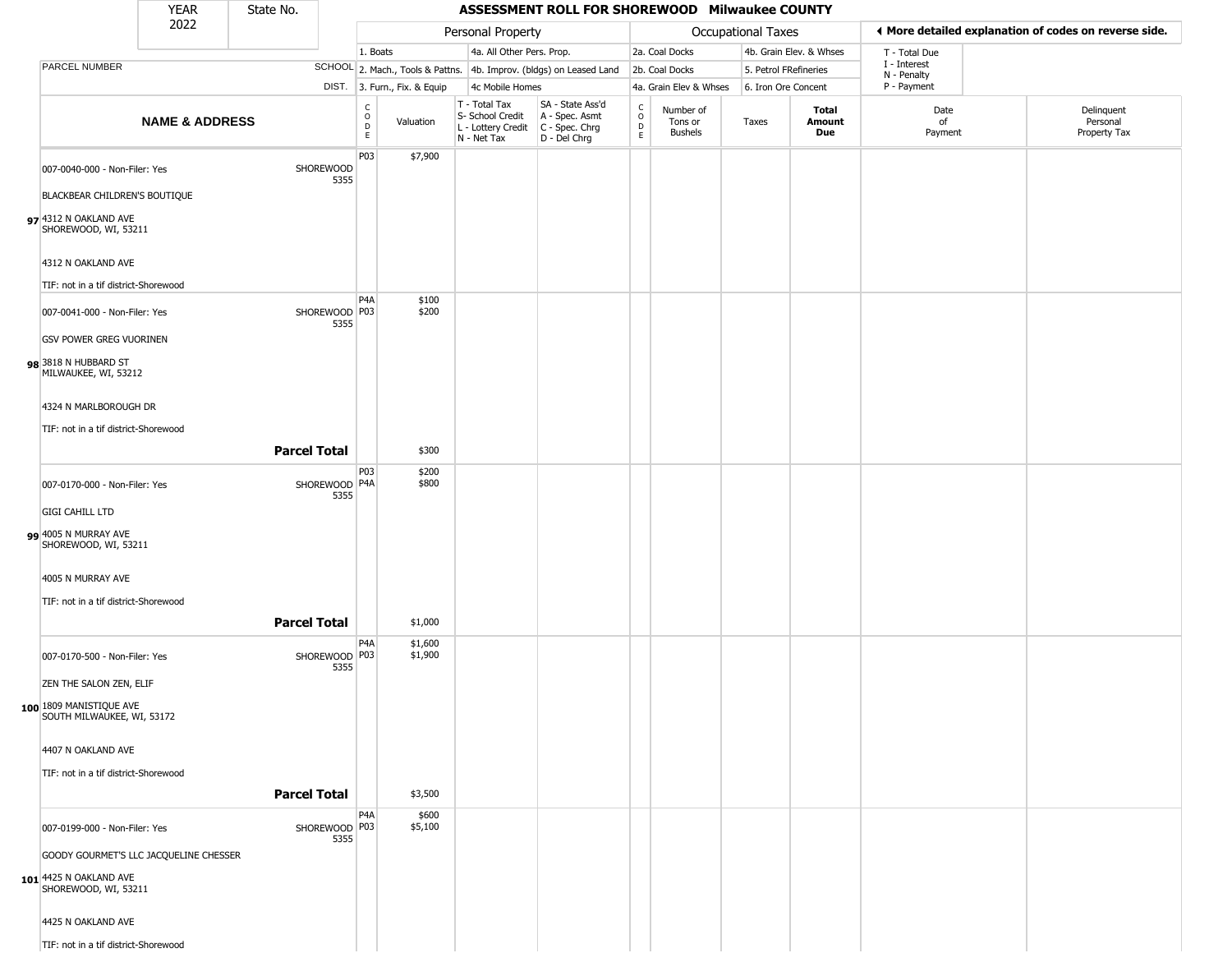|                                                           | <b>YEAR</b>                             | State No.           |                         |                        |                              |                                                                                       | ASSESSMENT ROLL FOR SHOREWOOD Milwaukee COUNTY                      |                         |                                        |                           |                         |                             |                                                       |
|-----------------------------------------------------------|-----------------------------------------|---------------------|-------------------------|------------------------|------------------------------|---------------------------------------------------------------------------------------|---------------------------------------------------------------------|-------------------------|----------------------------------------|---------------------------|-------------------------|-----------------------------|-------------------------------------------------------|
|                                                           | 2022                                    |                     |                         |                        |                              | Personal Property                                                                     |                                                                     |                         |                                        | <b>Occupational Taxes</b> |                         |                             | I More detailed explanation of codes on reverse side. |
|                                                           |                                         |                     |                         | 1. Boats               |                              | 4a. All Other Pers. Prop.                                                             |                                                                     |                         | 2a. Coal Docks                         |                           | 4b. Grain Elev. & Whses | T - Total Due               |                                                       |
| PARCEL NUMBER                                             |                                         |                     |                         |                        |                              |                                                                                       | SCHOOL 2. Mach., Tools & Pattns. 4b. Improv. (bldgs) on Leased Land |                         | 2b. Coal Docks                         | 5. Petrol FRefineries     |                         | I - Interest<br>N - Penalty |                                                       |
|                                                           |                                         |                     |                         |                        | DIST. 3. Furn., Fix. & Equip | 4c Mobile Homes                                                                       |                                                                     |                         | 4a. Grain Elev & Whses                 | 6. Iron Ore Concent       |                         | P - Payment                 |                                                       |
|                                                           | <b>NAME &amp; ADDRESS</b>               |                     |                         | C<br>$\circ$<br>D<br>E | Valuation                    | T - Total Tax<br>S- School Credit<br>L - Lottery Credit C - Spec. Chrg<br>N - Net Tax | SA - State Ass'd<br>A - Spec. Asmt<br>D - Del Chrg                  | $\frac{c}{0}$<br>D<br>E | Number of<br>Tons or<br><b>Bushels</b> | Taxes                     | Total<br>Amount<br>Due  | Date<br>of<br>Payment       | Delinquent<br>Personal<br>Property Tax                |
|                                                           |                                         | <b>Parcel Total</b> |                         |                        | \$5,700                      |                                                                                       |                                                                     |                         |                                        |                           |                         |                             |                                                       |
| 007-0200-000 - Non-Filer: No                              |                                         |                     | SHOREWOOD<br>5355       | P03                    | \$13,300                     |                                                                                       |                                                                     |                         |                                        |                           |                         |                             |                                                       |
|                                                           | GORDON FLESCH COMPANY, INC/GFC LEASING  |                     |                         |                        |                              |                                                                                       |                                                                     |                         |                                        |                           |                         |                             |                                                       |
| 102 2675 RESEARCH PARK DR<br>MADISON, WI, 53711           |                                         |                     |                         |                        |                              |                                                                                       |                                                                     |                         |                                        |                           |                         |                             |                                                       |
| 3970 N OAKLAND AVE                                        |                                         |                     |                         |                        |                              |                                                                                       |                                                                     |                         |                                        |                           |                         |                             |                                                       |
| TIF: not in a tif district-Shorewood                      |                                         |                     |                         |                        |                              |                                                                                       |                                                                     |                         |                                        |                           |                         |                             |                                                       |
| 007-0210-000 - Non-Filer: Yes                             |                                         |                     | SHOREWOOD   P03<br>5355 | P4A                    | \$600<br>\$6,700             |                                                                                       |                                                                     |                         |                                        |                           |                         |                             |                                                       |
|                                                           | GRAMOLL & ASSOCIATES, INC AMANDA LOCOCO |                     |                         |                        |                              |                                                                                       |                                                                     |                         |                                        |                           |                         |                             |                                                       |
| 103 4484 N OAKLAND AVE<br>SHOREWOOD, WI, 53211            |                                         |                     |                         |                        |                              |                                                                                       |                                                                     |                         |                                        |                           |                         |                             |                                                       |
| 4484 N OAKLAND AVE                                        |                                         |                     |                         |                        |                              |                                                                                       |                                                                     |                         |                                        |                           |                         |                             |                                                       |
| TIF: not in a tif district-Shorewood                      |                                         |                     |                         |                        |                              |                                                                                       |                                                                     |                         |                                        |                           |                         |                             |                                                       |
|                                                           |                                         | <b>Parcel Total</b> |                         |                        | \$7,300                      |                                                                                       |                                                                     |                         |                                        |                           |                         |                             |                                                       |
| 007-0274-001 - Non-Filer: No                              |                                         |                     | SHOREWOOD<br>5355       | P03                    | \$25,900                     |                                                                                       |                                                                     |                         |                                        |                           |                         |                             |                                                       |
|                                                           | GREATAMERICA FINANCIAL SERVICES CORP    |                     |                         |                        |                              |                                                                                       |                                                                     |                         |                                        |                           |                         |                             |                                                       |
| 104 625 1ST STREET SE, STE 800<br>CEDAR RAPIDS, IA, 52401 |                                         |                     |                         |                        |                              |                                                                                       |                                                                     |                         |                                        |                           |                         |                             |                                                       |
| <b>VARIOUS</b>                                            |                                         |                     |                         |                        |                              |                                                                                       |                                                                     |                         |                                        |                           |                         |                             |                                                       |
| TIF: not in a tif district-Shorewood                      |                                         |                     |                         |                        |                              |                                                                                       |                                                                     |                         |                                        |                           |                         |                             |                                                       |
| 007-0274-002 - Non-Filer: No                              |                                         |                     | SHOREWOOD<br>5355       | P03                    | \$12,800                     |                                                                                       |                                                                     |                         |                                        |                           |                         |                             |                                                       |
|                                                           | GREATAMERICA FINANCIAL SERVICES CORP    |                     |                         |                        |                              |                                                                                       |                                                                     |                         |                                        |                           |                         |                             |                                                       |
| 105 625 1ST STREET SE, STE 800<br>CEDAR RAPIDS, IA, 52401 |                                         |                     |                         |                        |                              |                                                                                       |                                                                     |                         |                                        |                           |                         |                             |                                                       |
| <b>VARIOUS</b>                                            |                                         |                     |                         |                        |                              |                                                                                       |                                                                     |                         |                                        |                           |                         |                             |                                                       |
| TIF: not in a tif district-Shorewood                      |                                         |                     |                         |                        |                              |                                                                                       |                                                                     |                         |                                        |                           |                         |                             |                                                       |
| 007-0350-000 - Non-Filer: Yes                             |                                         |                     | SHOREWOOD   P4A<br>5355 | <b>P03</b>             | \$900<br>\$2,000             |                                                                                       |                                                                     |                         |                                        |                           |                         |                             |                                                       |
| <b>GRANDE FLOWERS</b>                                     |                                         |                     |                         |                        |                              |                                                                                       |                                                                     |                         |                                        |                           |                         |                             |                                                       |
| 106 1433 E CAPITOL DR<br>SHOREWOOD, WI, 53211             |                                         |                     |                         |                        |                              |                                                                                       |                                                                     |                         |                                        |                           |                         |                             |                                                       |
| 1433 E CAPITOL DR                                         |                                         |                     |                         |                        |                              |                                                                                       |                                                                     |                         |                                        |                           |                         |                             |                                                       |
| TIF: not in a tif district-Shorewood                      |                                         |                     |                         |                        |                              |                                                                                       |                                                                     |                         |                                        |                           |                         |                             |                                                       |
|                                                           |                                         | <b>Parcel Total</b> |                         |                        | \$2,900                      |                                                                                       |                                                                     |                         |                                        |                           |                         |                             |                                                       |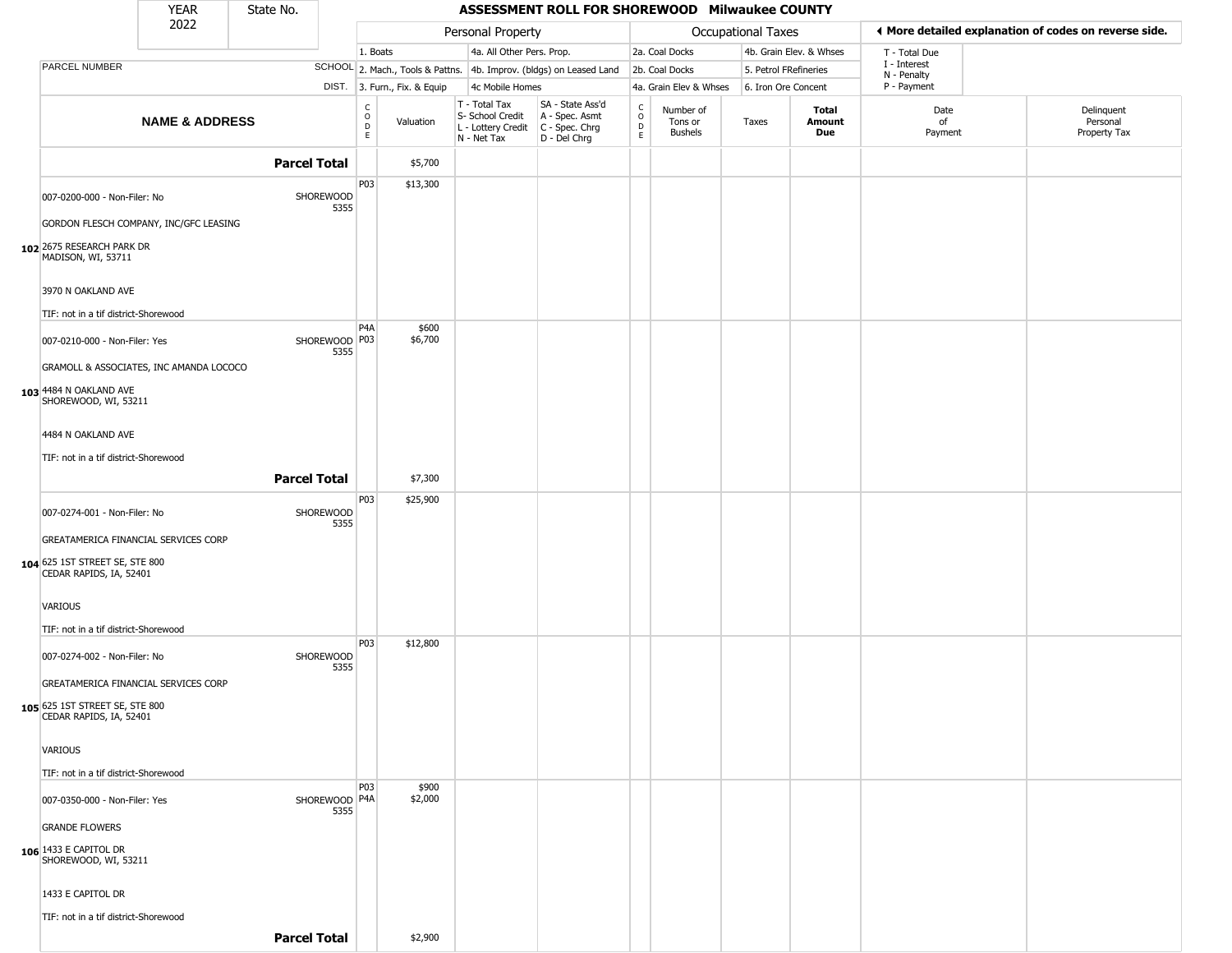|                                                                                                 | <b>YEAR</b>               | State No. |                       |                              |                              |                                                                                         | ASSESSMENT ROLL FOR SHOREWOOD Milwaukee COUNTY                      |                                   |                                        |                       |                         |                             |                                                       |
|-------------------------------------------------------------------------------------------------|---------------------------|-----------|-----------------------|------------------------------|------------------------------|-----------------------------------------------------------------------------------------|---------------------------------------------------------------------|-----------------------------------|----------------------------------------|-----------------------|-------------------------|-----------------------------|-------------------------------------------------------|
|                                                                                                 | 2022                      |           |                       |                              |                              | Personal Property                                                                       |                                                                     |                                   |                                        | Occupational Taxes    |                         |                             | ♦ More detailed explanation of codes on reverse side. |
|                                                                                                 |                           |           |                       | 1. Boats                     |                              | 4a. All Other Pers. Prop.                                                               |                                                                     |                                   | 2a. Coal Docks                         |                       | 4b. Grain Elev. & Whses | T - Total Due               |                                                       |
| <b>PARCEL NUMBER</b>                                                                            |                           |           |                       |                              |                              |                                                                                         | SCHOOL 2. Mach., Tools & Pattns. 4b. Improv. (bldgs) on Leased Land |                                   | 2b. Coal Docks                         | 5. Petrol FRefineries |                         | I - Interest<br>N - Penalty |                                                       |
|                                                                                                 |                           |           |                       |                              | DIST. 3. Furn., Fix. & Equip | 4c Mobile Homes                                                                         |                                                                     |                                   | 4a. Grain Elev & Whses                 | 6. Iron Ore Concent   |                         | P - Payment                 |                                                       |
|                                                                                                 | <b>NAME &amp; ADDRESS</b> |           |                       | $_{\rm o}^{\rm c}$<br>D<br>E | Valuation                    | T - Total Tax<br>S- School Credit<br>L - Lottery Credit   C - Spec. Chrg<br>N - Net Tax | SA - State Ass'd<br>A - Spec. Asmt<br>D - Del Chrg                  | $\mathsf{C}$<br>$\circ$<br>D<br>E | Number of<br>Tons or<br><b>Bushels</b> | Taxes                 | Total<br>Amount<br>Due  | Date<br>of<br>Payment       | Delinquent<br>Personal<br>Property Tax                |
| 007-0400-000 - Non-Filer: Yes                                                                   |                           |           | SHOREWOOD<br>5355     | P03                          | \$24,700                     |                                                                                         |                                                                     |                                   |                                        |                       |                         |                             |                                                       |
| <b>GROOM FOR MEN</b><br>107 3575 N OAKLAND AVE<br>SHOREWOOD, WI, 53211                          |                           |           |                       |                              |                              |                                                                                         |                                                                     |                                   |                                        |                       |                         |                             |                                                       |
| 3575 N OAKLAND AVE                                                                              |                           |           |                       |                              |                              |                                                                                         |                                                                     |                                   |                                        |                       |                         |                             |                                                       |
| TIF: not in a tif district-Shorewood                                                            |                           |           |                       | P4A                          | \$5,000                      |                                                                                         |                                                                     |                                   |                                        |                       |                         |                             |                                                       |
| 007-0500-000 - Non-Filer: No<br>GREAT LAKES COCA-COLA DISTRIBUTION, LLC C/O PROPERTY TAX DEPT   |                           |           | SHOREWOOD<br>5355     |                              |                              |                                                                                         |                                                                     |                                   |                                        |                       |                         |                             |                                                       |
| 108 6250 N RIVER RD, STE 9000<br>ROSEMONT, IL, 60018                                            |                           |           |                       |                              |                              |                                                                                         |                                                                     |                                   |                                        |                       |                         |                             |                                                       |
|                                                                                                 |                           |           |                       |                              |                              |                                                                                         |                                                                     |                                   |                                        |                       |                         |                             |                                                       |
| VARIOUS                                                                                         |                           |           |                       |                              |                              |                                                                                         |                                                                     |                                   |                                        |                       |                         |                             |                                                       |
| TIF: not in a tif district-Shorewood                                                            |                           |           |                       | P4A                          | \$200                        |                                                                                         |                                                                     |                                   |                                        |                       |                         |                             |                                                       |
| 007-0500-002 - Non-Filer: No                                                                    |                           |           | WHITEFISH BAY<br>6419 |                              |                              |                                                                                         |                                                                     |                                   |                                        |                       |                         |                             |                                                       |
| GREAT LAKES COCA-COLA DISTRIBUTION, LLC<br>109 6250 N RIVER RD, STE 9000<br>ROSEMONT, IL, 60018 |                           |           |                       |                              |                              |                                                                                         |                                                                     |                                   |                                        |                       |                         |                             |                                                       |
| VARIOUS                                                                                         |                           |           |                       |                              |                              |                                                                                         |                                                                     |                                   |                                        |                       |                         |                             |                                                       |
| TIF: not in a tif district-Shorewood                                                            |                           |           |                       | P4A                          | \$700                        |                                                                                         |                                                                     |                                   |                                        |                       |                         |                             |                                                       |
| 007-0500-003 - Non-Filer: No                                                                    |                           |           | SHOREWOOD<br>5355     |                              |                              |                                                                                         |                                                                     |                                   |                                        |                       |                         |                             |                                                       |
| GREAT LAKES COCA-COLA DISTRIBUTION, LLC<br>110 6250 N RIVER RD, STE 9000<br>ROSEMONT, IL, 60018 |                           |           |                       |                              |                              |                                                                                         |                                                                     |                                   |                                        |                       |                         |                             |                                                       |
| VARIOUS                                                                                         |                           |           |                       |                              |                              |                                                                                         |                                                                     |                                   |                                        |                       |                         |                             |                                                       |
| TIF: not in a tif district-Shorewood                                                            |                           |           |                       |                              |                              |                                                                                         |                                                                     |                                   |                                        |                       |                         |                             |                                                       |
| 007-0510-000 - Non-Filer: Yes                                                                   |                           |           | SHOREWOOD<br>5355     | P03                          | \$5,700                      |                                                                                         |                                                                     |                                   |                                        |                       |                         |                             |                                                       |
| <b>GOLDEN REY ENERGY CENTER</b>                                                                 |                           |           |                       |                              |                              |                                                                                         |                                                                     |                                   |                                        |                       |                         |                             |                                                       |
| 111 4210 N OAKLAND AVE<br>SHOREWOOD, WI, 53211                                                  |                           |           |                       |                              |                              |                                                                                         |                                                                     |                                   |                                        |                       |                         |                             |                                                       |
| 4210 N OAKLAND AVE                                                                              |                           |           |                       |                              |                              |                                                                                         |                                                                     |                                   |                                        |                       |                         |                             |                                                       |
| TIF: not in a tif district-Shorewood                                                            |                           |           |                       |                              |                              |                                                                                         |                                                                     |                                   |                                        |                       |                         |                             |                                                       |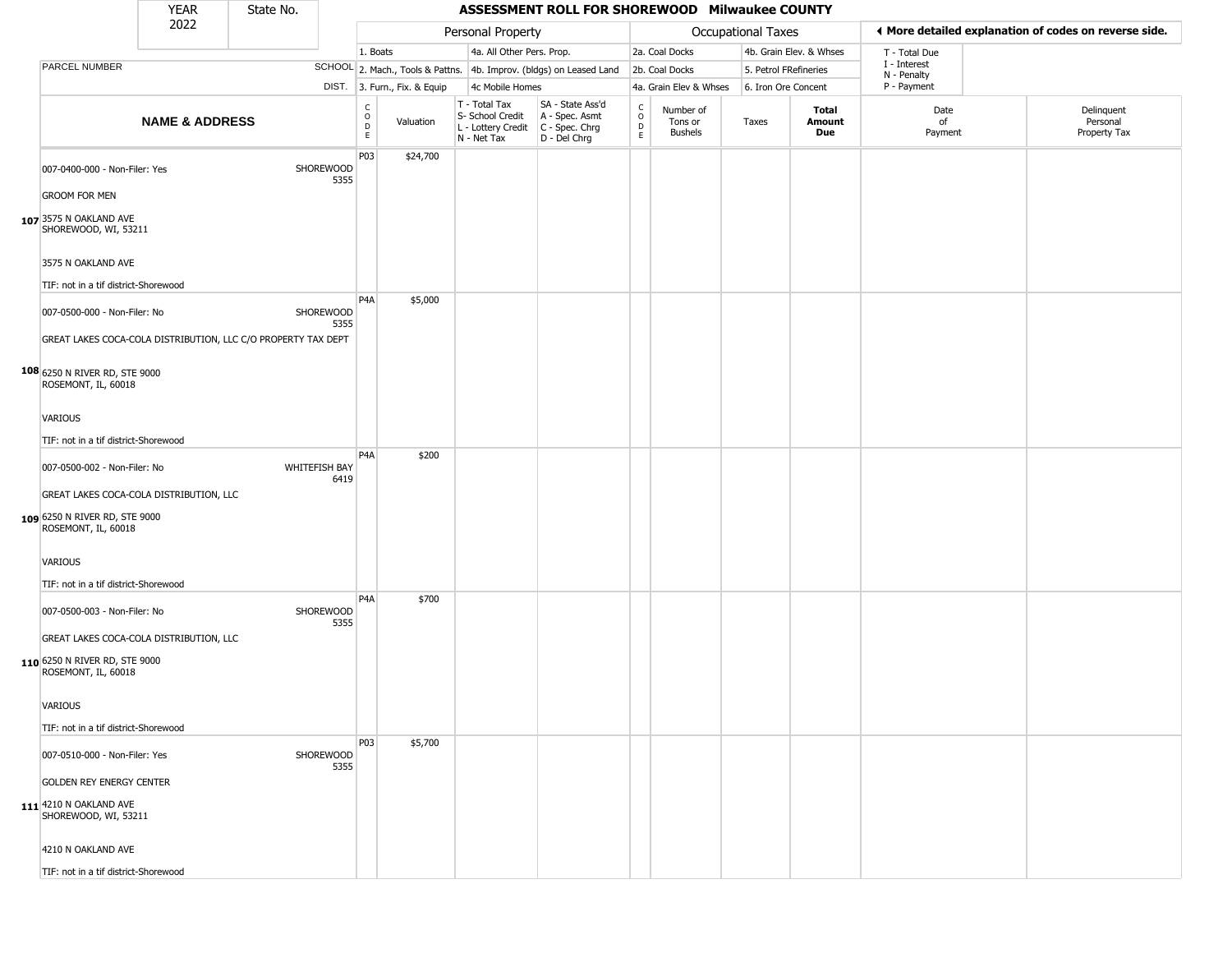|                                                                                        | <b>YEAR</b>               | State No.           |                       |                                        |                              |                                                                                         | ASSESSMENT ROLL FOR SHOREWOOD Milwaukee COUNTY                      |                             |                                        |                       |                         |                             |                                                       |
|----------------------------------------------------------------------------------------|---------------------------|---------------------|-----------------------|----------------------------------------|------------------------------|-----------------------------------------------------------------------------------------|---------------------------------------------------------------------|-----------------------------|----------------------------------------|-----------------------|-------------------------|-----------------------------|-------------------------------------------------------|
|                                                                                        | 2022                      |                     |                       |                                        |                              | Personal Property                                                                       |                                                                     |                             |                                        | Occupational Taxes    |                         |                             | ◀ More detailed explanation of codes on reverse side. |
|                                                                                        |                           |                     |                       | 1. Boats                               |                              | 4a. All Other Pers. Prop.                                                               |                                                                     |                             | 2a. Coal Docks                         |                       | 4b. Grain Elev. & Whses | T - Total Due               |                                                       |
| <b>PARCEL NUMBER</b>                                                                   |                           |                     |                       |                                        |                              |                                                                                         | SCHOOL 2. Mach., Tools & Pattns. 4b. Improv. (bldgs) on Leased Land |                             | 2b. Coal Docks                         | 5. Petrol FRefineries |                         | I - Interest<br>N - Penalty |                                                       |
|                                                                                        |                           |                     |                       |                                        | DIST. 3. Furn., Fix. & Equip | 4c Mobile Homes                                                                         |                                                                     |                             | 4a. Grain Elev & Whses                 | 6. Iron Ore Concent   |                         | P - Payment                 |                                                       |
|                                                                                        | <b>NAME &amp; ADDRESS</b> |                     |                       | $_{\rm o}^{\rm c}$<br>$\mathsf D$<br>E | Valuation                    | T - Total Tax<br>S- School Credit<br>L - Lottery Credit   C - Spec. Chrg<br>N - Net Tax | SA - State Ass'd<br>A - Spec. Asmt<br>D - Del Chrg                  | C<br>$\mathsf{o}$<br>D<br>E | Number of<br>Tons or<br><b>Bushels</b> | Taxes                 | Total<br>Amount<br>Due  | Date<br>of<br>Payment       | Delinquent<br>Personal<br>Property Tax                |
| 008-0035-000 - Non-Filer: Yes                                                          |                           |                     | SHOREWOOD P4A<br>5355 | P03                                    | \$200<br>\$500               |                                                                                         |                                                                     |                             |                                        |                       |                         |                             |                                                       |
| HAIR BY KLZ KIM ZUZUNAGA                                                               |                           |                     |                       |                                        |                              |                                                                                         |                                                                     |                             |                                        |                       |                         |                             |                                                       |
| 112 4005 N MURRAY AVE # 101<br>SHOREWOOD, WI, 53211                                    |                           |                     |                       |                                        |                              |                                                                                         |                                                                     |                             |                                        |                       |                         |                             |                                                       |
| 4005 N MURRAY AVE UNIT 101<br>TIF: not in a tif district-Shorewood                     |                           |                     |                       |                                        |                              |                                                                                         |                                                                     |                             |                                        |                       |                         |                             |                                                       |
|                                                                                        |                           | <b>Parcel Total</b> |                       |                                        | \$700                        |                                                                                         |                                                                     |                             |                                        |                       |                         |                             |                                                       |
| 008-0070-000 - Non-Filer: No                                                           |                           |                     | SHOREWOOD P03<br>5355 | P <sub>4</sub> A                       | \$18,100<br>\$600,100        |                                                                                         |                                                                     |                             |                                        |                       |                         |                             |                                                       |
| HARBORCHASE OF SHOREWOOD                                                               |                           |                     |                       |                                        |                              |                                                                                         |                                                                     |                             |                                        |                       |                         |                             |                                                       |
| 113 958 20TH PLACE - 2ND FLOOR<br>VERO BEACH, FL, 32960                                |                           |                     |                       |                                        |                              |                                                                                         |                                                                     |                             |                                        |                       |                         |                             |                                                       |
| 1111 E CAPITOL                                                                         |                           |                     |                       |                                        |                              |                                                                                         |                                                                     |                             |                                        |                       |                         |                             |                                                       |
| TIF: not in a tif district-Shorewood                                                   |                           |                     |                       |                                        |                              |                                                                                         |                                                                     |                             |                                        |                       |                         |                             |                                                       |
|                                                                                        |                           | <b>Parcel Total</b> |                       |                                        | \$618,200                    |                                                                                         |                                                                     |                             |                                        |                       |                         |                             |                                                       |
| 008-0140-000 - Non-Filer: No                                                           |                           |                     | SHOREWOOD P03<br>5355 | P4A                                    | \$77,000<br>\$85,600         |                                                                                         |                                                                     |                             |                                        |                       |                         |                             |                                                       |
| NORMCO LTD DBA HARRY'S BAR AND GRILL<br>114 3549 N OAKLAND AVE<br>SHOREWOOD, WI, 53211 |                           |                     |                       |                                        |                              |                                                                                         |                                                                     |                             |                                        |                       |                         |                             |                                                       |
|                                                                                        |                           |                     |                       |                                        |                              |                                                                                         |                                                                     |                             |                                        |                       |                         |                             |                                                       |
| 3549 N OAKLAND AVE                                                                     |                           |                     |                       |                                        |                              |                                                                                         |                                                                     |                             |                                        |                       |                         |                             |                                                       |
| TIF: not in a tif district-Shorewood                                                   |                           |                     |                       |                                        |                              |                                                                                         |                                                                     |                             |                                        |                       |                         |                             |                                                       |
|                                                                                        |                           | <b>Parcel Total</b> |                       |                                        | \$162,600                    |                                                                                         |                                                                     |                             |                                        |                       |                         |                             |                                                       |
| 008-0145-000 - Non-Filer: Yes                                                          |                           |                     | SHOREWOOD P03<br>5355 | P <sub>4</sub> A                       | \$600<br>\$13,400            |                                                                                         |                                                                     |                             |                                        |                       |                         |                             |                                                       |
| LAKE BLUFF DENTAL CAROLYN GRIFFIN DDS, LLC                                             |                           |                     |                       |                                        |                              |                                                                                         |                                                                     |                             |                                        |                       |                         |                             |                                                       |
| 115 1720 E LAKE BLUFF BLVD<br>SHOREWOOD, WI, 53211                                     |                           |                     |                       |                                        |                              |                                                                                         |                                                                     |                             |                                        |                       |                         |                             |                                                       |
| 1720 E LAKE BLUFF BLVD                                                                 |                           |                     |                       |                                        |                              |                                                                                         |                                                                     |                             |                                        |                       |                         |                             |                                                       |
| TIF: not in a tif district-Shorewood                                                   |                           |                     |                       |                                        |                              |                                                                                         |                                                                     |                             |                                        |                       |                         |                             |                                                       |
|                                                                                        |                           | <b>Parcel Total</b> |                       |                                        | \$14,000                     |                                                                                         |                                                                     |                             |                                        |                       |                         |                             |                                                       |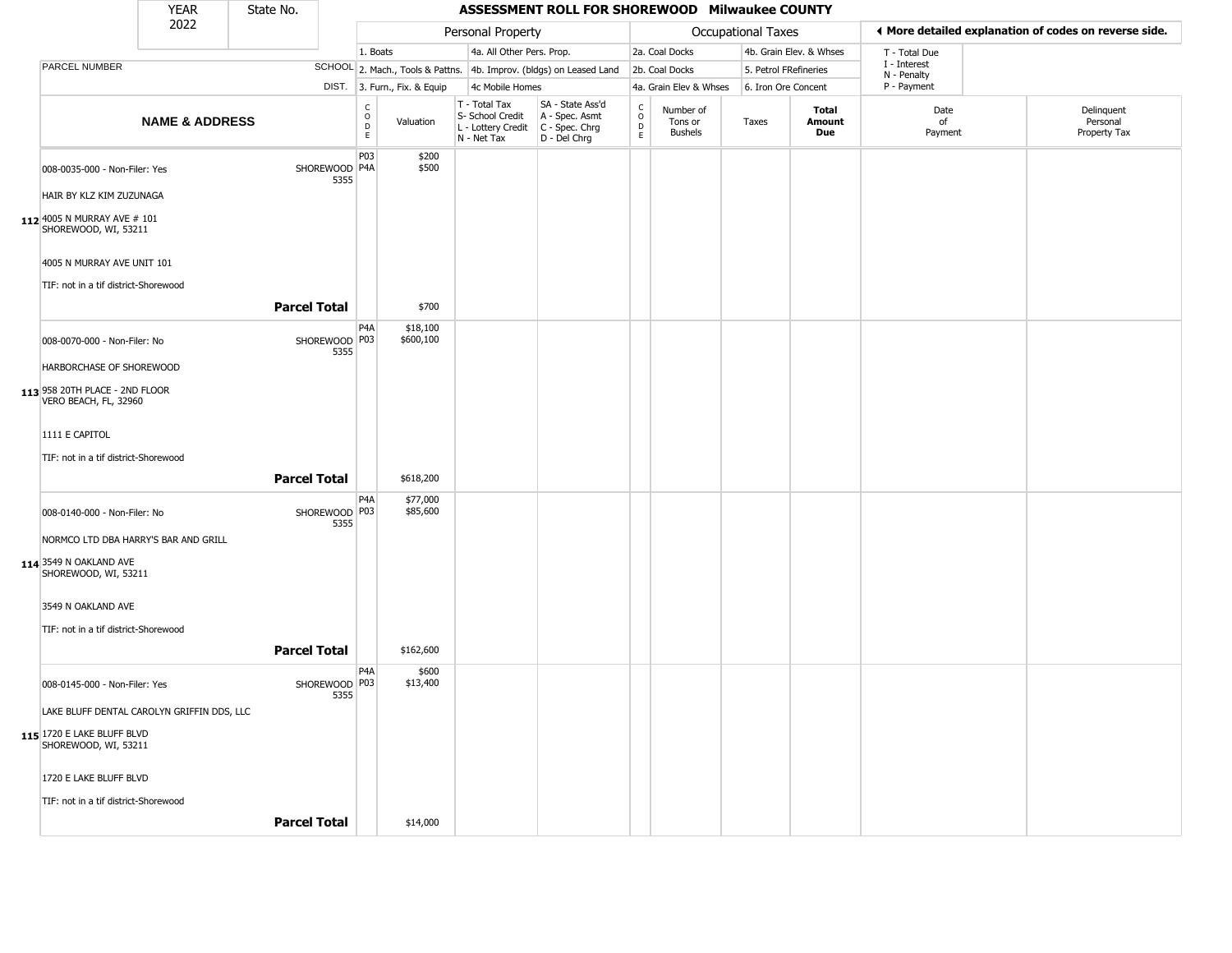|                                                                  | <b>YEAR</b>               | State No.           |                          |                         |                              |                                                                        | ASSESSMENT ROLL FOR SHOREWOOD Milwaukee COUNTY                       |                                   |                                        |                       |                         |                             |                                                       |
|------------------------------------------------------------------|---------------------------|---------------------|--------------------------|-------------------------|------------------------------|------------------------------------------------------------------------|----------------------------------------------------------------------|-----------------------------------|----------------------------------------|-----------------------|-------------------------|-----------------------------|-------------------------------------------------------|
|                                                                  | 2022                      |                     |                          |                         |                              | Personal Property                                                      |                                                                      |                                   |                                        | Occupational Taxes    |                         |                             | ♦ More detailed explanation of codes on reverse side. |
|                                                                  |                           |                     |                          | 1. Boats                |                              | 4a. All Other Pers. Prop.                                              |                                                                      |                                   | 2a. Coal Docks                         |                       | 4b. Grain Elev. & Whses | T - Total Due               |                                                       |
| <b>PARCEL NUMBER</b>                                             |                           |                     |                          |                         |                              |                                                                        | SCHOOL 2. Mach., Tools & Pattns. 4b. Improv. (bldgs) on Leased Land  |                                   | 2b. Coal Docks                         | 5. Petrol FRefineries |                         | I - Interest<br>N - Penalty |                                                       |
|                                                                  |                           |                     |                          |                         | DIST. 3. Furn., Fix. & Equip | 4c Mobile Homes                                                        |                                                                      |                                   | 4a. Grain Elev & Whses                 | 6. Iron Ore Concent   |                         | P - Payment                 |                                                       |
|                                                                  | <b>NAME &amp; ADDRESS</b> |                     |                          | $\frac{C}{O}$<br>D<br>E | Valuation                    | T - Total Tax<br>S- School Credit<br>L - Lottery Credit<br>N - Net Tax | SA - State Ass'd<br>A - Spec. Asmt<br>C - Spec. Chrg<br>D - Del Chrg | $\mathsf{C}$<br>$\circ$<br>D<br>E | Number of<br>Tons or<br><b>Bushels</b> | Taxes                 | Total<br>Amount<br>Due  | Date<br>of<br>Payment       | Delinquent<br>Personal<br>Property Tax                |
| 008-0150-000 - Non-Filer: No<br>QUADIENT INC FKA NEOPOST USA INC |                           |                     | SHOREWOOD<br>5355        | P03                     | \$600                        |                                                                        |                                                                      |                                   |                                        |                       |                         |                             |                                                       |
| 116 478 WHEELERS FARMS RD<br>MILFORD, CT, 06461                  |                           |                     |                          |                         |                              |                                                                        |                                                                      |                                   |                                        |                       |                         |                             |                                                       |
| VARIOUS                                                          |                           |                     |                          |                         |                              |                                                                        |                                                                      |                                   |                                        |                       |                         |                             |                                                       |
| TIF: not in a tif district-Shorewood                             |                           |                     |                          | P03                     | \$38,900                     |                                                                        |                                                                      |                                   |                                        |                       |                         |                             |                                                       |
| 008-0300-000 - Non-Filer: No                                     |                           |                     | <b>SHOREWOOD</b><br>5355 |                         |                              |                                                                        |                                                                      |                                   |                                        |                       |                         |                             |                                                       |
| HUBBARD PARK LODGE LLC RUSS DAVIS                                |                           |                     |                          |                         |                              |                                                                        |                                                                      |                                   |                                        |                       |                         |                             |                                                       |
| 117 3565 N MORRIS BLVD<br>SHOREWOOD, WI, 53211                   |                           |                     |                          |                         |                              |                                                                        |                                                                      |                                   |                                        |                       |                         |                             |                                                       |
| 3565 N MORRIS BLVD                                               |                           |                     |                          |                         |                              |                                                                        |                                                                      |                                   |                                        |                       |                         |                             |                                                       |
| TIF: not in a tif district-Shorewood                             |                           |                     |                          |                         |                              |                                                                        |                                                                      |                                   |                                        |                       |                         |                             |                                                       |
| 008-0520-000 - Non-Filer: Yes                                    |                           |                     | SHOREWOOD   P03<br>5355  | P <sub>4</sub> A        | \$100<br>\$600               |                                                                        |                                                                      |                                   |                                        |                       |                         |                             |                                                       |
| HOUSE OF ENGRAVING LLC RICHARD GEMBOLIS                          |                           |                     |                          |                         |                              |                                                                        |                                                                      |                                   |                                        |                       |                         |                             |                                                       |
| 118 4411 N OAKLAND AVE<br>SHOREWOOD, WI, 53211                   |                           |                     |                          |                         |                              |                                                                        |                                                                      |                                   |                                        |                       |                         |                             |                                                       |
| 4411 N OAKLAND AVE                                               |                           |                     |                          |                         |                              |                                                                        |                                                                      |                                   |                                        |                       |                         |                             |                                                       |
| TIF: not in a tif district-Shorewood                             |                           |                     |                          |                         |                              |                                                                        |                                                                      |                                   |                                        |                       |                         |                             |                                                       |
|                                                                  |                           | <b>Parcel Total</b> |                          | P03                     | \$700<br>\$1,200             |                                                                        |                                                                      |                                   |                                        |                       |                         |                             |                                                       |
| 008-0612-000 - Non-Filer: No                                     |                           |                     | SHOREWOOD<br>5355        |                         |                              |                                                                        |                                                                      |                                   |                                        |                       |                         |                             |                                                       |
| HALLMARK MARKETING COMPANY, LLC                                  |                           |                     |                          |                         |                              |                                                                        |                                                                      |                                   |                                        |                       |                         |                             |                                                       |
| 119 PO BOX 419479 - TAX 407<br>KANSAS CITY, MO, 64141            |                           |                     |                          |                         |                              |                                                                        |                                                                      |                                   |                                        |                       |                         |                             |                                                       |
| 4075 N OAKLAND AVE                                               |                           |                     |                          |                         |                              |                                                                        |                                                                      |                                   |                                        |                       |                         |                             |                                                       |
| TIF: not in a tif district-Shorewood                             |                           |                     |                          |                         |                              |                                                                        |                                                                      |                                   |                                        |                       |                         |                             |                                                       |
| 008-0613-000 - Non-Filer: No                                     |                           |                     | SHOREWOOD P4A<br>5355    | P03                     | \$14,500<br>\$21,600         |                                                                        |                                                                      |                                   |                                        |                       |                         |                             |                                                       |
| TORO TACO, INC DBA HIYA TACO                                     |                           |                     |                          |                         |                              |                                                                        |                                                                      |                                   |                                        |                       |                         |                             |                                                       |
| 120 4144 N OAKLAND AVE<br>Shorewood, WI, 53211                   |                           |                     |                          |                         |                              |                                                                        |                                                                      |                                   |                                        |                       |                         |                             |                                                       |
| 4144 N OAKLAND AVE                                               |                           |                     |                          |                         |                              |                                                                        |                                                                      |                                   |                                        |                       |                         |                             |                                                       |
| TIF: not in a tif district-Shorewood                             |                           |                     |                          |                         |                              |                                                                        |                                                                      |                                   |                                        |                       |                         |                             |                                                       |
|                                                                  |                           | <b>Parcel Total</b> |                          |                         | \$36,100                     |                                                                        |                                                                      |                                   |                                        |                       |                         |                             |                                                       |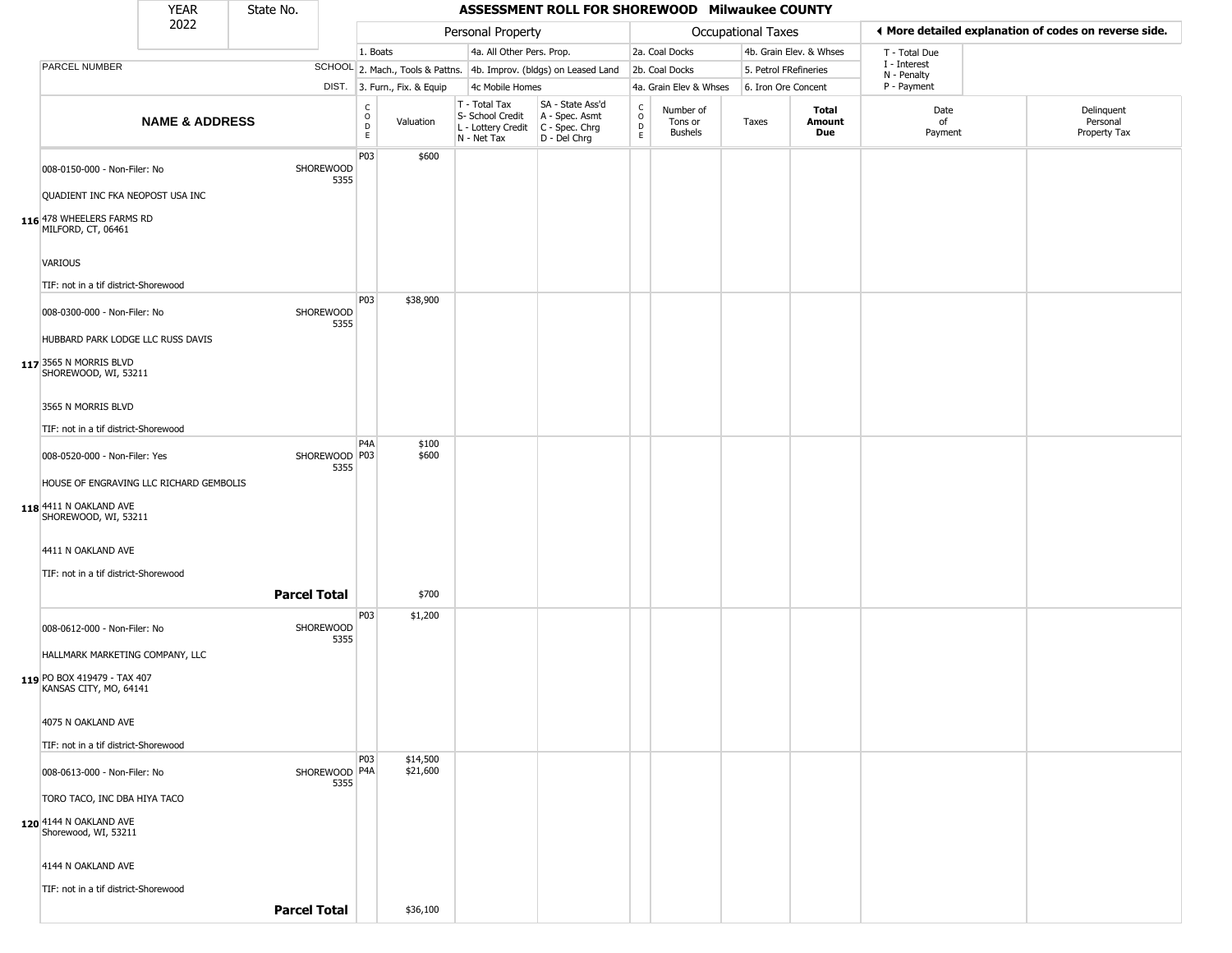|                                                                                                           | YEAR                      | State No.           |                         |                                        |                              |                                                                                         | ASSESSMENT ROLL FOR SHOREWOOD Milwaukee COUNTY                      |                                             |                                        |                       |                         |                             |                                                       |
|-----------------------------------------------------------------------------------------------------------|---------------------------|---------------------|-------------------------|----------------------------------------|------------------------------|-----------------------------------------------------------------------------------------|---------------------------------------------------------------------|---------------------------------------------|----------------------------------------|-----------------------|-------------------------|-----------------------------|-------------------------------------------------------|
|                                                                                                           | 2022                      |                     |                         |                                        |                              | Personal Property                                                                       |                                                                     |                                             |                                        | Occupational Taxes    |                         |                             | ◀ More detailed explanation of codes on reverse side. |
|                                                                                                           |                           |                     |                         | 1. Boats                               |                              | 4a. All Other Pers. Prop.                                                               |                                                                     |                                             | 2a. Coal Docks                         |                       | 4b. Grain Elev. & Whses | T - Total Due               |                                                       |
| PARCEL NUMBER                                                                                             |                           |                     |                         |                                        |                              |                                                                                         | SCHOOL 2. Mach., Tools & Pattns. 4b. Improv. (bldgs) on Leased Land |                                             | 2b. Coal Docks                         | 5. Petrol FRefineries |                         | I - Interest<br>N - Penalty |                                                       |
|                                                                                                           |                           |                     |                         |                                        | DIST. 3. Furn., Fix. & Equip | 4c Mobile Homes                                                                         |                                                                     |                                             | 4a. Grain Elev & Whses                 | 6. Iron Ore Concent   |                         | P - Payment                 |                                                       |
|                                                                                                           | <b>NAME &amp; ADDRESS</b> |                     |                         | $_{\rm o}^{\rm c}$<br>$\mathsf D$<br>E | Valuation                    | T - Total Tax<br>S- School Credit<br>L - Lottery Credit   C - Spec. Chrg<br>N - Net Tax | SA - State Ass'd<br>A - Spec. Asmt<br>D - Del Chrg                  | $\mathsf{C}$<br>$\circ$<br>$\mathsf D$<br>E | Number of<br>Tons or<br><b>Bushels</b> | Taxes                 | Total<br>Amount<br>Due  | Date<br>of<br>Payment       | Delinquent<br>Personal<br>Property Tax                |
| 008-0614-000 - Non-Filer: Yes                                                                             |                           |                     | SHOREWOOD<br>5355       | P03                                    | \$2,000                      |                                                                                         |                                                                     |                                             |                                        |                       |                         |                             |                                                       |
| HARVEST MOTION DESIGN LLC<br>121 4465 N OAKLAND AVE 203<br>Shorewood, WI, 53211                           |                           |                     |                         |                                        |                              |                                                                                         |                                                                     |                                             |                                        |                       |                         |                             |                                                       |
| 4465 N OAKLAND AVE 203<br>TIF: not in a tif district-Shorewood                                            |                           |                     |                         |                                        |                              |                                                                                         |                                                                     |                                             |                                        |                       |                         |                             |                                                       |
| 009-0124-000 - Non-Filer: No<br>IDEAWORKSCOMPANY.COM LLC JAY SORENSEN                                     |                           |                     | SHOREWOOD<br>5355       | P4A                                    | \$100                        |                                                                                         |                                                                     |                                             |                                        |                       |                         |                             |                                                       |
| 122 1916 E KENSINGTON BL<br>SHOREWOOD, WI, 53211                                                          |                           |                     |                         |                                        |                              |                                                                                         |                                                                     |                                             |                                        |                       |                         |                             |                                                       |
| 1916 E KENSINGTON BL<br>TIF: not in a tif district-Shorewood                                              |                           |                     |                         |                                        |                              |                                                                                         |                                                                     |                                             |                                        |                       |                         |                             |                                                       |
|                                                                                                           |                           |                     |                         | P4A                                    | \$100                        |                                                                                         |                                                                     |                                             |                                        |                       |                         |                             |                                                       |
| 009-0124-100 - Non-Filer: Yes<br>INDULGENCE CHOCOLATIERS, LLC<br>123 211 S 2ND ST<br>MILWAUKEE, WI, 53204 |                           |                     | SHOREWOOD   P03<br>5355 |                                        | \$7,900                      |                                                                                         |                                                                     |                                             |                                        |                       |                         |                             |                                                       |
| 4525 N OAKLAND AVE<br>TIF: not in a tif district-Shorewood                                                |                           |                     |                         |                                        |                              |                                                                                         |                                                                     |                                             |                                        |                       |                         |                             |                                                       |
|                                                                                                           |                           | <b>Parcel Total</b> |                         |                                        | \$8,000                      |                                                                                         |                                                                     |                                             |                                        |                       |                         |                             |                                                       |
| 009-0126-000 - Non-Filer: Yes<br>INTEGRATED MASSAGE & BODY THERAPY<br>124 3970 N OAKLAND AVE # 502        |                           |                     | SHOREWOOD<br>5355       | P03                                    | \$2,000                      |                                                                                         |                                                                     |                                             |                                        |                       |                         |                             |                                                       |
| Shorewood, WI, 53211<br>3970 N OAKLAND AVE # 502                                                          |                           |                     |                         |                                        |                              |                                                                                         |                                                                     |                                             |                                        |                       |                         |                             |                                                       |
| TIF: not in a tif district-Shorewood                                                                      |                           |                     |                         |                                        |                              |                                                                                         |                                                                     |                                             |                                        |                       |                         |                             |                                                       |
| 009-0126-100 - Non-Filer: No                                                                              |                           |                     | SHOREWOOD<br>5355       | P03                                    | \$600                        |                                                                                         |                                                                     |                                             |                                        |                       |                         |                             |                                                       |
| INTERFACE SECURITY SYSTEMS LLC<br>125 6 CITYPLACE DR, STE 800<br>ST LOUIS, MO, 63141                      |                           |                     |                         |                                        |                              |                                                                                         |                                                                     |                                             |                                        |                       |                         |                             |                                                       |
| VARIOUS                                                                                                   |                           |                     |                         |                                        |                              |                                                                                         |                                                                     |                                             |                                        |                       |                         |                             |                                                       |
| TIF: not in a tif district-Shorewood                                                                      |                           |                     |                         |                                        |                              |                                                                                         |                                                                     |                                             |                                        |                       |                         |                             |                                                       |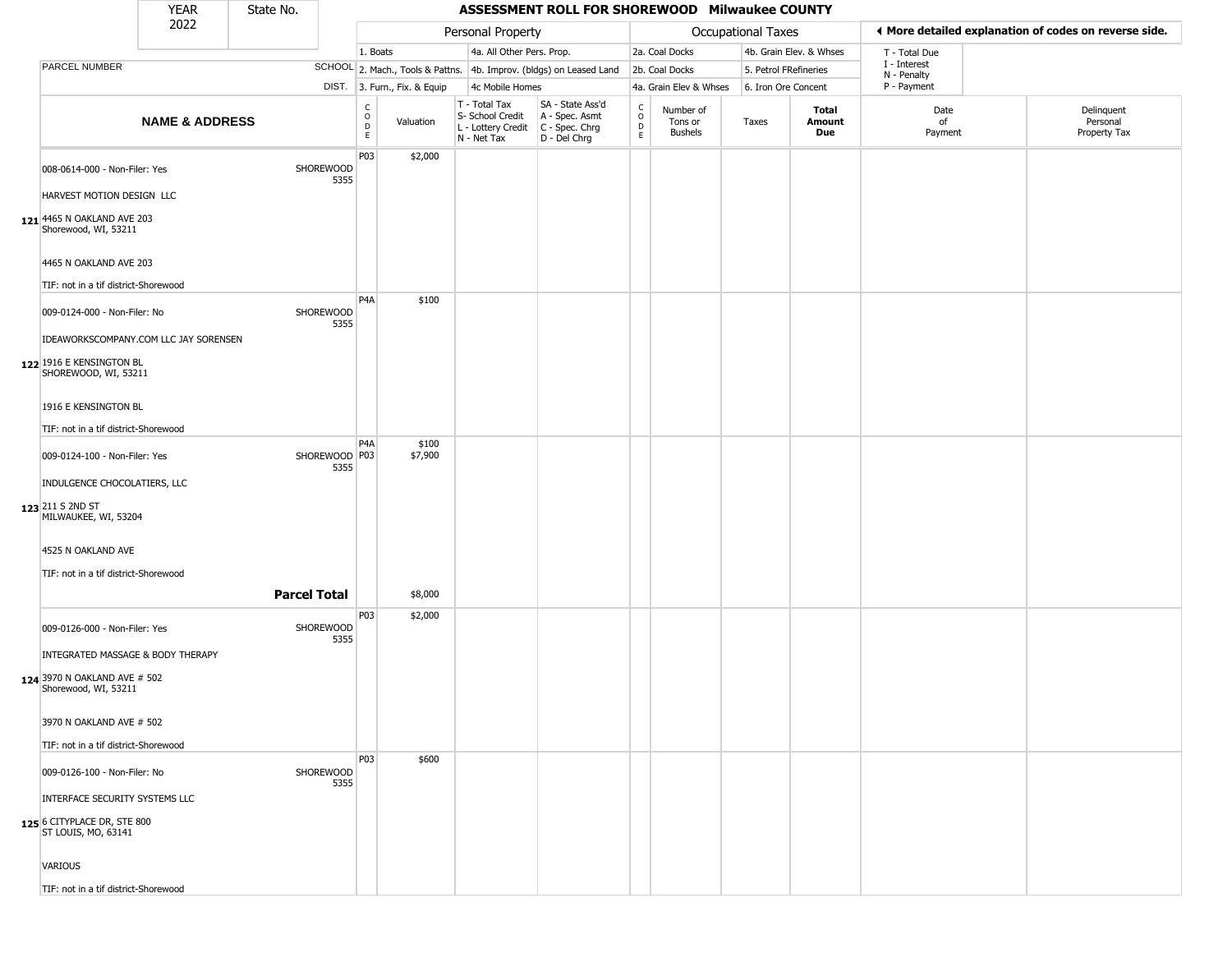|                                                                  | <b>YEAR</b>               | State No.           |                       |                                                  |                              |                                                                        | ASSESSMENT ROLL FOR SHOREWOOD Milwaukee COUNTY                       |                                 |                                        |                           |                         |                             |                                                       |
|------------------------------------------------------------------|---------------------------|---------------------|-----------------------|--------------------------------------------------|------------------------------|------------------------------------------------------------------------|----------------------------------------------------------------------|---------------------------------|----------------------------------------|---------------------------|-------------------------|-----------------------------|-------------------------------------------------------|
|                                                                  | 2022                      |                     |                       |                                                  |                              | Personal Property                                                      |                                                                      |                                 |                                        | <b>Occupational Taxes</b> |                         |                             | ♦ More detailed explanation of codes on reverse side. |
|                                                                  |                           |                     |                       | 1. Boats                                         |                              | 4a. All Other Pers. Prop.                                              |                                                                      |                                 | 2a. Coal Docks                         |                           | 4b. Grain Elev. & Whses | T - Total Due               |                                                       |
| PARCEL NUMBER                                                    |                           |                     |                       |                                                  |                              |                                                                        | SCHOOL 2. Mach., Tools & Pattns. 4b. Improv. (bldgs) on Leased Land  |                                 | 2b. Coal Docks                         | 5. Petrol FRefineries     |                         | I - Interest<br>N - Penalty |                                                       |
|                                                                  |                           |                     |                       |                                                  | DIST. 3. Furn., Fix. & Equip | 4c Mobile Homes                                                        |                                                                      |                                 | 4a. Grain Elev & Whses                 | 6. Iron Ore Concent       |                         | P - Payment                 |                                                       |
|                                                                  | <b>NAME &amp; ADDRESS</b> |                     |                       | $_{\rm o}^{\rm c}$<br>$\mathsf D$<br>$\mathsf E$ | Valuation                    | T - Total Tax<br>S- School Credit<br>L - Lottery Credit<br>N - Net Tax | SA - State Ass'd<br>A - Spec. Asmt<br>C - Spec. Chrg<br>D - Del Chrg | $\rm _o^C$<br>$\mathsf{D}$<br>E | Number of<br>Tons or<br><b>Bushels</b> | Taxes                     | Total<br>Amount<br>Due  | Date<br>of<br>Payment       | Delinquent<br>Personal<br>Property Tax                |
| 009-0127-000 - Non-Filer: Yes<br><b>IMPACT</b>                   |                           |                     | SHOREWOOD<br>5355     | P03                                              | \$2,000                      |                                                                        |                                                                      |                                 |                                        |                           |                         |                             |                                                       |
| 126 3970 N OAKLAND AVE # 401<br>SHOREWOOD, WI, 53211             |                           |                     |                       |                                                  |                              |                                                                        |                                                                      |                                 |                                        |                           |                         |                             |                                                       |
| 3970 N OAKLAND AVE # 401<br>TIF: not in a tif district-Shorewood |                           |                     |                       |                                                  |                              |                                                                        |                                                                      |                                 |                                        |                           |                         |                             |                                                       |
| 009-0128-000 - Non-Filer: No<br><b>IFFGD</b>                     |                           |                     | SHOREWOOD mpt<br>5355 | Exe                                              | \$0                          |                                                                        |                                                                      |                                 |                                        |                           |                         |                             |                                                       |
| 127 4465 N OAKLAND AVE 360<br>Shorewood, WI, 53211               |                           |                     |                       |                                                  |                              |                                                                        |                                                                      |                                 |                                        |                           |                         |                             |                                                       |
| 4465 N OAKLAND AVE 360                                           |                           |                     |                       |                                                  |                              |                                                                        |                                                                      |                                 |                                        |                           |                         |                             |                                                       |
| TIF: not in a tif district-Shorewood                             |                           |                     |                       | P <sub>4</sub> A                                 | \$2,200                      |                                                                        |                                                                      |                                 |                                        |                           |                         |                             |                                                       |
| 010-0030-000 - Non-Filer: Yes<br>JAY SCHMIDT GROUP               |                           |                     | SHOREWOOD P03<br>5355 |                                                  | \$6,100                      |                                                                        |                                                                      |                                 |                                        |                           |                         |                             |                                                       |
| 128 4050 N OAKLAND AVE, STE 201<br>SHOREWOOD, WI, 53211          |                           |                     |                       |                                                  |                              |                                                                        |                                                                      |                                 |                                        |                           |                         |                             |                                                       |
| 4050 N OAKLAND AVE, STE 201                                      |                           |                     |                       |                                                  |                              |                                                                        |                                                                      |                                 |                                        |                           |                         |                             |                                                       |
| TIF: not in a tif district-Shorewood                             |                           | <b>Parcel Total</b> |                       |                                                  | \$8,300                      |                                                                        |                                                                      |                                 |                                        |                           |                         |                             |                                                       |
| 010-0170-000 - Non-Filer: Yes                                    |                           |                     | SHOREWOOD<br>5355     | P03                                              | \$2,000                      |                                                                        |                                                                      |                                 |                                        |                           |                         |                             |                                                       |
| JOEL PECH<br>129 2514 E CAPITOL DR<br>SHOREWOOD, WI, 53211       |                           |                     |                       |                                                  |                              |                                                                        |                                                                      |                                 |                                        |                           |                         |                             |                                                       |
| 4244 N WILSON DR<br>TIF: not in a tif district-Shorewood         |                           |                     |                       |                                                  |                              |                                                                        |                                                                      |                                 |                                        |                           |                         |                             |                                                       |
|                                                                  |                           |                     |                       | P03                                              | \$100                        |                                                                        |                                                                      |                                 |                                        |                           |                         |                             |                                                       |
| 010-0275-000 - Non-Filer: Yes<br>JUNTECH INC JUN ZHANG           |                           |                     | SHOREWOOD<br>5355     |                                                  |                              |                                                                        |                                                                      |                                 |                                        |                           |                         |                             |                                                       |
| 130 2314 E STRATFORD CT<br>SHOREWOOD, WI, 53211                  |                           |                     |                       |                                                  |                              |                                                                        |                                                                      |                                 |                                        |                           |                         |                             |                                                       |
| 2314 E STRATFORD CT                                              |                           |                     |                       |                                                  |                              |                                                                        |                                                                      |                                 |                                        |                           |                         |                             |                                                       |
| TIF: not in a tif district-Shorewood                             |                           |                     |                       |                                                  |                              |                                                                        |                                                                      |                                 |                                        |                           |                         |                             |                                                       |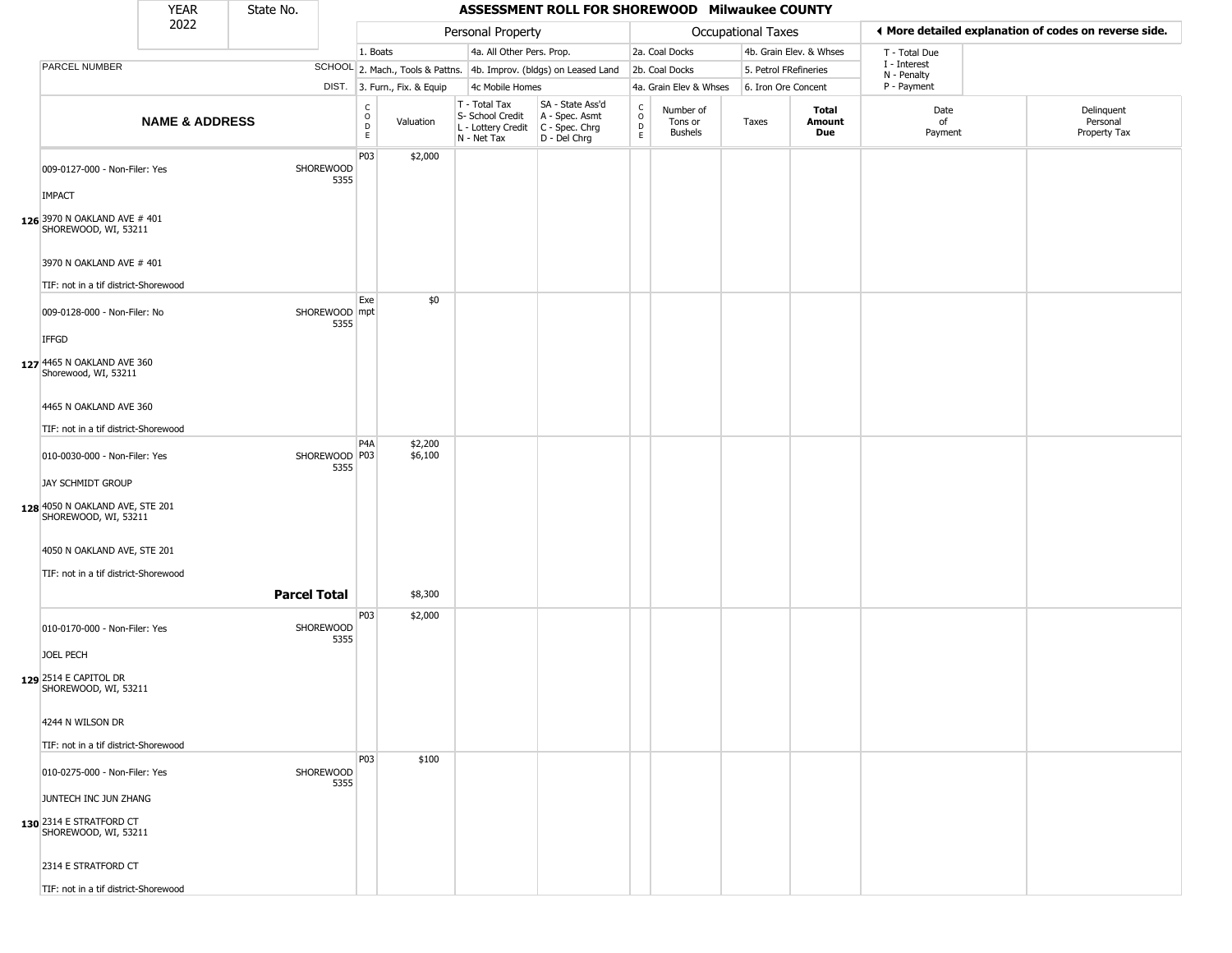|                                                                                                                                                                                                             | <b>YEAR</b>               | State No.           |                         |                            |                               |                                                                        | ASSESSMENT ROLL FOR SHOREWOOD Milwaukee COUNTY                       |                                              |                                        |                           |                         |                             |                                                       |
|-------------------------------------------------------------------------------------------------------------------------------------------------------------------------------------------------------------|---------------------------|---------------------|-------------------------|----------------------------|-------------------------------|------------------------------------------------------------------------|----------------------------------------------------------------------|----------------------------------------------|----------------------------------------|---------------------------|-------------------------|-----------------------------|-------------------------------------------------------|
|                                                                                                                                                                                                             | 2022                      |                     |                         |                            |                               | Personal Property                                                      |                                                                      |                                              |                                        | <b>Occupational Taxes</b> |                         |                             | ◀ More detailed explanation of codes on reverse side. |
|                                                                                                                                                                                                             |                           |                     |                         | 1. Boats                   |                               | 4a. All Other Pers. Prop.                                              |                                                                      |                                              | 2a. Coal Docks                         |                           | 4b. Grain Elev. & Whses | T - Total Due               |                                                       |
| <b>PARCEL NUMBER</b>                                                                                                                                                                                        |                           |                     |                         |                            |                               |                                                                        | SCHOOL 2. Mach., Tools & Pattns. 4b. Improv. (bldgs) on Leased Land  |                                              | 2b. Coal Docks                         | 5. Petrol FRefineries     |                         | I - Interest<br>N - Penalty |                                                       |
|                                                                                                                                                                                                             |                           |                     |                         |                            | DIST. 3. Furn., Fix. & Equip  | 4c Mobile Homes                                                        |                                                                      |                                              | 4a. Grain Elev & Whses                 | 6. Iron Ore Concent       |                         | P - Payment                 |                                                       |
|                                                                                                                                                                                                             | <b>NAME &amp; ADDRESS</b> |                     |                         | $\rm\frac{C}{O}$<br>D<br>E | Valuation                     | T - Total Tax<br>S- School Credit<br>L - Lottery Credit<br>N - Net Tax | SA - State Ass'd<br>A - Spec. Asmt<br>C - Spec. Chrg<br>D - Del Chrg | $\mathsf{C}$<br>$\circ$<br>$\mathsf{D}$<br>E | Number of<br>Tons or<br><b>Bushels</b> | Taxes                     | Total<br>Amount<br>Due  | Date<br>of<br>Payment       | Delinquent<br>Personal<br>Property Tax                |
| 010-0290-000 - Non-Filer: Yes<br>JANITORIAL SERVICES<br>131 4433 N OAKLAND AVE, 2C                                                                                                                          |                           |                     | SHOREWOOD<br>5355       | P03                        | \$500                         |                                                                        |                                                                      |                                              |                                        |                           |                         |                             |                                                       |
| SHOREWOOD, WI, 53211<br>4433 N OAKLAND AVE, 2C<br>TIF: not in a tif district-Shorewood                                                                                                                      |                           |                     |                         |                            |                               |                                                                        |                                                                      |                                              |                                        |                           |                         |                             |                                                       |
| 010-0300-000 - Non-Filer: Yes<br><b>JUST GOODS</b>                                                                                                                                                          |                           |                     | SHOREWOOD<br>5355       | P03                        | \$5,100                       |                                                                        |                                                                      |                                              |                                        |                           |                         |                             |                                                       |
| 132 4451 N OAKLAND AVE<br>SHOREWOOD, WI, 53211<br>4451 N OAKLAND AVE<br>TIF: not in a tif district-Shorewood                                                                                                |                           |                     |                         |                            |                               |                                                                        |                                                                      |                                              |                                        |                           |                         |                             |                                                       |
| 011-0001-000 - Non-Filer: Yes<br>KARYN BRZEZINSKI, DDS, SC KARYN BRZENZINSKI, DDS<br>133 3970 N OAKLAND AVE #601<br>SHOREWOOD, WI, 53211<br>3970 N OAKLAND AVE #601<br>TIF: not in a tif district-Shorewood |                           | <b>Parcel Total</b> | SHOREWOOD   P03<br>5355 | P4A                        | \$700<br>\$20,800<br>\$21,500 |                                                                        |                                                                      |                                              |                                        |                           |                         |                             |                                                       |
| 011-0001-010 - Non-Filer: No<br>KAL ENTERPRISES, INC SHOREWOOD AUTO REPAIR<br>134 1330 E CAPITOL DR<br>SHOREWOOD, WI, 53211<br>1330 E CAPITOL DR                                                            |                           |                     | SHOREWOOD   P03<br>5355 | P4A                        | \$100<br>\$3,300              |                                                                        |                                                                      |                                              |                                        |                           |                         |                             |                                                       |
| TIF: not in a tif district-Shorewood                                                                                                                                                                        |                           | <b>Parcel Total</b> |                         | P03                        | \$3,400<br>\$1,000            |                                                                        |                                                                      |                                              |                                        |                           |                         |                             |                                                       |
| 011-0002-000 - Non-Filer: Yes<br>KFS SERVICES, INC KAREN F STROM<br>135 4490 N PROSPECT AVE<br>SHOREWOOD, WI, 53211<br>4490 N PROSPECT AVE<br>TIF: not in a tif district-Shorewood                          |                           |                     | SHOREWOOD<br>5355       |                            |                               |                                                                        |                                                                      |                                              |                                        |                           |                         |                             |                                                       |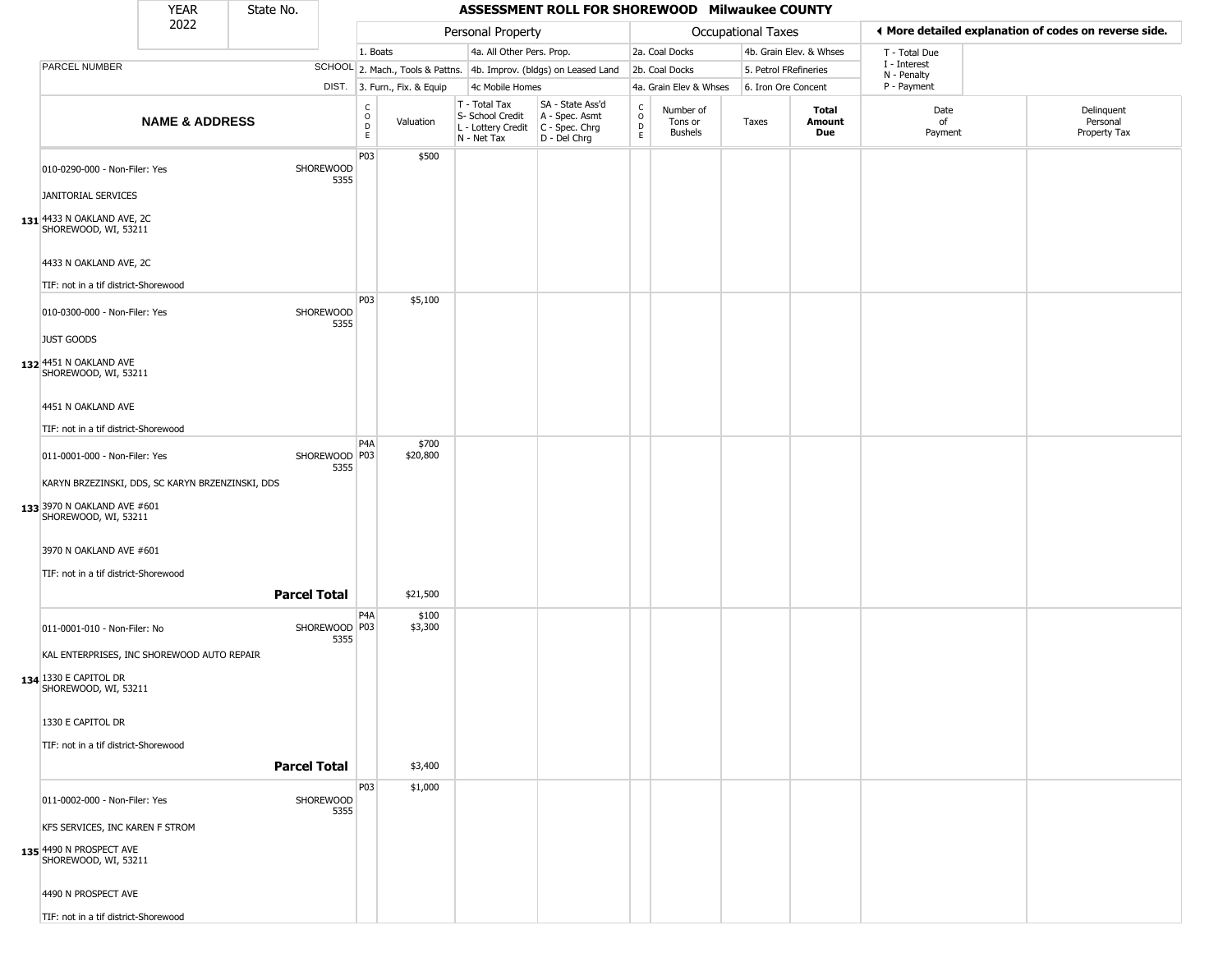## YEAR **ASSESSMENT ROLL FOR SHOREWOOD Milwaukee COUNTY** 2022 DIST. 3. Furn., Fix. & Equip PARCEL NUMBER **NAME & ADDRESS** State No. C O D E Valuation T - Total Tax S- School Credit A - Spec. Asmt L - Lottery Credit C - Spec. Chrg N - Net Tax SA - State Ass'd D - Del Chrg C O D E Number of Tons or Bushels Taxes **Total Amount Due** Date of Payment Delinquent Personal Property Tax Personal Property **Department Controller Service Controller** Occupational Taxes 1. Boats **4a. All Other Pers. Prop.** 2a. Coal Docks 4b. Grain Elev. & Whses SCHOOL 2. Mach., Tools & Pattns. 4b. Improv. (bldgs) on Leased Land 2b. Coal Docks 5. Petrol FRefineries 4c Mobile Homes 4a. Grain Elev & Whses 6. Iron Ore Concent T - Total Due I - Interest N - Penalty P - Payment 3**More detailed explanation of codes on reverse side. 136** 4665 N WOODBURN ST 011-0005-000 - Non-Filer: No SHOREWOOD 5355 K & M VENTURES LLC BRIAN L MULLINS WHITEFISH BAY, WI, 53211 1704/1706 E MARION ST TIF: not in a tif district-Shorewood P03 \$700 **137** 17280 W NORTH AVE, STE 203 011-0104-000 - Non-Filer: Yes 5355 KELLEY, THOMAS C. DDS, MSD, LLC THOMAS C KELLEY BROOKFIELD, WI, 53045 3970 N OAKLAND AVE TIF: not in a tif district-Shorewood P4A SHOREWOOD P03 \$100 \$13,300 **Parcel Total** | \$13,400 **138** 1400 E CAPITOL DR 011-0140-000 - Non-Filer: Yes 5355 KATHERINE KIRCHER DDS KATHERINE KIRCHER SHOREWOOD, WI, 53211 1400 E CAPITOL DR TIF: not in a tif district-Shorewood P03 SHOREWOOD P4A \$4,500 \$4,700 **Parcel Total 1 \$9,200 139** 1200 E CAPITOL DR # 300 011-0190-000 - Non-Filer: No 5355 KIVELY INVESTMENTS LLC MARK S KIVLEY SHOREWOOD, WI, 53211 1200 E CAPITOL DR TIF: not in a tif district-Shorewood  $PA<sub>A</sub>$ SHOREWOOD P03 \$100 \$3,200 **Parcel Total** | \$3,300 **140** 1410 E CAPITOL DR 011-0265-000 - Non-Filer: No 5355 DIANA KOSTAL INSURANCE AGENCY, INC DIANA E KOSTAL SHOREWOOD, WI, 53211-1901 1410 E CAPITOL DR P4A SHOREWOOD | P03 \$1,000  $$2,400$

TIF: not in a tif district-Shorewood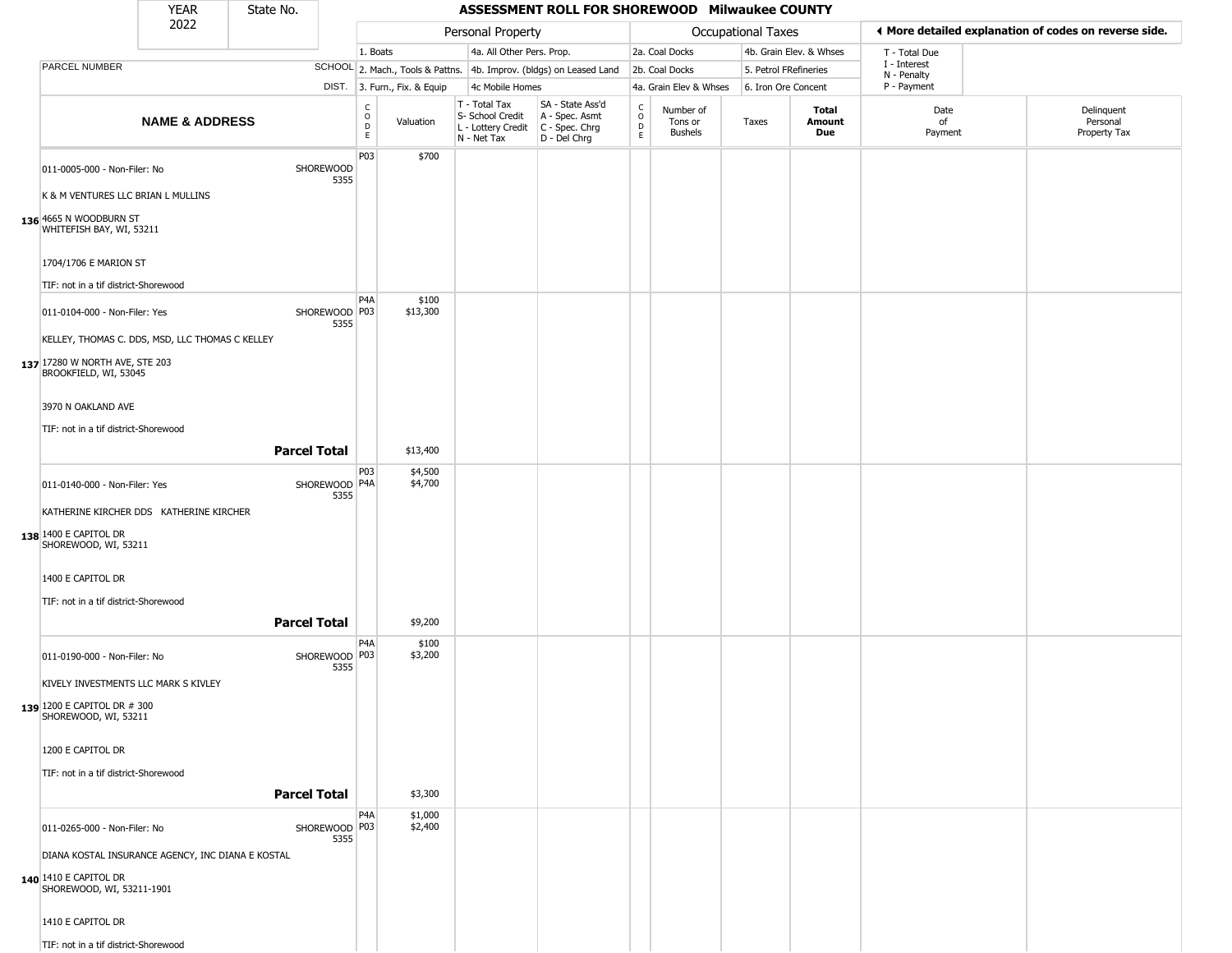|                                                                         | <b>YEAR</b>               | State No.                                            |                                        |                              |                                                  | ASSESSMENT ROLL FOR SHOREWOOD Milwaukee COUNTY                                              |                                             |                                 |                       |                         |                             |                                                       |
|-------------------------------------------------------------------------|---------------------------|------------------------------------------------------|----------------------------------------|------------------------------|--------------------------------------------------|---------------------------------------------------------------------------------------------|---------------------------------------------|---------------------------------|-----------------------|-------------------------|-----------------------------|-------------------------------------------------------|
|                                                                         | 2022                      |                                                      |                                        |                              | Personal Property                                |                                                                                             |                                             |                                 | Occupational Taxes    |                         |                             | I More detailed explanation of codes on reverse side. |
|                                                                         |                           |                                                      |                                        | 1. Boats                     | 4a. All Other Pers. Prop.                        |                                                                                             |                                             | 2a. Coal Docks                  |                       | 4b. Grain Elev. & Whses | T - Total Due               |                                                       |
| PARCEL NUMBER                                                           |                           |                                                      |                                        |                              |                                                  | SCHOOL 2. Mach., Tools & Pattns. 4b. Improv. (bldgs) on Leased Land                         |                                             | 2b. Coal Docks                  | 5. Petrol FRefineries |                         | I - Interest<br>N - Penalty |                                                       |
|                                                                         |                           |                                                      |                                        | DIST. 3. Furn., Fix. & Equip | 4c Mobile Homes                                  |                                                                                             |                                             | 4a. Grain Elev & Whses          | 6. Iron Ore Concent   |                         | P - Payment                 |                                                       |
|                                                                         | <b>NAME &amp; ADDRESS</b> |                                                      | $_{\rm o}^{\rm c}$<br>$\mathsf D$<br>E | Valuation                    | T - Total Tax<br>S- School Credit<br>N - Net Tax | SA - State Ass'd<br>A - Spec. Asmt<br>L - Lottery Credit   C - Spec. Chrg<br>$D - Del Chrg$ | $\frac{c}{0}$<br>$\mathsf D$<br>$\mathsf E$ | Number of<br>Tons or<br>Bushels | Taxes                 | Total<br>Amount<br>Due  | Date<br>of<br>Payment       | Delinquent<br>Personal<br>Property Tax                |
|                                                                         |                           | <b>Parcel Total</b>                                  |                                        | \$3,400                      |                                                  |                                                                                             |                                             |                                 |                       |                         |                             |                                                       |
| 012-0020-000 - Non-Filer: Yes<br>LADA DRIVER SCHOOL C/O ARKADIY TSIRLIN |                           | SHOREWOOD                                            | P4A<br>5355                            | \$100                        |                                                  |                                                                                             |                                             |                                 |                       |                         |                             |                                                       |
| 141 11017 N WESTVIEW LANE<br>MEQUON, WI, 53092                          |                           |                                                      |                                        |                              |                                                  |                                                                                             |                                             |                                 |                       |                         |                             |                                                       |
| 3817 N OAKLAND AVE                                                      |                           |                                                      |                                        |                              |                                                  |                                                                                             |                                             |                                 |                       |                         |                             |                                                       |
| TIF: not in a tif district-Shorewood<br>012-0035-000 - Non-Filer: No    |                           | SHOREWOOD P03                                        | P <sub>4</sub> A<br>5355               | \$100<br>\$1,300             |                                                  |                                                                                             |                                             |                                 |                       |                         |                             |                                                       |
| <b>DHAWAN</b>                                                           |                           | LAKESHORE MOBIL CO LAKESHORE PETROL PUMP LLC MANDEEP |                                        |                              |                                                  |                                                                                             |                                             |                                 |                       |                         |                             |                                                       |
| <b>142</b> 2521 E CAPITOL DR<br>SHOREWOOD, WI, 53211                    |                           |                                                      |                                        |                              |                                                  |                                                                                             |                                             |                                 |                       |                         |                             |                                                       |
| 2521 E CAPITOL DR                                                       |                           |                                                      |                                        |                              |                                                  |                                                                                             |                                             |                                 |                       |                         |                             |                                                       |
| TIF: not in a tif district-Shorewood                                    |                           |                                                      |                                        |                              |                                                  |                                                                                             |                                             |                                 |                       |                         |                             |                                                       |
|                                                                         |                           | <b>Parcel Total</b>                                  |                                        | \$1,400                      |                                                  |                                                                                             |                                             |                                 |                       |                         |                             |                                                       |
| 012-0050-000 - Non-Filer: No                                            |                           | SHOREWOOD P03                                        | P <sub>4</sub> A<br>5355               | \$400<br>\$3,100             |                                                  |                                                                                             |                                             |                                 |                       |                         |                             |                                                       |
| LAURA J ARNOW, DBA ARNOW & ASSOCIATES<br>143 3966 NORTH LAKE DR         |                           |                                                      |                                        |                              |                                                  |                                                                                             |                                             |                                 |                       |                         |                             |                                                       |
| SHOREWOOD, WI, 53211                                                    |                           |                                                      |                                        |                              |                                                  |                                                                                             |                                             |                                 |                       |                         |                             |                                                       |
| 3966 NORTH LAKE DR                                                      |                           |                                                      |                                        |                              |                                                  |                                                                                             |                                             |                                 |                       |                         |                             |                                                       |
| TIF: not in a tif district-Shorewood                                    |                           | <b>Parcel Total</b>                                  |                                        | \$3,500                      |                                                  |                                                                                             |                                             |                                 |                       |                         |                             |                                                       |
| 012-0060-000 - Non-Filer: Yes                                           |                           | SHOREWOOD P03                                        | P4A                                    | \$900<br>\$28,000            |                                                  |                                                                                             |                                             |                                 |                       |                         |                             |                                                       |
| LE RICH & POUR                                                          |                           |                                                      | 5355                                   |                              |                                                  |                                                                                             |                                             |                                 |                       |                         |                             |                                                       |
| 144 3567 N OAKLAND AVE<br>SHOREWOOD, WI, 53211                          |                           |                                                      |                                        |                              |                                                  |                                                                                             |                                             |                                 |                       |                         |                             |                                                       |
| 3567 N OAKLAND AVE                                                      |                           |                                                      |                                        |                              |                                                  |                                                                                             |                                             |                                 |                       |                         |                             |                                                       |
| TIF: not in a tif district-Shorewood                                    |                           | <b>Parcel Total</b>                                  |                                        |                              |                                                  |                                                                                             |                                             |                                 |                       |                         |                             |                                                       |
|                                                                         |                           |                                                      |                                        | \$28,900                     |                                                  |                                                                                             |                                             |                                 |                       |                         |                             |                                                       |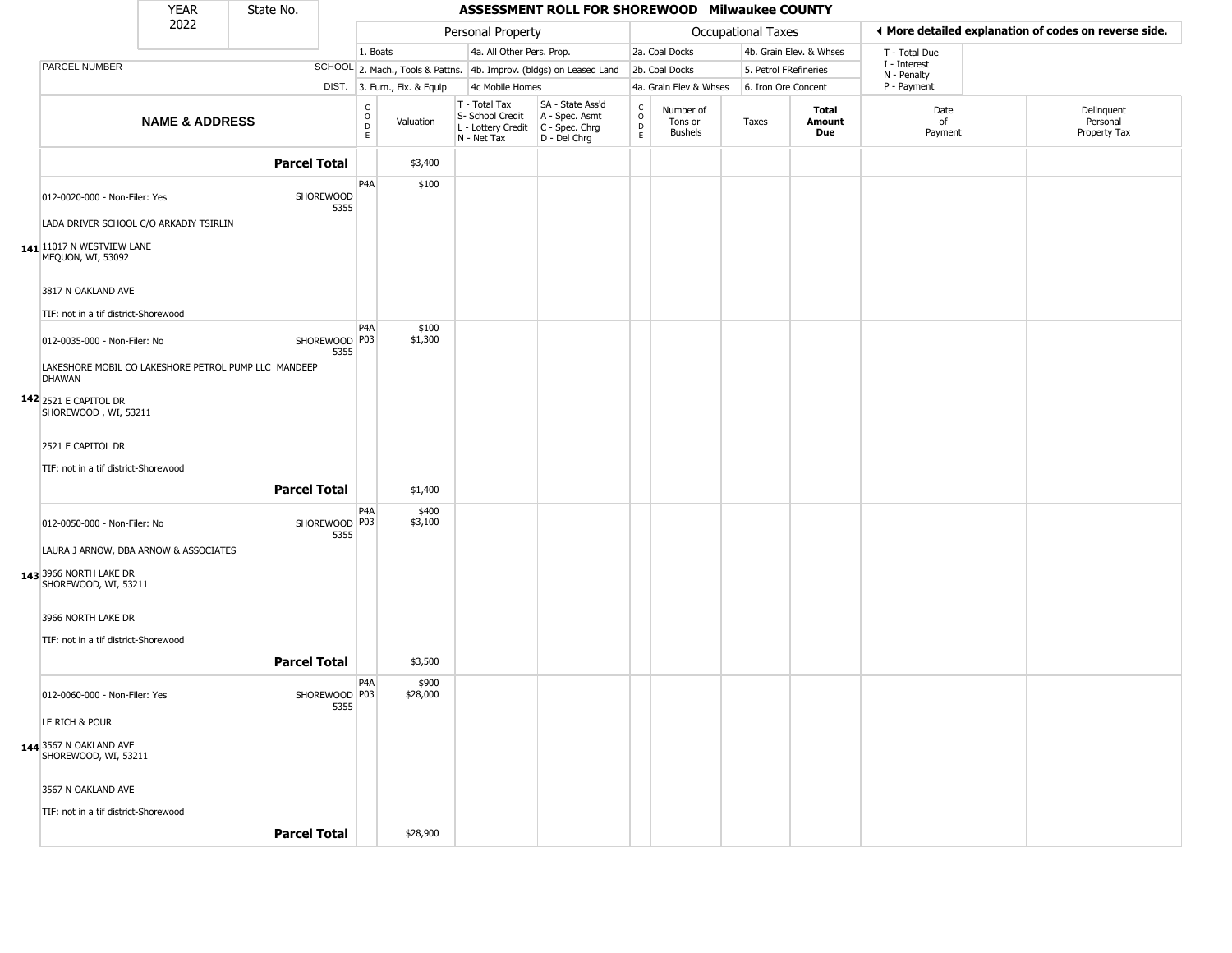|                                                         | <b>YEAR</b>               | State No.           |                         |                        |                              |                                                                        | ASSESSMENT ROLL FOR SHOREWOOD Milwaukee COUNTY                           |                                                 |                                        |                    |                         |                             |                                                       |
|---------------------------------------------------------|---------------------------|---------------------|-------------------------|------------------------|------------------------------|------------------------------------------------------------------------|--------------------------------------------------------------------------|-------------------------------------------------|----------------------------------------|--------------------|-------------------------|-----------------------------|-------------------------------------------------------|
|                                                         | 2022                      |                     |                         |                        |                              | Personal Property                                                      |                                                                          |                                                 |                                        | Occupational Taxes |                         |                             | ◀ More detailed explanation of codes on reverse side. |
|                                                         |                           |                     |                         | 1. Boats               |                              | 4a. All Other Pers. Prop.                                              |                                                                          |                                                 | 2a. Coal Docks                         |                    | 4b. Grain Elev. & Whses | T - Total Due               |                                                       |
| PARCEL NUMBER                                           |                           |                     |                         |                        |                              |                                                                        | SCHOOL 2. Mach., Tools & Pattns. 4b. Improv. (bldgs) on Leased Land      |                                                 | 2b. Coal Docks                         |                    | 5. Petrol FRefineries   | I - Interest<br>N - Penalty |                                                       |
|                                                         |                           |                     |                         |                        | DIST. 3. Furn., Fix. & Equip | 4c Mobile Homes                                                        |                                                                          |                                                 | 4a. Grain Elev & Whses                 |                    | 6. Iron Ore Concent     | P - Payment                 |                                                       |
|                                                         | <b>NAME &amp; ADDRESS</b> |                     |                         | С<br>$\circ$<br>D<br>E | Valuation                    | T - Total Tax<br>S- School Credit<br>L - Lottery Credit<br>N - Net Tax | SA - State Ass'd<br>A - Spec. Asmt<br>$C - Spec. Chrg$<br>$D - Del Chrg$ | $\begin{array}{c} C \\ O \\ D \\ E \end{array}$ | Number of<br>Tons or<br><b>Bushels</b> | Taxes              | Total<br>Amount<br>Due  | Date<br>of<br>Payment       | Delinquent<br>Personal<br>Property Tax                |
| 012-0100-000 - Non-Filer: No                            |                           |                     | SHOREWOOD   P4A<br>5355 | P03                    | \$700<br>\$900               |                                                                        |                                                                          |                                                 |                                        |                    |                         |                             |                                                       |
| LENZ, DAVID M (ARTIST) DAVID LENZ                       |                           |                     |                         |                        |                              |                                                                        |                                                                          |                                                 |                                        |                    |                         |                             |                                                       |
| 145 4325 N WOODBURN ST<br>SHOREWOOD, WI, 53211          |                           |                     |                         |                        |                              |                                                                        |                                                                          |                                                 |                                        |                    |                         |                             |                                                       |
| 4325 N WOODBURN ST                                      |                           |                     |                         |                        |                              |                                                                        |                                                                          |                                                 |                                        |                    |                         |                             |                                                       |
| TIF: not in a tif district-Shorewood                    |                           |                     |                         |                        |                              |                                                                        |                                                                          |                                                 |                                        |                    |                         |                             |                                                       |
|                                                         |                           | <b>Parcel Total</b> |                         |                        | \$1,600                      |                                                                        |                                                                          |                                                 |                                        |                    |                         |                             |                                                       |
| 012-0127-000 - Non-Filer: Yes                           |                           |                     | SHOREWOOD   P4A<br>5355 | <b>P03</b>             | \$1,200<br>\$1,500           |                                                                        |                                                                          |                                                 |                                        |                    |                         |                             |                                                       |
| CHOKKAN SHATSU & WELLNESS SERVICES                      |                           |                     |                         |                        |                              |                                                                        |                                                                          |                                                 |                                        |                    |                         |                             |                                                       |
| 146 4601 N OAKLAND AVE, STE 221<br>SHOREWOOD, WI, 53211 |                           |                     |                         |                        |                              |                                                                        |                                                                          |                                                 |                                        |                    |                         |                             |                                                       |
| 4601 N OAKLAND AVE, STE 221                             |                           |                     |                         |                        |                              |                                                                        |                                                                          |                                                 |                                        |                    |                         |                             |                                                       |
| TIF: not in a tif district-Shorewood                    |                           |                     |                         |                        |                              |                                                                        |                                                                          |                                                 |                                        |                    |                         |                             |                                                       |
|                                                         |                           | <b>Parcel Total</b> |                         |                        | \$2,700                      |                                                                        |                                                                          |                                                 |                                        |                    |                         |                             |                                                       |
| 012-0187-001 - Non-Filer: Yes                           |                           |                     | SHOREWOOD P4A<br>5355   | P03                    | \$3,200<br>\$18,300          |                                                                        |                                                                          |                                                 |                                        |                    |                         |                             |                                                       |
| LUXE SALON CAROLINE KREITLOW                            |                           |                     |                         |                        |                              |                                                                        |                                                                          |                                                 |                                        |                    |                         |                             |                                                       |
| 147 2219 E CAPITOL DR<br>SHOREWOOD, WI, 53211           |                           |                     |                         |                        |                              |                                                                        |                                                                          |                                                 |                                        |                    |                         |                             |                                                       |
| 2219 E CAPITOL DR                                       |                           |                     |                         |                        |                              |                                                                        |                                                                          |                                                 |                                        |                    |                         |                             |                                                       |
| TIF: not in a tif district-Shorewood                    |                           |                     |                         |                        |                              |                                                                        |                                                                          |                                                 |                                        |                    |                         |                             |                                                       |
|                                                         |                           | <b>Parcel Total</b> |                         |                        | \$21,500                     |                                                                        |                                                                          |                                                 |                                        |                    |                         |                             |                                                       |
| 012-0190-000 - Non-Filer: No                            |                           |                     | SHOREWOOD P03<br>5355   | P4A                    | \$300<br>\$2,900             |                                                                        |                                                                          |                                                 |                                        |                    |                         |                             |                                                       |
| LIFESTTYLE ACUPUNCTURE JODIE HEINRICH                   |                           |                     |                         |                        |                              |                                                                        |                                                                          |                                                 |                                        |                    |                         |                             |                                                       |
| 148 1414 E PINEDALE CT<br>SHOREWOOD, WI, 53211          |                           |                     |                         |                        |                              |                                                                        |                                                                          |                                                 |                                        |                    |                         |                             |                                                       |
| 1431 E CAPITOL DR                                       |                           |                     |                         |                        |                              |                                                                        |                                                                          |                                                 |                                        |                    |                         |                             |                                                       |
| TIF: not in a tif district-Shorewood                    |                           |                     |                         |                        |                              |                                                                        |                                                                          |                                                 |                                        |                    |                         |                             |                                                       |
|                                                         |                           | <b>Parcel Total</b> |                         |                        | \$3,200                      |                                                                        |                                                                          |                                                 |                                        |                    |                         |                             |                                                       |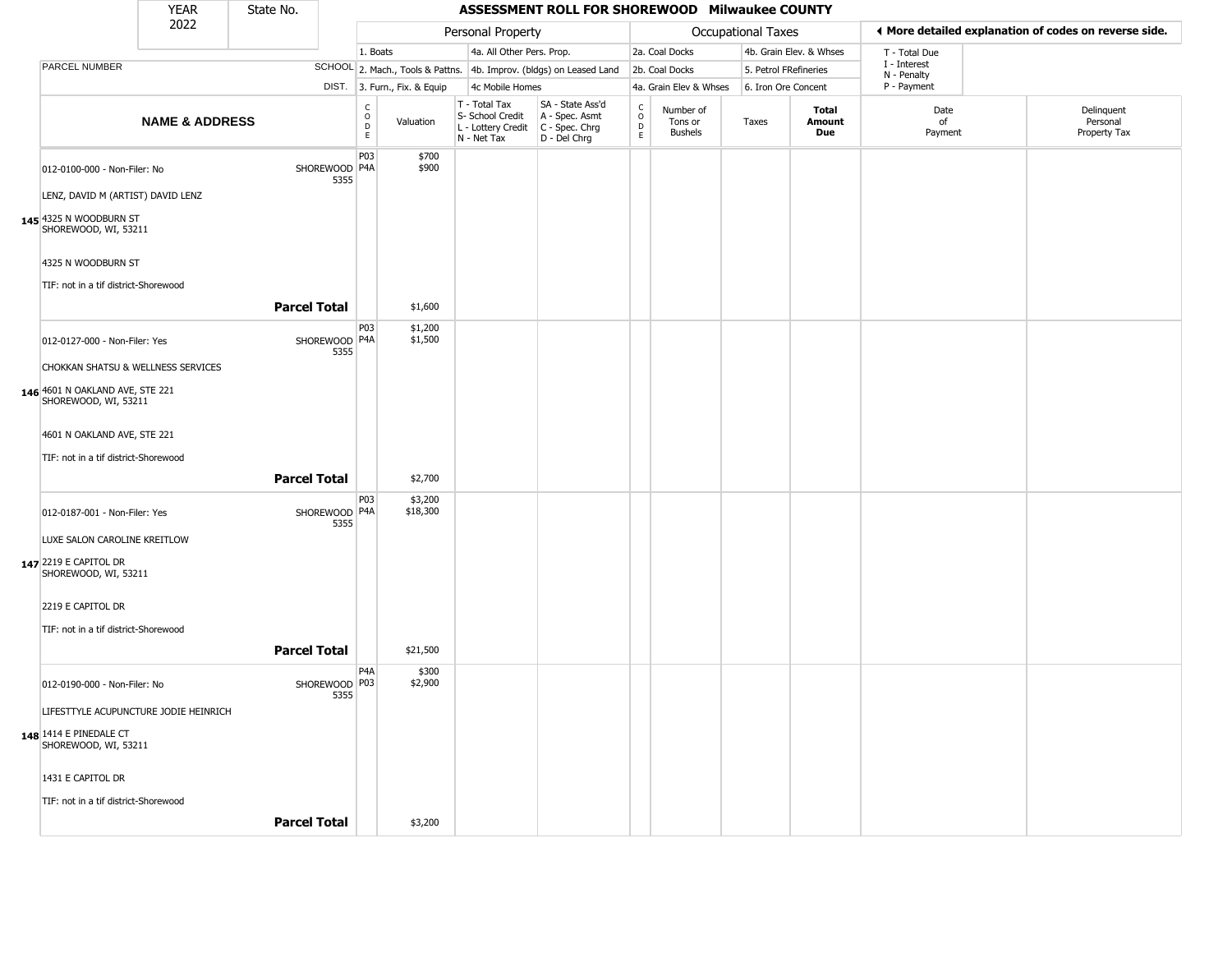|                                                                                                         | <b>YEAR</b>               | State No. |                   |                              |                              |                                                                        | ASSESSMENT ROLL FOR SHOREWOOD Milwaukee COUNTY                       |                        |                                 |                    |                         |                             |                                                       |
|---------------------------------------------------------------------------------------------------------|---------------------------|-----------|-------------------|------------------------------|------------------------------|------------------------------------------------------------------------|----------------------------------------------------------------------|------------------------|---------------------------------|--------------------|-------------------------|-----------------------------|-------------------------------------------------------|
|                                                                                                         | 2022                      |           |                   |                              |                              | Personal Property                                                      |                                                                      |                        |                                 | Occupational Taxes |                         |                             | ◀ More detailed explanation of codes on reverse side. |
|                                                                                                         |                           |           |                   | 1. Boats                     |                              | 4a. All Other Pers. Prop.                                              |                                                                      |                        | 2a. Coal Docks                  |                    | 4b. Grain Elev. & Whses | T - Total Due               |                                                       |
| PARCEL NUMBER                                                                                           |                           |           |                   |                              |                              |                                                                        | SCHOOL 2. Mach., Tools & Pattns. 4b. Improv. (bldgs) on Leased Land  |                        | 2b. Coal Docks                  |                    | 5. Petrol FRefineries   | I - Interest<br>N - Penalty |                                                       |
|                                                                                                         |                           |           |                   |                              | DIST. 3. Furn., Fix. & Equip | 4c Mobile Homes                                                        |                                                                      |                        | 4a. Grain Elev & Whses          |                    | 6. Iron Ore Concent     | P - Payment                 |                                                       |
|                                                                                                         | <b>NAME &amp; ADDRESS</b> |           |                   | $_{\rm o}^{\rm c}$<br>D<br>E | Valuation                    | T - Total Tax<br>S- School Credit<br>L - Lottery Credit<br>N - Net Tax | SA - State Ass'd<br>A - Spec. Asmt<br>C - Spec. Chrg<br>D - Del Chrg | C<br>$\circ$<br>D<br>E | Number of<br>Tons or<br>Bushels | Taxes              | Total<br>Amount<br>Due  | Date<br>of<br>Payment       | Delinquent<br>Personal<br>Property Tax                |
| 012-0200-000 - Non-Filer: Yes<br>LAKE EFFECT SURF SHOP<br>149 1926 E CAPITOL DR<br>Shorewood, WI, 53211 |                           |           | SHOREWOOD<br>5355 | P03                          | \$9,200                      |                                                                        |                                                                      |                        |                                 |                    |                         |                             |                                                       |
| 1926 E CAPITOL DR                                                                                       |                           |           |                   |                              |                              |                                                                        |                                                                      |                        |                                 |                    |                         |                             |                                                       |
| TIF: not in a tif district-Shorewood<br>012-0210-000 - Non-Filer: Yes<br>LITTLE SPROUTS PLAY CAFE       |                           |           | SHOREWOOD<br>5355 | P03                          | \$6,800                      |                                                                        |                                                                      |                        |                                 |                    |                         |                             |                                                       |
| 150 4606 N WILSON DR<br>Shorewood, WI, 53211<br>4606 N WILSON DR                                        |                           |           |                   |                              |                              |                                                                        |                                                                      |                        |                                 |                    |                         |                             |                                                       |
| TIF: not in a tif district-Shorewood                                                                    |                           |           |                   |                              |                              |                                                                        |                                                                      |                        |                                 |                    |                         |                             |                                                       |
| 012-0211-000 - Non-Filer: Yes                                                                           |                           |           | SHOREWOOD<br>5355 | P03                          | \$2,000                      |                                                                        |                                                                      |                        |                                 |                    |                         |                             |                                                       |
| LAKESIDE NATURAL MEDICINE, LLC<br>151 3510 N OAKLAND AVE 203<br>Shorewood, WI, 53211                    |                           |           |                   |                              |                              |                                                                        |                                                                      |                        |                                 |                    |                         |                             |                                                       |
| 3510 N OAKLAND AVE 203<br>TIF: not in a tif district-Shorewood                                          |                           |           |                   |                              |                              |                                                                        |                                                                      |                        |                                 |                    |                         |                             |                                                       |
| 012-0213-000 - Non-Filer: Yes                                                                           |                           |           | SHOREWOOD<br>5355 | P03                          | \$5,100                      |                                                                        |                                                                      |                        |                                 |                    |                         |                             |                                                       |
| LIFESTEPS HEALTH & WELLNESS CLINIC<br>152 4601 N OAKLAND AVE 102<br>SHOREWOOD, WI, 53211                |                           |           |                   |                              |                              |                                                                        |                                                                      |                        |                                 |                    |                         |                             |                                                       |
| 4601 N OAKLAND AVE 102                                                                                  |                           |           |                   |                              |                              |                                                                        |                                                                      |                        |                                 |                    |                         |                             |                                                       |
| TIF: not in a tif district-Shorewood<br>013-0071-020 - Non-Filer: No                                    |                           |           | SHOREWOOD<br>5355 | P03                          | \$9,000                      |                                                                        |                                                                      |                        |                                 |                    |                         |                             |                                                       |
| QUADIENT LEASING USA INC FKA MAILFINANCE INC<br>153 478 WHEELERS FARMS RD<br>MILFORD, CT, 06461         |                           |           |                   |                              |                              |                                                                        |                                                                      |                        |                                 |                    |                         |                             |                                                       |
| VARIOUS                                                                                                 |                           |           |                   |                              |                              |                                                                        |                                                                      |                        |                                 |                    |                         |                             |                                                       |
| TIF: not in a tif district-Shorewood                                                                    |                           |           |                   |                              |                              |                                                                        |                                                                      |                        |                                 |                    |                         |                             |                                                       |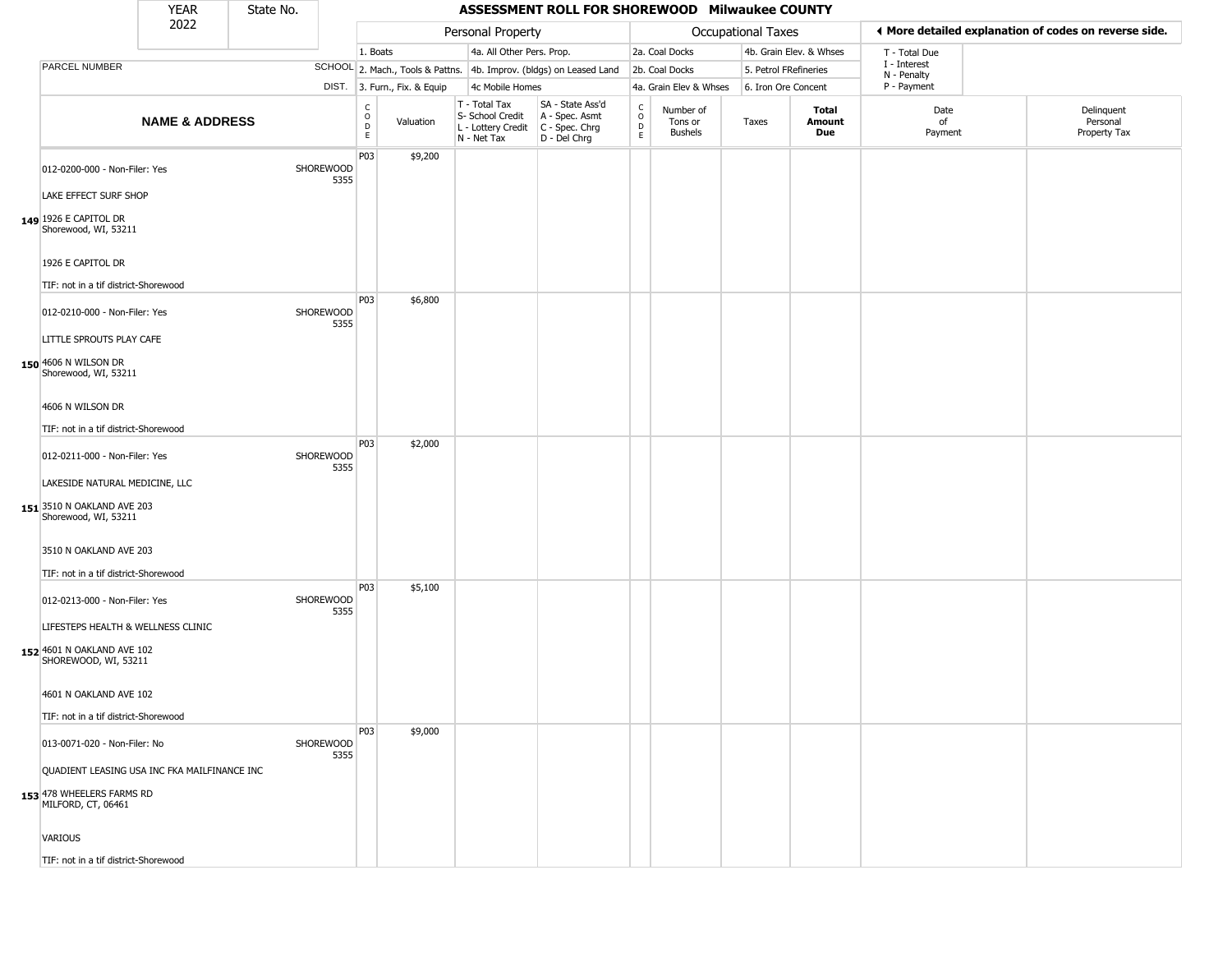|                                                                                                           | <b>YEAR</b>               | State No.           |                         |                               |                              |                                                                        | ASSESSMENT ROLL FOR SHOREWOOD Milwaukee COUNTY                         |                                |                                        |                       |                               |                            |                                                       |
|-----------------------------------------------------------------------------------------------------------|---------------------------|---------------------|-------------------------|-------------------------------|------------------------------|------------------------------------------------------------------------|------------------------------------------------------------------------|--------------------------------|----------------------------------------|-----------------------|-------------------------------|----------------------------|-------------------------------------------------------|
|                                                                                                           | 2022                      |                     |                         |                               |                              | Personal Property                                                      |                                                                        |                                |                                        | Occupational Taxes    |                               |                            | ◀ More detailed explanation of codes on reverse side. |
|                                                                                                           |                           |                     |                         | 1. Boats                      |                              | 4a. All Other Pers. Prop.                                              |                                                                        |                                | 2a. Coal Docks                         |                       | 4b. Grain Elev. & Whses       | T - Total Due              |                                                       |
| <b>PARCEL NUMBER</b>                                                                                      |                           |                     |                         |                               |                              |                                                                        | SCHOOL 2. Mach., Tools & Pattns. 4b. Improv. (bldgs) on Leased Land    |                                | 2b. Coal Docks                         | 5. Petrol FRefineries |                               | I - Interest               |                                                       |
|                                                                                                           |                           |                     |                         |                               | DIST. 3. Furn., Fix. & Equip | 4c Mobile Homes                                                        |                                                                        |                                | 4a. Grain Elev & Whses                 | 6. Iron Ore Concent   |                               | N - Penalty<br>P - Payment |                                                       |
|                                                                                                           | <b>NAME &amp; ADDRESS</b> |                     |                         | $_{\rm o}^{\rm c}$<br>D<br>E. | Valuation                    | T - Total Tax<br>S- School Credit<br>L - Lottery Credit<br>N - Net Tax | SA - State Ass'd<br>A - Spec. Asmt<br>$C - Spec. Chrg$<br>D - Del Chrg | $\frac{c}{0}$<br>$\frac{D}{E}$ | Number of<br>Tons or<br><b>Bushels</b> | Taxes                 | Total<br>Amount<br><b>Due</b> | Date<br>of<br>Payment      | Delinquent<br>Personal<br>Property Tax                |
| 013-0115-000 - Non-Filer: Yes                                                                             |                           |                     | SHOREWOOD P4A<br>5355   | P03                           | \$3,200<br>\$9,000           |                                                                        |                                                                        |                                |                                        |                       |                               |                            |                                                       |
| HEALTHY START DENTISTRY JULIE WILLS-STIER, D.D.S.                                                         |                           |                     |                         |                               |                              |                                                                        |                                                                        |                                |                                        |                       |                               |                            |                                                       |
| 154 3970 N OAKLAND AVE # 603<br>SHOREWOOD, WI, 53211                                                      |                           |                     |                         |                               |                              |                                                                        |                                                                        |                                |                                        |                       |                               |                            |                                                       |
| 3970 N OAKLAND AVE UNIT 603                                                                               |                           |                     |                         |                               |                              |                                                                        |                                                                        |                                |                                        |                       |                               |                            |                                                       |
| TIF: not in a tif district-Shorewood                                                                      |                           |                     |                         |                               |                              |                                                                        |                                                                        |                                |                                        |                       |                               |                            |                                                       |
|                                                                                                           |                           | <b>Parcel Total</b> |                         |                               | \$12,200                     |                                                                        |                                                                        |                                |                                        |                       |                               |                            |                                                       |
| 013-0365-000 - Non-Filer: Yes                                                                             |                           |                     | SHOREWOOD P03<br>5355   | P <sub>4</sub> A              | \$1,700<br>\$16,600          |                                                                        |                                                                        |                                |                                        |                       |                               |                            |                                                       |
| THE SHERWIN-WILLIAMS CO DBA: 703513                                                                       |                           |                     |                         |                               |                              |                                                                        |                                                                        |                                |                                        |                       |                               |                            |                                                       |
| 155 PO BOX 6027<br>CLEVELAND, OH, 44101                                                                   |                           |                     |                         |                               |                              |                                                                        |                                                                        |                                |                                        |                       |                               |                            |                                                       |
| 4334 N OAKLAND AVE                                                                                        |                           |                     |                         |                               |                              |                                                                        |                                                                        |                                |                                        |                       |                               |                            |                                                       |
| TIF: not in a tif district-Shorewood                                                                      |                           |                     |                         |                               |                              |                                                                        |                                                                        |                                |                                        |                       |                               |                            |                                                       |
|                                                                                                           |                           | <b>Parcel Total</b> |                         |                               | \$18,300                     |                                                                        |                                                                        |                                |                                        |                       |                               |                            |                                                       |
| 013-0365-080 - Non-Filer: No                                                                              |                           |                     | SHOREWOOD<br>5355       | P03                           | \$2,000                      |                                                                        |                                                                        |                                |                                        |                       |                               |                            |                                                       |
| DE LAGE LANDEN FINANCIAL SERVICES, INC ATTN: CORPORATE TAX<br><b>DEPT</b>                                 |                           |                     |                         |                               |                              |                                                                        |                                                                        |                                |                                        |                       |                               |                            |                                                       |
| 156 1111 OLD EAGLE SCHOOL RD<br>WAYNE, PA, 19087                                                          |                           |                     |                         |                               |                              |                                                                        |                                                                        |                                |                                        |                       |                               |                            |                                                       |
| 4495 N OAKLAND AVE                                                                                        |                           |                     |                         |                               |                              |                                                                        |                                                                        |                                |                                        |                       |                               |                            |                                                       |
| TIF: not in a tif district-Shorewood                                                                      |                           |                     |                         | P03                           | \$4,900                      |                                                                        |                                                                        |                                |                                        |                       |                               |                            |                                                       |
| 013-0365-081 - Non-Filer: No                                                                              |                           |                     | SHOREWOOD<br>5355       |                               |                              |                                                                        |                                                                        |                                |                                        |                       |                               |                            |                                                       |
| DE LAGE LANDEN FINANCIAL SERVICES, INC ATTN: CORPORATE TAX<br><b>DEPT</b>                                 |                           |                     |                         |                               |                              |                                                                        |                                                                        |                                |                                        |                       |                               |                            |                                                       |
| 157 1111 OLD EAGLE SCHOOL RD<br>WAYNE, PA, 19087                                                          |                           |                     |                         |                               |                              |                                                                        |                                                                        |                                |                                        |                       |                               |                            |                                                       |
| 2214 E CAPITOL DR                                                                                         |                           |                     |                         |                               |                              |                                                                        |                                                                        |                                |                                        |                       |                               |                            |                                                       |
| TIF: not in a tif district-Shorewood                                                                      |                           |                     |                         |                               |                              |                                                                        |                                                                        |                                |                                        |                       |                               |                            |                                                       |
| 013-0370-000 - Non-Filer: No                                                                              |                           |                     | SHOREWOOD   P03<br>5355 | P <sub>4</sub> A              | \$2,900<br>\$7,500           |                                                                        |                                                                        |                                |                                        |                       |                               |                            |                                                       |
| SHOREWOOD FAMILY CHIROPRACTIC MARONEY, MONICA, DC<br>158 4433 N OAKLAND AVE, #A&B<br>SHOREWOOD, WI, 53211 |                           |                     |                         |                               |                              |                                                                        |                                                                        |                                |                                        |                       |                               |                            |                                                       |
| 4433 N OAKLAND AVE UNIT A&B                                                                               |                           |                     |                         |                               |                              |                                                                        |                                                                        |                                |                                        |                       |                               |                            |                                                       |
| TIF: not in a tif district-Shorewood                                                                      |                           |                     |                         |                               |                              |                                                                        |                                                                        |                                |                                        |                       |                               |                            |                                                       |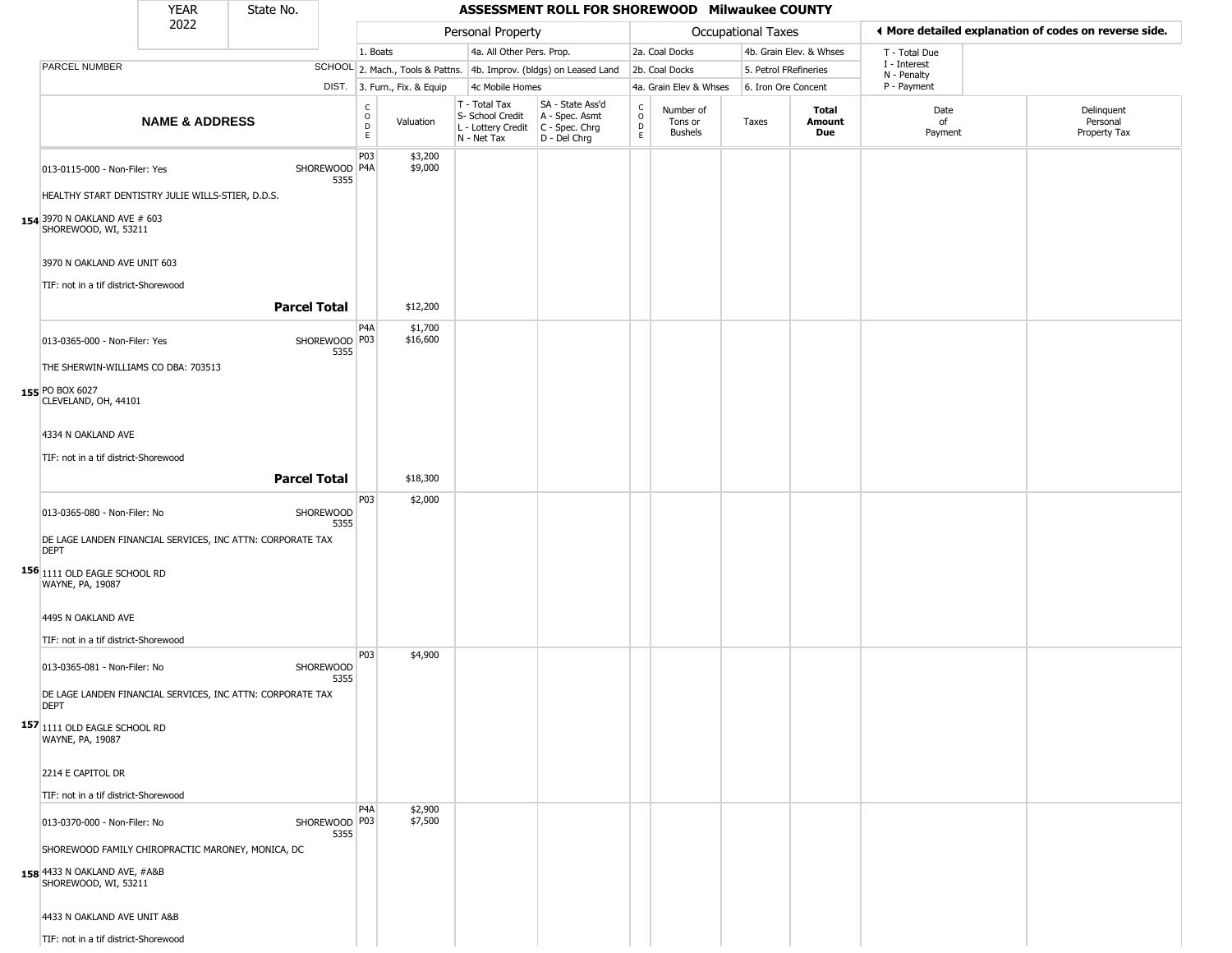|                                                                | <b>YEAR</b>               | State No.           |                         |                  |                              |                                                                                         | ASSESSMENT ROLL FOR SHOREWOOD Milwaukee COUNTY                      |                             |                                 |                           |                         |                             |                                                       |
|----------------------------------------------------------------|---------------------------|---------------------|-------------------------|------------------|------------------------------|-----------------------------------------------------------------------------------------|---------------------------------------------------------------------|-----------------------------|---------------------------------|---------------------------|-------------------------|-----------------------------|-------------------------------------------------------|
|                                                                | 2022                      |                     |                         |                  |                              | Personal Property                                                                       |                                                                     |                             |                                 | <b>Occupational Taxes</b> |                         |                             | ♦ More detailed explanation of codes on reverse side. |
|                                                                |                           |                     |                         | 1. Boats         |                              | 4a. All Other Pers. Prop.                                                               |                                                                     |                             | 2a. Coal Docks                  |                           | 4b. Grain Elev. & Whses | T - Total Due               |                                                       |
| PARCEL NUMBER                                                  |                           |                     |                         |                  |                              |                                                                                         | SCHOOL 2. Mach., Tools & Pattns. 4b. Improv. (bldgs) on Leased Land |                             | 2b. Coal Docks                  | 5. Petrol FRefineries     |                         | I - Interest<br>N - Penalty |                                                       |
|                                                                |                           |                     |                         |                  | DIST. 3. Furn., Fix. & Equip | 4c Mobile Homes                                                                         |                                                                     |                             | 4a. Grain Elev & Whses          | 6. Iron Ore Concent       |                         | P - Payment                 |                                                       |
|                                                                | <b>NAME &amp; ADDRESS</b> |                     |                         | C<br>0<br>D<br>E | Valuation                    | T - Total Tax<br>S- School Credit<br>L - Lottery Credit   C - Spec. Chrg<br>N - Net Tax | SA - State Ass'd<br>A - Spec. Asmt<br>D - Del Chrg                  | $\rm _o^C$<br>$\frac{D}{E}$ | Number of<br>Tons or<br>Bushels | Taxes                     | Total<br>Amount<br>Due  | Date<br>0f<br>Payment       | Delinquent<br>Personal<br>Property Tax                |
|                                                                |                           | <b>Parcel Total</b> |                         |                  | \$10,400                     |                                                                                         |                                                                     |                             |                                 |                           |                         |                             |                                                       |
| 013-0370-010 - Non-Filer: No                                   |                           |                     | SHOREWOOD<br>5355       | P <sub>4</sub> A | \$200                        |                                                                                         |                                                                     |                             |                                 |                           |                         |                             |                                                       |
| MARY BONFIGLIO AT MAIN SALON STUDIOS                           |                           |                     |                         |                  |                              |                                                                                         |                                                                     |                             |                                 |                           |                         |                             |                                                       |
| 159 5026 N ELKHART AVE<br>MILWAUKEE, WI, 53217                 |                           |                     |                         |                  |                              |                                                                                         |                                                                     |                             |                                 |                           |                         |                             |                                                       |
| 4005 N MURRAY AVE #107<br>TIF: not in a tif district-Shorewood |                           |                     |                         |                  |                              |                                                                                         |                                                                     |                             |                                 |                           |                         |                             |                                                       |
| 013-0460-000 - Non-Filer: No                                   |                           |                     | SHOREWOOD P03<br>5355   | P <sub>4</sub> A | \$200<br>\$1,200             |                                                                                         |                                                                     |                             |                                 |                           |                         |                             |                                                       |
| THE MENS ROOM ZIG KRUMINS                                      |                           |                     |                         |                  |                              |                                                                                         |                                                                     |                             |                                 |                           |                         |                             |                                                       |
| 160 4423 N OAKLAND AVE<br>SHOREWOOD, WI, 53211                 |                           |                     |                         |                  |                              |                                                                                         |                                                                     |                             |                                 |                           |                         |                             |                                                       |
| 4423 N OAKLAND AVE                                             |                           |                     |                         |                  |                              |                                                                                         |                                                                     |                             |                                 |                           |                         |                             |                                                       |
| TIF: not in a tif district-Shorewood                           |                           |                     |                         |                  |                              |                                                                                         |                                                                     |                             |                                 |                           |                         |                             |                                                       |
|                                                                |                           | <b>Parcel Total</b> |                         |                  | \$1,400                      |                                                                                         |                                                                     |                             |                                 |                           |                         |                             |                                                       |
|                                                                |                           |                     |                         | P03              | \$2,700                      |                                                                                         |                                                                     |                             |                                 |                           |                         |                             |                                                       |
| 013-0490-000 - Non-Filer: Yes                                  |                           |                     | SHOREWOOD<br>5355       |                  |                              |                                                                                         |                                                                     |                             |                                 |                           |                         |                             |                                                       |
| 3610 N OAKLAND LLC METRO INVESTMENTS                           |                           |                     |                         |                  |                              |                                                                                         |                                                                     |                             |                                 |                           |                         |                             |                                                       |
| 161 3610 N OAKLAND AVE<br>SHOREWOOD, WI, 53211                 |                           |                     |                         |                  |                              |                                                                                         |                                                                     |                             |                                 |                           |                         |                             |                                                       |
| 3610 N OAKLAND AVE                                             |                           |                     |                         |                  |                              |                                                                                         |                                                                     |                             |                                 |                           |                         |                             |                                                       |
| TIF: not in a tif district-Shorewood                           |                           |                     |                         |                  |                              |                                                                                         |                                                                     |                             |                                 |                           |                         |                             |                                                       |
| 013-0496-000 - Non-Filer: No                                   |                           |                     | SHOREWOOD   P4A<br>5355 | P03              | \$27,600<br>\$50,300         |                                                                                         |                                                                     |                             |                                 |                           |                         |                             |                                                       |
| METROPOLITAN MEDICAL CENTER LLC RICHARD LENNERTZ               |                           |                     |                         |                  |                              |                                                                                         |                                                                     |                             |                                 |                           |                         |                             |                                                       |
| 162 4495 N OAKLAND AVE<br>SHOREWOOD, WI, 53211                 |                           |                     |                         |                  |                              |                                                                                         |                                                                     |                             |                                 |                           |                         |                             |                                                       |
| 4495 N OAKLAND AVE                                             |                           |                     |                         |                  |                              |                                                                                         |                                                                     |                             |                                 |                           |                         |                             |                                                       |
| TIF: not in a tif district-Shorewood                           |                           |                     |                         |                  |                              |                                                                                         |                                                                     |                             |                                 |                           |                         |                             |                                                       |
|                                                                |                           | <b>Parcel Total</b> |                         |                  | \$77,900                     |                                                                                         |                                                                     |                             |                                 |                           |                         |                             |                                                       |
| 013-0570-000 - Non-Filer: Yes                                  |                           |                     | SHOREWOOD<br>5355       | P03              | \$11,000                     |                                                                                         |                                                                     |                             |                                 |                           |                         |                             |                                                       |
| MILLER, NEW YORK LIFE INS RICHARD R MILLER                     |                           |                     |                         |                  |                              |                                                                                         |                                                                     |                             |                                 |                           |                         |                             |                                                       |
| 163 4465 N OAKLAND AVE<br>SHOREWOOD, WI, 53211                 |                           |                     |                         |                  |                              |                                                                                         |                                                                     |                             |                                 |                           |                         |                             |                                                       |
| 4465 N OAKLAND AVE                                             |                           |                     |                         |                  |                              |                                                                                         |                                                                     |                             |                                 |                           |                         |                             |                                                       |
| TIF: not in a tif district-Shorewood                           |                           |                     |                         |                  |                              |                                                                                         |                                                                     |                             |                                 |                           |                         |                             |                                                       |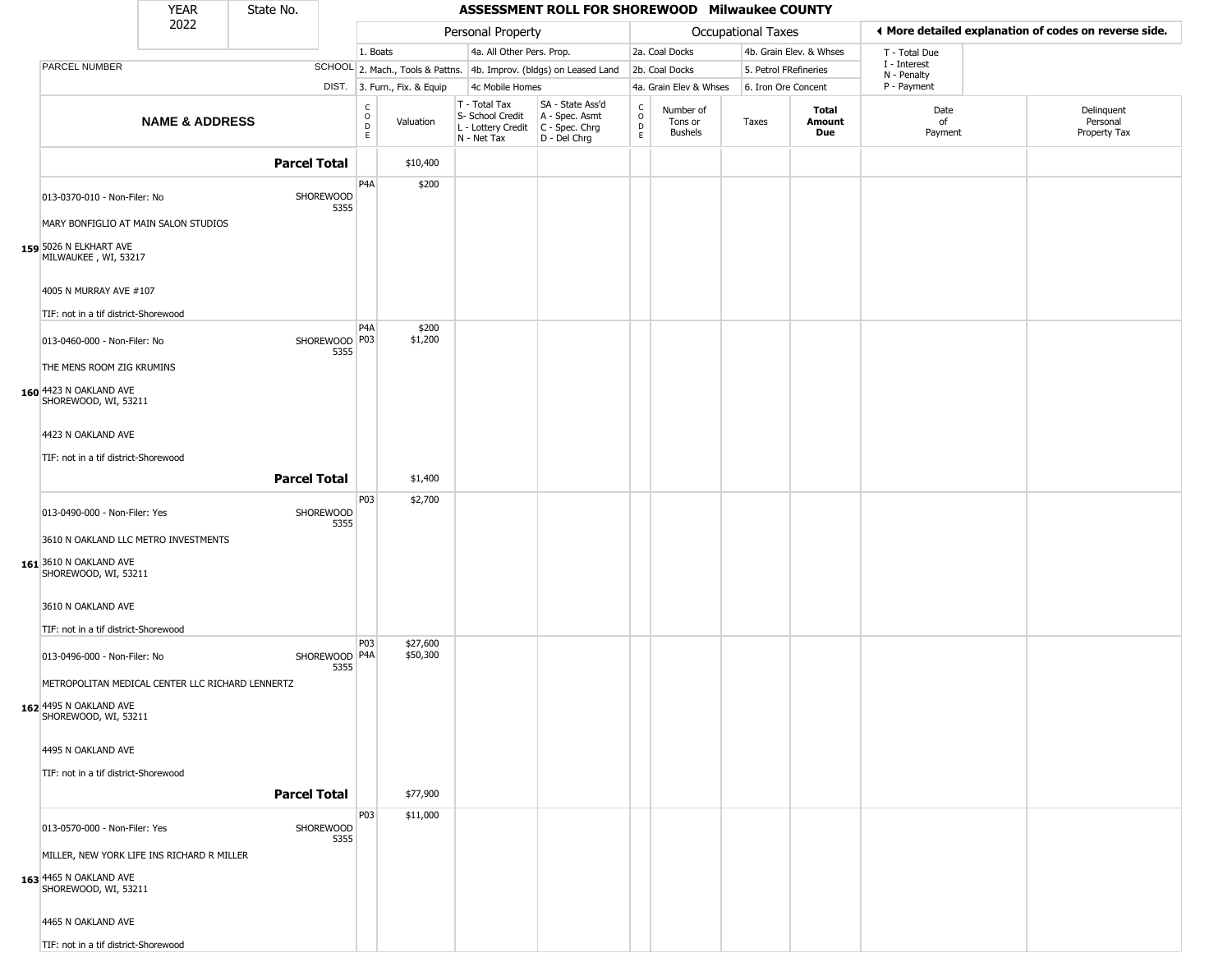|                                                     | <b>YEAR</b>               | State No.           |                         |                        |                              |                                                                        | ASSESSMENT ROLL FOR SHOREWOOD Milwaukee COUNTY                         |                                                 |                                        |                           |                         |                             |                                                       |
|-----------------------------------------------------|---------------------------|---------------------|-------------------------|------------------------|------------------------------|------------------------------------------------------------------------|------------------------------------------------------------------------|-------------------------------------------------|----------------------------------------|---------------------------|-------------------------|-----------------------------|-------------------------------------------------------|
|                                                     | 2022                      |                     |                         |                        |                              | Personal Property                                                      |                                                                        |                                                 |                                        | <b>Occupational Taxes</b> |                         |                             | ♦ More detailed explanation of codes on reverse side. |
|                                                     |                           |                     |                         | 1. Boats               |                              | 4a. All Other Pers. Prop.                                              |                                                                        |                                                 | 2a. Coal Docks                         |                           | 4b. Grain Elev. & Whses | T - Total Due               |                                                       |
| PARCEL NUMBER                                       |                           |                     |                         |                        |                              |                                                                        | SCHOOL 2. Mach., Tools & Pattns. 4b. Improv. (bldgs) on Leased Land    |                                                 | 2b. Coal Docks                         | 5. Petrol FRefineries     |                         | I - Interest<br>N - Penalty |                                                       |
|                                                     |                           |                     |                         |                        | DIST. 3. Furn., Fix. & Equip | 4c Mobile Homes                                                        |                                                                        |                                                 | 4a. Grain Elev & Whses                 | 6. Iron Ore Concent       |                         | P - Payment                 |                                                       |
|                                                     | <b>NAME &amp; ADDRESS</b> |                     |                         | С<br>$\circ$<br>D<br>E | Valuation                    | T - Total Tax<br>S- School Credit<br>L - Lottery Credit<br>N - Net Tax | SA - State Ass'd<br>A - Spec. Asmt<br>$C - Spec. Chrg$<br>D - Del Chrg | $\begin{array}{c} C \\ O \\ D \\ E \end{array}$ | Number of<br>Tons or<br><b>Bushels</b> | Taxes                     | Total<br>Amount<br>Due  | Date<br>of<br>Payment       | Delinquent<br>Personal<br>Property Tax                |
| 013-0605-000 - Non-Filer: Yes                       |                           |                     | SHOREWOOD   P4A<br>5355 | P03                    | \$100<br>\$100               |                                                                        |                                                                        |                                                 |                                        |                           |                         |                             |                                                       |
| MIND BODY PROGRAM LAURA GEBHARDT                    |                           |                     |                         |                        |                              |                                                                        |                                                                        |                                                 |                                        |                           |                         |                             |                                                       |
| 164 4465 N OAKLAND AVE #310<br>SHOREWOOD, WI, 53211 |                           |                     |                         |                        |                              |                                                                        |                                                                        |                                                 |                                        |                           |                         |                             |                                                       |
| 4465 N OAKLAND AVE #310                             |                           |                     |                         |                        |                              |                                                                        |                                                                        |                                                 |                                        |                           |                         |                             |                                                       |
| TIF: not in a tif district-Shorewood                |                           |                     |                         |                        |                              |                                                                        |                                                                        |                                                 |                                        |                           |                         |                             |                                                       |
|                                                     |                           | <b>Parcel Total</b> |                         |                        | \$200                        |                                                                        |                                                                        |                                                 |                                        |                           |                         |                             |                                                       |
| 013-0610-000 - Non-Filer: Yes                       |                           |                     | SHOREWOOD   P03<br>5355 | P <sub>4</sub> A       | \$1,700<br>\$2,600           |                                                                        |                                                                        |                                                 |                                        |                           |                         |                             |                                                       |
| MISHEFSKI DESIGNWORKS STUDIO LLC MARK MISHEFSKI     |                           |                     |                         |                        |                              |                                                                        |                                                                        |                                                 |                                        |                           |                         |                             |                                                       |
| 165 3821 N NEWHALL ST<br>SHOREWOOD, WI, 53211       |                           |                     |                         |                        |                              |                                                                        |                                                                        |                                                 |                                        |                           |                         |                             |                                                       |
| 3821 N NEWHALL ST                                   |                           |                     |                         |                        |                              |                                                                        |                                                                        |                                                 |                                        |                           |                         |                             |                                                       |
| TIF: not in a tif district-Shorewood                |                           |                     |                         |                        |                              |                                                                        |                                                                        |                                                 |                                        |                           |                         |                             |                                                       |
|                                                     |                           | <b>Parcel Total</b> |                         |                        | \$4,300                      |                                                                        |                                                                        |                                                 |                                        |                           |                         |                             |                                                       |
| 013-0650-000 - Non-Filer: No                        |                           |                     | SHOREWOOD P03<br>5355   | P4A                    | \$200<br>\$2,400             |                                                                        |                                                                        |                                                 |                                        |                           |                         |                             |                                                       |
| MIXA JEWELERS MIKHAIL PASHKOVA                      |                           |                     |                         |                        |                              |                                                                        |                                                                        |                                                 |                                        |                           |                         |                             |                                                       |
| 166 4320 N OAKLAND AVE # 3<br>SHOREWOOD, WI, 53211  |                           |                     |                         |                        |                              |                                                                        |                                                                        |                                                 |                                        |                           |                         |                             |                                                       |
| 4320 N OAKLAND AVE UNIT 3                           |                           |                     |                         |                        |                              |                                                                        |                                                                        |                                                 |                                        |                           |                         |                             |                                                       |
| TIF: not in a tif district-Shorewood                |                           |                     |                         |                        |                              |                                                                        |                                                                        |                                                 |                                        |                           |                         |                             |                                                       |
|                                                     |                           | <b>Parcel Total</b> |                         |                        | \$2,600                      |                                                                        |                                                                        |                                                 |                                        |                           |                         |                             |                                                       |
| 013-0700-000 - Non-Filer: No                        |                           |                     | SHOREWOOD P03<br>5355   | P4A                    | \$200<br>\$39,500            |                                                                        |                                                                        |                                                 |                                        |                           |                         |                             |                                                       |
| DANIEL K MOOS DANIEL K MOOS, DDS                    |                           |                     |                         |                        |                              |                                                                        |                                                                        |                                                 |                                        |                           |                         |                             |                                                       |
| 167 7119 N CROSSWAY RD<br>FOX POINT, WI, 53217      |                           |                     |                         |                        |                              |                                                                        |                                                                        |                                                 |                                        |                           |                         |                             |                                                       |
| 4447 N OAKLAND AVE                                  |                           |                     |                         |                        |                              |                                                                        |                                                                        |                                                 |                                        |                           |                         |                             |                                                       |
| TIF: not in a tif district-Shorewood                |                           |                     |                         |                        |                              |                                                                        |                                                                        |                                                 |                                        |                           |                         |                             |                                                       |
|                                                     |                           | <b>Parcel Total</b> |                         |                        | \$39,700                     |                                                                        |                                                                        |                                                 |                                        |                           |                         |                             |                                                       |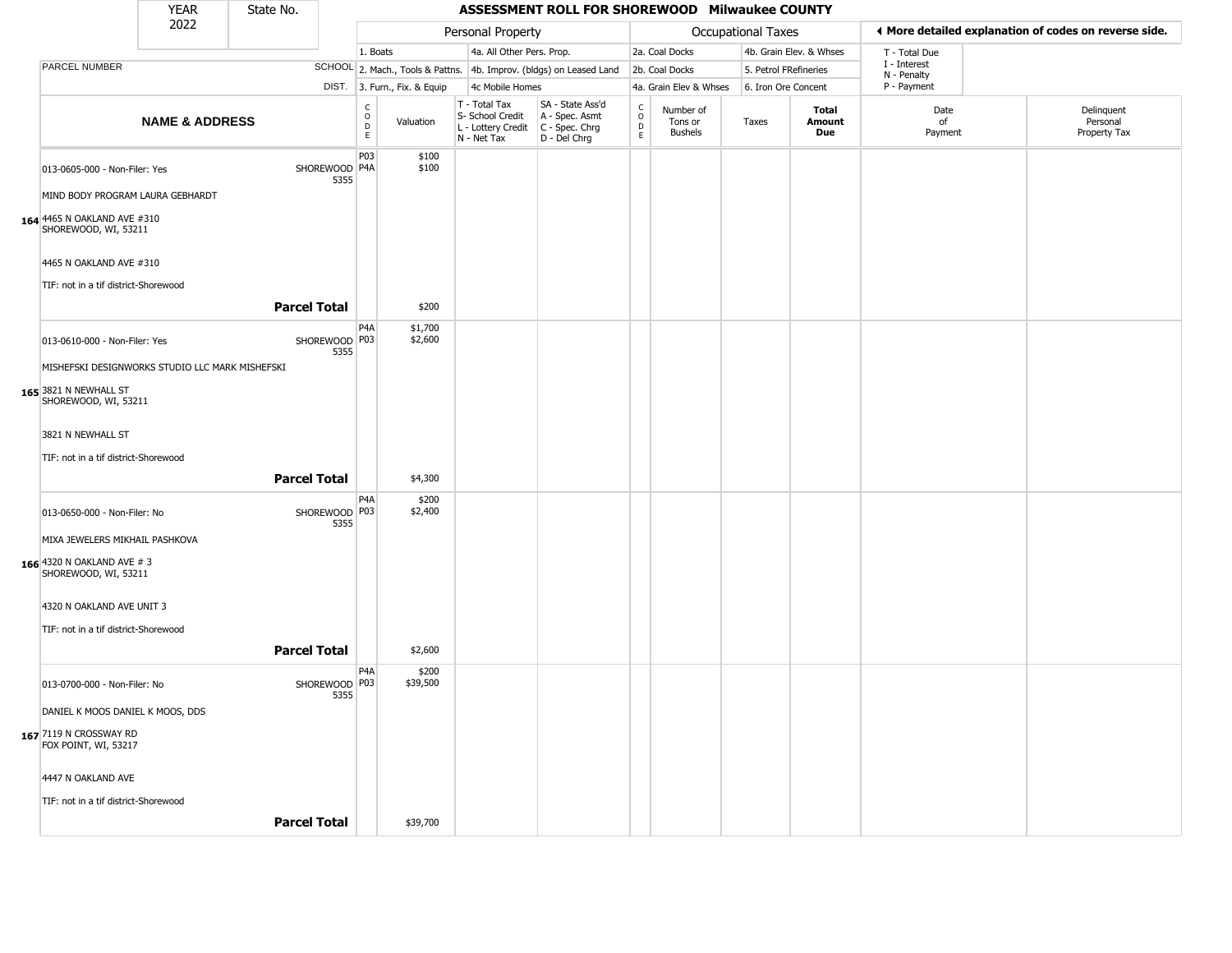YEAR **ASSESSMENT ROLL FOR SHOREWOOD Milwaukee COUNTY** 2022 DIST. 3. Furn., Fix. & Equip PARCEL NUMBER **NAME & ADDRESS** State No. C O D E Valuation T - Total Tax S- School Credit A - Spec. Asmt L - Lottery Credit C - Spec. Chrg N - Net Tax SA - State Ass'd D - Del Chrg C O D E Number of Tons or Bushels Taxes **Total Amount Due** Date of Payment Delinquent Personal Property Tax Personal Property **Department Controller Service Controller** Occupational Taxes 1. Boats **4a. All Other Pers. Prop.** 2a. Coal Docks 4b. Grain Elev. & Whses SCHOOL 2. Mach., Tools & Pattns. 4b. Improv. (bldgs) on Leased Land 2b. Coal Docks 5. Petrol FRefineries 4c Mobile Homes 4a. Grain Elev & Whses 6. Iron Ore Concent T - Total Due I - Interest N - Penalty P - Payment 3**More detailed explanation of codes on reverse side. 168** 4014 N WILSON DR 013-0805-000 - Non-Filer: No 5355 MULTI-LINE INSURANCE CO MARK B SAMSE SHOREWOOD, WI, 53211 4014 N WILSON DR TIF: not in a tif district-Shorewood P4A SHOREWOOD | P03 \$200 \$500 **Parcel Total** 1 \$700 **169** 3553 N OAKLAND AVE  $013-0841-000$  - Non-Filer: Yes 5355 MY LAUNDROMAT LLC CARLOS SALINAS SHOREWOOD, WI, 53211 3559 N OAKLAND AVE TIF: not in a tif district-Shorewood P4A SHOREWOOD P03 \$22,900 \$23,300 **Parcel Total 1 \$46,200 170** PO BOX 460049, DEPT 616 013-0850-000 - Non-Filer: No SHOREWOOD 5355 MUZAK, LLC C/O RYAN TAX COMPLIANCE SERVICES HOUSTON, TX, 77056 VARIOUS TIF: not in a tif district-Shorewood P03 \$600 **171** 4016 N WILSON DR 013-0900-000 - Non-Filer: Yes SHOREWOOD 5355 MARY BEST DESIGNS SHOREWOOD, WI, 53211 4016 N WILSON DR TIF: not in a tif district-Shorewood P03 \$1,800 **172** 1922 E CAPITOL DR 013-0910-000 - Non-Filer: Yes 5355 MOVEMENT MKE SHAWN GLAZER PERSONAL TRAINING, LLC SHOREWOOD, WI, 53211 1922 E CAPITOL DR TIF: not in a tif district-Shorewood P03 SHOREWOOD P4A \$3,400 \$27,900

**Parcel Total** | \$31,300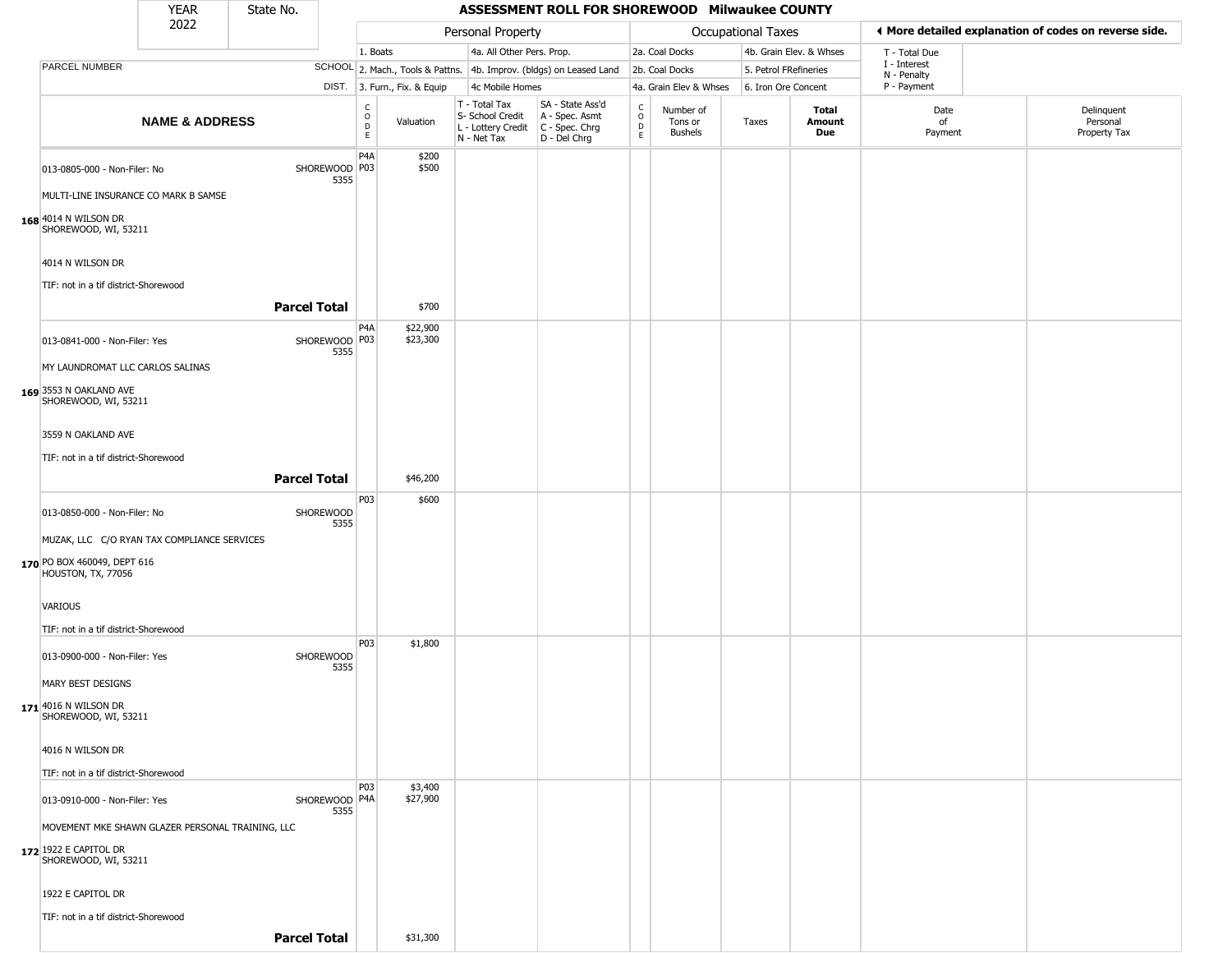|                                                                                                                                                                                                              | <b>YEAR</b>               | State No.           |                       |                      |                              |                                                                        | ASSESSMENT ROLL FOR SHOREWOOD Milwaukee COUNTY                       |                                        |                                        |                                                       |                         |                             |                                        |
|--------------------------------------------------------------------------------------------------------------------------------------------------------------------------------------------------------------|---------------------------|---------------------|-----------------------|----------------------|------------------------------|------------------------------------------------------------------------|----------------------------------------------------------------------|----------------------------------------|----------------------------------------|-------------------------------------------------------|-------------------------|-----------------------------|----------------------------------------|
|                                                                                                                                                                                                              | 2022                      |                     | Personal Property     |                      |                              |                                                                        | Occupational Taxes                                                   |                                        |                                        | ◀ More detailed explanation of codes on reverse side. |                         |                             |                                        |
|                                                                                                                                                                                                              |                           |                     |                       | 1. Boats             |                              | 4a. All Other Pers. Prop.                                              |                                                                      |                                        | 2a. Coal Docks                         |                                                       | 4b. Grain Elev. & Whses | T - Total Due               |                                        |
| PARCEL NUMBER                                                                                                                                                                                                |                           |                     |                       |                      |                              |                                                                        | SCHOOL 2. Mach., Tools & Pattns. 4b. Improv. (bldgs) on Leased Land  |                                        | 2b. Coal Docks                         | 5. Petrol FRefineries                                 |                         | I - Interest<br>N - Penalty |                                        |
|                                                                                                                                                                                                              |                           |                     |                       |                      | DIST. 3. Furn., Fix. & Equip | 4c Mobile Homes                                                        |                                                                      |                                        | 4a. Grain Elev & Whses                 | 6. Iron Ore Concent                                   |                         | P - Payment                 |                                        |
|                                                                                                                                                                                                              | <b>NAME &amp; ADDRESS</b> |                     |                       | $\rm _c^C$<br>D<br>E | Valuation                    | T - Total Tax<br>S- School Credit<br>L - Lottery Credit<br>N - Net Tax | SA - State Ass'd<br>A - Spec. Asmt<br>C - Spec. Chrg<br>D - Del Chrg | $_{\rm o}^{\rm c}$<br>D<br>$\mathsf E$ | Number of<br>Tons or<br><b>Bushels</b> | Taxes                                                 | Total<br>Amount<br>Due  | Date<br>of<br>Payment       | Delinquent<br>Personal<br>Property Tax |
| 013-0920-000 - Non-Filer: No<br>ROUNDY'S WISCONSIN METRO MARKET<br>173 1014 VINE STREET<br>CINCINNATI, OH, 45202                                                                                             |                           |                     | SHOREWOOD P03<br>5355 | P <sub>4</sub> A     | \$173,200<br>\$1,288,800     |                                                                        |                                                                      |                                        |                                        |                                                       |                         |                             |                                        |
| 4075 N OAKLAND AVE<br>TIF: not in a tif district-Shorewood                                                                                                                                                   |                           |                     |                       |                      |                              |                                                                        |                                                                      |                                        |                                        |                                                       |                         |                             |                                        |
|                                                                                                                                                                                                              |                           | <b>Parcel Total</b> |                       |                      | \$1,462,000                  |                                                                        |                                                                      |                                        |                                        |                                                       |                         |                             |                                        |
| 013-0930-000 - Non-Filer: No<br>MOD SUPER FAST PIZZA DBA: MOD PIZZA<br>174 PO BOX 4747<br>OAK BROOK, IL, 60522                                                                                               |                           |                     | SHOREWOOD P03<br>5355 | P <sub>4</sub> A     | \$11,500<br>\$54,600         |                                                                        |                                                                      |                                        |                                        |                                                       |                         |                             |                                        |
| 4151 N OAKLAND AVE<br>TIF: not in a tif district-Shorewood                                                                                                                                                   |                           | <b>Parcel Total</b> |                       |                      | \$66,100                     |                                                                        |                                                                      |                                        |                                        |                                                       |                         |                             |                                        |
| 013-0940-000 - Non-Filer: Yes<br>EDITH'S HEADS, LLC WENDY SCHICK<br>175 1928 E CAPITOL DR, #102<br>Shorewood, WI, 53211<br>1928 E CAPITOL DR #102                                                            |                           |                     | SHOREWOOD<br>5355     | P <sub>0</sub> 3     | \$200                        |                                                                        |                                                                      |                                        |                                        |                                                       |                         |                             |                                        |
| TIF: not in a tif district-Shorewood<br>013-0941-000 - Non-Filer: No<br>MANY ROADS CLINIC, LLC<br>176 1510 E CAPITAL DR<br>Shorewood, WI, 53211<br>2510 E CAPITOL DR<br>TIF: not in a tif district-Shorewood |                           | <b>Parcel Total</b> | SHOREWOOD P03<br>5355 | P <sub>4</sub> A     | \$100<br>\$800<br>\$900      |                                                                        |                                                                      |                                        |                                        |                                                       |                         |                             |                                        |
| 013-0945-000 - Non-Filer: Yes<br>MILWAUKEE THERAPY ASSOCIATES<br>177 4421 N OAKLAND AVE, STE 201<br>Shorewood, WI, 53211<br>4421 N OAKLAND AVE, STE 201<br>TIF: not in a tif district-Shorewood              |                           |                     | SHOREWOOD<br>5355     | P03                  | \$5,700                      |                                                                        |                                                                      |                                        |                                        |                                                       |                         |                             |                                        |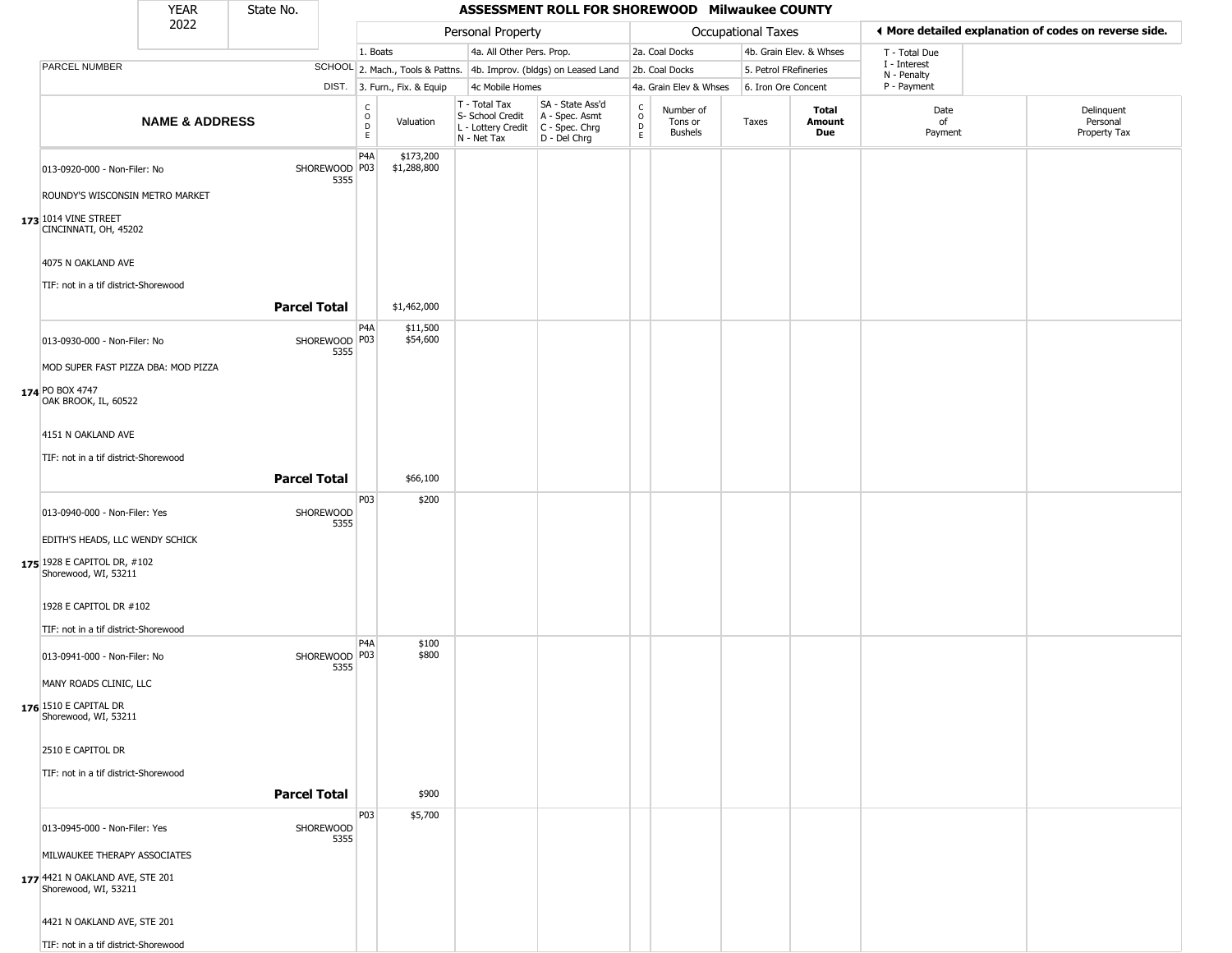|                                                                | <b>YEAR</b>               | State No. |                       |                        |                              |                                                                        | ASSESSMENT ROLL FOR SHOREWOOD Milwaukee COUNTY                         |                                   |                                 |                       |                         |                             |                                                       |
|----------------------------------------------------------------|---------------------------|-----------|-----------------------|------------------------|------------------------------|------------------------------------------------------------------------|------------------------------------------------------------------------|-----------------------------------|---------------------------------|-----------------------|-------------------------|-----------------------------|-------------------------------------------------------|
|                                                                | 2022                      |           |                       |                        |                              | Personal Property                                                      |                                                                        |                                   |                                 | Occupational Taxes    |                         |                             | ◀ More detailed explanation of codes on reverse side. |
|                                                                |                           |           |                       | 1. Boats               |                              | 4a. All Other Pers. Prop.                                              |                                                                        |                                   | 2a. Coal Docks                  |                       | 4b. Grain Elev. & Whses | T - Total Due               |                                                       |
| PARCEL NUMBER                                                  |                           |           |                       |                        |                              |                                                                        | SCHOOL 2. Mach., Tools & Pattns. 4b. Improv. (bldgs) on Leased Land    |                                   | 2b. Coal Docks                  | 5. Petrol FRefineries |                         | I - Interest<br>N - Penalty |                                                       |
|                                                                |                           |           |                       |                        | DIST. 3. Furn., Fix. & Equip | 4c Mobile Homes                                                        |                                                                        |                                   | 4a. Grain Elev & Whses          | 6. Iron Ore Concent   |                         | P - Payment                 |                                                       |
|                                                                | <b>NAME &amp; ADDRESS</b> |           |                       | C<br>$\circ$<br>D<br>E | Valuation                    | T - Total Tax<br>S- School Credit<br>L - Lottery Credit<br>N - Net Tax | SA - State Ass'd<br>A - Spec. Asmt<br>$C - Spec. Chrg$<br>D - Del Chrg | $\mathsf{C}$<br>$\circ$<br>D<br>E | Number of<br>Tons or<br>Bushels | Taxes                 | Total<br>Amount<br>Due  | Date<br>of<br>Payment       | Delinquent<br>Personal<br>Property Tax                |
| 013-0950-000 - Non-Filer: No<br>MILESTONE PROGRAM FOR CHILDREN |                           |           | SHOREWOOD mpt<br>5355 | Exe                    | \$0                          |                                                                        |                                                                        |                                   |                                 |                       |                         |                             |                                                       |
| 178 2214 E CAPITOL DR<br>Shorewood, WI, 53211                  |                           |           |                       |                        |                              |                                                                        |                                                                        |                                   |                                 |                       |                         |                             |                                                       |
| 2214 E CAPITOL DR                                              |                           |           |                       |                        |                              |                                                                        |                                                                        |                                   |                                 |                       |                         |                             |                                                       |
| TIF: not in a tif district-Shorewood                           |                           |           |                       |                        |                              |                                                                        |                                                                        |                                   |                                 |                       |                         |                             |                                                       |
| 013-0960-000 - Non-Filer: Yes                                  |                           |           | SHOREWOOD<br>5355     | P03                    | \$5,700                      |                                                                        |                                                                        |                                   |                                 |                       |                         |                             |                                                       |
| MORGAN SHEA HEALTH & WELLNESS                                  |                           |           |                       |                        |                              |                                                                        |                                                                        |                                   |                                 |                       |                         |                             |                                                       |
| 179 3956 N MURRAY AVE, ATE 1<br>Shorewood, WI, 53211           |                           |           |                       |                        |                              |                                                                        |                                                                        |                                   |                                 |                       |                         |                             |                                                       |
| 3956 N MURRAY AVE, ATE 1                                       |                           |           |                       |                        |                              |                                                                        |                                                                        |                                   |                                 |                       |                         |                             |                                                       |
| TIF: not in a tif district-Shorewood                           |                           |           |                       |                        |                              |                                                                        |                                                                        |                                   |                                 |                       |                         |                             |                                                       |
| 013-0970-000 - Non-Filer: Yes                                  |                           |           | SHOREWOOD             | P03                    | \$2,200                      |                                                                        |                                                                        |                                   |                                 |                       |                         |                             |                                                       |
| MILWAUKEE IRISH DANCERS                                        |                           |           | 5355                  |                        |                              |                                                                        |                                                                        |                                   |                                 |                       |                         |                             |                                                       |
| 180 3555B N OAKLAND AVE<br>Shorewood, WI, 53211                |                           |           |                       |                        |                              |                                                                        |                                                                        |                                   |                                 |                       |                         |                             |                                                       |
| 3555B N OAKLAND AVE                                            |                           |           |                       |                        |                              |                                                                        |                                                                        |                                   |                                 |                       |                         |                             |                                                       |
| TIF: not in a tif district-Shorewood                           |                           |           |                       |                        |                              |                                                                        |                                                                        |                                   |                                 |                       |                         |                             |                                                       |
| 013-0971-000 - Non-Filer: Yes                                  |                           |           | SHOREWOOD<br>5355     | P03                    | \$2,000                      |                                                                        |                                                                        |                                   |                                 |                       |                         |                             |                                                       |
| META MASSAGE & BODYWORK                                        |                           |           |                       |                        |                              |                                                                        |                                                                        |                                   |                                 |                       |                         |                             |                                                       |
| 181 3575 N OAKLAND AVE A<br>Shorewood, WI, 53211               |                           |           |                       |                        |                              |                                                                        |                                                                        |                                   |                                 |                       |                         |                             |                                                       |
| 3575 N OAKLAND AVE A                                           |                           |           |                       |                        |                              |                                                                        |                                                                        |                                   |                                 |                       |                         |                             |                                                       |
| TIF: not in a tif district-Shorewood                           |                           |           |                       |                        |                              |                                                                        |                                                                        |                                   |                                 |                       |                         |                             |                                                       |
| 013-0973-000 - Non-Filer: Yes                                  |                           |           | SHOREWOOD<br>5355     | P03                    | \$2,000                      |                                                                        |                                                                        |                                   |                                 |                       |                         |                             |                                                       |
| MAIN SALON STUDIO DAWN GRAF                                    |                           |           |                       |                        |                              |                                                                        |                                                                        |                                   |                                 |                       |                         |                             |                                                       |
| 182 1928 E CAPITOL DR #110<br>Shorewood, WI, 53211             |                           |           |                       |                        |                              |                                                                        |                                                                        |                                   |                                 |                       |                         |                             |                                                       |
| 1928 E CAPITOL DR #110                                         |                           |           |                       |                        |                              |                                                                        |                                                                        |                                   |                                 |                       |                         |                             |                                                       |
| TIF: not in a tif district-Shorewood                           |                           |           |                       |                        |                              |                                                                        |                                                                        |                                   |                                 |                       |                         |                             |                                                       |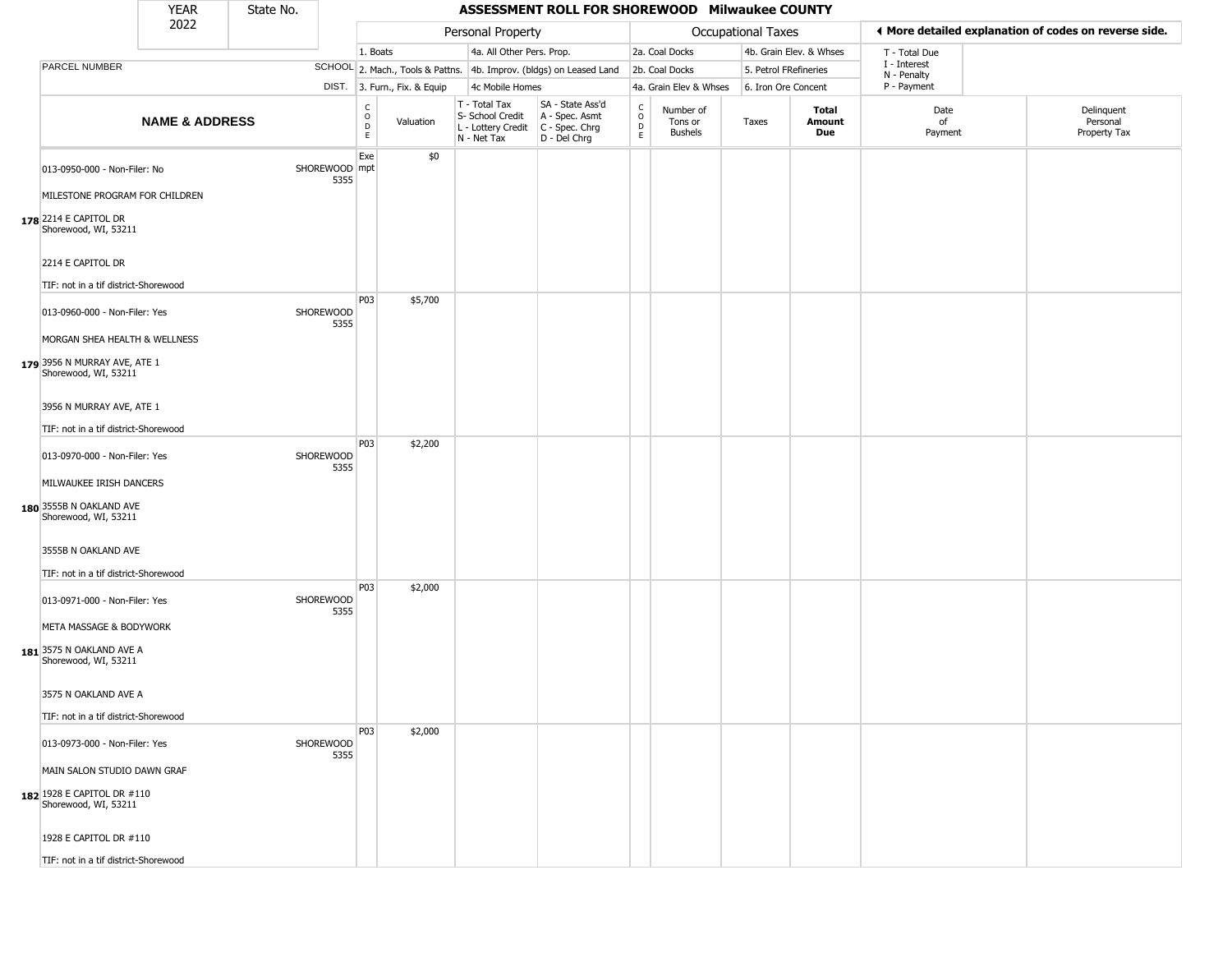|                                                                | <b>YEAR</b>               | State No.           |                         |                        |                              |                                                                        | ASSESSMENT ROLL FOR SHOREWOOD Milwaukee COUNTY                       |                                 |                                        |                    |                         |                             |                                                       |
|----------------------------------------------------------------|---------------------------|---------------------|-------------------------|------------------------|------------------------------|------------------------------------------------------------------------|----------------------------------------------------------------------|---------------------------------|----------------------------------------|--------------------|-------------------------|-----------------------------|-------------------------------------------------------|
|                                                                | 2022                      |                     |                         |                        |                              | Personal Property                                                      |                                                                      |                                 |                                        | Occupational Taxes |                         |                             | ♦ More detailed explanation of codes on reverse side. |
|                                                                |                           |                     |                         | 1. Boats               |                              | 4a. All Other Pers. Prop.                                              |                                                                      |                                 | 2a. Coal Docks                         |                    | 4b. Grain Elev. & Whses | T - Total Due               |                                                       |
| PARCEL NUMBER                                                  |                           |                     |                         |                        |                              |                                                                        | SCHOOL 2. Mach., Tools & Pattns. 4b. Improv. (bldgs) on Leased Land  |                                 | 2b. Coal Docks                         |                    | 5. Petrol FRefineries   | I - Interest<br>N - Penalty |                                                       |
|                                                                |                           |                     |                         |                        | DIST. 3. Furn., Fix. & Equip | 4c Mobile Homes                                                        |                                                                      |                                 | 4a. Grain Elev & Whses                 |                    | 6. Iron Ore Concent     | P - Payment                 |                                                       |
|                                                                | <b>NAME &amp; ADDRESS</b> |                     |                         | C<br>$\circ$<br>D<br>E | Valuation                    | T - Total Tax<br>S- School Credit<br>L - Lottery Credit<br>N - Net Tax | SA - State Ass'd<br>A - Spec. Asmt<br>C - Spec. Chrg<br>D - Del Chrg | $\rm ^c_o$<br>$\mathsf{D}$<br>E | Number of<br>Tons or<br><b>Bushels</b> | Taxes              | Total<br>Amount<br>Due  | Date<br>of<br>Payment       | Delinquent<br>Personal<br>Property Tax                |
| 013-0974-000 - Non-Filer: Yes<br>MALAMADOE                     |                           |                     | SHOREWOOD<br>5355       | P03                    | \$2,000                      |                                                                        |                                                                      |                                 |                                        |                    |                         |                             |                                                       |
| 183 4465 N OAKLAND AVE 201<br>SHOREWOOD, WI, 53211             |                           |                     |                         |                        |                              |                                                                        |                                                                      |                                 |                                        |                    |                         |                             |                                                       |
| 4465 N OAKLAND AVE 201<br>TIF: not in a tif district-Shorewood |                           |                     |                         |                        |                              |                                                                        |                                                                      |                                 |                                        |                    |                         |                             |                                                       |
| 013-0975-000 - Non-Filer: Yes<br>MOSAIC ON OAKLAND             |                           |                     | SHOREWOOD<br>5355       | P03                    | \$2,000                      |                                                                        |                                                                      |                                 |                                        |                    |                         |                             |                                                       |
| 184 4175 N OAKLAND AVE<br>SHOREWOOD, WI, 53211                 |                           |                     |                         |                        |                              |                                                                        |                                                                      |                                 |                                        |                    |                         |                             |                                                       |
| 4175 N OAKLAND AVE<br>TIF: not in a tif district-Shorewood     |                           |                     |                         |                        |                              |                                                                        |                                                                      |                                 |                                        |                    |                         |                             |                                                       |
|                                                                |                           |                     |                         | P <sub>4</sub> A       | \$100                        |                                                                        |                                                                      |                                 |                                        |                    |                         |                             |                                                       |
| 013-0980-000 - Non-Filer: No<br>MILWAUKEE YOGA CENTER          |                           |                     | SHOREWOOD P03<br>5355   |                        | \$3,300                      |                                                                        |                                                                      |                                 |                                        |                    |                         |                             |                                                       |
| 185 PO BOX 1113<br>MILWAUKEE, WI, 53211                        |                           |                     |                         |                        |                              |                                                                        |                                                                      |                                 |                                        |                    |                         |                             |                                                       |
| 3948 N MARYLAND AVE                                            |                           |                     |                         |                        |                              |                                                                        |                                                                      |                                 |                                        |                    |                         |                             |                                                       |
| TIF: not in a tif district-Shorewood                           |                           | <b>Parcel Total</b> |                         |                        | \$3,400                      |                                                                        |                                                                      |                                 |                                        |                    |                         |                             |                                                       |
| 014-0005-000 - Non-Filer: Yes                                  |                           |                     | SHOREWOOD   P03<br>5355 | P <sub>4</sub> A       | \$400<br>\$15,300            |                                                                        |                                                                      |                                 |                                        |                    |                         |                             |                                                       |
| NO.1 CHINESE RESTAURANT WENG & FANG                            |                           |                     |                         |                        |                              |                                                                        |                                                                      |                                 |                                        |                    |                         |                             |                                                       |
| 186 4501 N OAKLAND AVE<br>SHOREWOOD, WI, 53211                 |                           |                     |                         |                        |                              |                                                                        |                                                                      |                                 |                                        |                    |                         |                             |                                                       |
| 4501 N OAKLAND AVE                                             |                           |                     |                         |                        |                              |                                                                        |                                                                      |                                 |                                        |                    |                         |                             |                                                       |
| TIF: not in a tif district-Shorewood                           |                           |                     |                         |                        |                              |                                                                        |                                                                      |                                 |                                        |                    |                         |                             |                                                       |
|                                                                |                           | <b>Parcel Total</b> |                         |                        | \$15,700                     |                                                                        |                                                                      |                                 |                                        |                    |                         |                             |                                                       |
| 014-0017-000 - Non-Filer: No                                   |                           |                     | SHOREWOOD<br>5355       | P03                    | \$200                        |                                                                        |                                                                      |                                 |                                        |                    |                         |                             |                                                       |
| NANCY HAHN HAIR DESIGNS NANCY HAHN                             |                           |                     |                         |                        |                              |                                                                        |                                                                      |                                 |                                        |                    |                         |                             |                                                       |
| 187 4005 N MURRAY AVE # 108<br>SHOREWOOD, WI, 53211            |                           |                     |                         |                        |                              |                                                                        |                                                                      |                                 |                                        |                    |                         |                             |                                                       |
| 4005 N MURRAY AVE UNIT 108                                     |                           |                     |                         |                        |                              |                                                                        |                                                                      |                                 |                                        |                    |                         |                             |                                                       |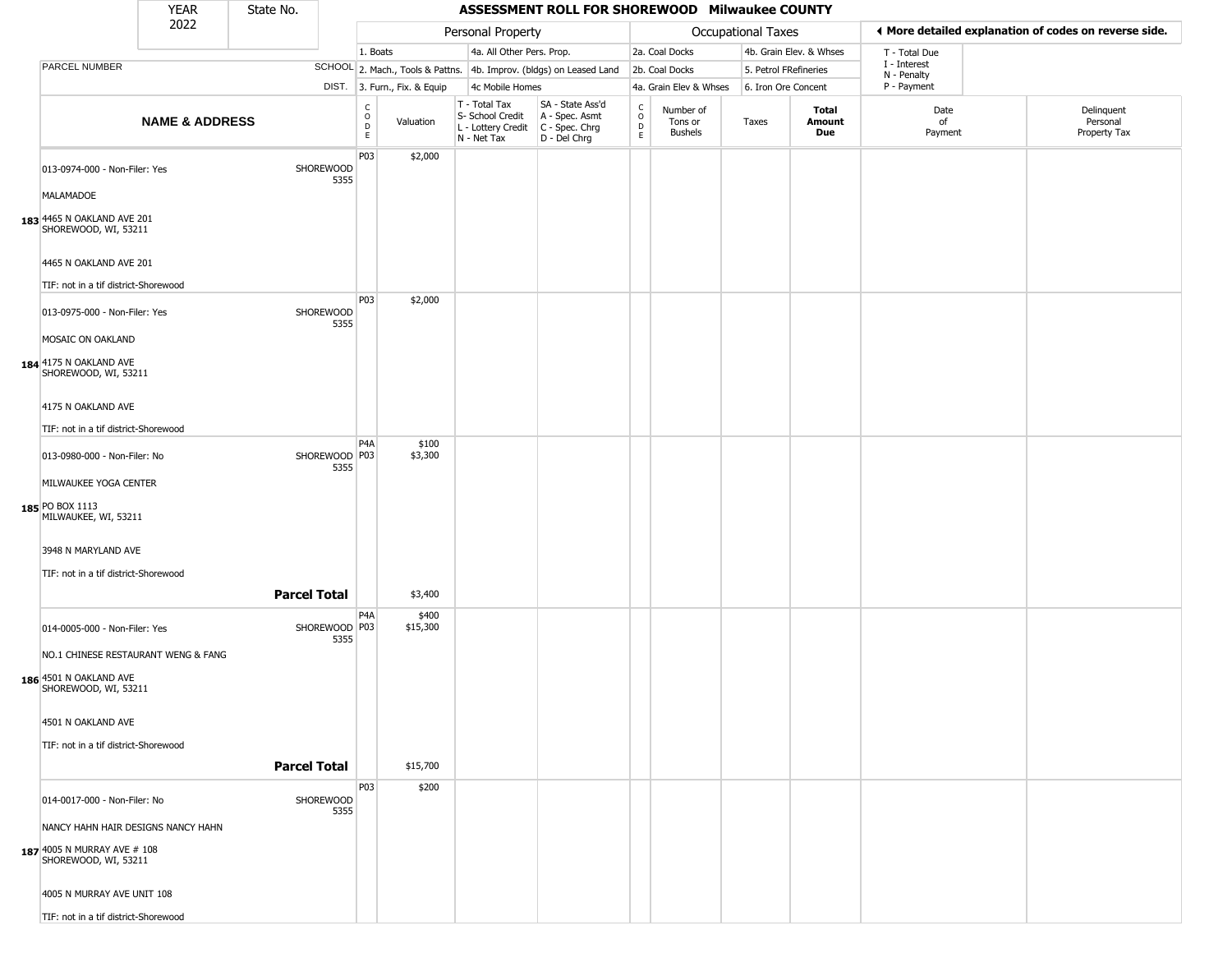|                                                                                 | <b>YEAR</b>               | State No.           |                       |                                                       |                              |                                                                        | ASSESSMENT ROLL FOR SHOREWOOD Milwaukee COUNTY                       |                                   |                                        |                       |                         |                             |                                                       |
|---------------------------------------------------------------------------------|---------------------------|---------------------|-----------------------|-------------------------------------------------------|------------------------------|------------------------------------------------------------------------|----------------------------------------------------------------------|-----------------------------------|----------------------------------------|-----------------------|-------------------------|-----------------------------|-------------------------------------------------------|
|                                                                                 | 2022                      |                     |                       |                                                       |                              | Personal Property                                                      |                                                                      |                                   |                                        | Occupational Taxes    |                         |                             | ◀ More detailed explanation of codes on reverse side. |
|                                                                                 |                           |                     |                       | 1. Boats                                              |                              | 4a. All Other Pers. Prop.                                              |                                                                      |                                   | 2a. Coal Docks                         |                       | 4b. Grain Elev. & Whses | T - Total Due               |                                                       |
| PARCEL NUMBER                                                                   |                           |                     |                       |                                                       |                              |                                                                        | SCHOOL 2. Mach., Tools & Pattns. 4b. Improv. (bldgs) on Leased Land  |                                   | 2b. Coal Docks                         | 5. Petrol FRefineries |                         | I - Interest<br>N - Penalty |                                                       |
|                                                                                 |                           |                     |                       |                                                       | DIST. 3. Furn., Fix. & Equip | 4c Mobile Homes                                                        |                                                                      |                                   | 4a. Grain Elev & Whses                 | 6. Iron Ore Concent   |                         | P - Payment                 |                                                       |
|                                                                                 | <b>NAME &amp; ADDRESS</b> |                     |                       | $\mathsf{C}$<br>$\circ$<br>$\mathsf D$<br>$\mathsf E$ | Valuation                    | T - Total Tax<br>S- School Credit<br>L - Lottery Credit<br>N - Net Tax | SA - State Ass'd<br>A - Spec. Asmt<br>C - Spec. Chrg<br>D - Del Chrg | C<br>$\circ$<br>$\mathsf{D}$<br>E | Number of<br>Tons or<br><b>Bushels</b> | Taxes                 | Total<br>Amount<br>Due  | Date<br>of<br>Payment       | Delinquent<br>Personal<br>Property Tax                |
| 014-0023-000 - Non-Filer: Yes                                                   |                           |                     | SHOREWOOD P03<br>5355 | P <sub>4</sub> A                                      | \$700<br>\$800               |                                                                        |                                                                      |                                   |                                        |                       |                         |                             |                                                       |
| NATASHA'S TAILORING NATALYA SONING                                              |                           |                     |                       |                                                       |                              |                                                                        |                                                                      |                                   |                                        |                       |                         |                             |                                                       |
| 188 3803 N OAKLAND AVE<br>SHOREWOOD, WI, 53211                                  |                           |                     |                       |                                                       |                              |                                                                        |                                                                      |                                   |                                        |                       |                         |                             |                                                       |
| 3803 N OAKLAND AVE                                                              |                           |                     |                       |                                                       |                              |                                                                        |                                                                      |                                   |                                        |                       |                         |                             |                                                       |
| TIF: not in a tif district-Shorewood                                            |                           |                     |                       |                                                       |                              |                                                                        |                                                                      |                                   |                                        |                       |                         |                             |                                                       |
|                                                                                 |                           | <b>Parcel Total</b> |                       |                                                       | \$1,500                      |                                                                        |                                                                      |                                   |                                        |                       |                         |                             |                                                       |
| 014-0040-000 - Non-Filer: Yes                                                   |                           |                     | SHOREWOOD P03<br>5355 | P <sub>4</sub> A                                      | \$600<br>\$5,800             |                                                                        |                                                                      |                                   |                                        |                       |                         |                             |                                                       |
| NICK'S BARBER SHOP ROMAN KONTAROVICH                                            |                           |                     |                       |                                                       |                              |                                                                        |                                                                      |                                   |                                        |                       |                         |                             |                                                       |
| 189 1520 E CAPITOL DR<br>SHOREWOOD, WI, 53211                                   |                           |                     |                       |                                                       |                              |                                                                        |                                                                      |                                   |                                        |                       |                         |                             |                                                       |
| 1520 E CAPITOL DR                                                               |                           |                     |                       |                                                       |                              |                                                                        |                                                                      |                                   |                                        |                       |                         |                             |                                                       |
| TIF: not in a tif district-Shorewood                                            |                           |                     |                       |                                                       |                              |                                                                        |                                                                      |                                   |                                        |                       |                         |                             |                                                       |
|                                                                                 |                           |                     |                       |                                                       |                              |                                                                        |                                                                      |                                   |                                        |                       |                         |                             |                                                       |
|                                                                                 |                           | <b>Parcel Total</b> |                       |                                                       | \$6,400                      |                                                                        |                                                                      |                                   |                                        |                       |                         |                             |                                                       |
| 014-0180-000 - Non-Filer: No                                                    |                           |                     | SHOREWOOD P03<br>5355 | P <sub>4</sub> A                                      | \$17,500<br>\$254,300        |                                                                        |                                                                      |                                   |                                        |                       |                         |                             |                                                       |
| NORTH SHORE BANK ACCT DEPT<br>190 15700 W BLUEMOUND RD<br>BROOKFIELD, WI, 53005 |                           |                     |                       |                                                       |                              |                                                                        |                                                                      |                                   |                                        |                       |                         |                             |                                                       |
| 4060 N OAKLAND AVE                                                              |                           |                     |                       |                                                       |                              |                                                                        |                                                                      |                                   |                                        |                       |                         |                             |                                                       |
| TIF: not in a tif district-Shorewood                                            |                           | <b>Parcel Total</b> |                       |                                                       | \$271,800                    |                                                                        |                                                                      |                                   |                                        |                       |                         |                             |                                                       |
| 014-0203-000 - Non-Filer: No                                                    |                           |                     | SHOREWOOD P03<br>5355 | P <sub>4</sub> A                                      | \$5,400<br>\$22,600          |                                                                        |                                                                      |                                   |                                        |                       |                         |                             |                                                       |
| <b>NS HEALTHCARE</b>                                                            |                           |                     |                       |                                                       |                              |                                                                        |                                                                      |                                   |                                        |                       |                         |                             |                                                       |
| 191 1421 E CAPITOL DR<br>MILWAUKEE, WI, 53211                                   |                           |                     |                       |                                                       |                              |                                                                        |                                                                      |                                   |                                        |                       |                         |                             |                                                       |
| 1421 E CAPITOL DR                                                               |                           |                     |                       |                                                       |                              |                                                                        |                                                                      |                                   |                                        |                       |                         |                             |                                                       |
| TIF: not in a tif district-Shorewood                                            |                           |                     |                       |                                                       |                              |                                                                        |                                                                      |                                   |                                        |                       |                         |                             |                                                       |
|                                                                                 |                           | <b>Parcel Total</b> |                       |                                                       | \$28,000                     |                                                                        |                                                                      |                                   |                                        |                       |                         |                             |                                                       |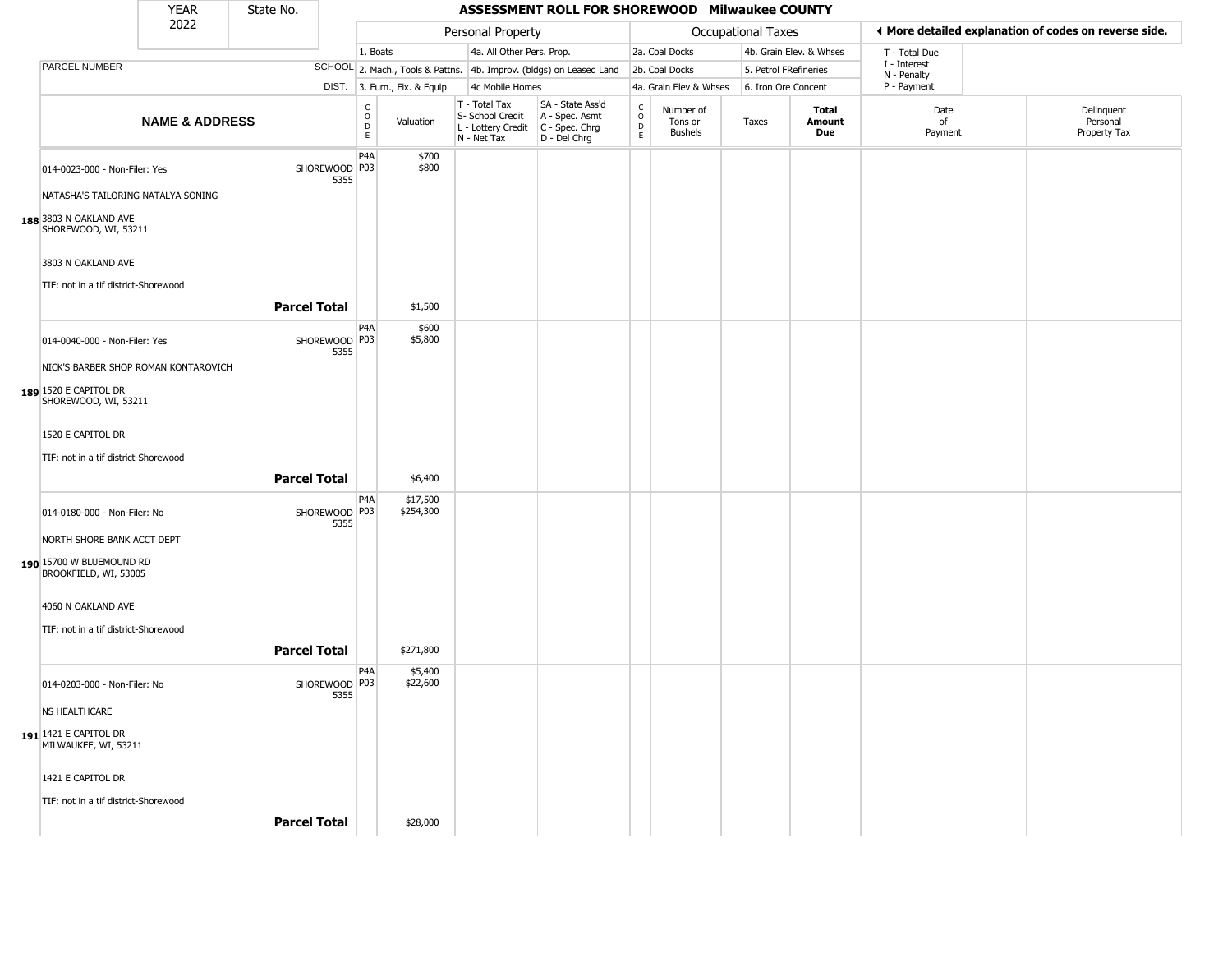|                                                                                     | <b>YEAR</b>               | State No.           |                             |                                                 |                              |                                                                        | ASSESSMENT ROLL FOR SHOREWOOD Milwaukee COUNTY                       |                                                 |                                        |                           |                         |                             |                                                       |
|-------------------------------------------------------------------------------------|---------------------------|---------------------|-----------------------------|-------------------------------------------------|------------------------------|------------------------------------------------------------------------|----------------------------------------------------------------------|-------------------------------------------------|----------------------------------------|---------------------------|-------------------------|-----------------------------|-------------------------------------------------------|
|                                                                                     | 2022                      |                     |                             |                                                 |                              | Personal Property                                                      |                                                                      |                                                 |                                        | <b>Occupational Taxes</b> |                         |                             | ♦ More detailed explanation of codes on reverse side. |
|                                                                                     |                           |                     |                             | 1. Boats                                        |                              | 4a. All Other Pers. Prop.                                              |                                                                      |                                                 | 2a. Coal Docks                         |                           | 4b. Grain Elev. & Whses | T - Total Due               |                                                       |
| PARCEL NUMBER                                                                       |                           |                     |                             |                                                 |                              |                                                                        | SCHOOL 2. Mach., Tools & Pattns. 4b. Improv. (bldgs) on Leased Land  |                                                 | 2b. Coal Docks                         |                           | 5. Petrol FRefineries   | I - Interest<br>N - Penalty |                                                       |
|                                                                                     |                           |                     |                             |                                                 | DIST. 3. Furn., Fix. & Equip | 4c Mobile Homes                                                        |                                                                      |                                                 | 4a. Grain Elev & Whses                 |                           | 6. Iron Ore Concent     | P - Payment                 |                                                       |
|                                                                                     | <b>NAME &amp; ADDRESS</b> |                     |                             | $_{\rm o}^{\rm c}$<br>$\mathsf{D}_{\mathsf{E}}$ | Valuation                    | T - Total Tax<br>S- School Credit<br>L - Lottery Credit<br>N - Net Tax | SA - State Ass'd<br>A - Spec. Asmt<br>C - Spec. Chrg<br>D - Del Chrg | $\begin{array}{c} C \\ O \\ D \\ E \end{array}$ | Number of<br>Tons or<br><b>Bushels</b> | Taxes                     | Total<br>Amount<br>Due  | Date<br>of<br>Payment       | Delinquent<br>Personal<br>Property Tax                |
| 014-0209-000 - Non-Filer: Yes<br>NORTHLAND LASER LLC JOHN WETTSTEIN                 |                           |                     | SHOREWOOD<br>5355           | P03                                             | \$1,100                      |                                                                        |                                                                      |                                                 |                                        |                           |                         |                             |                                                       |
| 192 2643 E SHOREWOOD BL<br>SHOREWOOD, WI, 53211                                     |                           |                     |                             |                                                 |                              |                                                                        |                                                                      |                                                 |                                        |                           |                         |                             |                                                       |
| 2643 E SHOREWOOD BL<br>TIF: not in a tif district-Shorewood                         |                           |                     |                             |                                                 |                              |                                                                        |                                                                      |                                                 |                                        |                           |                         |                             |                                                       |
|                                                                                     |                           |                     |                             | P03                                             | \$10,700                     |                                                                        |                                                                      |                                                 |                                        |                           |                         |                             |                                                       |
| 014-0211-000 - Non-Filer: No<br>NORTHSHORE FUNERAL SERVICES INC JODY MICHAEL ARMATA |                           |                     | SHOREWOOD<br>5355           |                                                 |                              |                                                                        |                                                                      |                                                 |                                        |                           |                         |                             |                                                       |
| 193 3601 N OAKLAND AVE<br>SHOREWOOD, WI, 53211                                      |                           |                     |                             |                                                 |                              |                                                                        |                                                                      |                                                 |                                        |                           |                         |                             |                                                       |
| 3601 N OAKLAND AVE                                                                  |                           |                     |                             |                                                 |                              |                                                                        |                                                                      |                                                 |                                        |                           |                         |                             |                                                       |
| TIF: not in a tif district-Shorewood                                                |                           |                     |                             | P03                                             | \$7,900                      |                                                                        |                                                                      |                                                 |                                        |                           |                         |                             |                                                       |
| 014-0215-000 - Non-Filer: Yes                                                       |                           |                     | SHOREWOOD<br>5355           |                                                 |                              |                                                                        |                                                                      |                                                 |                                        |                           |                         |                             |                                                       |
| NORTH SHORE NAILS<br>194 4011 N OAKLAND AVE<br>SHOREWOOD, WI, 53211                 |                           |                     |                             |                                                 |                              |                                                                        |                                                                      |                                                 |                                        |                           |                         |                             |                                                       |
| 4011 N OAKLAND AVE                                                                  |                           |                     |                             |                                                 |                              |                                                                        |                                                                      |                                                 |                                        |                           |                         |                             |                                                       |
| TIF: not in a tif district-Shorewood                                                |                           |                     |                             | P <sub>4</sub> A                                | \$2,000                      |                                                                        |                                                                      |                                                 |                                        |                           |                         |                             |                                                       |
| 014-0219-000 - Non-Filer: Yes<br>BONOBO AMERICAN BISTRO                             |                           |                     | WHITEFISH BAY   P03<br>6419 |                                                 | \$30,200                     |                                                                        |                                                                      |                                                 |                                        |                           |                         |                             |                                                       |
| 195 4518 N OAKLAND AVE<br>SHOREWOOD, WI, 53211                                      |                           |                     |                             |                                                 |                              |                                                                        |                                                                      |                                                 |                                        |                           |                         |                             |                                                       |
| 4518 N OAKLAND AVE                                                                  |                           |                     |                             |                                                 |                              |                                                                        |                                                                      |                                                 |                                        |                           |                         |                             |                                                       |
| TIF: not in a tif district-Shorewood                                                |                           | <b>Parcel Total</b> |                             |                                                 | \$32,200                     |                                                                        |                                                                      |                                                 |                                        |                           |                         |                             |                                                       |
| 014-0247-000 - Non-Filer: Yes                                                       |                           |                     | SHOREWOOD<br>5355           | P <sub>4</sub> A                                | \$15,500                     |                                                                        |                                                                      |                                                 |                                        |                           |                         |                             |                                                       |
| ALLIANT PHYSICAL THERAPY GROUP NOVASIC, CHAD M                                      |                           |                     |                             |                                                 |                              |                                                                        |                                                                      |                                                 |                                        |                           |                         |                             |                                                       |
| 196 1300 S GREEN BAY RD #205<br>RACINE, WI, 53406                                   |                           |                     |                             |                                                 |                              |                                                                        |                                                                      |                                                 |                                        |                           |                         |                             |                                                       |
| 3840 N OAKLAND AVE                                                                  |                           |                     |                             |                                                 |                              |                                                                        |                                                                      |                                                 |                                        |                           |                         |                             |                                                       |
| TIF: not in a tif district-Shorewood                                                |                           |                     |                             |                                                 |                              |                                                                        |                                                                      |                                                 |                                        |                           |                         |                             |                                                       |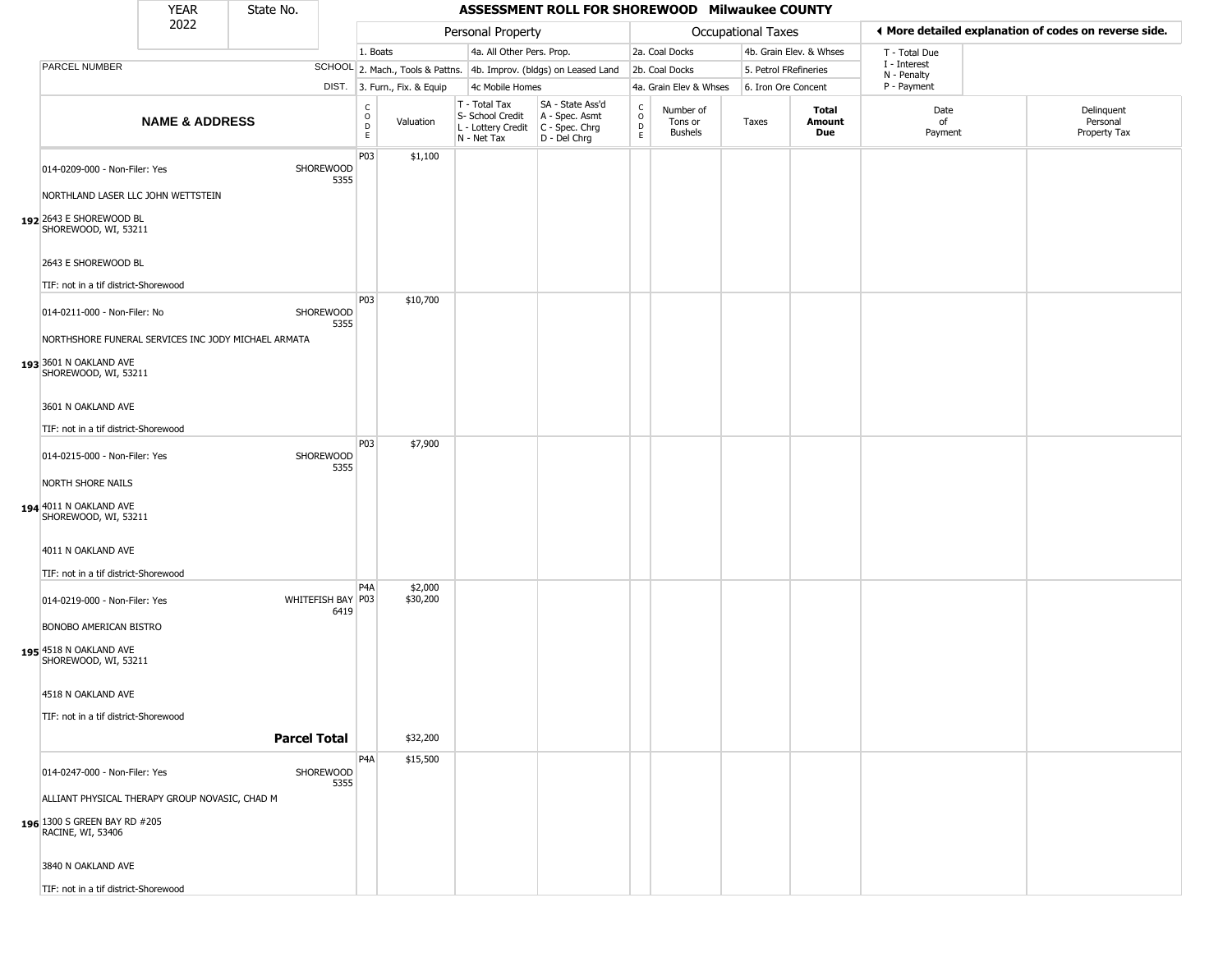|                                                                                  | <b>YEAR</b>               | State No.           |                         |                                       |                              |                                                                        | ASSESSMENT ROLL FOR SHOREWOOD Milwaukee COUNTY                       |                      |                                        |                    |                         |                             |                                                       |
|----------------------------------------------------------------------------------|---------------------------|---------------------|-------------------------|---------------------------------------|------------------------------|------------------------------------------------------------------------|----------------------------------------------------------------------|----------------------|----------------------------------------|--------------------|-------------------------|-----------------------------|-------------------------------------------------------|
|                                                                                  | 2022                      |                     |                         |                                       |                              | Personal Property                                                      |                                                                      |                      |                                        | Occupational Taxes |                         |                             | ♦ More detailed explanation of codes on reverse side. |
|                                                                                  |                           |                     |                         | 1. Boats                              |                              | 4a. All Other Pers. Prop.                                              |                                                                      |                      | 2a. Coal Docks                         |                    | 4b. Grain Elev. & Whses | T - Total Due               |                                                       |
| PARCEL NUMBER                                                                    |                           |                     |                         |                                       |                              |                                                                        | SCHOOL 2. Mach., Tools & Pattns. 4b. Improv. (bldgs) on Leased Land  |                      | 2b. Coal Docks                         |                    | 5. Petrol FRefineries   | I - Interest<br>N - Penalty |                                                       |
|                                                                                  |                           |                     |                         |                                       | DIST. 3. Furn., Fix. & Equip | 4c Mobile Homes                                                        |                                                                      |                      | 4a. Grain Elev & Whses                 |                    | 6. Iron Ore Concent     | P - Payment                 |                                                       |
|                                                                                  | <b>NAME &amp; ADDRESS</b> |                     |                         | $\mathsf{C}$<br>$\mathsf O$<br>D<br>E | Valuation                    | T - Total Tax<br>S- School Credit<br>L - Lottery Credit<br>N - Net Tax | SA - State Ass'd<br>A - Spec. Asmt<br>C - Spec. Chrg<br>D - Del Chrg | $\rm ^c_o$<br>D<br>E | Number of<br>Tons or<br><b>Bushels</b> | Taxes              | Total<br>Amount<br>Due  | Date<br>of<br>Payment       | Delinquent<br>Personal<br>Property Tax                |
| 014-0250-000 - Non-Filer: Yes                                                    |                           |                     | SHOREWOOD<br>5355       | P03                                   | \$1,400                      |                                                                        |                                                                      |                      |                                        |                    |                         |                             |                                                       |
| NORTHWOODS SOFTWARE DEVELOPMENT<br>197 1572 E CAPITOL DR<br>SHOREWOOD, WI, 53211 |                           |                     |                         |                                       |                              |                                                                        |                                                                      |                      |                                        |                    |                         |                             |                                                       |
| 1572 E CAPITOL DR<br>TIF: not in a tif district-Shorewood                        |                           |                     |                         |                                       |                              |                                                                        |                                                                      |                      |                                        |                    |                         |                             |                                                       |
|                                                                                  |                           |                     |                         | P <sub>4</sub> A                      | \$2,000                      |                                                                        |                                                                      |                      |                                        |                    |                         |                             |                                                       |
| 014-0260-000 - Non-Filer: No                                                     |                           |                     | SHOREWOOD<br>5355       |                                       |                              |                                                                        |                                                                      |                      |                                        |                    |                         |                             |                                                       |
| NUCO2 SUPPLY LLC TAX DEPARTMENT                                                  |                           |                     |                         |                                       |                              |                                                                        |                                                                      |                      |                                        |                    |                         |                             |                                                       |
| 198 10 RIVERVIEW DR<br>DANBURY, CT, 06810                                        |                           |                     |                         |                                       |                              |                                                                        |                                                                      |                      |                                        |                    |                         |                             |                                                       |
| 4144 OAKLAND AVE                                                                 |                           |                     |                         |                                       |                              |                                                                        |                                                                      |                      |                                        |                    |                         |                             |                                                       |
| TIF: not in a tif district-Shorewood                                             |                           |                     |                         |                                       |                              |                                                                        |                                                                      |                      |                                        |                    |                         |                             |                                                       |
|                                                                                  |                           |                     |                         | P <sub>4</sub> A                      | \$100                        |                                                                        |                                                                      |                      |                                        |                    |                         |                             |                                                       |
| 014-0271-000 - Non-Filer: No<br>NURSES NOW, LLC FRANCES CLARK                    |                           |                     | SHOREWOOD   P03<br>5355 |                                       | \$2,100                      |                                                                        |                                                                      |                      |                                        |                    |                         |                             |                                                       |
| 199 4447 N OAKLAND AVE<br>SHOREWOOD, WI, 53211                                   |                           |                     |                         |                                       |                              |                                                                        |                                                                      |                      |                                        |                    |                         |                             |                                                       |
| 4447 N OAKLAND AVE                                                               |                           |                     |                         |                                       |                              |                                                                        |                                                                      |                      |                                        |                    |                         |                             |                                                       |
| TIF: not in a tif district-Shorewood                                             |                           |                     |                         |                                       |                              |                                                                        |                                                                      |                      |                                        |                    |                         |                             |                                                       |
|                                                                                  |                           | <b>Parcel Total</b> |                         |                                       | \$2,200                      |                                                                        |                                                                      |                      |                                        |                    |                         |                             |                                                       |
| 014-0300-000 - Non-Filer: No                                                     |                           |                     | SHOREWOOD   P03<br>5355 | P <sub>4</sub> A                      | \$200<br>\$3,300             |                                                                        |                                                                      |                      |                                        |                    |                         |                             |                                                       |
| NINO'S SOUTHERN SIDES, LLC                                                       |                           |                     |                         |                                       |                              |                                                                        |                                                                      |                      |                                        |                    |                         |                             |                                                       |
| 200 6933 W BROWN DEER RD<br>MILWAUKEE, WI, 53223                                 |                           |                     |                         |                                       |                              |                                                                        |                                                                      |                      |                                        |                    |                         |                             |                                                       |
| 4475 N OAKLAND AVE                                                               |                           |                     |                         |                                       |                              |                                                                        |                                                                      |                      |                                        |                    |                         |                             |                                                       |
| TIF: not in a tif district-Shorewood                                             |                           |                     |                         |                                       |                              |                                                                        |                                                                      |                      |                                        |                    |                         |                             |                                                       |
|                                                                                  |                           | <b>Parcel Total</b> |                         |                                       | \$3,500                      |                                                                        |                                                                      |                      |                                        |                    |                         |                             |                                                       |
|                                                                                  |                           |                     |                         | P03                                   | \$5,700                      |                                                                        |                                                                      |                      |                                        |                    |                         |                             |                                                       |
| 014-0310-000 - Non-Filer: No                                                     |                           |                     | SHOREWOOD<br>5355       |                                       |                              |                                                                        |                                                                      |                      |                                        |                    |                         |                             |                                                       |
| NANA ASIAN FUSION                                                                |                           |                     |                         |                                       |                              |                                                                        |                                                                      |                      |                                        |                    |                         |                             |                                                       |
| 201 4511 N OAKLAND AVE<br>SHOREWOOD, WI, 53211                                   |                           |                     |                         |                                       |                              |                                                                        |                                                                      |                      |                                        |                    |                         |                             |                                                       |
| 4511 N OAKLAND AVE                                                               |                           |                     |                         |                                       |                              |                                                                        |                                                                      |                      |                                        |                    |                         |                             |                                                       |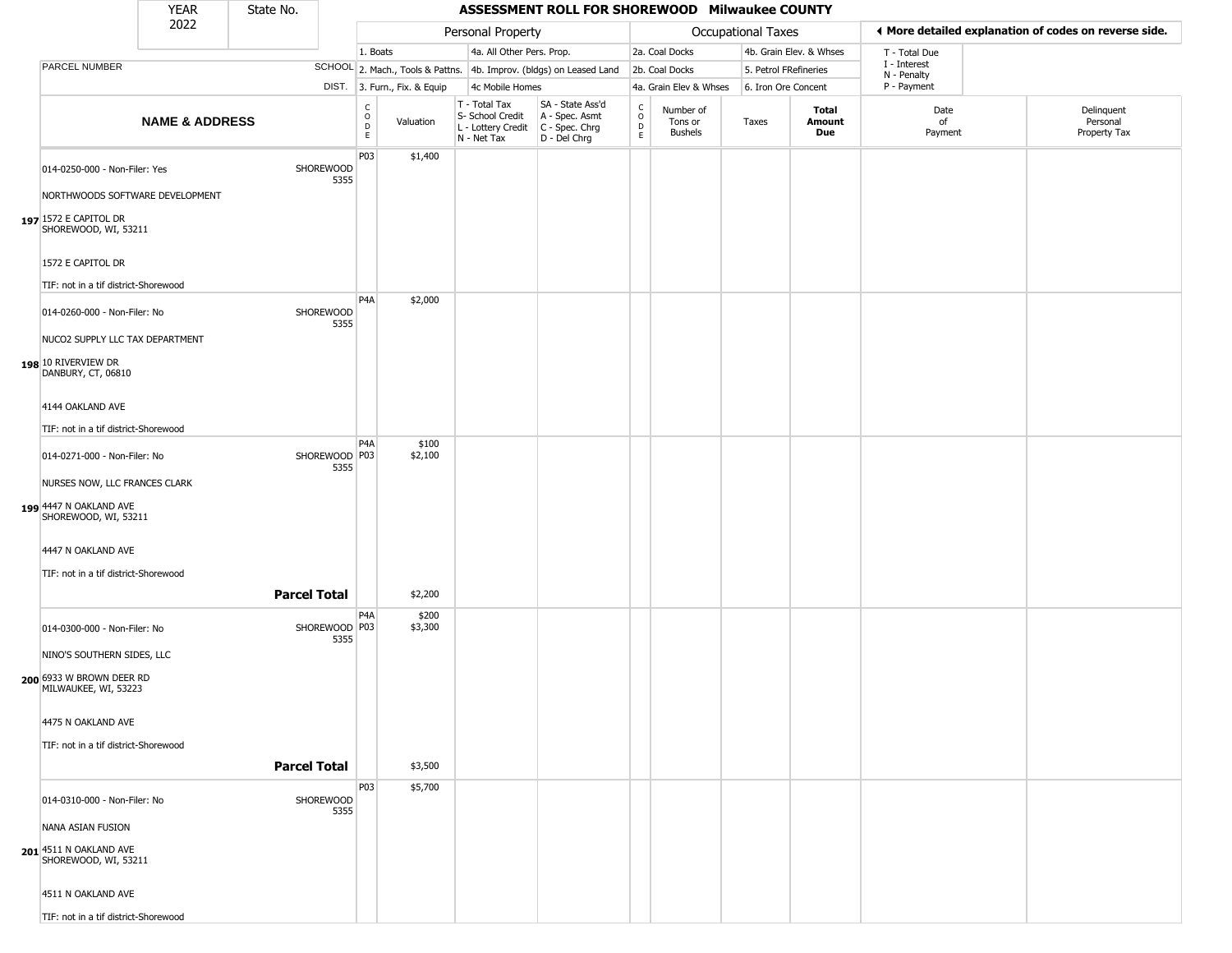|                                                                                 | <b>YEAR</b>               | State No.           |                       |                   |                              |                                                                        | ASSESSMENT ROLL FOR SHOREWOOD Milwaukee COUNTY                         |                                    |                                        |                           |                         |                             |                                                       |
|---------------------------------------------------------------------------------|---------------------------|---------------------|-----------------------|-------------------|------------------------------|------------------------------------------------------------------------|------------------------------------------------------------------------|------------------------------------|----------------------------------------|---------------------------|-------------------------|-----------------------------|-------------------------------------------------------|
|                                                                                 | 2022                      |                     |                       |                   |                              | Personal Property                                                      |                                                                        |                                    |                                        | <b>Occupational Taxes</b> |                         |                             | ◀ More detailed explanation of codes on reverse side. |
|                                                                                 |                           |                     |                       | 1. Boats          |                              | 4a. All Other Pers. Prop.                                              |                                                                        |                                    | 2a. Coal Docks                         |                           | 4b. Grain Elev. & Whses | T - Total Due               |                                                       |
| PARCEL NUMBER                                                                   |                           |                     |                       |                   |                              |                                                                        | SCHOOL 2. Mach., Tools & Pattns. 4b. Improv. (bldgs) on Leased Land    |                                    | 2b. Coal Docks                         | 5. Petrol FRefineries     |                         | I - Interest<br>N - Penalty |                                                       |
|                                                                                 |                           |                     |                       |                   | DIST. 3. Furn., Fix. & Equip | 4c Mobile Homes                                                        |                                                                        |                                    | 4a. Grain Elev & Whses                 | 6. Iron Ore Concent       |                         | P - Payment                 |                                                       |
|                                                                                 | <b>NAME &amp; ADDRESS</b> |                     |                       | C<br>0<br>D<br>E. | Valuation                    | T - Total Tax<br>S- School Credit<br>L - Lottery Credit<br>N - Net Tax | SA - State Ass'd<br>A - Spec. Asmt<br>$C - Spec. Chrg$<br>D - Del Chrg | $\mathsf{C}$<br>$\circ$<br>D<br>E. | Number of<br>Tons or<br><b>Bushels</b> | Taxes                     | Total<br>Amount<br>Due  | Date<br>of<br>Payment       | Delinquent<br>Personal<br>Property Tax                |
| 014-0320-000 - Non-Filer: Yes<br>NORTH SHORE BOULANGERIE                        |                           |                     | SHOREWOOD<br>5355     | P03               | \$16,700                     |                                                                        |                                                                        |                                    |                                        |                           |                         |                             |                                                       |
| 202 4401 N OAKLAND AVE<br>SHOREWOOD, WI, 53211                                  |                           |                     |                       |                   |                              |                                                                        |                                                                        |                                    |                                        |                           |                         |                             |                                                       |
| 4401 N OAKLAND AVE<br>TIF: not in a tif district-Shorewood                      |                           |                     |                       |                   |                              |                                                                        |                                                                        |                                    |                                        |                           |                         |                             |                                                       |
|                                                                                 |                           |                     |                       | P03               | \$1,300                      |                                                                        |                                                                        |                                    |                                        |                           |                         |                             |                                                       |
| 014-0330-000 - Non-Filer: No<br>NESTLE USA, INC C/O PROPERTY TAX                |                           |                     | SHOREWOOD<br>5355     |                   |                              |                                                                        |                                                                        |                                    |                                        |                           |                         |                             |                                                       |
| 203 PO BOX 330219<br>NASHVILLE, TN, 37203                                       |                           |                     |                       |                   |                              |                                                                        |                                                                        |                                    |                                        |                           |                         |                             |                                                       |
| 4075 N OAKLAND AVE                                                              |                           |                     |                       |                   |                              |                                                                        |                                                                        |                                    |                                        |                           |                         |                             |                                                       |
| TIF: not in a tif district-Shorewood                                            |                           |                     |                       |                   |                              |                                                                        |                                                                        |                                    |                                        |                           |                         |                             |                                                       |
| 014-0350-000 - Non-Filer: Yes                                                   |                           |                     | SHOREWOOD<br>5355     | P03               | \$2,000                      |                                                                        |                                                                        |                                    |                                        |                           |                         |                             |                                                       |
| NEW LEAF THERAPIES, LLC<br>204 3970 N OAKLAND AVE # 504<br>Shorewood, WI, 53211 |                           |                     |                       |                   |                              |                                                                        |                                                                        |                                    |                                        |                           |                         |                             |                                                       |
| 3970 N OAKLAND AVE # 504                                                        |                           |                     |                       |                   |                              |                                                                        |                                                                        |                                    |                                        |                           |                         |                             |                                                       |
| TIF: not in a tif district-Shorewood                                            |                           |                     |                       |                   |                              |                                                                        |                                                                        |                                    |                                        |                           |                         |                             |                                                       |
| 015-0021-000 - Non-Filer: No                                                    |                           |                     | SHOREWOOD P03<br>5355 | P <sub>4</sub> A  | \$3,500<br>\$29,600          |                                                                        |                                                                        |                                    |                                        |                           |                         |                             |                                                       |
| BRAT SHOREWOOD, LLC                                                             |                           |                     |                       |                   |                              |                                                                        |                                                                        |                                    |                                        |                           |                         |                             |                                                       |
| 205 4022 N OAKLAND AVE<br>SHOREWOOD, WI, 53211                                  |                           |                     |                       |                   |                              |                                                                        |                                                                        |                                    |                                        |                           |                         |                             |                                                       |
| 4022 N OAKLAND AVE                                                              |                           |                     |                       |                   |                              |                                                                        |                                                                        |                                    |                                        |                           |                         |                             |                                                       |
| TIF: not in a tif district-Shorewood                                            |                           |                     |                       |                   |                              |                                                                        |                                                                        |                                    |                                        |                           |                         |                             |                                                       |
|                                                                                 |                           | <b>Parcel Total</b> |                       |                   | \$33,100                     |                                                                        |                                                                        |                                    |                                        |                           |                         |                             |                                                       |
| 015-0063-050 - Non-Filer: No                                                    |                           |                     | SHOREWOOD<br>5355     | P03               | \$1,100                      |                                                                        |                                                                        |                                    |                                        |                           |                         |                             |                                                       |
| OHIO KILTS, LLC                                                                 |                           |                     |                       |                   |                              |                                                                        |                                                                        |                                    |                                        |                           |                         |                             |                                                       |
| 206 3510 N OAKLAND AVE, STE 210<br>SHOREWOOD, WI, 53211                         |                           |                     |                       |                   |                              |                                                                        |                                                                        |                                    |                                        |                           |                         |                             |                                                       |
| 3510 N OAKLAND AVE, STE 210                                                     |                           |                     |                       |                   |                              |                                                                        |                                                                        |                                    |                                        |                           |                         |                             |                                                       |
| TIF: not in a tif district-Shorewood                                            |                           |                     |                       |                   |                              |                                                                        |                                                                        |                                    |                                        |                           |                         |                             |                                                       |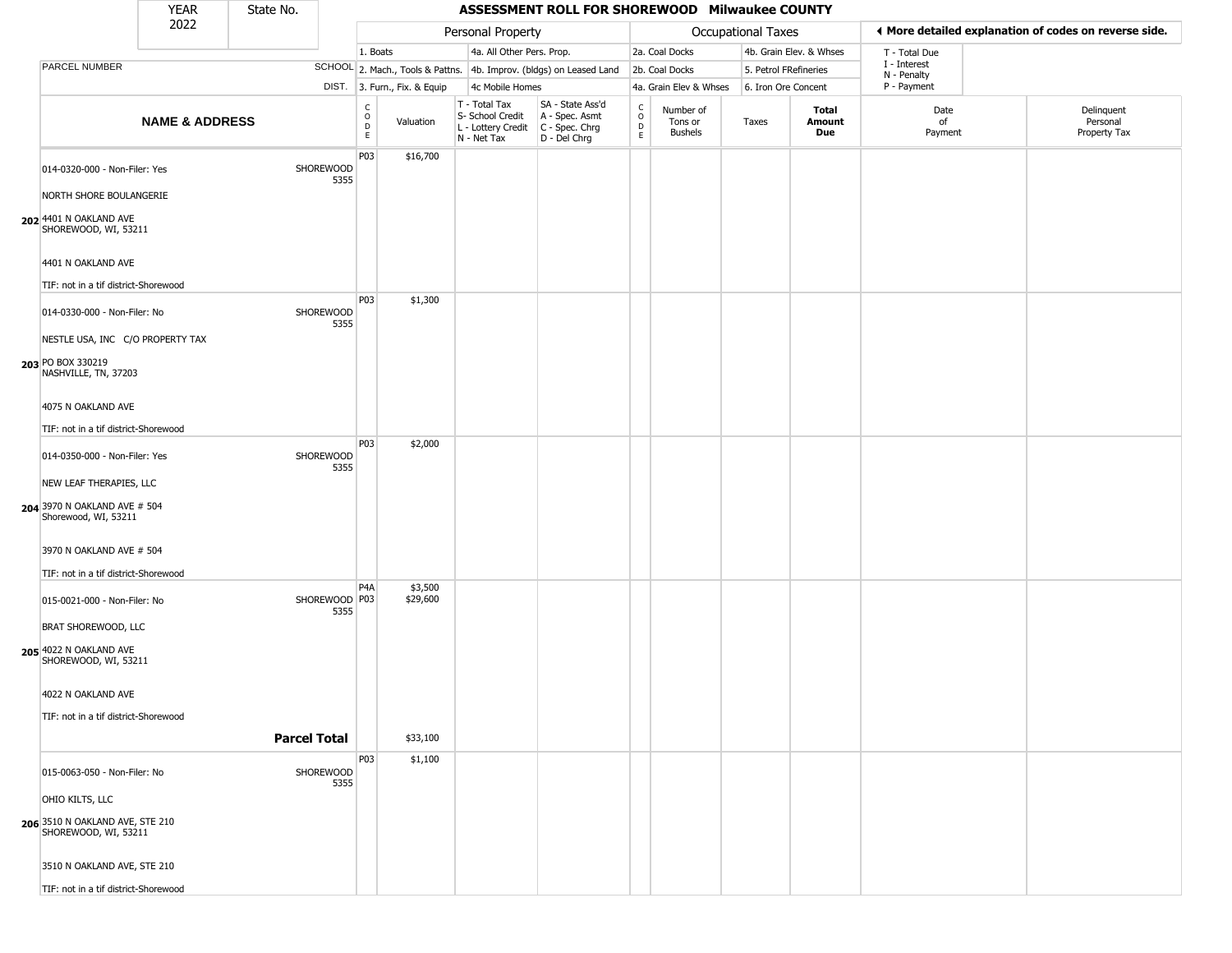## YEAR **ASSESSMENT ROLL FOR SHOREWOOD Milwaukee COUNTY** 2022 DIST. 3. Furn., Fix. & Equip PARCEL NUMBER **NAME & ADDRESS** State No. C O D E Valuation T - Total Tax S- School Credit A - Spec. Asmt L - Lottery Credit C - Spec. Chrg N - Net Tax SA - State Ass'd D - Del Chrg C O D E Number of Tons or Bushels Taxes **Total Amount Due** Date of Payment Delinquent Personal Property Tax Personal Property **Department Controller Service Controller** Occupational Taxes 1. Boats **4a.** All Other Pers. Prop. **2a. Coal Docks** 4b. Grain Elev. & Whses SCHOOL 2. Mach., Tools & Pattns. 4b. Improv. (bldgs) on Leased Land 2b. Coal Docks 5. Petrol FRefineries 4c Mobile Homes 4a. Grain Elev & Whses 6. Iron Ore Concent T - Total Due I - Interest N - Penalty P - Payment 3**More detailed explanation of codes on reverse side. 207** 4326 N OAKLAND AVE 015-0100-000 - Non-Filer: Yes SHOREWOOD 5355 OLSON HOUSE SHOREWOOD, WI, 53211 4326 N OAKLAND AVE TIF: not in a tif district-Shorewood P03 \$5,700 **208** 3510 N OAKLAND AVE # 206 015-0125-000 - Non-Filer: No 5355 OPTIMAL PERFORMANCE SHEILA K GOODMAN SHOREWOOD, WI, 53211 3510 N OAKLAND AVE TIF: not in a tif district-Shorewood P03 SHOREWOOD P4A \$100 \$300 **Parcel Total** | \$400 **209** 4322 N OAKLAND AVE 015-0160-000 - Non-Filer: Yes 5355 OXFORD ART GLASS STUDIO INC MICHAEL J HECKER SHOREWOOD, WI, 53211 4322 N OAKLAND AVE TIF: not in a tif district-Shorewood P03 SHOREWOOD P4A \$1,000 \$1,500 **Parcel Total** \$2,500 **210** PO BOX 802206 015-0170-000 - Non-Filer: No SHOREWOOD 5355 OPTOS NORTH AMERICA C/O MARVIN F POER & CO DALLAS, TX, 75380 4000 N OAKLAND AVE TIF: not in a tif district-Shorewood P03 \$19,800 **211** 400 MEADOWMONT VILLAGE CIR STE 421 015-0180-000 - Non-Filer: No 5355 ORANGETHEORY FITNESS OT WISCONSIN SHOREWOOD, LLC CHAPEL HILL, NC, 27517 4155 N OAKLAND AVE TIF: not in a tif district-Shorewood P03 SHOREWOOD P4A \$128,200 \$170,800

**Parcel Total | \$299,000**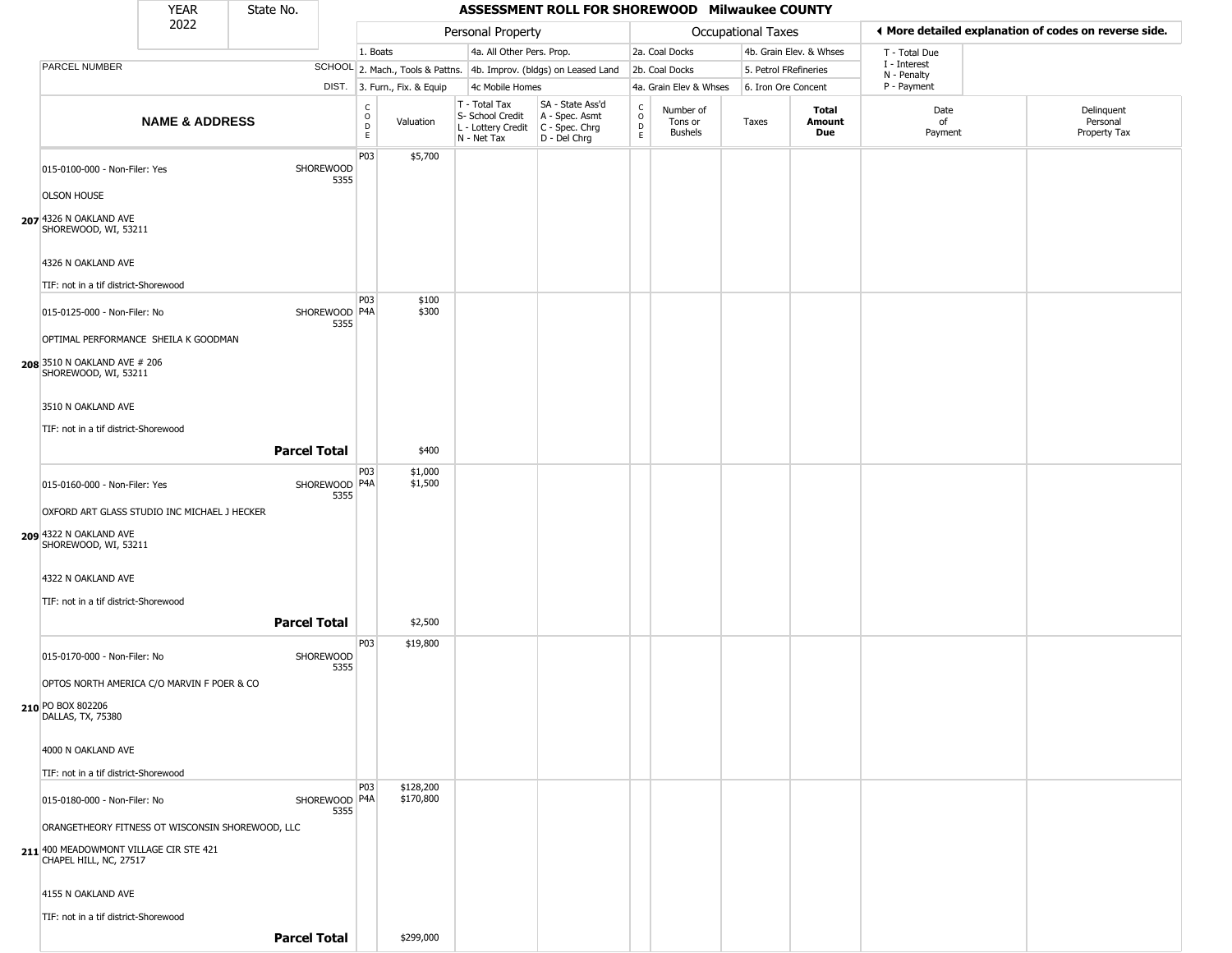|                                                          | <b>YEAR</b>               | State No.           |                       |                      |                              |                                                                        | ASSESSMENT ROLL FOR SHOREWOOD Milwaukee COUNTY                       |                             |                                        |                       |                         |                                                       |                                        |
|----------------------------------------------------------|---------------------------|---------------------|-----------------------|----------------------|------------------------------|------------------------------------------------------------------------|----------------------------------------------------------------------|-----------------------------|----------------------------------------|-----------------------|-------------------------|-------------------------------------------------------|----------------------------------------|
|                                                          | 2022                      |                     |                       |                      | Personal Property            |                                                                        |                                                                      |                             | <b>Occupational Taxes</b>              |                       |                         | ◀ More detailed explanation of codes on reverse side. |                                        |
|                                                          |                           |                     |                       | 1. Boats             |                              | 4a. All Other Pers. Prop.                                              |                                                                      |                             | 2a. Coal Docks                         |                       | 4b. Grain Elev. & Whses | T - Total Due                                         |                                        |
| PARCEL NUMBER                                            |                           |                     |                       |                      |                              |                                                                        | SCHOOL 2. Mach., Tools & Pattns. 4b. Improv. (bldgs) on Leased Land  |                             | 2b. Coal Docks                         | 5. Petrol FRefineries |                         | I - Interest<br>N - Penalty                           |                                        |
|                                                          |                           |                     |                       |                      | DIST. 3. Furn., Fix. & Equip | 4c Mobile Homes                                                        |                                                                      |                             | 4a. Grain Elev & Whses                 | 6. Iron Ore Concent   |                         | P - Payment                                           |                                        |
|                                                          | <b>NAME &amp; ADDRESS</b> |                     |                       | $\rm _o^C$<br>D<br>E | Valuation                    | T - Total Tax<br>S- School Credit<br>L - Lottery Credit<br>N - Net Tax | SA - State Ass'd<br>A - Spec. Asmt<br>C - Spec. Chrg<br>D - Del Chrg | $\rm ^c_o$<br>$\frac{D}{E}$ | Number of<br>Tons or<br><b>Bushels</b> | Taxes                 | Total<br>Amount<br>Due  | Date<br>of<br>Payment                                 | Delinquent<br>Personal<br>Property Tax |
| 015-0190-000 - Non-Filer: Yes                            |                           |                     | SHOREWOOD<br>5355     | P03                  | \$2,000                      |                                                                        |                                                                      |                             |                                        |                       |                         |                                                       |                                        |
| ORCHID CHINESE MEDICINE                                  |                           |                     |                       |                      |                              |                                                                        |                                                                      |                             |                                        |                       |                         |                                                       |                                        |
| 212 4433 N OAKLAND AVE B<br>Shorewood, WI, 53211         |                           |                     |                       |                      |                              |                                                                        |                                                                      |                             |                                        |                       |                         |                                                       |                                        |
| 4433 N OAKLAND AVE B                                     |                           |                     |                       |                      |                              |                                                                        |                                                                      |                             |                                        |                       |                         |                                                       |                                        |
| TIF: not in a tif district-Shorewood                     |                           |                     |                       |                      |                              |                                                                        |                                                                      |                             |                                        |                       |                         |                                                       |                                        |
| 016-0093-000 - Non-Filer: No                             |                           |                     | SHOREWOOD P4A<br>5355 | P03                  | \$500<br>\$700               |                                                                        |                                                                      |                             |                                        |                       |                         |                                                       |                                        |
| PET'S COLOR & DESIGN ATTN: PAT A VARICK (FORMERLY SROKA) |                           |                     |                       |                      |                              |                                                                        |                                                                      |                             |                                        |                       |                         |                                                       |                                        |
| 213 4005 N MURRAY AVE<br>SHOREWOOD, WI, 53211-2351       |                           |                     |                       |                      |                              |                                                                        |                                                                      |                             |                                        |                       |                         |                                                       |                                        |
| 4005 N MURRAY AVE                                        |                           |                     |                       |                      |                              |                                                                        |                                                                      |                             |                                        |                       |                         |                                                       |                                        |
| TIF: not in a tif district-Shorewood                     |                           |                     |                       |                      |                              |                                                                        |                                                                      |                             |                                        |                       |                         |                                                       |                                        |
|                                                          |                           |                     | <b>Parcel Total</b>   |                      | \$1,200                      |                                                                        |                                                                      |                             |                                        |                       |                         |                                                       |                                        |
| 016-0160-000 - Non-Filer: Yes                            |                           |                     | SHOREWOOD<br>5355     | P03                  | \$12,600                     |                                                                        |                                                                      |                             |                                        |                       |                         |                                                       |                                        |
| <b>GRAYHAWK LEASING LLC</b>                              |                           |                     |                       |                      |                              |                                                                        |                                                                      |                             |                                        |                       |                         |                                                       |                                        |
| 214 1412 MAIN ST SUITE 1500<br>DALLAS, TX, 75202         |                           |                     |                       |                      |                              |                                                                        |                                                                      |                             |                                        |                       |                         |                                                       |                                        |
| VARIOUS                                                  |                           |                     |                       |                      |                              |                                                                        |                                                                      |                             |                                        |                       |                         |                                                       |                                        |
| TIF: not in a tif district-Shorewood                     |                           |                     |                       | P <sub>4</sub> A     | \$200                        |                                                                        |                                                                      |                             |                                        |                       |                         |                                                       |                                        |
| 016-0162-000 - Non-Filer: No                             |                           |                     | SHOREWOOD P03<br>5355 |                      | \$9,700                      |                                                                        |                                                                      |                             |                                        |                       |                         |                                                       |                                        |
| PERFORMANCE RUNNING OUTFITTERS TRAE & JESSICA HOEPNER    |                           |                     |                       |                      |                              |                                                                        |                                                                      |                             |                                        |                       |                         |                                                       |                                        |
| 215 2205 N CALHOUN RD #24<br>BROOKFIELD, WI, 53005       |                           |                     |                       |                      |                              |                                                                        |                                                                      |                             |                                        |                       |                         |                                                       |                                        |
| 4533 N OAKLAND AVE                                       |                           |                     |                       |                      |                              |                                                                        |                                                                      |                             |                                        |                       |                         |                                                       |                                        |
| TIF: not in a tif district-Shorewood                     |                           |                     |                       |                      |                              |                                                                        |                                                                      |                             |                                        |                       |                         |                                                       |                                        |
|                                                          |                           | <b>Parcel Total</b> |                       |                      | \$9,900                      |                                                                        |                                                                      |                             |                                        |                       |                         |                                                       |                                        |
| 016-0260-000 - Non-Filer: No                             |                           |                     | SHOREWOOD<br>5355     | <b>P03</b>           | \$200                        |                                                                        |                                                                      |                             |                                        |                       |                         |                                                       |                                        |
| PITNEY BOWES INC                                         |                           |                     |                       |                      |                              |                                                                        |                                                                      |                             |                                        |                       |                         |                                                       |                                        |
| 216 5310 CYPRESS CENTER DR # 110<br>TAMPA, FL, 33609     |                           |                     |                       |                      |                              |                                                                        |                                                                      |                             |                                        |                       |                         |                                                       |                                        |
| VARIOUS                                                  |                           |                     |                       |                      |                              |                                                                        |                                                                      |                             |                                        |                       |                         |                                                       |                                        |
| TIF: not in a tif district-Shorewood                     |                           |                     |                       |                      |                              |                                                                        |                                                                      |                             |                                        |                       |                         |                                                       |                                        |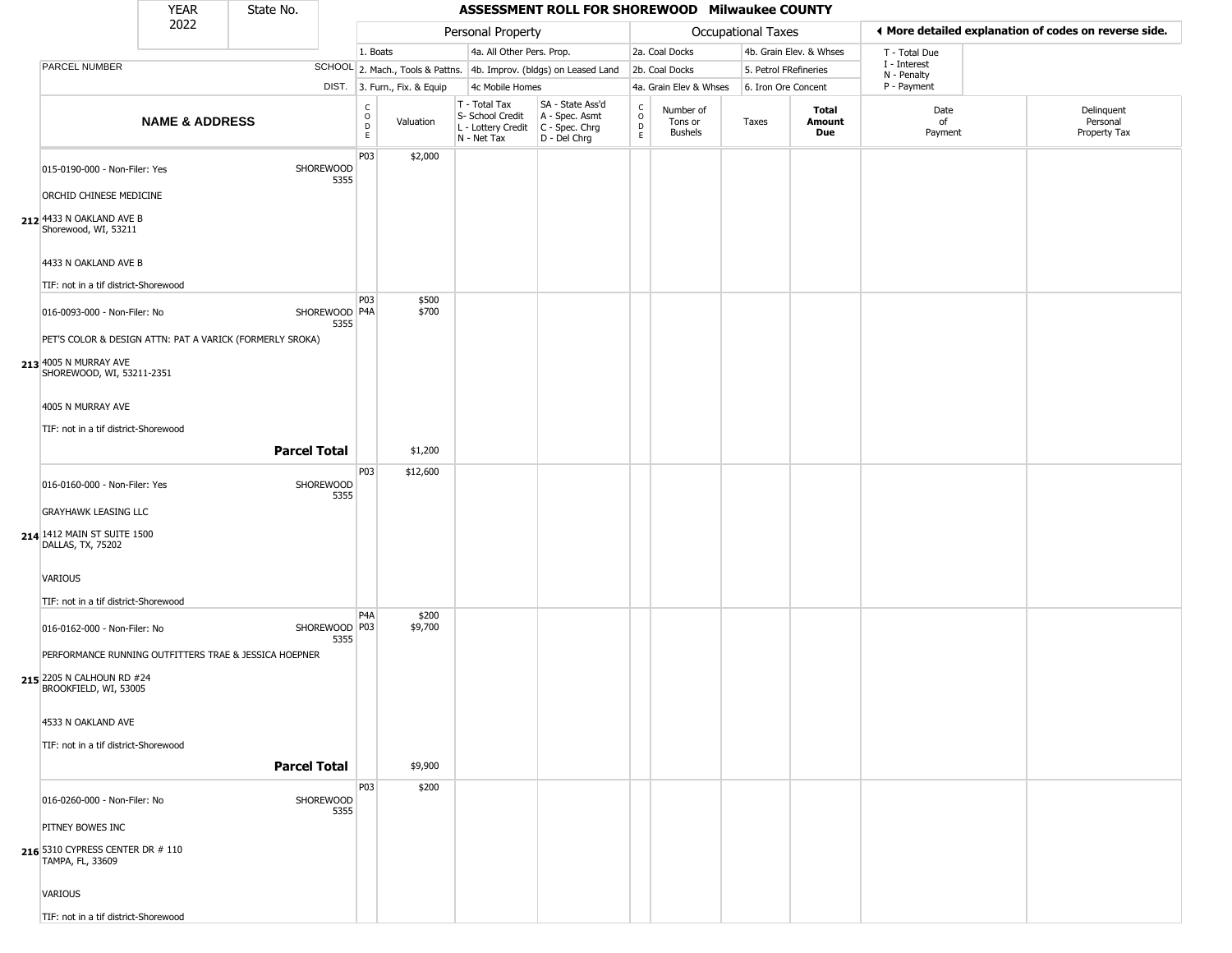|                                                                                | <b>YEAR</b>               | State No. |                         |                                  |                              |                                                                        | ASSESSMENT ROLL FOR SHOREWOOD Milwaukee COUNTY                       |                             |                                        |                           |                         |                             |                                                       |
|--------------------------------------------------------------------------------|---------------------------|-----------|-------------------------|----------------------------------|------------------------------|------------------------------------------------------------------------|----------------------------------------------------------------------|-----------------------------|----------------------------------------|---------------------------|-------------------------|-----------------------------|-------------------------------------------------------|
|                                                                                | 2022                      |           |                         |                                  |                              | Personal Property                                                      |                                                                      |                             |                                        | <b>Occupational Taxes</b> |                         |                             | ◀ More detailed explanation of codes on reverse side. |
|                                                                                |                           |           |                         | 1. Boats                         |                              | 4a. All Other Pers. Prop.                                              |                                                                      |                             | 2a. Coal Docks                         |                           | 4b. Grain Elev. & Whses | T - Total Due               |                                                       |
| PARCEL NUMBER                                                                  |                           |           |                         |                                  |                              |                                                                        | SCHOOL 2. Mach., Tools & Pattns. 4b. Improv. (bldgs) on Leased Land  |                             | 2b. Coal Docks                         |                           | 5. Petrol FRefineries   | I - Interest<br>N - Penalty |                                                       |
|                                                                                |                           |           |                         |                                  | DIST. 3. Furn., Fix. & Equip | 4c Mobile Homes                                                        |                                                                      |                             | 4a. Grain Elev & Whses                 | 6. Iron Ore Concent       |                         | P - Payment                 |                                                       |
|                                                                                | <b>NAME &amp; ADDRESS</b> |           |                         | C<br>$\circ$<br>$\mathsf D$<br>E | Valuation                    | T - Total Tax<br>S- School Credit<br>L - Lottery Credit<br>N - Net Tax | SA - State Ass'd<br>A - Spec. Asmt<br>C - Spec. Chrg<br>D - Del Chrg | $\rm ^c_o$<br>$\frac{D}{E}$ | Number of<br>Tons or<br><b>Bushels</b> | Taxes                     | Total<br>Amount<br>Due  | Date<br>of<br>Payment       | Delinquent<br>Personal<br>Property Tax                |
| 016-0260-004 - Non-Filer: No                                                   |                           |           | SHOREWOOD<br>5355       | P03                              | \$1,800                      |                                                                        |                                                                      |                             |                                        |                           |                         |                             |                                                       |
| PITNEY BOWES GLOBAL FINANCIAL SERVICES LLC                                     |                           |           |                         |                                  |                              |                                                                        |                                                                      |                             |                                        |                           |                         |                             |                                                       |
| 217 5310 CYPRESS CENTER DR # 110<br>TAMPA, FL, 33609                           |                           |           |                         |                                  |                              |                                                                        |                                                                      |                             |                                        |                           |                         |                             |                                                       |
| VARIOUS                                                                        |                           |           |                         |                                  |                              |                                                                        |                                                                      |                             |                                        |                           |                         |                             |                                                       |
| TIF: not in a tif district-Shorewood                                           |                           |           |                         |                                  |                              |                                                                        |                                                                      |                             |                                        |                           |                         |                             |                                                       |
| 016-0491-000 - Non-Filer: Yes                                                  |                           |           | SHOREWOOD<br>5355       | <b>P03</b>                       | \$700                        |                                                                        |                                                                      |                             |                                        |                           |                         |                             |                                                       |
| A STRONG FOUNDATION SOCIAL SERVICES N COLLINS<br>218 4447 N OAKLAND AVE STE #4 |                           |           |                         |                                  |                              |                                                                        |                                                                      |                             |                                        |                           |                         |                             |                                                       |
| SHOREWOOD, WI, 53211<br>4447 N OAKLAND AVE                                     |                           |           |                         |                                  |                              |                                                                        |                                                                      |                             |                                        |                           |                         |                             |                                                       |
| TIF: not in a tif district-Shorewood                                           |                           |           |                         |                                  |                              |                                                                        |                                                                      |                             |                                        |                           |                         |                             |                                                       |
|                                                                                |                           |           |                         | P03                              | \$5,700                      |                                                                        |                                                                      |                             |                                        |                           |                         |                             |                                                       |
| 016-0500-000 - Non-Filer: Yes                                                  |                           |           | SHOREWOOD<br>5355       |                                  |                              |                                                                        |                                                                      |                             |                                        |                           |                         |                             |                                                       |
| POSITRONIC TATTOO<br>219 1918 E CAPITOL DR                                     |                           |           |                         |                                  |                              |                                                                        |                                                                      |                             |                                        |                           |                         |                             |                                                       |
| SHOREWOOD, WI, 53211                                                           |                           |           |                         |                                  |                              |                                                                        |                                                                      |                             |                                        |                           |                         |                             |                                                       |
| 1918 E CAPITOL DR                                                              |                           |           |                         |                                  |                              |                                                                        |                                                                      |                             |                                        |                           |                         |                             |                                                       |
| TIF: not in a tif district-Shorewood                                           |                           |           |                         | P <sub>4</sub> A                 |                              |                                                                        |                                                                      |                             |                                        |                           |                         |                             |                                                       |
| 016-0700-000 - Non-Filer: No                                                   |                           |           | SHOREWOOD   P03<br>5355 |                                  | \$1,300<br>\$2,500           |                                                                        |                                                                      |                             |                                        |                           |                         |                             |                                                       |
| PAPAGIORGIO, LLC GREAT CLIPS                                                   |                           |           |                         |                                  |                              |                                                                        |                                                                      |                             |                                        |                           |                         |                             |                                                       |
| 220 1660 N PROSPECT AVE UNIT 2702<br>MILWAUKEE, WI, 53202                      |                           |           |                         |                                  |                              |                                                                        |                                                                      |                             |                                        |                           |                         |                             |                                                       |
| 4164 N OAKLAND AVE                                                             |                           |           |                         |                                  |                              |                                                                        |                                                                      |                             |                                        |                           |                         |                             |                                                       |
| TIF: not in a tif district-Shorewood                                           |                           |           | <b>Parcel Total</b>     |                                  | \$3,800                      |                                                                        |                                                                      |                             |                                        |                           |                         |                             |                                                       |
|                                                                                |                           |           |                         | P03                              | \$2,200                      |                                                                        |                                                                      |                             |                                        |                           |                         |                             |                                                       |
| 016-0910-000 - Non-Filer: Yes                                                  |                           |           | SHOREWOOD<br>5355       |                                  |                              |                                                                        |                                                                      |                             |                                        |                           |                         |                             |                                                       |
| PINNACLE BIKE SERVICES                                                         |                           |           |                         |                                  |                              |                                                                        |                                                                      |                             |                                        |                           |                         |                             |                                                       |
| 221 4026 N WILSON DR<br>Shorewood, WI, 53211                                   |                           |           |                         |                                  |                              |                                                                        |                                                                      |                             |                                        |                           |                         |                             |                                                       |
| 4026 N WILSON DR                                                               |                           |           |                         |                                  |                              |                                                                        |                                                                      |                             |                                        |                           |                         |                             |                                                       |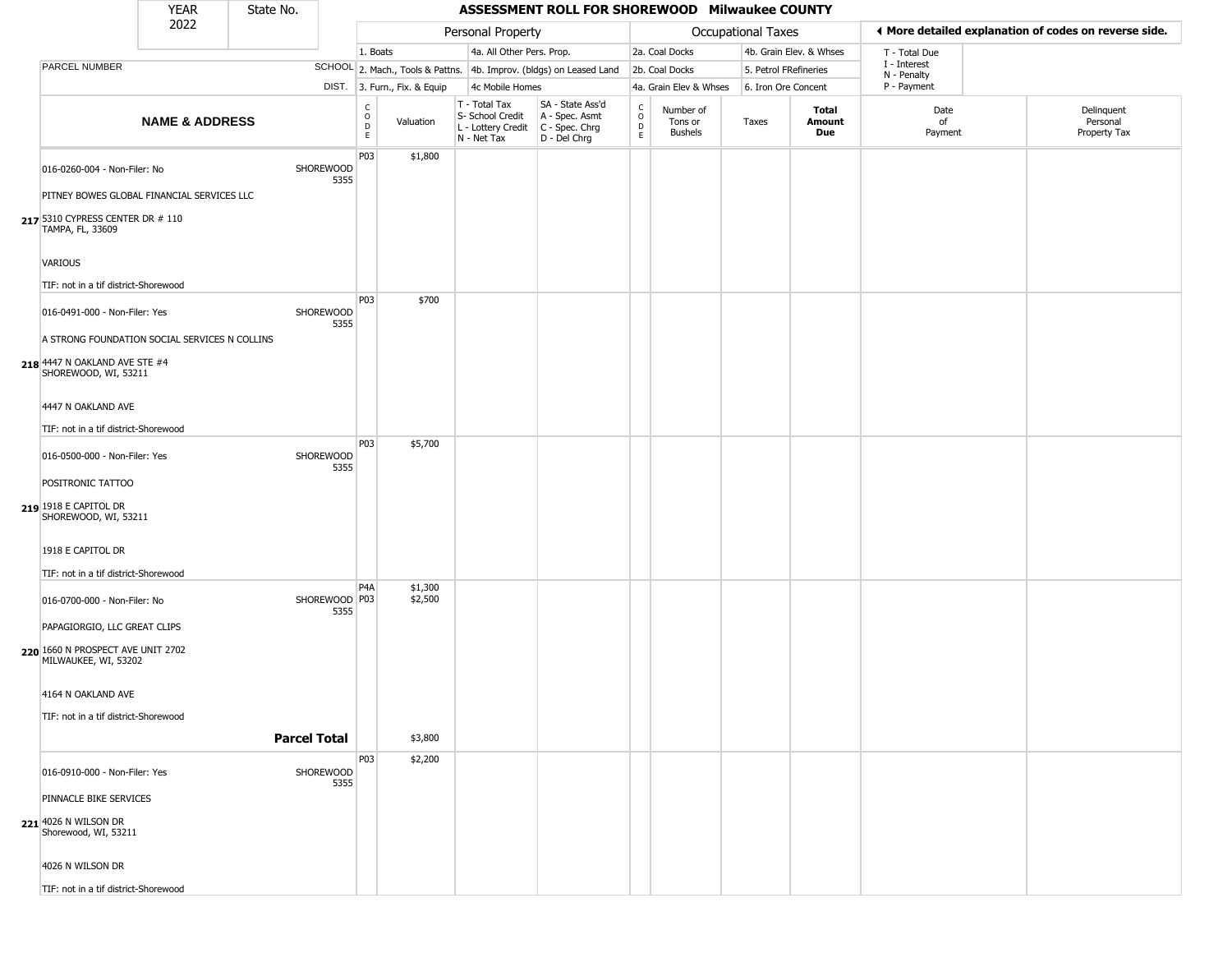|       |                                               | YEAR                      | State No.                                           |                         |                                   |                                                |                                                                        | ASSESSMENT ROLL FOR SHOREWOOD Milwaukee COUNTY                       |                  |                                        |                       |                         |                             |                                                       |
|-------|-----------------------------------------------|---------------------------|-----------------------------------------------------|-------------------------|-----------------------------------|------------------------------------------------|------------------------------------------------------------------------|----------------------------------------------------------------------|------------------|----------------------------------------|-----------------------|-------------------------|-----------------------------|-------------------------------------------------------|
|       |                                               | 2022                      |                                                     |                         |                                   | Personal Property<br>4a. All Other Pers. Prop. |                                                                        |                                                                      |                  |                                        | Occupational Taxes    |                         |                             | ♦ More detailed explanation of codes on reverse side. |
|       |                                               |                           |                                                     |                         | 1. Boats                          |                                                |                                                                        |                                                                      |                  | 2a. Coal Docks                         |                       | 4b. Grain Elev. & Whses | T - Total Due               |                                                       |
|       | PARCEL NUMBER                                 |                           |                                                     |                         |                                   |                                                |                                                                        | SCHOOL 2. Mach., Tools & Pattns. 4b. Improv. (bldgs) on Leased Land  |                  | 2b. Coal Docks                         | 5. Petrol FRefineries |                         | I - Interest<br>N - Penalty |                                                       |
|       |                                               |                           |                                                     |                         |                                   | DIST. 3. Furn., Fix. & Equip                   | 4c Mobile Homes                                                        |                                                                      |                  | 4a. Grain Elev & Whses                 | 6. Iron Ore Concent   |                         | P - Payment                 |                                                       |
|       |                                               | <b>NAME &amp; ADDRESS</b> |                                                     |                         | c<br>$\circ$<br>$\mathsf{D}$<br>E | Valuation                                      | T - Total Tax<br>S- School Credit<br>L - Lottery Credit<br>N - Net Tax | SA - State Ass'd<br>A - Spec. Asmt<br>C - Spec. Chrg<br>D - Del Chrg | C<br>D<br>E<br>E | Number of<br>Tons or<br><b>Bushels</b> | Taxes                 | Total<br>Amount<br>Due  | Date<br>of<br>Payment       | Delinquent<br>Personal<br>Property Tax                |
|       | 016-0920-000 - Non-Filer: No                  |                           |                                                     | SHOREWOOD P03<br>5355   | P4A                               | \$3,600<br>\$40,100                            |                                                                        |                                                                      |                  |                                        |                       |                         |                             |                                                       |
|       | POWERCYCLE                                    |                           |                                                     |                         |                                   |                                                |                                                                        |                                                                      |                  |                                        |                       |                         |                             |                                                       |
|       | 222 7954 HARWOOD AVE<br>WAUWATOSA, WI, 53213  |                           |                                                     |                         |                                   |                                                |                                                                        |                                                                      |                  |                                        |                       |                         |                             |                                                       |
|       | 4521 N OAKLAND AVE                            |                           |                                                     |                         |                                   |                                                |                                                                        |                                                                      |                  |                                        |                       |                         |                             |                                                       |
|       | TIF: not in a tif district-Shorewood          |                           | <b>Parcel Total</b>                                 |                         |                                   | \$43,700                                       |                                                                        |                                                                      |                  |                                        |                       |                         |                             |                                                       |
|       | 016-0930-000 - Non-Filer: No                  |                           |                                                     | SHOREWOOD<br>5355       | P03                               | \$4,600                                        |                                                                        |                                                                      |                  |                                        |                       |                         |                             |                                                       |
|       | PNC EQUIPMENT FINANCE, LLC                    |                           |                                                     |                         |                                   |                                                |                                                                        |                                                                      |                  |                                        |                       |                         |                             |                                                       |
|       | 223 995 DALTON AVE<br>CINCINNATI, OH, 45203   |                           |                                                     |                         |                                   |                                                |                                                                        |                                                                      |                  |                                        |                       |                         |                             |                                                       |
|       | 4231 N OAKLAND AVE                            |                           |                                                     |                         |                                   |                                                |                                                                        |                                                                      |                  |                                        |                       |                         |                             |                                                       |
|       | TIF: not in a tif district-Shorewood          |                           |                                                     |                         | P03                               | \$2,000                                        |                                                                        |                                                                      |                  |                                        |                       |                         |                             |                                                       |
|       | 016-0940-000 - Non-Filer: Yes                 |                           |                                                     | SHOREWOOD<br>5355       |                                   |                                                |                                                                        |                                                                      |                  |                                        |                       |                         |                             |                                                       |
| 4 PAW |                                               |                           |                                                     |                         |                                   |                                                |                                                                        |                                                                      |                  |                                        |                       |                         |                             |                                                       |
|       | 224 1518 E CAPITOL DR<br>SHOREWOOD, WI, 53211 |                           |                                                     |                         |                                   |                                                |                                                                        |                                                                      |                  |                                        |                       |                         |                             |                                                       |
|       | 1518 E CAPITOL DR                             |                           |                                                     |                         |                                   |                                                |                                                                        |                                                                      |                  |                                        |                       |                         |                             |                                                       |
|       | TIF: not in a tif district-Shorewood          |                           |                                                     |                         |                                   |                                                |                                                                        |                                                                      |                  |                                        |                       |                         |                             |                                                       |
|       | 017-0050-010 - Non-Filer: Yes                 |                           |                                                     | SHOREWOOD   P03<br>5355 | P <sub>4</sub> A                  | \$400<br>\$3,200                               |                                                                        |                                                                      |                  |                                        |                       |                         |                             |                                                       |
|       | Q-TICLES QUAN VU                              |                           |                                                     |                         |                                   |                                                |                                                                        |                                                                      |                  |                                        |                       |                         |                             |                                                       |
|       | 225 2127 E CAPITOL DR<br>SHOREWOOD, WI, 53211 |                           |                                                     |                         |                                   |                                                |                                                                        |                                                                      |                  |                                        |                       |                         |                             |                                                       |
|       | 2127 E CAPITOL DR                             |                           |                                                     |                         |                                   |                                                |                                                                        |                                                                      |                  |                                        |                       |                         |                             |                                                       |
|       | TIF: not in a tif district-Shorewood          |                           |                                                     |                         |                                   |                                                |                                                                        |                                                                      |                  |                                        |                       |                         |                             |                                                       |
|       |                                               |                           | <b>Parcel Total</b>                                 |                         |                                   | \$3,600                                        |                                                                        |                                                                      |                  |                                        |                       |                         |                             |                                                       |
|       | 017-0101-000 - Non-Filer: No                  |                           |                                                     | SHOREWOOD P03<br>5355   | P <sub>4</sub> A                  | \$7,300<br>\$52,200                            |                                                                        |                                                                      |                  |                                        |                       |                         |                             |                                                       |
|       |                                               |                           | FOUNTAINVIEW APARTMENTS C/O METROPOLITAN ASSOCIATES |                         |                                   |                                                |                                                                        |                                                                      |                  |                                        |                       |                         |                             |                                                       |
|       | 226 1123 N ASTOR ST<br>MILWAUKEE, WI, 53202   |                           |                                                     |                         |                                   |                                                |                                                                        |                                                                      |                  |                                        |                       |                         |                             |                                                       |
|       | 3909 N MURRAY AVE                             |                           |                                                     |                         |                                   |                                                |                                                                        |                                                                      |                  |                                        |                       |                         |                             |                                                       |
|       | TIF: not in a tif district-Shorewood          |                           |                                                     |                         |                                   |                                                |                                                                        |                                                                      |                  |                                        |                       |                         |                             |                                                       |
|       |                                               |                           | <b>Parcel Total</b>                                 |                         |                                   | \$59,500                                       |                                                                        |                                                                      |                  |                                        |                       |                         |                             |                                                       |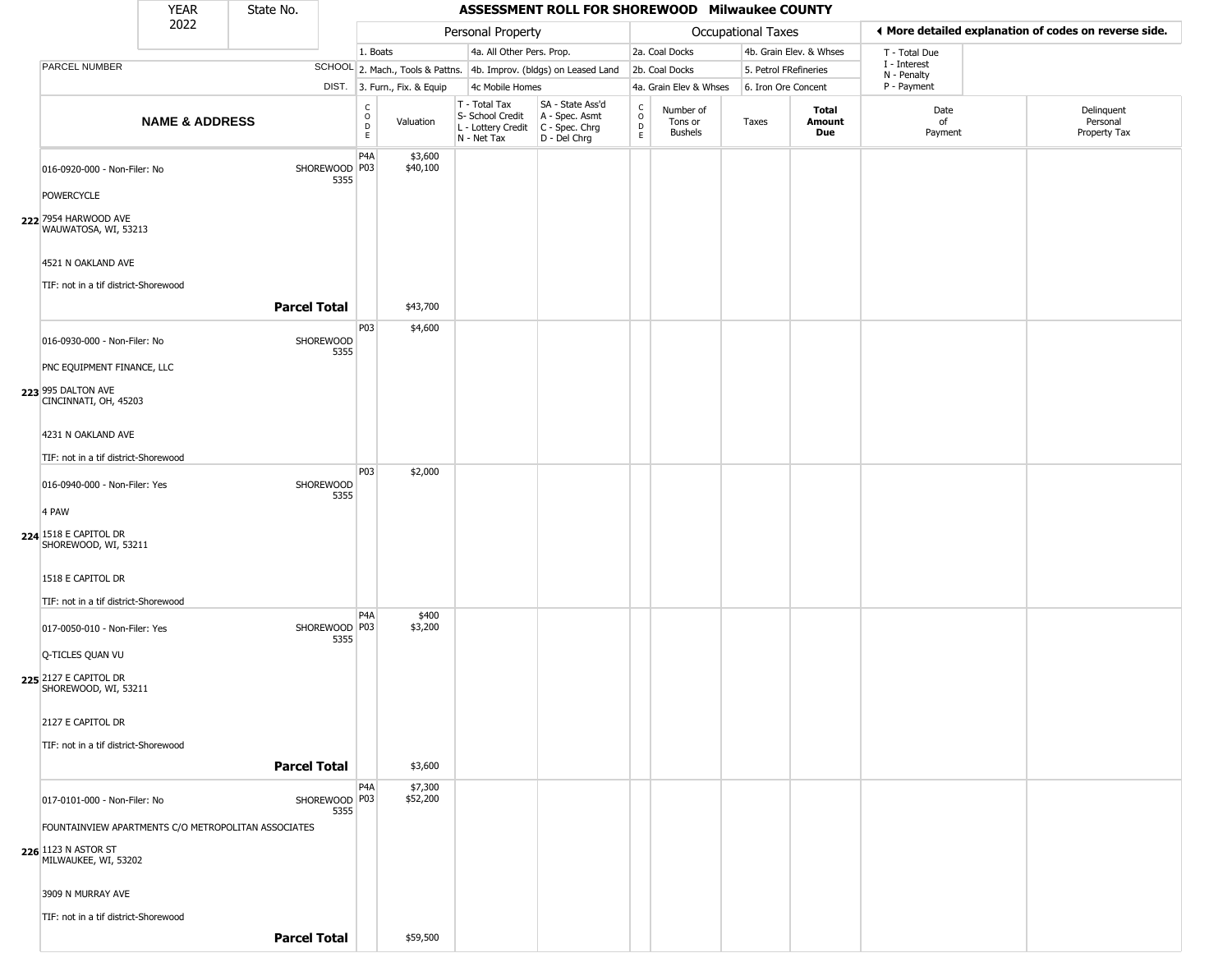|                                                         | <b>YEAR</b>               | State No.           |                         |                              |                              |                                                                                       | ASSESSMENT ROLL FOR SHOREWOOD Milwaukee COUNTY                      |                        |                                        |                       |                         |                             |                                                       |
|---------------------------------------------------------|---------------------------|---------------------|-------------------------|------------------------------|------------------------------|---------------------------------------------------------------------------------------|---------------------------------------------------------------------|------------------------|----------------------------------------|-----------------------|-------------------------|-----------------------------|-------------------------------------------------------|
|                                                         | 2022                      |                     |                         |                              |                              | Personal Property                                                                     |                                                                     |                        |                                        | Occupational Taxes    |                         |                             | ♦ More detailed explanation of codes on reverse side. |
|                                                         |                           |                     |                         | 1. Boats                     |                              | 4a. All Other Pers. Prop.                                                             |                                                                     |                        | 2a. Coal Docks                         |                       | 4b. Grain Elev. & Whses | T - Total Due               |                                                       |
| PARCEL NUMBER                                           |                           |                     |                         |                              |                              |                                                                                       | SCHOOL 2. Mach., Tools & Pattns. 4b. Improv. (bldgs) on Leased Land |                        | 2b. Coal Docks                         | 5. Petrol FRefineries |                         | I - Interest<br>N - Penalty |                                                       |
|                                                         |                           |                     |                         |                              | DIST. 3. Furn., Fix. & Equip | 4c Mobile Homes                                                                       |                                                                     |                        | 4a. Grain Elev & Whses                 | 6. Iron Ore Concent   |                         | P - Payment                 |                                                       |
|                                                         | <b>NAME &amp; ADDRESS</b> |                     |                         | $_{\rm o}^{\rm c}$<br>D<br>E | Valuation                    | T - Total Tax<br>S- School Credit<br>L - Lottery Credit C - Spec. Chrg<br>N - Net Tax | SA - State Ass'd<br>A - Spec. Asmt<br>D - Del Chrg                  | C<br>$\circ$<br>D<br>E | Number of<br>Tons or<br><b>Bushels</b> | Taxes                 | Total<br>Amount<br>Due  | Date<br>of<br>Payment       | Delinquent<br>Personal<br>Property Tax                |
| 017-0200-000 - Non-Filer: No                            |                           |                     | SHOREWOOD   P03<br>5355 | P <sub>4</sub> A             | \$100<br>\$15,300            |                                                                                       |                                                                     |                        |                                        |                       |                         |                             |                                                       |
| KARADEMAS ENTERPRISES II LLC                            |                           |                     |                         |                              |                              |                                                                                       |                                                                     |                        |                                        |                       |                         |                             |                                                       |
| 227 4532 N WILSON DR<br>SHOREWOOD, WI, 53211            |                           |                     |                         |                              |                              |                                                                                       |                                                                     |                        |                                        |                       |                         |                             |                                                       |
| 4544 N WILSON DR                                        |                           |                     |                         |                              |                              |                                                                                       |                                                                     |                        |                                        |                       |                         |                             |                                                       |
| TIF: not in a tif district-Shorewood                    |                           |                     |                         |                              |                              |                                                                                       |                                                                     |                        |                                        |                       |                         |                             |                                                       |
|                                                         |                           | <b>Parcel Total</b> |                         |                              | \$15,400                     |                                                                                       |                                                                     |                        |                                        |                       |                         |                             |                                                       |
| 017-0214-000 - Non-Filer: Yes                           |                           |                     | SHOREWOOD<br>5355       | P03                          | \$47,800                     |                                                                                       |                                                                     |                        |                                        |                       |                         |                             |                                                       |
| RIVER PARK DEVELOPMENT CO., PH II, LP JACK PANKRATZ     |                           |                     |                         |                              |                              |                                                                                       |                                                                     |                        |                                        |                       |                         |                             |                                                       |
| 228 9219 BEVERLY PL<br>WAUWATOSA, WI, 53226-1712        |                           |                     |                         |                              |                              |                                                                                       |                                                                     |                        |                                        |                       |                         |                             |                                                       |
| 1600 E RIVER PARK CT                                    |                           |                     |                         |                              |                              |                                                                                       |                                                                     |                        |                                        |                       |                         |                             |                                                       |
| TIF: not in a tif district-Shorewood                    |                           |                     |                         |                              |                              |                                                                                       |                                                                     |                        |                                        |                       |                         |                             |                                                       |
| 017-0215-000 - Non-Filer: Yes                           |                           |                     | SHOREWOOD<br>5355       | P03                          | \$53,800                     |                                                                                       |                                                                     |                        |                                        |                       |                         |                             |                                                       |
| RIVER PARK DEVELOPMENT CO., LLP - PHASE I JACK PANKRATZ |                           |                     |                         |                              |                              |                                                                                       |                                                                     |                        |                                        |                       |                         |                             |                                                       |
| 229 9219 BEVERLY PL<br>WAUWATOSA, WI, 53226-1712        |                           |                     |                         |                              |                              |                                                                                       |                                                                     |                        |                                        |                       |                         |                             |                                                       |
| 1700 E RIVER PARK CT                                    |                           |                     |                         |                              |                              |                                                                                       |                                                                     |                        |                                        |                       |                         |                             |                                                       |
| TIF: not in a tif district-Shorewood                    |                           |                     |                         |                              |                              |                                                                                       |                                                                     |                        |                                        |                       |                         |                             |                                                       |
| 017-0404-000 - Non-Filer: Yes                           |                           |                     | SHOREWOOD<br>5355       | P03                          | \$100                        |                                                                                       |                                                                     |                        |                                        |                       |                         |                             |                                                       |
| <b>WILLIAM &amp; FANNY HO</b>                           |                           |                     |                         |                              |                              |                                                                                       |                                                                     |                        |                                        |                       |                         |                             |                                                       |
| 230 10527 N IRONWOOD CR<br>MEQUON, WI, 53092            |                           |                     |                         |                              |                              |                                                                                       |                                                                     |                        |                                        |                       |                         |                             |                                                       |
| 4006 N WOODBURN ST                                      |                           |                     |                         |                              |                              |                                                                                       |                                                                     |                        |                                        |                       |                         |                             |                                                       |
| TIF: not in a tif district-Shorewood                    |                           |                     |                         |                              |                              |                                                                                       |                                                                     |                        |                                        |                       |                         |                             |                                                       |
| 017-0405-000 - Non-Filer: No                            |                           |                     | SHOREWOOD<br>5355       | <b>P03</b>                   | \$4,000                      |                                                                                       |                                                                     |                        |                                        |                       |                         |                             |                                                       |
| NETZOW-SENNHOLZ, HEIDI                                  |                           |                     |                         |                              |                              |                                                                                       |                                                                     |                        |                                        |                       |                         |                             |                                                       |
| 231 4524 N WOODBURN ST<br>SHOREWOOD, WI, 53211          |                           |                     |                         |                              |                              |                                                                                       |                                                                     |                        |                                        |                       |                         |                             |                                                       |
| 3715 N OAKLAND AVE                                      |                           |                     |                         |                              |                              |                                                                                       |                                                                     |                        |                                        |                       |                         |                             |                                                       |
| TIF: not in a tif district-Shorewood                    |                           |                     |                         |                              |                              |                                                                                       |                                                                     |                        |                                        |                       |                         |                             |                                                       |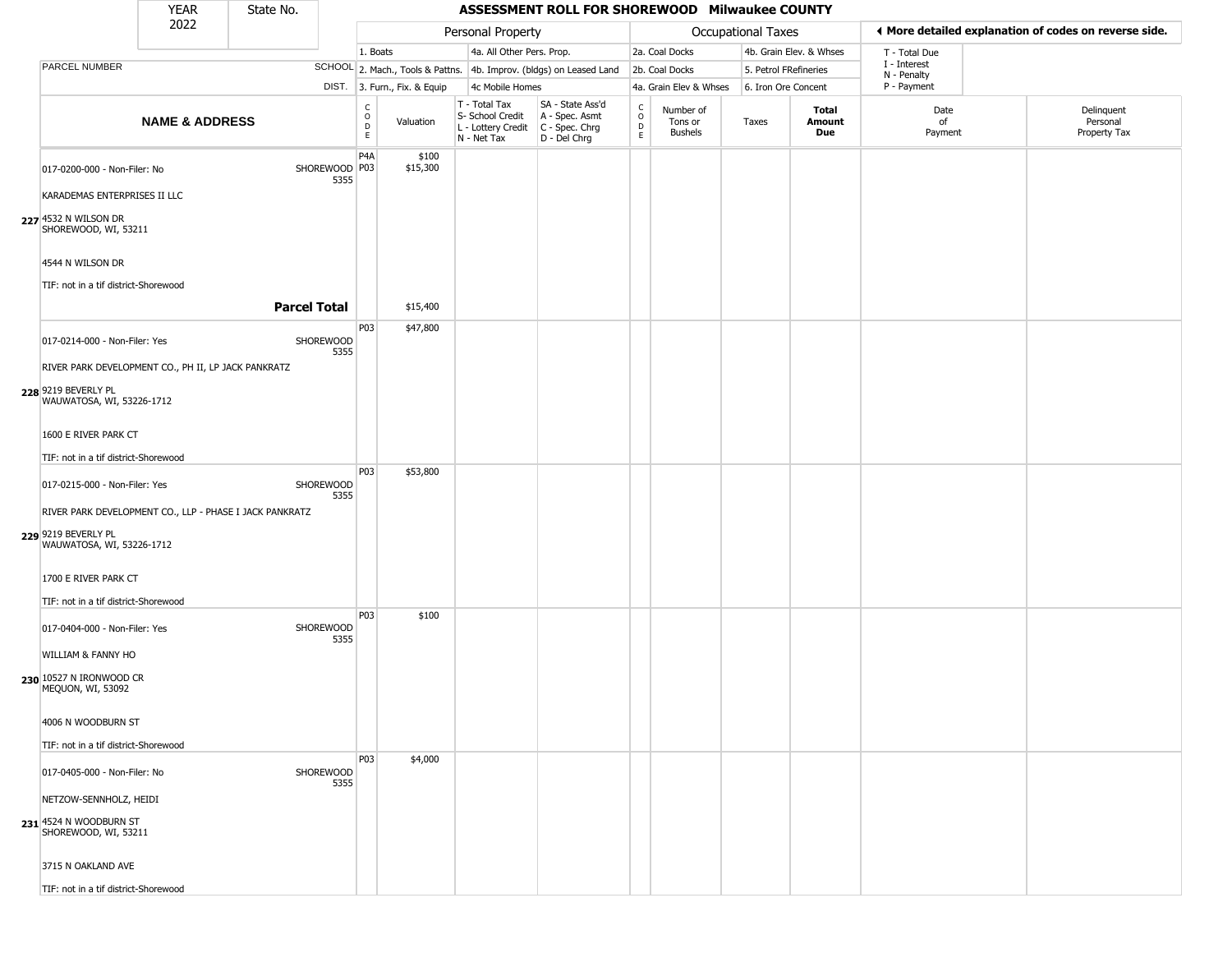|                                                                         | YEAR                      | State No.           |                       |                                          |                              |                                                                        | ASSESSMENT ROLL FOR SHOREWOOD Milwaukee COUNTY                       |                                              |                                        |                       |                         |                             |                                                       |
|-------------------------------------------------------------------------|---------------------------|---------------------|-----------------------|------------------------------------------|------------------------------|------------------------------------------------------------------------|----------------------------------------------------------------------|----------------------------------------------|----------------------------------------|-----------------------|-------------------------|-----------------------------|-------------------------------------------------------|
|                                                                         | 2022                      |                     |                       |                                          |                              | Personal Property                                                      |                                                                      |                                              |                                        | Occupational Taxes    |                         |                             | ♦ More detailed explanation of codes on reverse side. |
|                                                                         |                           |                     |                       | 1. Boats                                 |                              | 4a. All Other Pers. Prop.                                              |                                                                      |                                              | 2a. Coal Docks                         |                       | 4b. Grain Elev. & Whses | T - Total Due               |                                                       |
| PARCEL NUMBER                                                           |                           |                     |                       |                                          |                              |                                                                        | SCHOOL 2. Mach., Tools & Pattns. 4b. Improv. (bldgs) on Leased Land  |                                              | 2b. Coal Docks                         | 5. Petrol FRefineries |                         | I - Interest<br>N - Penalty |                                                       |
|                                                                         |                           |                     |                       |                                          | DIST. 3. Furn., Fix. & Equip | 4c Mobile Homes                                                        |                                                                      |                                              | 4a. Grain Elev & Whses                 | 6. Iron Ore Concent   |                         | P - Payment                 |                                                       |
|                                                                         | <b>NAME &amp; ADDRESS</b> |                     |                       | $\rm _o^C$<br>$\mathsf D$<br>$\mathsf E$ | Valuation                    | T - Total Tax<br>S- School Credit<br>L - Lottery Credit<br>N - Net Tax | SA - State Ass'd<br>A - Spec. Asmt<br>C - Spec. Chrg<br>D - Del Chrg | $\mathsf{C}$<br>$\circ$<br>$\mathsf{D}$<br>E | Number of<br>Tons or<br><b>Bushels</b> | Taxes                 | Total<br>Amount<br>Due  | Date<br>of<br>Payment       | Delinquent<br>Personal<br>Property Tax                |
| 017-0501-000 - Non-Filer: Yes<br>MICHAEL VITUCCI                        |                           |                     | SHOREWOOD<br>5355     | P03                                      | \$2,000                      |                                                                        |                                                                      |                                              |                                        |                       |                         |                             |                                                       |
| 232 1579 E CUMBERLAND BLVD<br>WHITE FISH BAY, WI, 53211                 |                           |                     |                       |                                          |                              |                                                                        |                                                                      |                                              |                                        |                       |                         |                             |                                                       |
| 2215 E BEVERLY RD                                                       |                           |                     |                       |                                          |                              |                                                                        |                                                                      |                                              |                                        |                       |                         |                             |                                                       |
| TIF: not in a tif district-Shorewood                                    |                           |                     |                       |                                          |                              |                                                                        |                                                                      |                                              |                                        |                       |                         |                             |                                                       |
| 017-0602-000 - Non-Filer: No                                            |                           |                     | SHOREWOOD<br>5355     | P03                                      | \$1,900                      |                                                                        |                                                                      |                                              |                                        |                       |                         |                             |                                                       |
| YORK HILL CAPITAL, LLC<br>233 PO BOX 180018<br>DELAFIELD, WI, 53018     |                           |                     |                       |                                          |                              |                                                                        |                                                                      |                                              |                                        |                       |                         |                             |                                                       |
| 1805 E ELMDALE CT                                                       |                           |                     |                       |                                          |                              |                                                                        |                                                                      |                                              |                                        |                       |                         |                             |                                                       |
| TIF: not in a tif district-Shorewood                                    |                           |                     |                       | P4A                                      | \$900                        |                                                                        |                                                                      |                                              |                                        |                       |                         |                             |                                                       |
| 017-0603-000 - Non-Filer: Yes                                           |                           |                     | SHOREWOOD P03<br>5355 |                                          | \$8,000                      |                                                                        |                                                                      |                                              |                                        |                       |                         |                             |                                                       |
| LUTYNSKI, WAYNE M<br>234 W167 N11183 QUEENS CT<br>GERMANTOWN, WI, 53022 |                           |                     |                       |                                          |                              |                                                                        |                                                                      |                                              |                                        |                       |                         |                             |                                                       |
| 4340 N WILSON DR                                                        |                           |                     |                       |                                          |                              |                                                                        |                                                                      |                                              |                                        |                       |                         |                             |                                                       |
| TIF: not in a tif district-Shorewood                                    |                           |                     |                       |                                          |                              |                                                                        |                                                                      |                                              |                                        |                       |                         |                             |                                                       |
|                                                                         |                           | <b>Parcel Total</b> |                       |                                          | \$8,900                      |                                                                        |                                                                      |                                              |                                        |                       |                         |                             |                                                       |
| 017-0604-000 - Non-Filer: Yes                                           |                           |                     | SHOREWOOD<br>5355     | P03                                      | \$8,900                      |                                                                        |                                                                      |                                              |                                        |                       |                         |                             |                                                       |
| LUTYNSKI, WAYNE M                                                       |                           |                     |                       |                                          |                              |                                                                        |                                                                      |                                              |                                        |                       |                         |                             |                                                       |
| 235 W167 N11183 QUEENS CT<br>GERMANTOWN, WI, 53022                      |                           |                     |                       |                                          |                              |                                                                        |                                                                      |                                              |                                        |                       |                         |                             |                                                       |
| 4348 N WILSON DR                                                        |                           |                     |                       |                                          |                              |                                                                        |                                                                      |                                              |                                        |                       |                         |                             |                                                       |
| TIF: not in a tif district-Shorewood                                    |                           |                     |                       |                                          |                              |                                                                        |                                                                      |                                              |                                        |                       |                         |                             |                                                       |
| 017-0605-000 - Non-Filer: Yes                                           |                           |                     | SHOREWOOD P4A<br>5355 | P03                                      | \$1,100<br>\$1,200           |                                                                        |                                                                      |                                              |                                        |                       |                         |                             |                                                       |
| MARGARET SIEGMAN REV TRUST                                              |                           |                     |                       |                                          |                              |                                                                        |                                                                      |                                              |                                        |                       |                         |                             |                                                       |
| 236 6963 N RANGELINE RD<br>GLENDALE, WI, 53209-2618                     |                           |                     |                       |                                          |                              |                                                                        |                                                                      |                                              |                                        |                       |                         |                             |                                                       |
| 4304 N SHEFFIELD AVE                                                    |                           |                     |                       |                                          |                              |                                                                        |                                                                      |                                              |                                        |                       |                         |                             |                                                       |
| TIF: not in a tif district-Shorewood                                    |                           |                     |                       |                                          |                              |                                                                        |                                                                      |                                              |                                        |                       |                         |                             |                                                       |
|                                                                         |                           | <b>Parcel Total</b> |                       |                                          | \$2,300                      |                                                                        |                                                                      |                                              |                                        |                       |                         |                             |                                                       |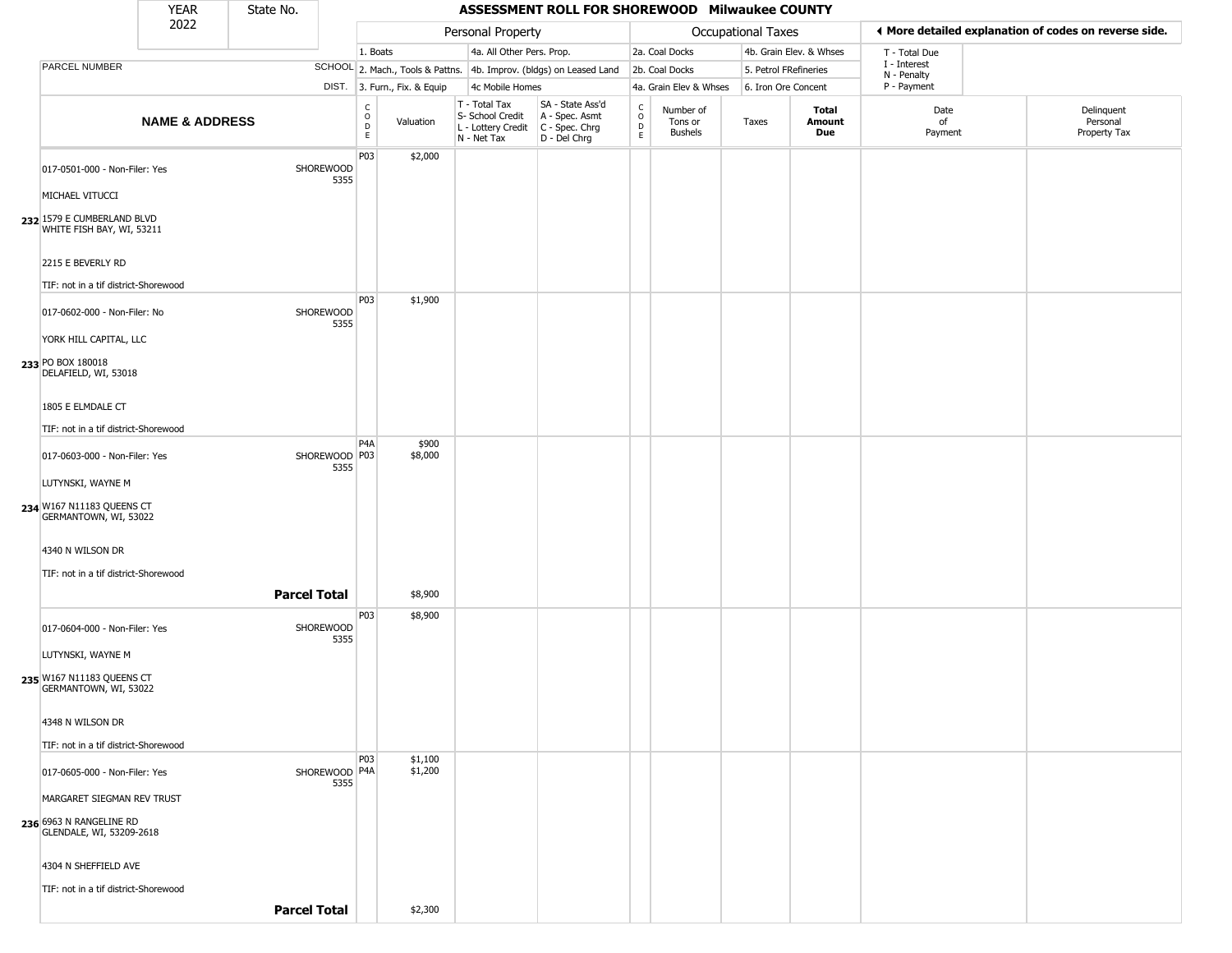|                                                                                                                             | <b>YEAR</b>               | State No.                                                  |                       |                                                                       |                                                                        | ASSESSMENT ROLL FOR SHOREWOOD Milwaukee COUNTY                                     |                                            |                                        |                       |                               |                            |                                                       |
|-----------------------------------------------------------------------------------------------------------------------------|---------------------------|------------------------------------------------------------|-----------------------|-----------------------------------------------------------------------|------------------------------------------------------------------------|------------------------------------------------------------------------------------|--------------------------------------------|----------------------------------------|-----------------------|-------------------------------|----------------------------|-------------------------------------------------------|
|                                                                                                                             | 2022                      |                                                            |                       |                                                                       | Personal Property                                                      |                                                                                    |                                            |                                        | Occupational Taxes    |                               |                            | ♦ More detailed explanation of codes on reverse side. |
|                                                                                                                             |                           |                                                            |                       | 1. Boats                                                              | 4a. All Other Pers. Prop.                                              |                                                                                    |                                            | 2a. Coal Docks                         |                       | 4b. Grain Elev. & Whses       | T - Total Due              |                                                       |
| PARCEL NUMBER                                                                                                               |                           |                                                            |                       |                                                                       |                                                                        | SCHOOL 2. Mach., Tools & Pattns. 4b. Improv. (bldgs) on Leased Land 2b. Coal Docks |                                            |                                        | 5. Petrol FRefineries |                               | I - Interest               |                                                       |
|                                                                                                                             |                           |                                                            |                       | DIST. 3. Furn., Fix. & Equip                                          | 4c Mobile Homes                                                        |                                                                                    |                                            | 4a. Grain Elev & Whses                 | 6. Iron Ore Concent   |                               | N - Penalty<br>P - Payment |                                                       |
|                                                                                                                             | <b>NAME &amp; ADDRESS</b> |                                                            |                       | $\begin{matrix} 0 \\ 0 \\ D \end{matrix}$<br>Valuation<br>$\mathsf E$ | T - Total Tax<br>S- School Credit<br>L - Lottery Credit<br>N - Net Tax | SA - State Ass'd<br>A - Spec. Asmt<br>C - Spec. Chrg<br>D - Del Chrg               | $\begin{array}{c} C \\ O \\ E \end{array}$ | Number of<br>Tons or<br><b>Bushels</b> | Taxes                 | <b>Total</b><br>Amount<br>Due | Date<br>of<br>Payment      | Delinquent<br>Personal<br>Property Tax                |
| 017-0605-001 - Non-Filer: Yes<br><b>HARDERS</b>                                                                             |                           | CARIBBEAN TOUCH THERAPEUTIC & RELAXATION MASSAGE YESENIA D | SHOREWOOD P03<br>5355 | P4A<br>\$200<br>\$2,000                                               |                                                                        |                                                                                    |                                            |                                        |                       |                               |                            |                                                       |
| 237 3510 N OAKLAND AVE # 206<br>SHOREWOOD, WI, 53211<br>3510 N OAKLAND AVE UNIT 206<br>TIF: not in a tif district-Shorewood |                           |                                                            |                       |                                                                       |                                                                        |                                                                                    |                                            |                                        |                       |                               |                            |                                                       |
|                                                                                                                             |                           | <b>Parcel Total</b>                                        |                       | \$2,200                                                               |                                                                        |                                                                                    |                                            |                                        |                       |                               |                            |                                                       |
| 017-0606-000 - Non-Filer: Yes<br>ASHOK C CHOITHANI                                                                          |                           |                                                            | SHOREWOOD P03<br>5355 | P4A<br>\$200<br>\$1,200                                               |                                                                        |                                                                                    |                                            |                                        |                       |                               |                            |                                                       |
| 238 4392 N WILSON DR<br>SHOREWOOD, WI, 53211<br>4392 N WILSON DR                                                            |                           |                                                            |                       |                                                                       |                                                                        |                                                                                    |                                            |                                        |                       |                               |                            |                                                       |
| TIF: not in a tif district-Shorewood                                                                                        |                           | <b>Parcel Total</b>                                        |                       |                                                                       |                                                                        |                                                                                    |                                            |                                        |                       |                               |                            |                                                       |
|                                                                                                                             |                           |                                                            |                       | \$1,400                                                               |                                                                        |                                                                                    |                                            |                                        |                       |                               |                            |                                                       |
| 017-0607-000 - Non-Filer: Yes<br>LUTYNSKI, WAYNE M                                                                          |                           | SHOREWOOD                                                  | 5355                  | P03<br>\$8,900                                                        |                                                                        |                                                                                    |                                            |                                        |                       |                               |                            |                                                       |
| 239 W167 N11183 QUEENS CT<br>GERMANTOWN, WI, 53022                                                                          |                           |                                                            |                       |                                                                       |                                                                        |                                                                                    |                                            |                                        |                       |                               |                            |                                                       |
| 4384 N WILSON DR                                                                                                            |                           |                                                            |                       |                                                                       |                                                                        |                                                                                    |                                            |                                        |                       |                               |                            |                                                       |
| TIF: not in a tif district-Shorewood<br>017-0608-000 - Non-Filer: Yes                                                       |                           | SHOREWOOD                                                  | 5355                  | P03<br>\$700                                                          |                                                                        |                                                                                    |                                            |                                        |                       |                               |                            |                                                       |
| <b>CARL H MUELLER</b><br>240 4015 N LAKE DR<br>SHOREWOOD, WI, 53211                                                         |                           |                                                            |                       |                                                                       |                                                                        |                                                                                    |                                            |                                        |                       |                               |                            |                                                       |
| 2200 E STRATFORD CT<br>TIF: not in a tif district-Shorewood                                                                 |                           |                                                            |                       |                                                                       |                                                                        |                                                                                    |                                            |                                        |                       |                               |                            |                                                       |
| 017-0609-000 - Non-Filer: Yes<br>T & L BRUSNAHAN TIM BRUSNAHAN                                                              |                           | SHOREWOOD                                                  | 5355                  | P <sub>4</sub> A<br>\$500                                             |                                                                        |                                                                                    |                                            |                                        |                       |                               |                            |                                                       |
| 241 4411 N MURRAY AVE<br>SHOREWOOD, WI, 53211<br>4378 N WILSON DR                                                           |                           |                                                            |                       |                                                                       |                                                                        |                                                                                    |                                            |                                        |                       |                               |                            |                                                       |
| TIF: not in a tif district-Shorewood                                                                                        |                           |                                                            |                       |                                                                       |                                                                        |                                                                                    |                                            |                                        |                       |                               |                            |                                                       |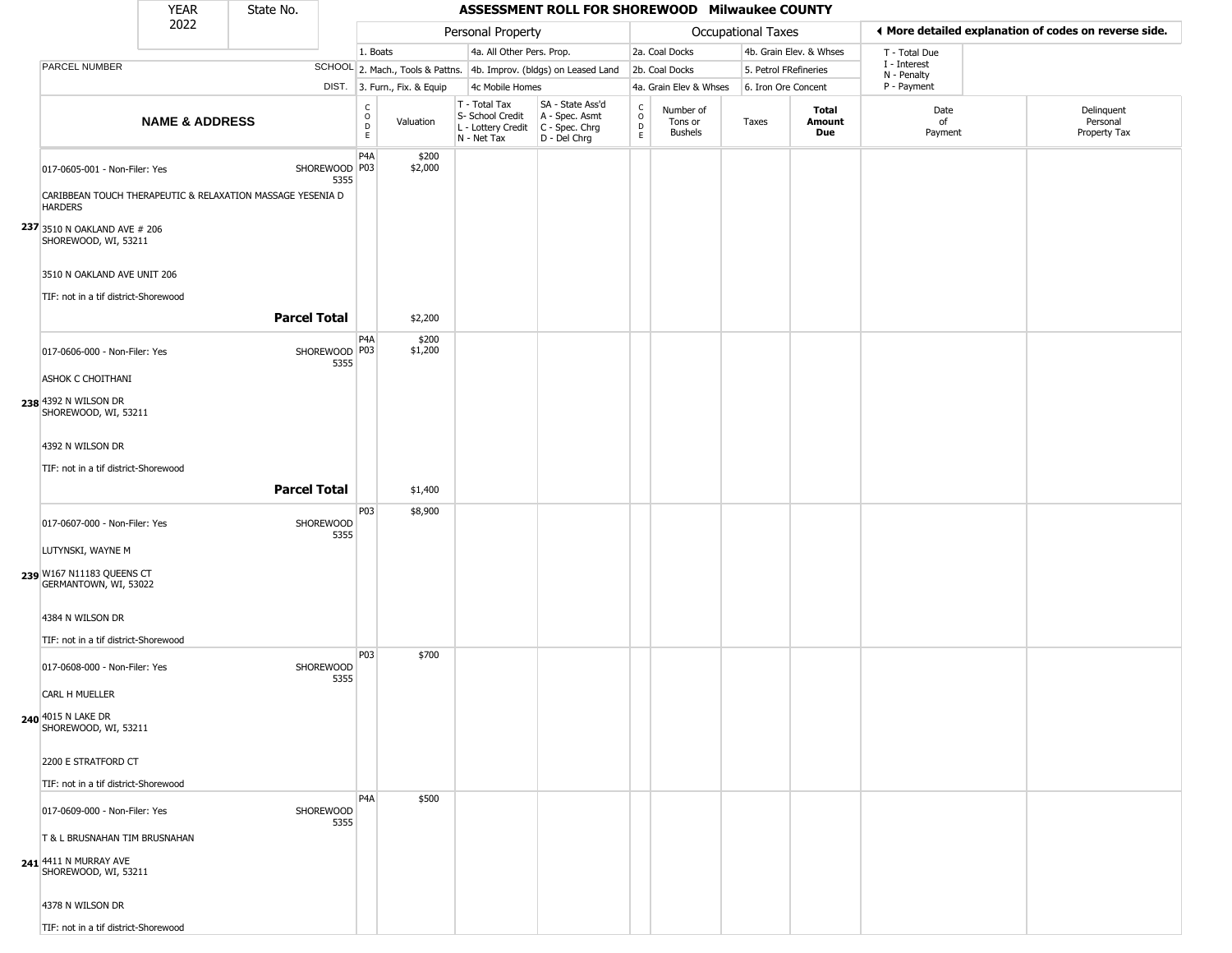|                                                      | <b>YEAR</b>               | State No. |                   |                                          |                              |                                                                                             | ASSESSMENT ROLL FOR SHOREWOOD Milwaukee COUNTY                      |                                 |                                        |                    |                         |                             |                                                       |
|------------------------------------------------------|---------------------------|-----------|-------------------|------------------------------------------|------------------------------|---------------------------------------------------------------------------------------------|---------------------------------------------------------------------|---------------------------------|----------------------------------------|--------------------|-------------------------|-----------------------------|-------------------------------------------------------|
|                                                      | 2022                      |           |                   |                                          |                              | Personal Property                                                                           |                                                                     |                                 |                                        | Occupational Taxes |                         |                             | ♦ More detailed explanation of codes on reverse side. |
|                                                      |                           |           |                   | 1. Boats                                 |                              | 4a. All Other Pers. Prop.                                                                   |                                                                     |                                 | 2a. Coal Docks                         |                    | 4b. Grain Elev. & Whses | T - Total Due               |                                                       |
| PARCEL NUMBER                                        |                           |           |                   |                                          |                              |                                                                                             | SCHOOL 2. Mach., Tools & Pattns. 4b. Improv. (bldgs) on Leased Land |                                 | 2b. Coal Docks                         |                    | 5. Petrol FRefineries   | I - Interest<br>N - Penalty |                                                       |
|                                                      |                           |           |                   |                                          | DIST. 3. Furn., Fix. & Equip | 4c Mobile Homes                                                                             |                                                                     |                                 | 4a. Grain Elev & Whses                 |                    | 6. Iron Ore Concent     | P - Payment                 |                                                       |
|                                                      | <b>NAME &amp; ADDRESS</b> |           |                   | $\rm _o^C$<br>$\mathsf D$<br>$\mathsf E$ | Valuation                    | T - Total Tax<br>S- School Credit<br>$ L -$ Lottery Credit $ C -$ Spec. Chrg<br>N - Net Tax | SA - State Ass'd<br>A - Spec. Asmt<br>D - Del Chrg                  | $\rm _o^C$<br>$\mathsf{D}$<br>E | Number of<br>Tons or<br><b>Bushels</b> | Taxes              | Total<br>Amount<br>Due  | Date<br>of<br>Payment       | Delinquent<br>Personal<br>Property Tax                |
| 017-0610-000 - Non-Filer: Yes<br><b>SHARON KERBS</b> |                           |           | SHOREWOOD<br>5355 | P03                                      | \$2,600                      |                                                                                             |                                                                     |                                 |                                        |                    |                         |                             |                                                       |
| 242 9310 N THRUSH LN<br>BAYSIDE, WI, 53217           |                           |           |                   |                                          |                              |                                                                                             |                                                                     |                                 |                                        |                    |                         |                             |                                                       |
| 4370 N WILSON DR                                     |                           |           |                   |                                          |                              |                                                                                             |                                                                     |                                 |                                        |                    |                         |                             |                                                       |
| TIF: not in a tif district-Shorewood                 |                           |           |                   |                                          |                              |                                                                                             |                                                                     |                                 |                                        |                    |                         |                             |                                                       |
| 017-0611-000 - Non-Filer: Yes                        |                           |           | SHOREWOOD<br>5355 | P03                                      | \$2,400                      |                                                                                             |                                                                     |                                 |                                        |                    |                         |                             |                                                       |
| <b>SHARON KERBS</b>                                  |                           |           |                   |                                          |                              |                                                                                             |                                                                     |                                 |                                        |                    |                         |                             |                                                       |
| 243 9310 N THRUSH LN<br>BAYSIDE, WI, 53217           |                           |           |                   |                                          |                              |                                                                                             |                                                                     |                                 |                                        |                    |                         |                             |                                                       |
| 4305 N SHEFFIELD AVE                                 |                           |           |                   |                                          |                              |                                                                                             |                                                                     |                                 |                                        |                    |                         |                             |                                                       |
| TIF: not in a tif district-Shorewood                 |                           |           |                   |                                          |                              |                                                                                             |                                                                     |                                 |                                        |                    |                         |                             |                                                       |
| 017-0612-000 - Non-Filer: Yes                        |                           |           | SHOREWOOD<br>5355 | P03                                      | \$1,100                      |                                                                                             |                                                                     |                                 |                                        |                    |                         |                             |                                                       |
| LUTYNSKI-WAYNE & TOBY                                |                           |           |                   |                                          |                              |                                                                                             |                                                                     |                                 |                                        |                    |                         |                             |                                                       |
| 244 W167N11183 QUEENS CT<br>GERMANTOWN, WI, 53022    |                           |           |                   |                                          |                              |                                                                                             |                                                                     |                                 |                                        |                    |                         |                             |                                                       |
| 4320 N WILSON DR                                     |                           |           |                   |                                          |                              |                                                                                             |                                                                     |                                 |                                        |                    |                         |                             |                                                       |
| TIF: not in a tif district-Shorewood                 |                           |           |                   |                                          |                              |                                                                                             |                                                                     |                                 |                                        |                    |                         |                             |                                                       |
| 017-0613-000 - Non-Filer: Yes                        |                           |           | SHOREWOOD<br>5355 | P03                                      | \$1,200                      |                                                                                             |                                                                     |                                 |                                        |                    |                         |                             |                                                       |
| DAVID & LINDA SCHULZ                                 |                           |           |                   |                                          |                              |                                                                                             |                                                                     |                                 |                                        |                    |                         |                             |                                                       |
| 245 4651 N ARDMORE AVE<br>WHITEFISH BAY, WI, 53211   |                           |           |                   |                                          |                              |                                                                                             |                                                                     |                                 |                                        |                    |                         |                             |                                                       |
| 4314 N WILSON DR                                     |                           |           |                   |                                          |                              |                                                                                             |                                                                     |                                 |                                        |                    |                         |                             |                                                       |
| TIF: not in a tif district-Shorewood                 |                           |           |                   |                                          |                              |                                                                                             |                                                                     |                                 |                                        |                    |                         |                             |                                                       |
| 017-0614-000 - Non-Filer: Yes                        |                           |           | SHOREWOOD<br>5355 | P03                                      | \$1,000                      |                                                                                             |                                                                     |                                 |                                        |                    |                         |                             |                                                       |
| SHARON KERBS ET AL                                   |                           |           |                   |                                          |                              |                                                                                             |                                                                     |                                 |                                        |                    |                         |                             |                                                       |
| 246 9310 N THRUSH LN<br>BAYSIDE, WI, 53217           |                           |           |                   |                                          |                              |                                                                                             |                                                                     |                                 |                                        |                    |                         |                             |                                                       |
| 4308 N WILSON DR                                     |                           |           |                   |                                          |                              |                                                                                             |                                                                     |                                 |                                        |                    |                         |                             |                                                       |
| TIF: not in a tif district-Shorewood                 |                           |           |                   |                                          |                              |                                                                                             |                                                                     |                                 |                                        |                    |                         |                             |                                                       |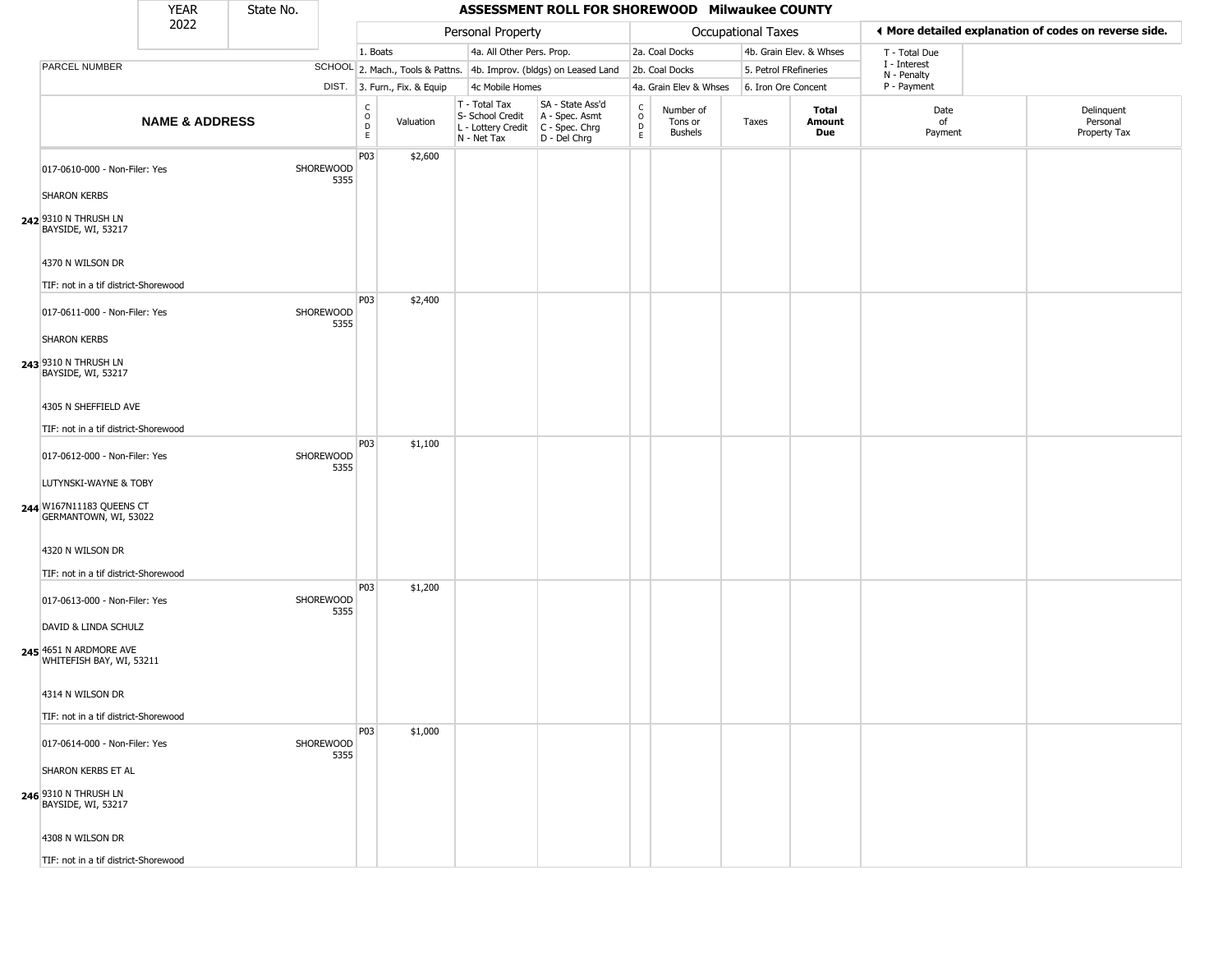|                                                                         | <b>YEAR</b>               | State No. |                   |                                          |                              |                                                                                         | ASSESSMENT ROLL FOR SHOREWOOD Milwaukee COUNTY                      |                               |                                        |                       |                         |                             |                                                       |
|-------------------------------------------------------------------------|---------------------------|-----------|-------------------|------------------------------------------|------------------------------|-----------------------------------------------------------------------------------------|---------------------------------------------------------------------|-------------------------------|----------------------------------------|-----------------------|-------------------------|-----------------------------|-------------------------------------------------------|
|                                                                         | 2022                      |           |                   |                                          |                              | Personal Property                                                                       |                                                                     |                               |                                        | Occupational Taxes    |                         |                             | ♦ More detailed explanation of codes on reverse side. |
|                                                                         |                           |           |                   | 1. Boats                                 |                              | 4a. All Other Pers. Prop.                                                               |                                                                     |                               | 2a. Coal Docks                         |                       | 4b. Grain Elev. & Whses | T - Total Due               |                                                       |
| PARCEL NUMBER                                                           |                           |           |                   |                                          |                              |                                                                                         | SCHOOL 2. Mach., Tools & Pattns. 4b. Improv. (bldgs) on Leased Land |                               | 2b. Coal Docks                         | 5. Petrol FRefineries |                         | I - Interest<br>N - Penalty |                                                       |
|                                                                         |                           |           |                   |                                          | DIST. 3. Furn., Fix. & Equip | 4c Mobile Homes                                                                         |                                                                     |                               | 4a. Grain Elev & Whses                 | 6. Iron Ore Concent   |                         | P - Payment                 |                                                       |
|                                                                         | <b>NAME &amp; ADDRESS</b> |           |                   | $\rm _o^C$<br>$\mathsf D$<br>$\mathsf E$ | Valuation                    | T - Total Tax<br>S- School Credit<br>L - Lottery Credit   C - Spec. Chrg<br>N - Net Tax | SA - State Ass'd<br>A - Spec. Asmt<br>D - Del Chrg                  | $\delta$<br>$\mathsf{D}$<br>E | Number of<br>Tons or<br><b>Bushels</b> | Taxes                 | Total<br>Amount<br>Due  | Date<br>of<br>Payment       | Delinquent<br>Personal<br>Property Tax                |
| 017-0616-000 - Non-Filer: Yes<br>FERRARA, VINCENT & GAETANO             |                           |           | SHOREWOOD<br>5355 | P03                                      | \$1,100                      |                                                                                         |                                                                     |                               |                                        |                       |                         |                             |                                                       |
| 247 4231 N OLSEN AVE<br>SHOREWOOD, WI, 53211                            |                           |           |                   |                                          |                              |                                                                                         |                                                                     |                               |                                        |                       |                         |                             |                                                       |
| 4304 N ALPINE AVE<br>TIF: not in a tif district-Shorewood               |                           |           |                   |                                          |                              |                                                                                         |                                                                     |                               |                                        |                       |                         |                             |                                                       |
| 017-0617-000 - Non-Filer: Yes                                           |                           |           | SHOREWOOD<br>5355 | P03                                      | \$1,600                      |                                                                                         |                                                                     |                               |                                        |                       |                         |                             |                                                       |
| FERRARA, GAETANO & ANNA<br>248 4231 N OLSEN AVE<br>SHOREWOOD, WI, 53211 |                           |           |                   |                                          |                              |                                                                                         |                                                                     |                               |                                        |                       |                         |                             |                                                       |
| 4250 N WILSON DR                                                        |                           |           |                   |                                          |                              |                                                                                         |                                                                     |                               |                                        |                       |                         |                             |                                                       |
| TIF: not in a tif district-Shorewood                                    |                           |           |                   |                                          |                              |                                                                                         |                                                                     |                               |                                        |                       |                         |                             |                                                       |
| 017-0619-000 - Non-Filer: Yes                                           |                           |           | SHOREWOOD<br>5355 | P03                                      | \$600                        |                                                                                         |                                                                     |                               |                                        |                       |                         |                             |                                                       |
| PECK, K GRETCHEN                                                        |                           |           |                   |                                          |                              |                                                                                         |                                                                     |                               |                                        |                       |                         |                             |                                                       |
| 249 720 E BAY POINT RD<br>BAYSIDE, WI, 53217                            |                           |           |                   |                                          |                              |                                                                                         |                                                                     |                               |                                        |                       |                         |                             |                                                       |
| 4205 N OLSEN AVE                                                        |                           |           |                   |                                          |                              |                                                                                         |                                                                     |                               |                                        |                       |                         |                             |                                                       |
| TIF: not in a tif district-Shorewood                                    |                           |           |                   | P03                                      | \$900                        |                                                                                         |                                                                     |                               |                                        |                       |                         |                             |                                                       |
| 017-0620-000 - Non-Filer: Yes                                           |                           |           | SHOREWOOD<br>5355 |                                          |                              |                                                                                         |                                                                     |                               |                                        |                       |                         |                             |                                                       |
| FERRARA, GAETANO<br>250 4231 N OLSEN AVE<br>SHOREWOOD, WI, 53211        |                           |           |                   |                                          |                              |                                                                                         |                                                                     |                               |                                        |                       |                         |                             |                                                       |
| 4204 N OLSEN AVE                                                        |                           |           |                   |                                          |                              |                                                                                         |                                                                     |                               |                                        |                       |                         |                             |                                                       |
| TIF: not in a tif district-Shorewood                                    |                           |           |                   |                                          |                              |                                                                                         |                                                                     |                               |                                        |                       |                         |                             |                                                       |
| 017-0621-000 - Non-Filer: No                                            |                           |           | SHOREWOOD<br>5355 | P03                                      | \$2,400                      |                                                                                         |                                                                     |                               |                                        |                       |                         |                             |                                                       |
| CARDINALE, GUISEPPE                                                     |                           |           |                   |                                          |                              |                                                                                         |                                                                     |                               |                                        |                       |                         |                             |                                                       |
| 251 9012 N IROQUOIS RD<br>BAYSIDE, WI, 53217                            |                           |           |                   |                                          |                              |                                                                                         |                                                                     |                               |                                        |                       |                         |                             |                                                       |
| 4206 N WILSON DR                                                        |                           |           |                   |                                          |                              |                                                                                         |                                                                     |                               |                                        |                       |                         |                             |                                                       |
| TIF: not in a tif district-Shorewood                                    |                           |           |                   |                                          |                              |                                                                                         |                                                                     |                               |                                        |                       |                         |                             |                                                       |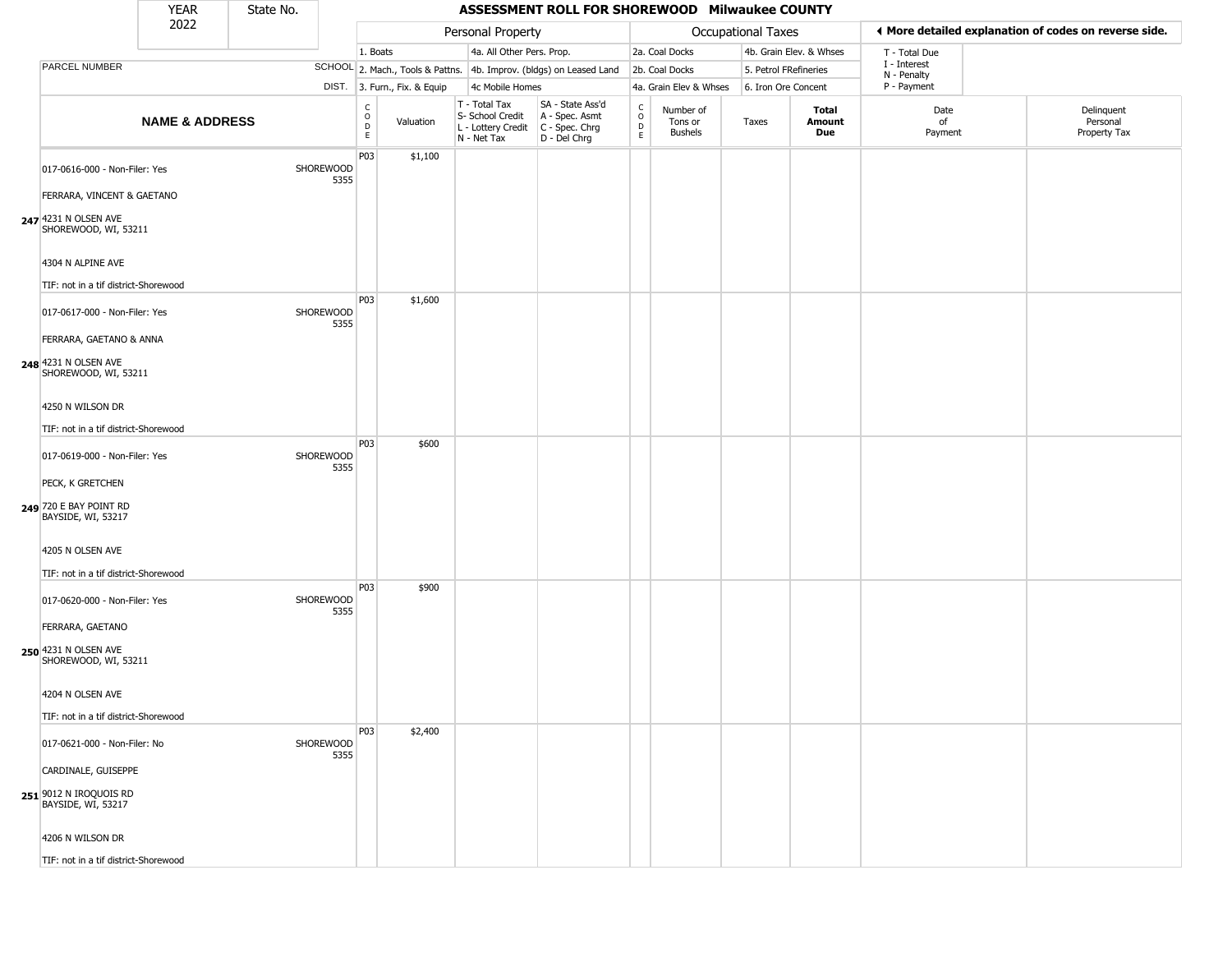|                                                                         | <b>YEAR</b>               | State No. |                          |                                                  |                              |                                                                        | ASSESSMENT ROLL FOR SHOREWOOD Milwaukee COUNTY                         |                                   |                                 |                           |                         |                             |                                                       |
|-------------------------------------------------------------------------|---------------------------|-----------|--------------------------|--------------------------------------------------|------------------------------|------------------------------------------------------------------------|------------------------------------------------------------------------|-----------------------------------|---------------------------------|---------------------------|-------------------------|-----------------------------|-------------------------------------------------------|
|                                                                         | 2022                      |           |                          |                                                  |                              | Personal Property                                                      |                                                                        |                                   |                                 | <b>Occupational Taxes</b> |                         |                             | ◀ More detailed explanation of codes on reverse side. |
|                                                                         |                           |           |                          | 1. Boats                                         |                              | 4a. All Other Pers. Prop.                                              |                                                                        |                                   | 2a. Coal Docks                  |                           | 4b. Grain Elev. & Whses | T - Total Due               |                                                       |
| PARCEL NUMBER                                                           |                           |           |                          |                                                  |                              |                                                                        | SCHOOL 2. Mach., Tools & Pattns. 4b. Improv. (bldgs) on Leased Land    |                                   | 2b. Coal Docks                  | 5. Petrol FRefineries     |                         | I - Interest<br>N - Penalty |                                                       |
|                                                                         |                           |           |                          |                                                  | DIST. 3. Furn., Fix. & Equip | 4c Mobile Homes                                                        |                                                                        |                                   | 4a. Grain Elev & Whses          | 6. Iron Ore Concent       |                         | P - Payment                 |                                                       |
|                                                                         | <b>NAME &amp; ADDRESS</b> |           |                          | $_{\rm o}^{\rm c}$<br>$\mathsf D$<br>$\mathsf E$ | Valuation                    | T - Total Tax<br>S- School Credit<br>L - Lottery Credit<br>N - Net Tax | SA - State Ass'd<br>A - Spec. Asmt<br>$C - Spec. Chrg$<br>D - Del Chrg | $\mathsf{C}$<br>$\circ$<br>D<br>E | Number of<br>Tons or<br>Bushels | Taxes                     | Total<br>Amount<br>Due  | Date<br>of<br>Payment       | Delinquent<br>Personal<br>Property Tax                |
| 017-0622-000 - Non-Filer: Yes                                           |                           |           | <b>SHOREWOOD</b><br>5355 | P03                                              | \$1,800                      |                                                                        |                                                                        |                                   |                                 |                           |                         |                             |                                                       |
| LETO, MARIA<br>252 4032 N NEWHALL ST<br>SHOREWOOD, WI, 53211            |                           |           |                          |                                                  |                              |                                                                        |                                                                        |                                   |                                 |                           |                         |                             |                                                       |
| 4214 N WILSON DR                                                        |                           |           |                          |                                                  |                              |                                                                        |                                                                        |                                   |                                 |                           |                         |                             |                                                       |
| TIF: not in a tif district-Shorewood                                    |                           |           |                          |                                                  |                              |                                                                        |                                                                        |                                   |                                 |                           |                         |                             |                                                       |
| 017-0623-000 - Non-Filer: Yes                                           |                           |           | SHOREWOOD<br>5355        | P03                                              | \$8,000                      |                                                                        |                                                                        |                                   |                                 |                           |                         |                             |                                                       |
| LUTYNSKI, WAYNE M<br>253 W167 N11183 QUEENS CT<br>GERMANTOWN, WI, 53022 |                           |           |                          |                                                  |                              |                                                                        |                                                                        |                                   |                                 |                           |                         |                             |                                                       |
| 1204 E OLIVE ST                                                         |                           |           |                          |                                                  |                              |                                                                        |                                                                        |                                   |                                 |                           |                         |                             |                                                       |
| TIF: not in a tif district-Shorewood                                    |                           |           |                          |                                                  |                              |                                                                        |                                                                        |                                   |                                 |                           |                         |                             |                                                       |
| 017-0624-000 - Non-Filer: Yes                                           |                           |           | SHOREWOOD<br>5355        | P03                                              | \$300                        |                                                                        |                                                                        |                                   |                                 |                           |                         |                             |                                                       |
| LA INVESTMENTS LLC A ARENA/J LEWENAUER                                  |                           |           |                          |                                                  |                              |                                                                        |                                                                        |                                   |                                 |                           |                         |                             |                                                       |
| 254 708 N 26TH ST<br>MILWAUKEE, WI, 53233                               |                           |           |                          |                                                  |                              |                                                                        |                                                                        |                                   |                                 |                           |                         |                             |                                                       |
| 1714 E KENSINGTON AVE                                                   |                           |           |                          |                                                  |                              |                                                                        |                                                                        |                                   |                                 |                           |                         |                             |                                                       |
| TIF: not in a tif district-Shorewood                                    |                           |           |                          | P03                                              |                              |                                                                        |                                                                        |                                   |                                 |                           |                         |                             |                                                       |
| 017-0701-000 - Non-Filer: Yes                                           |                           |           | SHOREWOOD<br>5355        |                                                  | \$1,300                      |                                                                        |                                                                        |                                   |                                 |                           |                         |                             |                                                       |
| <b>EASTMORE REAL ESTATE</b>                                             |                           |           |                          |                                                  |                              |                                                                        |                                                                        |                                   |                                 |                           |                         |                             |                                                       |
| 255 3287 N OAKLAND AVE<br>MILWAUKEE, WI, 53211                          |                           |           |                          |                                                  |                              |                                                                        |                                                                        |                                   |                                 |                           |                         |                             |                                                       |
| 1804 E ELMDALE CT                                                       |                           |           |                          |                                                  |                              |                                                                        |                                                                        |                                   |                                 |                           |                         |                             |                                                       |
| TIF: not in a tif district-Shorewood                                    |                           |           |                          |                                                  |                              |                                                                        |                                                                        |                                   |                                 |                           |                         |                             |                                                       |
| 017-0801-000 - Non-Filer: Yes                                           |                           |           | SHOREWOOD<br>5355        | P03                                              | \$1,800                      |                                                                        |                                                                        |                                   |                                 |                           |                         |                             |                                                       |
| SCHERWENKA, JOSEPH & WENDY                                              |                           |           |                          |                                                  |                              |                                                                        |                                                                        |                                   |                                 |                           |                         |                             |                                                       |
| 256 2800 E MENLO BL<br>SHOREWOOD, WI, 53211                             |                           |           |                          |                                                  |                              |                                                                        |                                                                        |                                   |                                 |                           |                         |                             |                                                       |
| 3820 N OAKLAND AVE                                                      |                           |           |                          |                                                  |                              |                                                                        |                                                                        |                                   |                                 |                           |                         |                             |                                                       |
| TIF: not in a tif district-Shorewood                                    |                           |           |                          |                                                  |                              |                                                                        |                                                                        |                                   |                                 |                           |                         |                             |                                                       |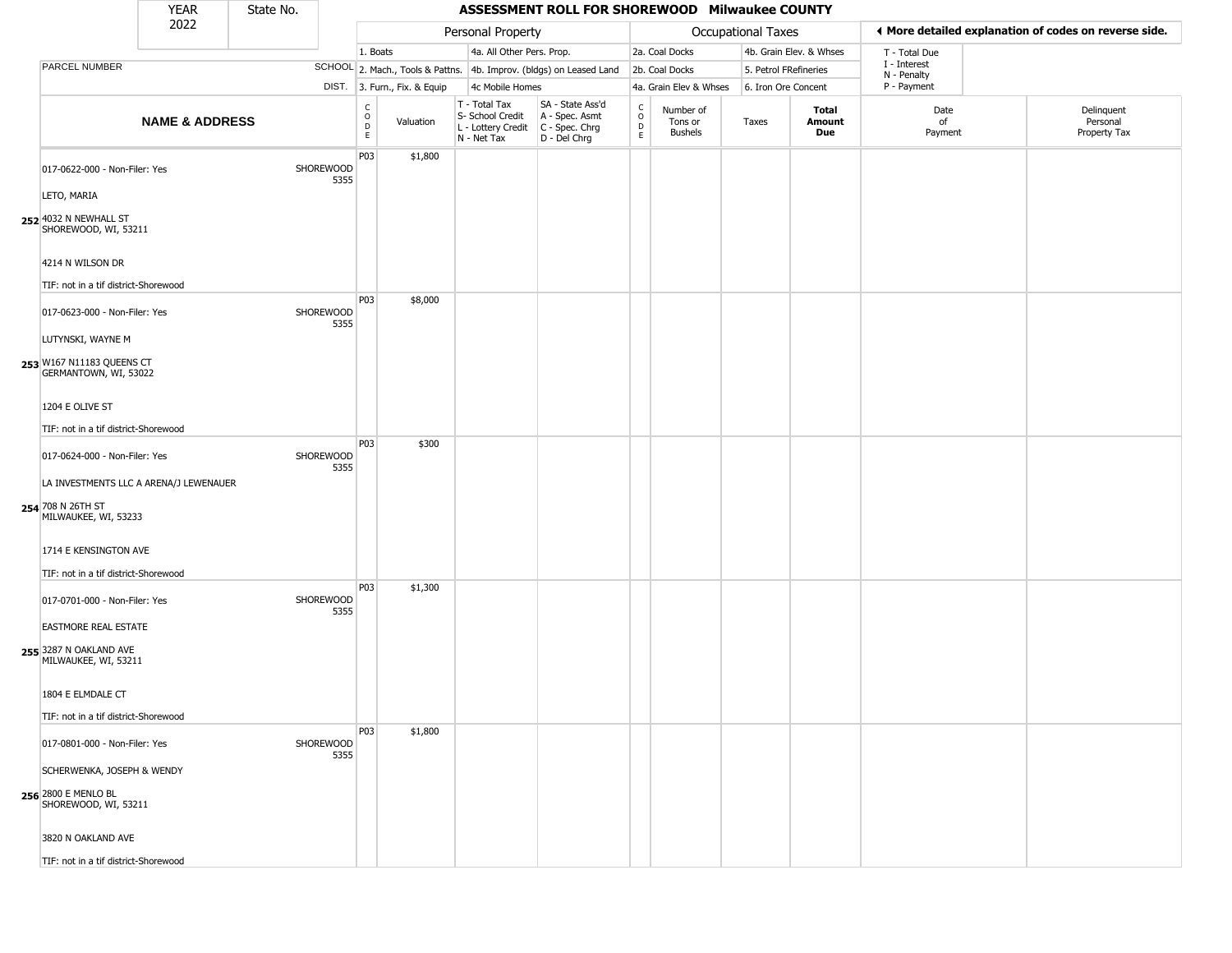|                                                                              | <b>YEAR</b>               | State No.           |                       |                                              |                              |                                                                        | ASSESSMENT ROLL FOR SHOREWOOD Milwaukee COUNTY                         |                                      |                                        |                    |                         |                             |                                                       |
|------------------------------------------------------------------------------|---------------------------|---------------------|-----------------------|----------------------------------------------|------------------------------|------------------------------------------------------------------------|------------------------------------------------------------------------|--------------------------------------|----------------------------------------|--------------------|-------------------------|-----------------------------|-------------------------------------------------------|
|                                                                              | 2022                      |                     |                       |                                              |                              | Personal Property                                                      |                                                                        |                                      |                                        | Occupational Taxes |                         |                             | I More detailed explanation of codes on reverse side. |
|                                                                              |                           |                     |                       | 1. Boats                                     |                              | 4a. All Other Pers. Prop.                                              |                                                                        |                                      | 2a. Coal Docks                         |                    | 4b. Grain Elev. & Whses | T - Total Due               |                                                       |
| PARCEL NUMBER                                                                |                           |                     |                       |                                              |                              |                                                                        | SCHOOL 2. Mach., Tools & Pattns. 4b. Improv. (bldgs) on Leased Land    |                                      | 2b. Coal Docks                         |                    | 5. Petrol FRefineries   | I - Interest<br>N - Penalty |                                                       |
|                                                                              |                           |                     |                       |                                              | DIST. 3. Furn., Fix. & Equip | 4c Mobile Homes                                                        |                                                                        |                                      | 4a. Grain Elev & Whses                 |                    | 6. Iron Ore Concent     | P - Payment                 |                                                       |
|                                                                              | <b>NAME &amp; ADDRESS</b> |                     |                       | $\begin{array}{c}\nC \\ O \\ D\n\end{array}$ | Valuation                    | T - Total Tax<br>S- School Credit<br>L - Lottery Credit<br>N - Net Tax | SA - State Ass'd<br>A - Spec. Asmt<br>$C - Spec. Chrg$<br>D - Del Chrg | $\frac{c}{0}$<br>D<br>$\mathsf{E}^-$ | Number of<br>Tons or<br><b>Bushels</b> | Taxes              | Total<br>Amount<br>Due  | Date<br>of<br>Payment       | Delinquent<br>Personal<br>Property Tax                |
| 017-0802-000 - Non-Filer: Yes<br>KENMORE APARTMENTS LLC KATZ PROPERTIES, INC |                           |                     | SHOREWOOD<br>5355     | P <sub>03</sub>                              | \$6,500                      |                                                                        |                                                                        |                                      |                                        |                    |                         |                             |                                                       |
| 257 614 W BROWN DEER RD # 300<br>BAYSIDE, WI, 53217                          |                           |                     |                       |                                              |                              |                                                                        |                                                                        |                                      |                                        |                    |                         |                             |                                                       |
| 1800 E KENMORE PL                                                            |                           |                     |                       |                                              |                              |                                                                        |                                                                        |                                      |                                        |                    |                         |                             |                                                       |
| TIF: not in a tif district-Shorewood<br>017-0806-000 - Non-Filer: Yes        |                           |                     | SHOREWOOD<br>5355     | P03                                          | \$400                        |                                                                        |                                                                        |                                      |                                        |                    |                         |                             |                                                       |
| WILLIAM & FANNY HO<br>258 10527 N IRONWOOD CR<br>MEQUON, WI, 53092           |                           |                     |                       |                                              |                              |                                                                        |                                                                        |                                      |                                        |                    |                         |                             |                                                       |
| 3532 N OAKLAND AVE<br>TIF: not in a tif district-Shorewood                   |                           |                     |                       |                                              |                              |                                                                        |                                                                        |                                      |                                        |                    |                         |                             |                                                       |
| 017-0807-000 - Non-Filer: Yes                                                |                           |                     | SHOREWOOD P03<br>5355 | P <sub>4</sub> A                             | \$300<br>\$1,300             |                                                                        |                                                                        |                                      |                                        |                    |                         |                             |                                                       |
| TRISTAN ESTATES, LLC THERESE GILLING<br>259 PO BOX 252<br>MARION, WI, 54950  |                           |                     |                       |                                              |                              |                                                                        |                                                                        |                                      |                                        |                    |                         |                             |                                                       |
| 3560 N OAKLAND AVE<br>TIF: not in a tif district-Shorewood                   |                           |                     |                       |                                              |                              |                                                                        |                                                                        |                                      |                                        |                    |                         |                             |                                                       |
|                                                                              |                           | <b>Parcel Total</b> |                       | P03                                          | \$1,600<br>\$4,100           |                                                                        |                                                                        |                                      |                                        |                    |                         |                             |                                                       |
| 017-0808-000 - Non-Filer: No<br>3546 COMPANY MICHAEL P MCCLONE               |                           |                     | SHOREWOOD<br>5355     |                                              |                              |                                                                        |                                                                        |                                      |                                        |                    |                         |                             |                                                       |
| 260 1845 N FARWELL AVE #314<br>MILWAUKEE, WI, 53202                          |                           |                     |                       |                                              |                              |                                                                        |                                                                        |                                      |                                        |                    |                         |                             |                                                       |
| 3546 N OAKLAND AVE<br>TIF: not in a tif district-Shorewood                   |                           |                     |                       |                                              |                              |                                                                        |                                                                        |                                      |                                        |                    |                         |                             |                                                       |
| 017-0809-000 - Non-Filer: Yes<br>WILLIAM & FANNY HO                          |                           |                     | SHOREWOOD<br>5355     | P03                                          | \$300                        |                                                                        |                                                                        |                                      |                                        |                    |                         |                             |                                                       |
| 261 10527 N IRONWOOD CR<br>MEQUON, WI, 53092                                 |                           |                     |                       |                                              |                              |                                                                        |                                                                        |                                      |                                        |                    |                         |                             |                                                       |
| 1717 E BEVERLY RD<br>TIE: not in a tif dictrict Charaugad                    |                           |                     |                       |                                              |                              |                                                                        |                                                                        |                                      |                                        |                    |                         |                             |                                                       |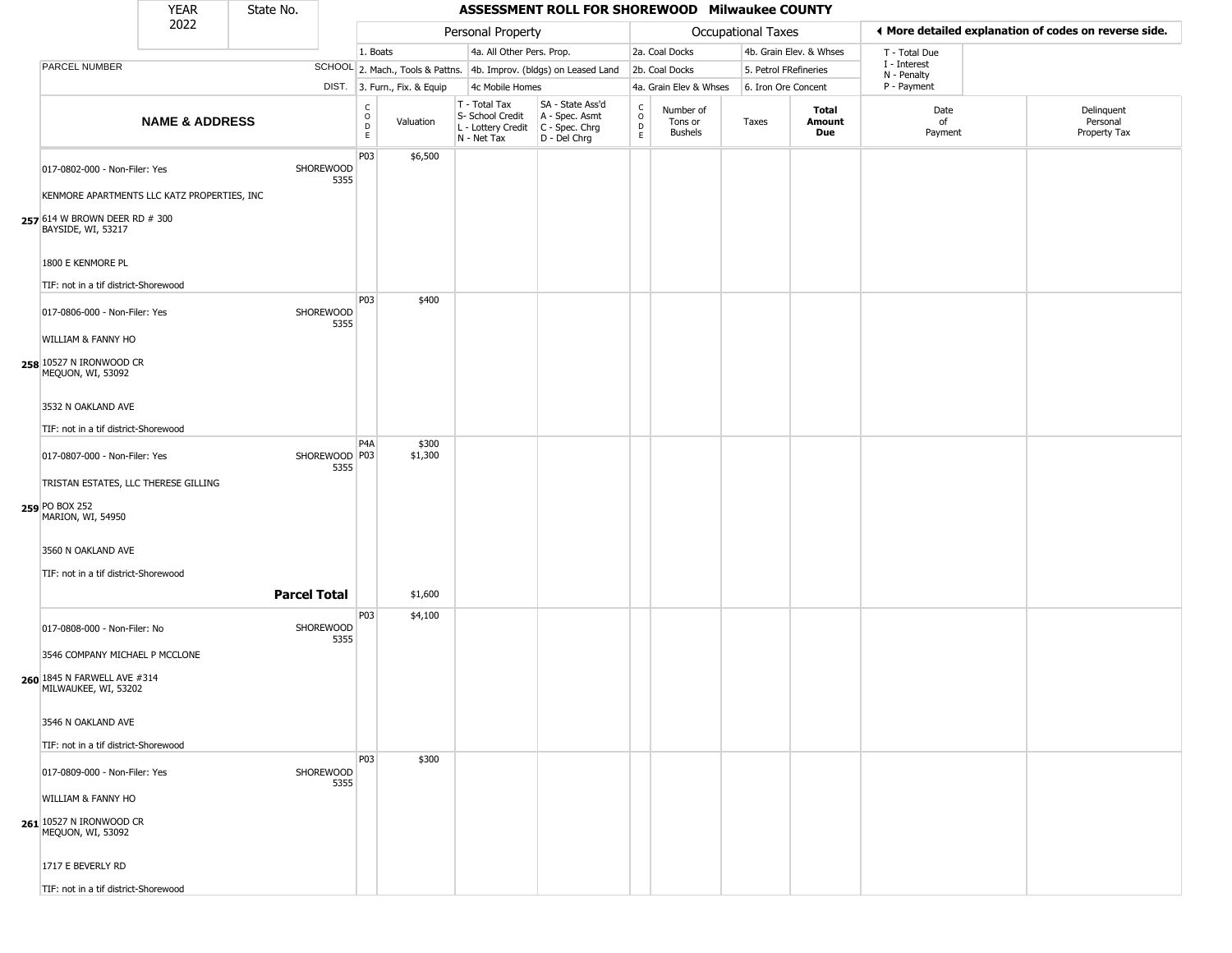|                                                                            | <b>YEAR</b>               | State No.           |                         |                                             |                              |                                                                        | ASSESSMENT ROLL FOR SHOREWOOD Milwaukee COUNTY                       |                                   |                                        |                           |                         |                             |                                                       |
|----------------------------------------------------------------------------|---------------------------|---------------------|-------------------------|---------------------------------------------|------------------------------|------------------------------------------------------------------------|----------------------------------------------------------------------|-----------------------------------|----------------------------------------|---------------------------|-------------------------|-----------------------------|-------------------------------------------------------|
|                                                                            | 2022                      |                     |                         |                                             |                              | Personal Property                                                      |                                                                      |                                   |                                        | <b>Occupational Taxes</b> |                         |                             | ♦ More detailed explanation of codes on reverse side. |
|                                                                            |                           |                     |                         | 1. Boats                                    |                              | 4a. All Other Pers. Prop.                                              |                                                                      |                                   | 2a. Coal Docks                         |                           | 4b. Grain Elev. & Whses | T - Total Due               |                                                       |
| PARCEL NUMBER                                                              |                           |                     |                         |                                             |                              |                                                                        | SCHOOL 2. Mach., Tools & Pattns. 4b. Improv. (bldgs) on Leased Land  |                                   | 2b. Coal Docks                         | 5. Petrol FRefineries     |                         | I - Interest<br>N - Penalty |                                                       |
|                                                                            |                           |                     |                         |                                             | DIST. 3. Furn., Fix. & Equip | 4c Mobile Homes                                                        |                                                                      |                                   | 4a. Grain Elev & Whses                 | 6. Iron Ore Concent       |                         | P - Payment                 |                                                       |
|                                                                            | <b>NAME &amp; ADDRESS</b> |                     |                         | $\frac{c}{0}$<br>$\mathsf D$<br>$\mathsf E$ | Valuation                    | T - Total Tax<br>S- School Credit<br>L - Lottery Credit<br>N - Net Tax | SA - State Ass'd<br>A - Spec. Asmt<br>C - Spec. Chrg<br>D - Del Chrg | $\mathsf{C}$<br>$\circ$<br>D<br>E | Number of<br>Tons or<br><b>Bushels</b> | Taxes                     | Total<br>Amount<br>Due  | Date<br>of<br>Payment       | Delinquent<br>Personal<br>Property Tax                |
| 017-0810-000 - Non-Filer: Yes<br>CAPITAL 47 LLC EASTMORE REAL ESTATE       |                           | SHOREWOOD           | 5355                    | P03                                         | \$600                        |                                                                        |                                                                      |                                   |                                        |                           |                         |                             |                                                       |
| 262 3287 N OAKLAND AVE<br>SHOREWOOD, WI, 53211                             |                           |                     |                         |                                             |                              |                                                                        |                                                                      |                                   |                                        |                           |                         |                             |                                                       |
| 1714 E BEVERLY RD<br>TIF: not in a tif district-Shorewood                  |                           |                     |                         |                                             |                              |                                                                        |                                                                      |                                   |                                        |                           |                         |                             |                                                       |
|                                                                            |                           |                     |                         | P4A                                         | \$700                        |                                                                        |                                                                      |                                   |                                        |                           |                         |                             |                                                       |
| 017-0811-000 - Non-Filer: Yes<br>SHORELAND HOLDINGS LLC                    |                           |                     | SHOREWOOD   P03<br>5355 |                                             | \$800                        |                                                                        |                                                                      |                                   |                                        |                           |                         |                             |                                                       |
| 263 3800 N MORRIS BLVD<br>SHOREWOOD, WI, 53211                             |                           |                     |                         |                                             |                              |                                                                        |                                                                      |                                   |                                        |                           |                         |                             |                                                       |
| 3540 N OAKLAND AVE                                                         |                           |                     |                         |                                             |                              |                                                                        |                                                                      |                                   |                                        |                           |                         |                             |                                                       |
| TIF: not in a tif district-Shorewood                                       |                           | <b>Parcel Total</b> |                         |                                             | \$1,500                      |                                                                        |                                                                      |                                   |                                        |                           |                         |                             |                                                       |
| 017-0812-000 - Non-Filer: Yes                                              |                           |                     | SHOREWOOD P03<br>5355   | P4A                                         | \$200<br>\$1,000             |                                                                        |                                                                      |                                   |                                        |                           |                         |                             |                                                       |
| TRISTAN ESTATES LLC THERESE GILLING<br>264 PO BOX 252<br>MARION, WI, 54950 |                           |                     |                         |                                             |                              |                                                                        |                                                                      |                                   |                                        |                           |                         |                             |                                                       |
| 3568 N OAKLAND AVE<br>TIF: not in a tif district-Shorewood                 |                           |                     |                         |                                             |                              |                                                                        |                                                                      |                                   |                                        |                           |                         |                             |                                                       |
|                                                                            |                           | <b>Parcel Total</b> |                         |                                             | \$1,200                      |                                                                        |                                                                      |                                   |                                        |                           |                         |                             |                                                       |
| 017-0813-000 - Non-Filer: Yes                                              |                           | SHOREWOOD           | 5355                    | P03                                         | \$1,700                      |                                                                        |                                                                      |                                   |                                        |                           |                         |                             |                                                       |
| 2M PROPERTIES, LLC<br>265 PO BOX 638<br>MILWAUKEE, WI, 53201               |                           |                     |                         |                                             |                              |                                                                        |                                                                      |                                   |                                        |                           |                         |                             |                                                       |
| 1560-62 E CAPITOL DR                                                       |                           |                     |                         |                                             |                              |                                                                        |                                                                      |                                   |                                        |                           |                         |                             |                                                       |
| TIF: not in a tif district-Shorewood                                       |                           |                     |                         | P03                                         | \$1,700                      |                                                                        |                                                                      |                                   |                                        |                           |                         |                             |                                                       |
| 017-0814-000 - Non-Filer: Yes                                              |                           | SHOREWOOD           | 5355                    |                                             |                              |                                                                        |                                                                      |                                   |                                        |                           |                         |                             |                                                       |
| 2M PROPERTIES, LLC<br>266 PO BOX 638<br>MILWAUKEE, WI, 53201               |                           |                     |                         |                                             |                              |                                                                        |                                                                      |                                   |                                        |                           |                         |                             |                                                       |
| 1550-52 E CAPITOL DR                                                       |                           |                     |                         |                                             |                              |                                                                        |                                                                      |                                   |                                        |                           |                         |                             |                                                       |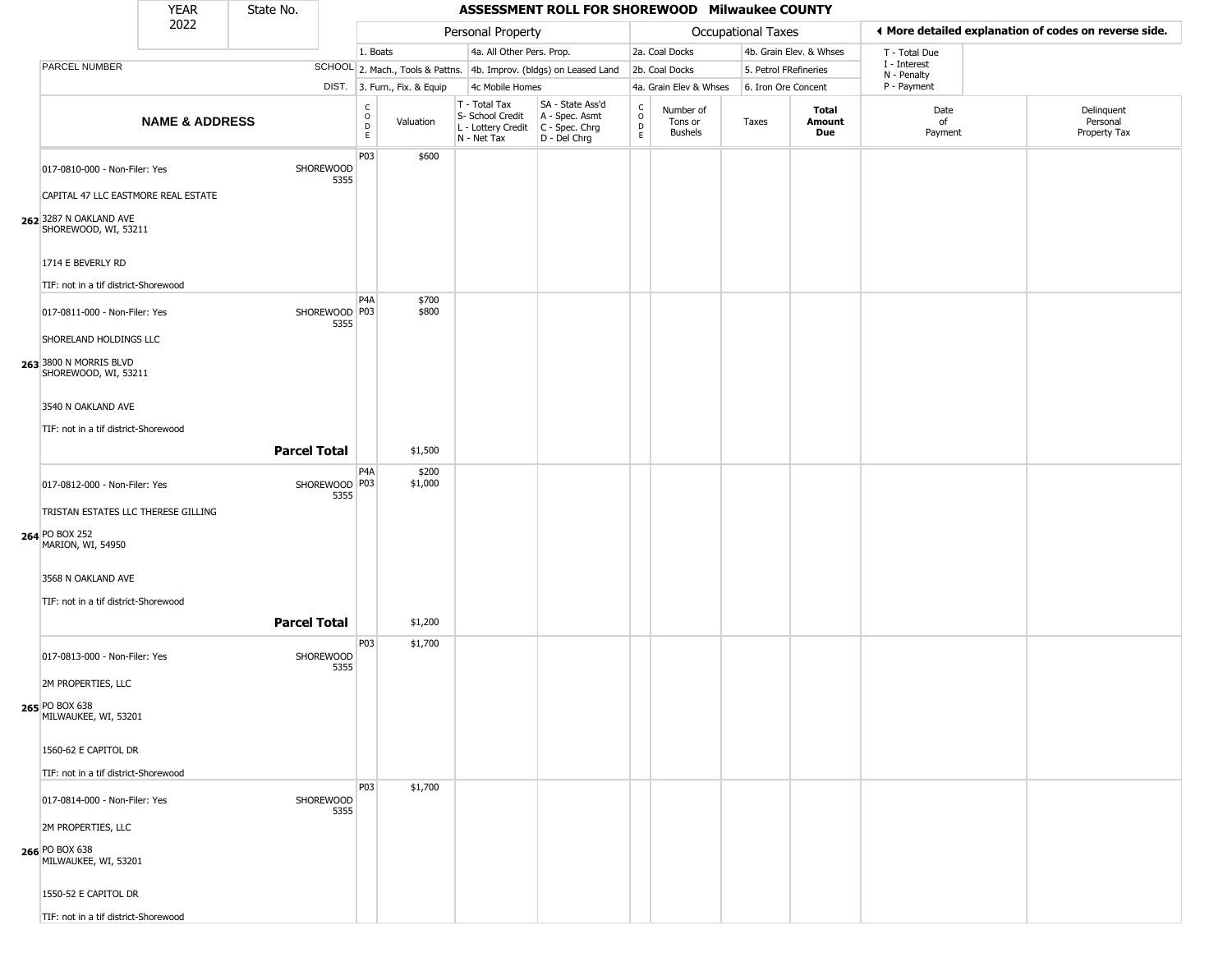|                                                                                   | <b>YEAR</b>               | State No.           |                       |                                                  |                              |                                                                        | ASSESSMENT ROLL FOR SHOREWOOD Milwaukee COUNTY                       |                                              |                                        |                       |                         |                             |                                                       |
|-----------------------------------------------------------------------------------|---------------------------|---------------------|-----------------------|--------------------------------------------------|------------------------------|------------------------------------------------------------------------|----------------------------------------------------------------------|----------------------------------------------|----------------------------------------|-----------------------|-------------------------|-----------------------------|-------------------------------------------------------|
|                                                                                   | 2022                      |                     |                       |                                                  |                              | Personal Property                                                      |                                                                      |                                              |                                        | Occupational Taxes    |                         |                             | ♦ More detailed explanation of codes on reverse side. |
|                                                                                   |                           |                     |                       | 1. Boats                                         |                              | 4a. All Other Pers. Prop.                                              |                                                                      |                                              | 2a. Coal Docks                         |                       | 4b. Grain Elev. & Whses | T - Total Due               |                                                       |
| PARCEL NUMBER                                                                     |                           |                     |                       |                                                  |                              |                                                                        | SCHOOL 2. Mach., Tools & Pattns. 4b. Improv. (bldgs) on Leased Land  |                                              | 2b. Coal Docks                         | 5. Petrol FRefineries |                         | I - Interest<br>N - Penalty |                                                       |
|                                                                                   |                           |                     |                       |                                                  | DIST. 3. Furn., Fix. & Equip | 4c Mobile Homes                                                        |                                                                      |                                              | 4a. Grain Elev & Whses                 | 6. Iron Ore Concent   |                         | P - Payment                 |                                                       |
|                                                                                   | <b>NAME &amp; ADDRESS</b> |                     |                       | $_{\rm o}^{\rm c}$<br>$\mathsf D$<br>$\mathsf E$ | Valuation                    | T - Total Tax<br>S- School Credit<br>L - Lottery Credit<br>N - Net Tax | SA - State Ass'd<br>A - Spec. Asmt<br>C - Spec. Chrg<br>D - Del Chrg | $\int_{0}^{c}$<br>$\mathsf D$<br>$\mathsf E$ | Number of<br>Tons or<br><b>Bushels</b> | Taxes                 | Total<br>Amount<br>Due  | Date<br>of<br>Payment       | Delinquent<br>Personal<br>Property Tax                |
| 017-0815-000 - Non-Filer: Yes<br>TRISTAN ESTATES LLC THERESE GILLING              |                           |                     | SHOREWOOD P03<br>5355 | P4A                                              | \$300<br>\$1,300             |                                                                        |                                                                      |                                              |                                        |                       |                         |                             |                                                       |
| 267 PO BOX 252<br>MARION, WI, 54950<br>3552 N OAKLAND AVE                         |                           |                     |                       |                                                  |                              |                                                                        |                                                                      |                                              |                                        |                       |                         |                             |                                                       |
| TIF: not in a tif district-Shorewood                                              |                           | <b>Parcel Total</b> |                       |                                                  | \$1,600                      |                                                                        |                                                                      |                                              |                                        |                       |                         |                             |                                                       |
| 017-0815-010 - Non-Filer: No<br>ST MORITZ HAIR SALON LYNN MORITZ & SCOTT ST PETER |                           |                     | SHOREWOOD P03<br>5355 | P4A                                              | \$100<br>\$400               |                                                                        |                                                                      |                                              |                                        |                       |                         |                             |                                                       |
| 268 4212 S 91ST PL<br>GREENFIELD, WI, 53228                                       |                           |                     |                       |                                                  |                              |                                                                        |                                                                      |                                              |                                        |                       |                         |                             |                                                       |
| 3955 N PROSPECT AVE                                                               |                           |                     |                       |                                                  |                              |                                                                        |                                                                      |                                              |                                        |                       |                         |                             |                                                       |
| TIF: not in a tif district-Shorewood                                              |                           | <b>Parcel Total</b> |                       |                                                  | \$500                        |                                                                        |                                                                      |                                              |                                        |                       |                         |                             |                                                       |
| 017-0816-000 - Non-Filer: Yes                                                     |                           |                     | SHOREWOOD<br>5355     | P4A                                              | \$1,000                      |                                                                        |                                                                      |                                              |                                        |                       |                         |                             |                                                       |
| BIECK MANAGEMENT, INC<br>269 4080 N PORT WASHINGTON RD<br>MILWAUKEE, WI, 53212    |                           |                     |                       |                                                  |                              |                                                                        |                                                                      |                                              |                                        |                       |                         |                             |                                                       |
| 3576 N OAKLAND AVE<br>TIF: not in a tif district-Shorewood                        |                           |                     |                       |                                                  |                              |                                                                        |                                                                      |                                              |                                        |                       |                         |                             |                                                       |
| 017-0901-000 - Non-Filer: Yes<br>ATLAS PROPERTIES                                 |                           |                     | SHOREWOOD<br>5355     | P03                                              | \$1,600                      |                                                                        |                                                                      |                                              |                                        |                       |                         |                             |                                                       |
| 270 W340N9005 TOWN LINE RD<br>OCONOMOWOC, WI, 53066                               |                           |                     |                       |                                                  |                              |                                                                        |                                                                      |                                              |                                        |                       |                         |                             |                                                       |
| 1723 E BEVERLY RD<br>TIF: not in a tif district-Shorewood                         |                           |                     |                       |                                                  |                              |                                                                        |                                                                      |                                              |                                        |                       |                         |                             |                                                       |
| 017-0902-000 - Non-Filer: Yes<br>JOEL A PECH ET AL PECH PROPERTIES                |                           |                     | SHOREWOOD<br>5355     | P03                                              | \$700                        |                                                                        |                                                                      |                                              |                                        |                       |                         |                             |                                                       |
| 271 4080 N PORT WASHINGTON RD<br>MILWAUKEE, WI, 53212                             |                           |                     |                       |                                                  |                              |                                                                        |                                                                      |                                              |                                        |                       |                         |                             |                                                       |
| 3554 N PROSPECT AVE<br>TIF: not in a tif district-Shorewood                       |                           |                     |                       |                                                  |                              |                                                                        |                                                                      |                                              |                                        |                       |                         |                             |                                                       |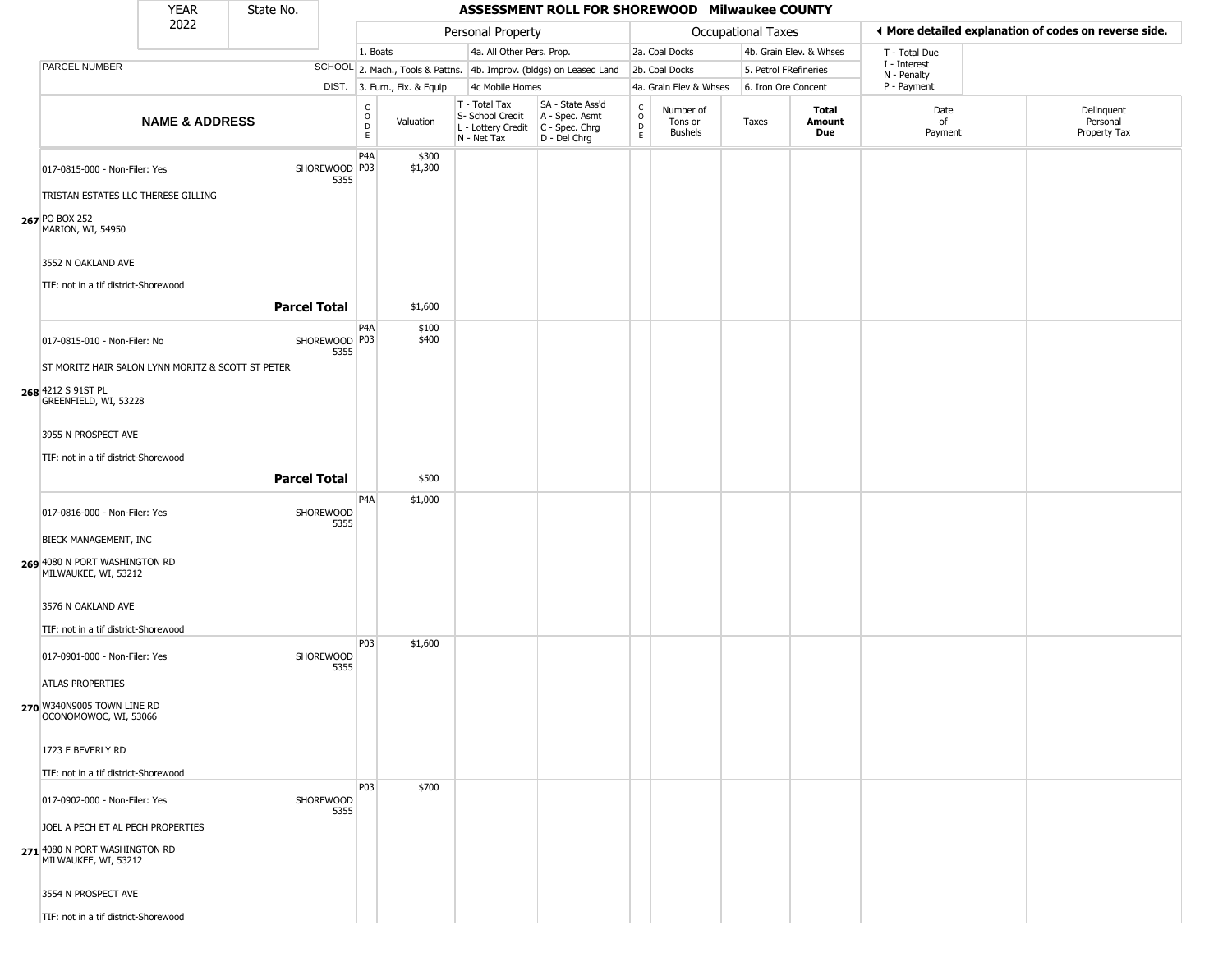|                                                                                                        | <b>YEAR</b>               | State No.           |                         |                                                 |                              |                                                                        | ASSESSMENT ROLL FOR SHOREWOOD Milwaukee COUNTY                       |                                                 |                                        |                           |                         |                             |                                                       |
|--------------------------------------------------------------------------------------------------------|---------------------------|---------------------|-------------------------|-------------------------------------------------|------------------------------|------------------------------------------------------------------------|----------------------------------------------------------------------|-------------------------------------------------|----------------------------------------|---------------------------|-------------------------|-----------------------------|-------------------------------------------------------|
|                                                                                                        | 2022                      |                     |                         |                                                 |                              | Personal Property                                                      |                                                                      |                                                 |                                        | <b>Occupational Taxes</b> |                         |                             | I More detailed explanation of codes on reverse side. |
|                                                                                                        |                           |                     |                         | 1. Boats                                        |                              | 4a. All Other Pers. Prop.                                              |                                                                      |                                                 | 2a. Coal Docks                         |                           | 4b. Grain Elev. & Whses | T - Total Due               |                                                       |
| PARCEL NUMBER                                                                                          |                           |                     |                         |                                                 |                              |                                                                        | SCHOOL 2. Mach., Tools & Pattns. 4b. Improv. (bldgs) on Leased Land  |                                                 | 2b. Coal Docks                         |                           | 5. Petrol FRefineries   | I - Interest<br>N - Penalty |                                                       |
|                                                                                                        |                           |                     |                         |                                                 | DIST. 3. Furn., Fix. & Equip | 4c Mobile Homes                                                        |                                                                      |                                                 | 4a. Grain Elev & Whses                 |                           | 6. Iron Ore Concent     | P - Payment                 |                                                       |
|                                                                                                        | <b>NAME &amp; ADDRESS</b> |                     |                         | $_{\rm o}^{\rm c}$<br>$\mathsf{D}_{\mathsf{E}}$ | Valuation                    | T - Total Tax<br>S- School Credit<br>L - Lottery Credit<br>N - Net Tax | SA - State Ass'd<br>A - Spec. Asmt<br>C - Spec. Chrg<br>D - Del Chrg | $\begin{array}{c} C \\ O \\ D \\ E \end{array}$ | Number of<br>Tons or<br><b>Bushels</b> | Taxes                     | Total<br>Amount<br>Due  | Date<br>of<br>Payment       | Delinquent<br>Personal<br>Property Tax                |
| 017-1101-000 - Non-Filer: No<br>4305 N MARLBOROUGH, LLC MICHAEL SPEICH                                 |                           |                     | SHOREWOOD<br>5355       | P03                                             | \$3,400                      |                                                                        |                                                                      |                                                 |                                        |                           |                         |                             |                                                       |
| 272 5461 N DANBURY RD<br>MILWAUKEE, WI, 53217                                                          |                           |                     |                         |                                                 |                              |                                                                        |                                                                      |                                                 |                                        |                           |                         |                             |                                                       |
| 4305 N MARLBOROUGH DR<br>TIF: not in a tif district-Shorewood                                          |                           |                     |                         |                                                 |                              |                                                                        |                                                                      |                                                 |                                        |                           |                         |                             |                                                       |
|                                                                                                        |                           |                     |                         | P03                                             | \$9,300                      |                                                                        |                                                                      |                                                 |                                        |                           |                         |                             |                                                       |
| 017-1201-000 - Non-Filer: No                                                                           |                           |                     | SHOREWOOD<br>5355       |                                                 |                              |                                                                        |                                                                      |                                                 |                                        |                           |                         |                             |                                                       |
| DECKER REAL ESTATE JARVIS LLC DAVID J DECKER<br>273 250 SUNNYSLOPE RD STE 290<br>BROOKFIELD, WI, 53005 |                           |                     |                         |                                                 |                              |                                                                        |                                                                      |                                                 |                                        |                           |                         |                             |                                                       |
| 1801 E JARVIS ST                                                                                       |                           |                     |                         |                                                 |                              |                                                                        |                                                                      |                                                 |                                        |                           |                         |                             |                                                       |
| TIF: not in a tif district-Shorewood                                                                   |                           |                     |                         |                                                 |                              |                                                                        |                                                                      |                                                 |                                        |                           |                         |                             |                                                       |
| 017-1202-000 - Non-Filer: Yes                                                                          |                           |                     | SHOREWOOD<br>5355       | P03                                             | \$4,300                      |                                                                        |                                                                      |                                                 |                                        |                           |                         |                             |                                                       |
| CAPITAL 47 LLC EASTMORE REAL ESTATE                                                                    |                           |                     |                         |                                                 |                              |                                                                        |                                                                      |                                                 |                                        |                           |                         |                             |                                                       |
| 274 3287 N OAKLAND AVE<br>MILWAUKEE, WI, 53211                                                         |                           |                     |                         |                                                 |                              |                                                                        |                                                                      |                                                 |                                        |                           |                         |                             |                                                       |
| 3948 N MURRAY AVE                                                                                      |                           |                     |                         |                                                 |                              |                                                                        |                                                                      |                                                 |                                        |                           |                         |                             |                                                       |
| TIF: not in a tif district-Shorewood                                                                   |                           |                     |                         | P <sub>4</sub> A                                | \$100                        |                                                                        |                                                                      |                                                 |                                        |                           |                         |                             |                                                       |
| 017-1204-000 - Non-Filer: Yes                                                                          |                           |                     | SHOREWOOD   P03<br>5355 |                                                 | \$2,300                      |                                                                        |                                                                      |                                                 |                                        |                           |                         |                             |                                                       |
| DIVERSIFIED PROPERTIES - OAKLAND LLC C/O BIECK MANAGEMENT                                              |                           |                     |                         |                                                 |                              |                                                                        |                                                                      |                                                 |                                        |                           |                         |                             |                                                       |
| 275 4080 N PORT WASHINGTON RD<br>MILWAUKEE, WI, 53212                                                  |                           |                     |                         |                                                 |                              |                                                                        |                                                                      |                                                 |                                        |                           |                         |                             |                                                       |
| 3819 N OAKLAND AVE                                                                                     |                           |                     |                         |                                                 |                              |                                                                        |                                                                      |                                                 |                                        |                           |                         |                             |                                                       |
| TIF: not in a tif district-Shorewood                                                                   |                           | <b>Parcel Total</b> |                         |                                                 | \$2,400                      |                                                                        |                                                                      |                                                 |                                        |                           |                         |                             |                                                       |
|                                                                                                        |                           |                     |                         | P03                                             | \$1,900                      |                                                                        |                                                                      |                                                 |                                        |                           |                         |                             |                                                       |
| 017-1205-000 - Non-Filer: Yes                                                                          |                           |                     | SHOREWOOD<br>5355       |                                                 |                              |                                                                        |                                                                      |                                                 |                                        |                           |                         |                             |                                                       |
| CAPITAL 50 LLC ATTN: EASTMORE REAL ESTATE                                                              |                           |                     |                         |                                                 |                              |                                                                        |                                                                      |                                                 |                                        |                           |                         |                             |                                                       |
| 276 3287 N OAKLAND AVE<br>MILWAUKEE, WI, 53211                                                         |                           |                     |                         |                                                 |                              |                                                                        |                                                                      |                                                 |                                        |                           |                         |                             |                                                       |
| 1800 E OLIVE ST                                                                                        |                           |                     |                         |                                                 |                              |                                                                        |                                                                      |                                                 |                                        |                           |                         |                             |                                                       |
| TIF: not in a tif district-Shorewood                                                                   |                           |                     |                         |                                                 |                              |                                                                        |                                                                      |                                                 |                                        |                           |                         |                             |                                                       |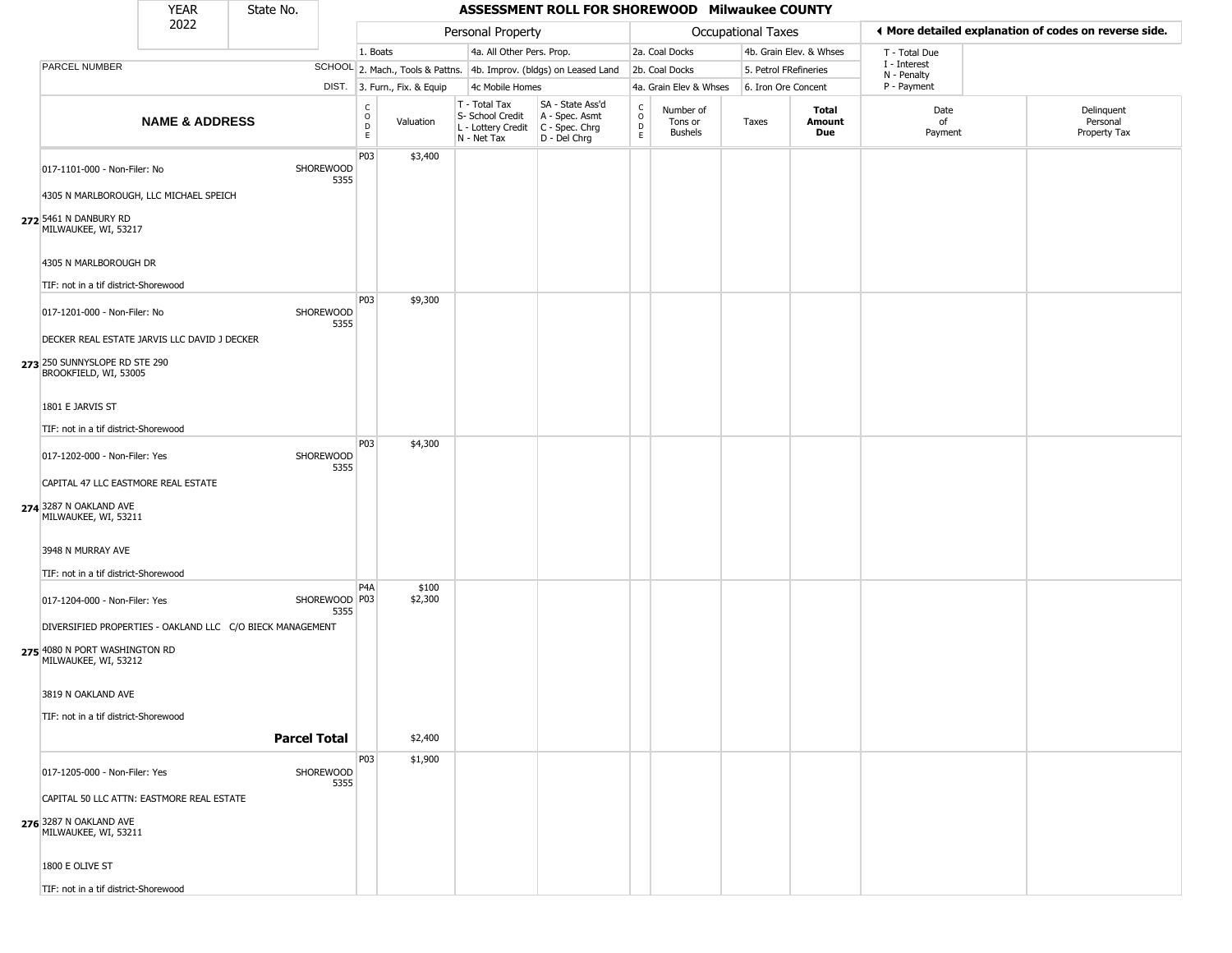|                                                                                           | <b>YEAR</b>               | State No.             |                                          |                              |                                                                                         | ASSESSMENT ROLL FOR SHOREWOOD Milwaukee COUNTY                      |                                   |                                        |                           |                         |                             |                                                       |
|-------------------------------------------------------------------------------------------|---------------------------|-----------------------|------------------------------------------|------------------------------|-----------------------------------------------------------------------------------------|---------------------------------------------------------------------|-----------------------------------|----------------------------------------|---------------------------|-------------------------|-----------------------------|-------------------------------------------------------|
|                                                                                           | 2022                      |                       |                                          |                              | Personal Property                                                                       |                                                                     |                                   |                                        | <b>Occupational Taxes</b> |                         |                             | ◀ More detailed explanation of codes on reverse side. |
|                                                                                           |                           |                       | 1. Boats                                 |                              | 4a. All Other Pers. Prop.                                                               |                                                                     |                                   | 2a. Coal Docks                         |                           | 4b. Grain Elev. & Whses | T - Total Due               |                                                       |
| PARCEL NUMBER                                                                             |                           |                       |                                          |                              |                                                                                         | SCHOOL 2. Mach., Tools & Pattns. 4b. Improv. (bldgs) on Leased Land |                                   | 2b. Coal Docks                         | 5. Petrol FRefineries     |                         | I - Interest<br>N - Penalty |                                                       |
|                                                                                           |                           |                       |                                          | DIST. 3. Furn., Fix. & Equip | 4c Mobile Homes                                                                         |                                                                     |                                   | 4a. Grain Elev & Whses                 | 6. Iron Ore Concent       |                         | P - Payment                 |                                                       |
|                                                                                           | <b>NAME &amp; ADDRESS</b> |                       | $\mathsf{C}$<br>$\circ$<br>$\frac{D}{E}$ | Valuation                    | T - Total Tax<br>S- School Credit<br>L - Lottery Credit   C - Spec. Chrg<br>N - Net Tax | SA - State Ass'd<br>A - Spec. Asmt<br>D - Del Chrg                  | $\frac{C}{O}$<br>D<br>$\mathsf E$ | Number of<br>Tons or<br><b>Bushels</b> | Taxes                     | Total<br>Amount<br>Due  | Date<br>of<br>Payment       | Delinquent<br>Personal<br>Property Tax                |
| 017-1206-000 - Non-Filer: No<br>TAH 72, LLC EDGEWATER REAL ESTATE                         |                           | SHOREWOOD P03<br>5355 | P <sub>4</sub> A                         | \$200<br>\$1,100             |                                                                                         |                                                                     |                                   |                                        |                           |                         |                             |                                                       |
| 277 104 E MASON ST, STE A<br>MILWAUKEE, WI, 53202                                         |                           |                       |                                          |                              |                                                                                         |                                                                     |                                   |                                        |                           |                         |                             |                                                       |
| 1721 E NEWTON AVE<br>TIF: not in a tif district-Shorewood                                 |                           |                       |                                          |                              |                                                                                         |                                                                     |                                   |                                        |                           |                         |                             |                                                       |
|                                                                                           |                           | <b>Parcel Total</b>   |                                          | \$1,300                      |                                                                                         |                                                                     |                                   |                                        |                           |                         |                             |                                                       |
| 017-1207-000 - Non-Filer: Yes                                                             |                           | SHOREWOOD<br>5355     | P03                                      | \$3,800                      |                                                                                         |                                                                     |                                   |                                        |                           |                         |                             |                                                       |
| JOSEPH TRUST ET AL WELLSTON APTS                                                          |                           |                       |                                          |                              |                                                                                         |                                                                     |                                   |                                        |                           |                         |                             |                                                       |
| 278 117 N JEFFERSON ST # 202<br>MILWAUKEE, WI, 53202                                      |                           |                       |                                          |                              |                                                                                         |                                                                     |                                   |                                        |                           |                         |                             |                                                       |
| 1717 E NEWTON AVE                                                                         |                           |                       |                                          |                              |                                                                                         |                                                                     |                                   |                                        |                           |                         |                             |                                                       |
| TIF: not in a tif district-Shorewood                                                      |                           |                       | P03                                      | \$1,600                      |                                                                                         |                                                                     |                                   |                                        |                           |                         |                             |                                                       |
| 017-1208-000 - Non-Filer: Yes                                                             |                           | SHOREWOOD<br>5355     |                                          |                              |                                                                                         |                                                                     |                                   |                                        |                           |                         |                             |                                                       |
| CAPITAL 47 LLC EASTMORE REAL ESTATE                                                       |                           |                       |                                          |                              |                                                                                         |                                                                     |                                   |                                        |                           |                         |                             |                                                       |
| 279 3287 N OAKLAND AVE<br>SHOREWOOD, WI, 53211                                            |                           |                       |                                          |                              |                                                                                         |                                                                     |                                   |                                        |                           |                         |                             |                                                       |
| 1716 E NEWTON AVE<br>TIF: not in a tif district-Shorewood                                 |                           |                       |                                          |                              |                                                                                         |                                                                     |                                   |                                        |                           |                         |                             |                                                       |
| 017-1209-000 - Non-Filer: Yes                                                             |                           | SHOREWOOD<br>5355     | P03                                      | \$15,300                     |                                                                                         |                                                                     |                                   |                                        |                           |                         |                             |                                                       |
| M. K. FIELD FOUR, LLC                                                                     |                           |                       |                                          |                              |                                                                                         |                                                                     |                                   |                                        |                           |                         |                             |                                                       |
| 280 3610 N OAKLAND AVE<br>SHOREWOOD, WI, 53211                                            |                           |                       |                                          |                              |                                                                                         |                                                                     |                                   |                                        |                           |                         |                             |                                                       |
| 1720 E NEWTON AVE UNIT 1                                                                  |                           |                       |                                          |                              |                                                                                         |                                                                     |                                   |                                        |                           |                         |                             |                                                       |
| TIF: not in a tif district-Shorewood                                                      |                           |                       |                                          |                              |                                                                                         |                                                                     |                                   |                                        |                           |                         |                             |                                                       |
| 017-1210-000 - Non-Filer: No                                                              |                           | SHOREWOOD<br>5355     | P03                                      | \$300                        |                                                                                         |                                                                     |                                   |                                        |                           |                         |                             |                                                       |
| EASTWOOD APARTMENTS 1806 LLC RON LEGGIO<br>281 19635 AVONDALE DR<br>BROOKFIELD, WI, 53045 |                           |                       |                                          |                              |                                                                                         |                                                                     |                                   |                                        |                           |                         |                             |                                                       |
| 1806 E WOOD PL                                                                            |                           |                       |                                          |                              |                                                                                         |                                                                     |                                   |                                        |                           |                         |                             |                                                       |
| TIF: not in a tif district-Shorewood                                                      |                           |                       |                                          |                              |                                                                                         |                                                                     |                                   |                                        |                           |                         |                             |                                                       |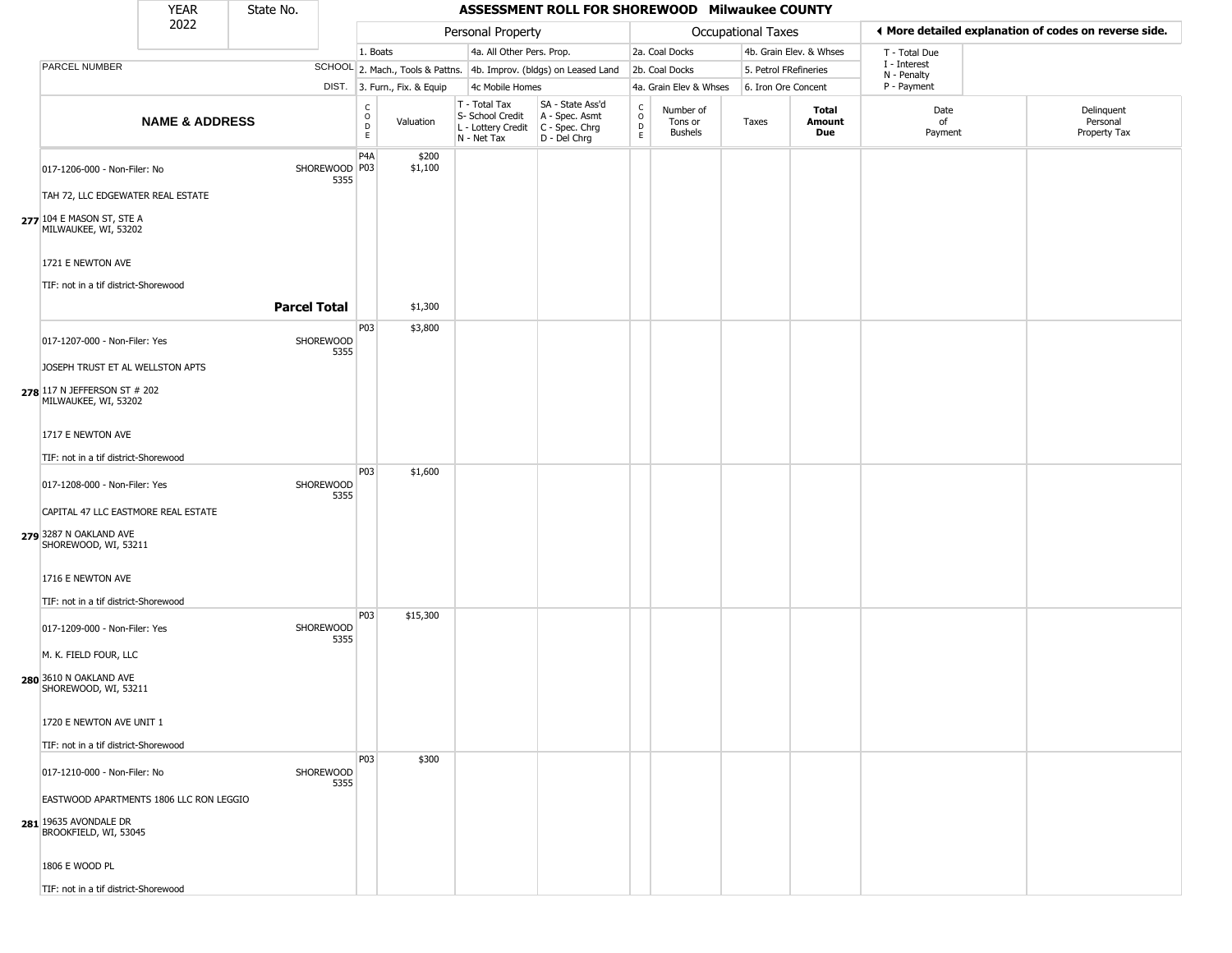|                                                                                                                                                                             | <b>YEAR</b>               | State No. |                   |                          |                              |                                                                        | ASSESSMENT ROLL FOR SHOREWOOD Milwaukee COUNTY                         |                                        |                                        |                           |                         |                             |                                                       |
|-----------------------------------------------------------------------------------------------------------------------------------------------------------------------------|---------------------------|-----------|-------------------|--------------------------|------------------------------|------------------------------------------------------------------------|------------------------------------------------------------------------|----------------------------------------|----------------------------------------|---------------------------|-------------------------|-----------------------------|-------------------------------------------------------|
|                                                                                                                                                                             | 2022                      |           |                   |                          |                              | Personal Property                                                      |                                                                        |                                        |                                        | <b>Occupational Taxes</b> |                         |                             | I More detailed explanation of codes on reverse side. |
|                                                                                                                                                                             |                           |           |                   | 1. Boats                 |                              | 4a. All Other Pers. Prop.                                              |                                                                        |                                        | 2a. Coal Docks                         |                           | 4b. Grain Elev. & Whses | T - Total Due               |                                                       |
| PARCEL NUMBER                                                                                                                                                               |                           |           |                   |                          |                              |                                                                        | SCHOOL 2. Mach., Tools & Pattns. 4b. Improv. (bldgs) on Leased Land    |                                        | 2b. Coal Docks                         |                           | 5. Petrol FRefineries   | I - Interest<br>N - Penalty |                                                       |
|                                                                                                                                                                             |                           |           |                   |                          | DIST. 3. Furn., Fix. & Equip | 4c Mobile Homes                                                        |                                                                        |                                        | 4a. Grain Elev & Whses                 |                           | 6. Iron Ore Concent     | P - Payment                 |                                                       |
|                                                                                                                                                                             | <b>NAME &amp; ADDRESS</b> |           |                   | $\int_{0}^{c}$<br>D<br>E | Valuation                    | T - Total Tax<br>S- School Credit<br>L - Lottery Credit<br>N - Net Tax | SA - State Ass'd<br>A - Spec. Asmt<br>$C - Spec. Chrg$<br>D - Del Chrg | $_{\rm o}^{\rm c}$<br>$\mathsf D$<br>E | Number of<br>Tons or<br><b>Bushels</b> | Taxes                     | Total<br>Amount<br>Due  | Date<br>of<br>Payment       | Delinquent<br>Personal<br>Property Tax                |
| 017-1211-000 - Non-Filer: Yes<br>RADLER FAMILY LTD PARTNERSHIP DAN RADLER<br>282 3951 N FARWELL AVE<br>SHOREWOOD, WI, 53211<br>3951 N FARWELL AVE                           |                           |           | SHOREWOOD<br>5355 | P03                      | \$2,200                      |                                                                        |                                                                        |                                        |                                        |                           |                         |                             |                                                       |
| TIF: not in a tif district-Shorewood<br>017-1212-000 - Non-Filer: Yes<br>CAPITAL 46 LLC ATTN: EASTMORE REAL ESTATE                                                          |                           |           | SHOREWOOD<br>5355 | P03                      | \$1,600                      |                                                                        |                                                                        |                                        |                                        |                           |                         |                             |                                                       |
| 283 3287 N OAKLAND AVE<br>MILWAUKEE, WI, 53211<br>1807 E OLIVE ST                                                                                                           |                           |           |                   |                          |                              |                                                                        |                                                                        |                                        |                                        |                           |                         |                             |                                                       |
| TIF: not in a tif district-Shorewood                                                                                                                                        |                           |           |                   |                          |                              |                                                                        |                                                                        |                                        |                                        |                           |                         |                             |                                                       |
| 017-1301-000 - Non-Filer: Yes<br>1800-1814 E NORTH AVE LLC                                                                                                                  |                           |           | SHOREWOOD<br>5355 | P03                      | \$700                        |                                                                        |                                                                        |                                        |                                        |                           |                         |                             |                                                       |
| 284 4080 N PORT WASHINGTON RD<br>MILWAUKEE, WI, 53212<br>4422 N OAKLAND AVE                                                                                                 |                           |           |                   |                          |                              |                                                                        |                                                                        |                                        |                                        |                           |                         |                             |                                                       |
| TIF: not in a tif district-Shorewood<br>017-1302-000 - Non-Filer: Yes<br>NASH APARTMENTS, LLC C/0 BIECK MANAGEMENT<br>285 4080 N PORT WASHINGTON RD<br>MILWAUKEE, WI, 53212 |                           |           | SHOREWOOD<br>5355 | P03                      | \$4,700                      |                                                                        |                                                                        |                                        |                                        |                           |                         |                             |                                                       |
| 3833 N OAKLAND AVE<br>TIF: not in a tif district-Shorewood                                                                                                                  |                           |           |                   |                          |                              |                                                                        |                                                                        |                                        |                                        |                           |                         |                             |                                                       |
| 017-1303-000 - Non-Filer: Yes<br>CAPITAL 45 LLC ATTN: EASTMORE REAL ESTATE<br>286 3287 N OAKLAND AVE<br>SHOREWOOD, WI, 53211<br>3825 N OAKLAND AVE                          |                           |           | SHOREWOOD<br>5355 | P03                      | \$2,000                      |                                                                        |                                                                        |                                        |                                        |                           |                         |                             |                                                       |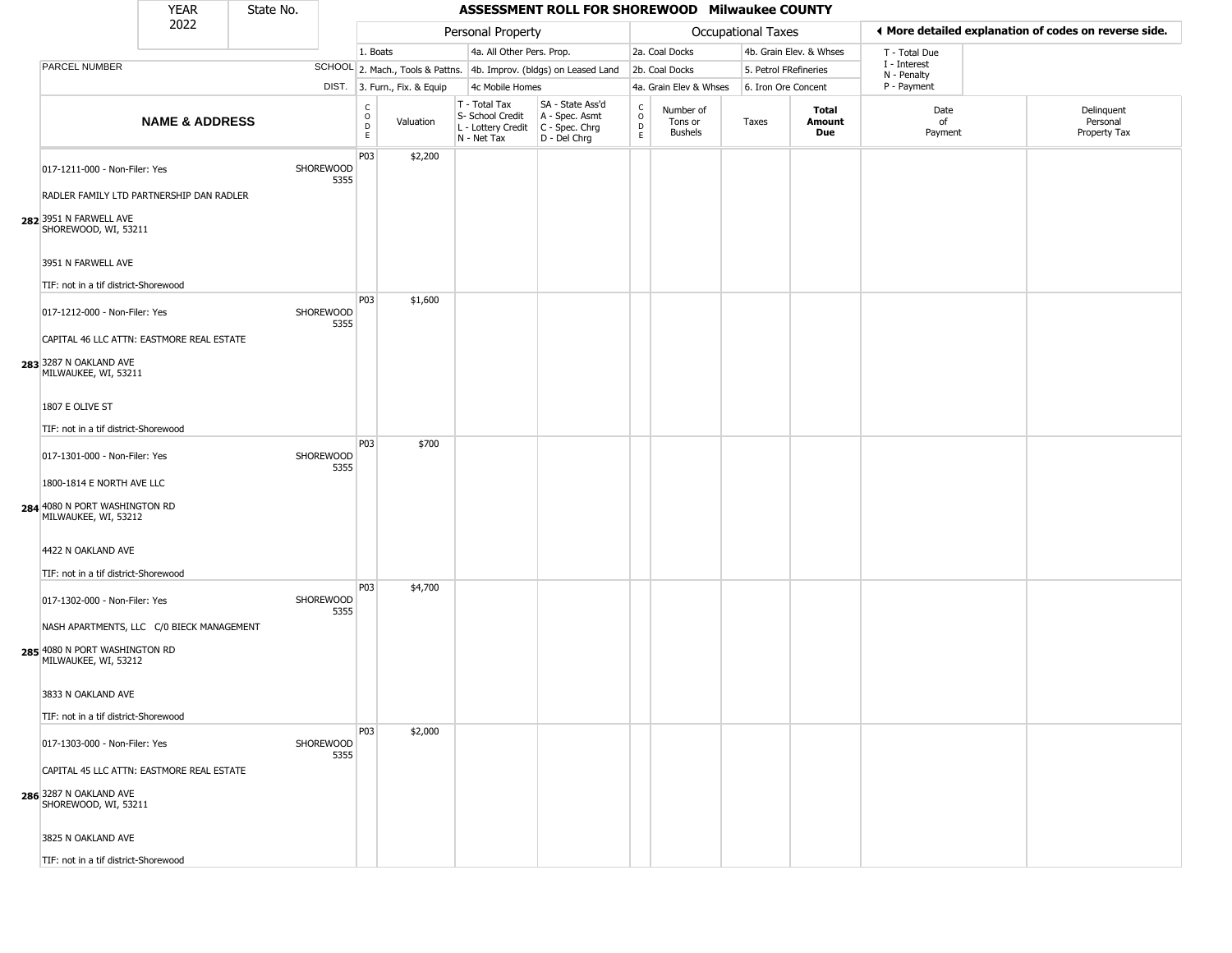|                                                                                                                               | <b>YEAR</b>               | State No. |                          |                        |                              |                                                  | ASSESSMENT ROLL FOR SHOREWOOD Milwaukee COUNTY                                            |                                   |                                        |                       |                               |                             |                                                       |
|-------------------------------------------------------------------------------------------------------------------------------|---------------------------|-----------|--------------------------|------------------------|------------------------------|--------------------------------------------------|-------------------------------------------------------------------------------------------|-----------------------------------|----------------------------------------|-----------------------|-------------------------------|-----------------------------|-------------------------------------------------------|
|                                                                                                                               | 2022                      |           |                          |                        |                              | Personal Property                                |                                                                                           |                                   |                                        | Occupational Taxes    |                               |                             | ♦ More detailed explanation of codes on reverse side. |
|                                                                                                                               |                           |           |                          | 1. Boats               |                              | 4a. All Other Pers. Prop.                        |                                                                                           |                                   | 2a. Coal Docks                         |                       | 4b. Grain Elev. & Whses       | T - Total Due               |                                                       |
| PARCEL NUMBER                                                                                                                 |                           |           |                          |                        |                              |                                                  | SCHOOL 2. Mach., Tools & Pattns. 4b. Improv. (bldgs) on Leased Land                       |                                   | 2b. Coal Docks                         | 5. Petrol FRefineries |                               | I - Interest<br>N - Penalty |                                                       |
|                                                                                                                               |                           |           |                          |                        | DIST. 3. Furn., Fix. & Equip | 4c Mobile Homes                                  |                                                                                           |                                   | 4a. Grain Elev & Whses                 | 6. Iron Ore Concent   |                               | P - Payment                 |                                                       |
|                                                                                                                               | <b>NAME &amp; ADDRESS</b> |           |                          | C<br>$\circ$<br>D<br>E | Valuation                    | T - Total Tax<br>S- School Credit<br>N - Net Tax | SA - State Ass'd<br>A - Spec. Asmt<br>L - Lottery Credit   C - Spec. Chrg<br>D - Del Chrg | $\mathsf{C}$<br>$\circ$<br>D<br>E | Number of<br>Tons or<br><b>Bushels</b> | Taxes                 | <b>Total</b><br>Amount<br>Due | Date<br>of<br>Payment       | Delinquent<br>Personal<br>Property Tax                |
| 017-1304-000 - Non-Filer: Yes<br>NEUFELD-KAPLAN LLC ROSALIE NEUFELD, MEMBER<br>287 2050 W GOOD HOPE RD<br>GLENDALE, WI, 53209 |                           |           | SHOREWOOD<br>5355        | P03                    | \$2,600                      |                                                  |                                                                                           |                                   |                                        |                       |                               |                             |                                                       |
| 4000 N MORRIS BL                                                                                                              |                           |           |                          |                        |                              |                                                  |                                                                                           |                                   |                                        |                       |                               |                             |                                                       |
| TIF: not in a tif district-Shorewood<br>017-1305-000 - Non-Filer: Yes                                                         |                           |           | <b>SHOREWOOD</b><br>5355 | P03                    | \$17,800                     |                                                  |                                                                                           |                                   |                                        |                       |                               |                             |                                                       |
| BRADSHAW, JOHN P<br>288 2729 N SHEPARD AVE<br>MILWAUKEE, WI, 53211                                                            |                           |           |                          |                        |                              |                                                  |                                                                                           |                                   |                                        |                       |                               |                             |                                                       |
| 4008 N MORRIS BL<br>TIF: not in a tif district-Shorewood                                                                      |                           |           |                          |                        |                              |                                                  |                                                                                           |                                   |                                        |                       |                               |                             |                                                       |
| 017-1401-000 - Non-Filer: Yes<br>CAPITAL 45 LLC ATTN: EASTMORE REAL ESTATE                                                    |                           |           | <b>SHOREWOOD</b><br>5355 | P03                    | \$2,300                      |                                                  |                                                                                           |                                   |                                        |                       |                               |                             |                                                       |
| 289 3287 N OAKLAND AVE<br>MILWAUKEE, WI, 53211                                                                                |                           |           |                          |                        |                              |                                                  |                                                                                           |                                   |                                        |                       |                               |                             |                                                       |
| 4272 N WILSON DR<br>TIF: not in a tif district-Shorewood                                                                      |                           |           |                          |                        |                              |                                                  |                                                                                           |                                   |                                        |                       |                               |                             |                                                       |
| 017-1801-000 - Non-Filer: Yes                                                                                                 |                           |           | SHOREWOOD<br>5355        | P03                    | \$2,100                      |                                                  |                                                                                           |                                   |                                        |                       |                               |                             |                                                       |
| RADLER PROPERTIES LP THE EQUITY GROUP, INC<br>290 150 N SUNNYSLOPE #365<br>BROOKFIELD, WI, 53005                              |                           |           |                          |                        |                              |                                                  |                                                                                           |                                   |                                        |                       |                               |                             |                                                       |
| 4459 N OAKLAND AVE<br>TIF: not in a tif district-Shorewood                                                                    |                           |           |                          |                        |                              |                                                  |                                                                                           |                                   |                                        |                       |                               |                             |                                                       |
| 017-1802-000 - Non-Filer: Yes                                                                                                 |                           |           | SHOREWOOD<br>5355        | P03                    | \$4,200                      |                                                  |                                                                                           |                                   |                                        |                       |                               |                             |                                                       |
| CAPITAL LJS LLC ATTN: EASTMORE REAL ESTATE<br>291 3287 N OAKLAND AVE<br>MILWAUKEE, WI, 53211                                  |                           |           |                          |                        |                              |                                                  |                                                                                           |                                   |                                        |                       |                               |                             |                                                       |
| 4468 N OAKLAND AVE                                                                                                            |                           |           |                          |                        |                              |                                                  |                                                                                           |                                   |                                        |                       |                               |                             |                                                       |
| TIF: not in a tif district-Shorewood                                                                                          |                           |           |                          |                        |                              |                                                  |                                                                                           |                                   |                                        |                       |                               |                             |                                                       |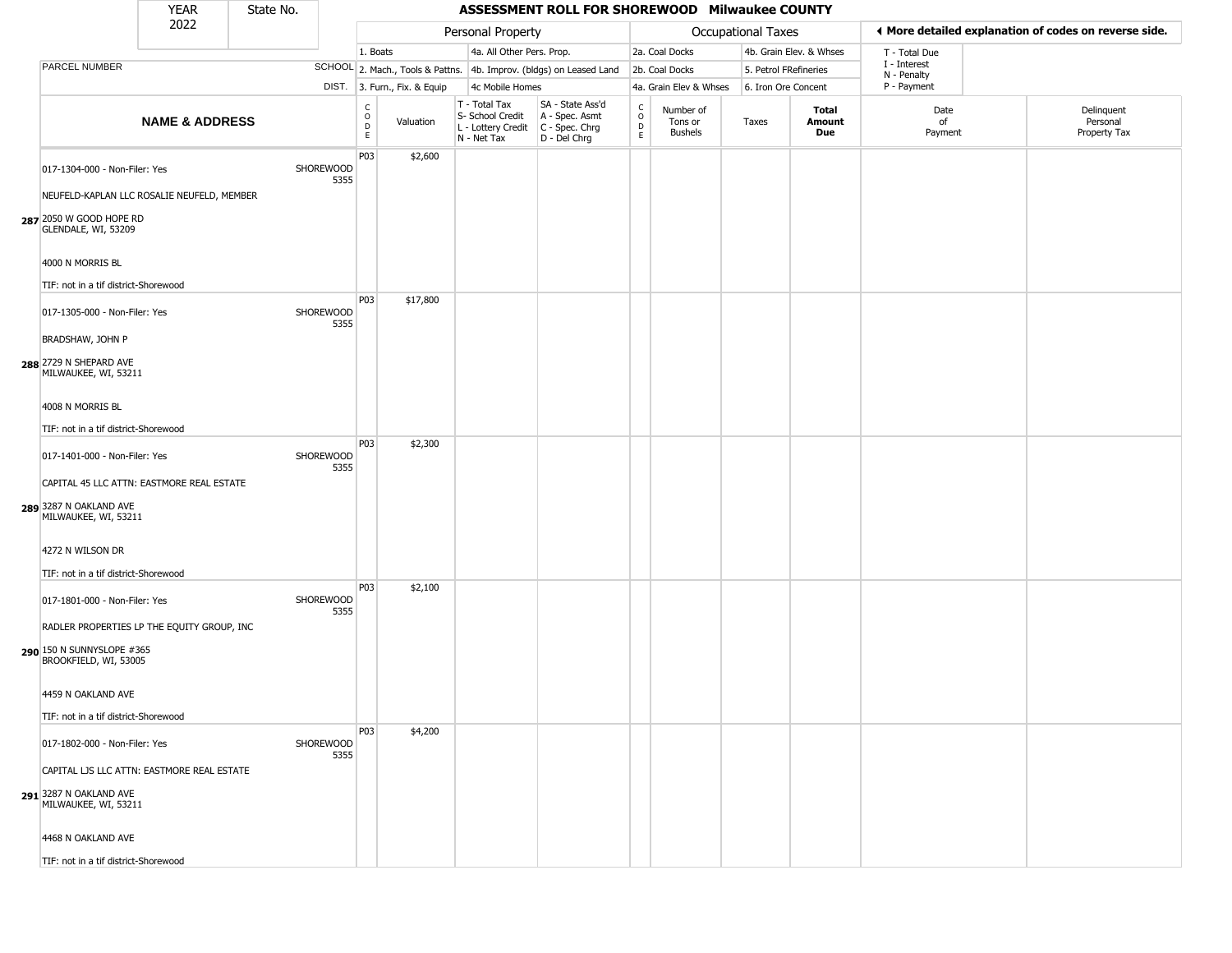|                                                                                | <b>YEAR</b>               | State No.           |                         |                                                 |                              |                                                                        | ASSESSMENT ROLL FOR SHOREWOOD Milwaukee COUNTY                         |                                              |                                        |                           |                         |                                                       |                                        |
|--------------------------------------------------------------------------------|---------------------------|---------------------|-------------------------|-------------------------------------------------|------------------------------|------------------------------------------------------------------------|------------------------------------------------------------------------|----------------------------------------------|----------------------------------------|---------------------------|-------------------------|-------------------------------------------------------|----------------------------------------|
|                                                                                | 2022                      |                     |                         |                                                 |                              | Personal Property                                                      |                                                                        |                                              |                                        | <b>Occupational Taxes</b> |                         | ◀ More detailed explanation of codes on reverse side. |                                        |
|                                                                                |                           |                     |                         | 1. Boats                                        |                              | 4a. All Other Pers. Prop.                                              |                                                                        |                                              | 2a. Coal Docks                         |                           | 4b. Grain Elev. & Whses | T - Total Due                                         |                                        |
| PARCEL NUMBER                                                                  |                           |                     |                         |                                                 |                              |                                                                        | SCHOOL 2. Mach., Tools & Pattns. 4b. Improv. (bldgs) on Leased Land    |                                              | 2b. Coal Docks                         | 5. Petrol FRefineries     |                         | I - Interest<br>N - Penalty                           |                                        |
|                                                                                |                           |                     |                         |                                                 | DIST. 3. Furn., Fix. & Equip | 4c Mobile Homes                                                        |                                                                        |                                              | 4a. Grain Elev & Whses                 | 6. Iron Ore Concent       |                         | P - Payment                                           |                                        |
|                                                                                | <b>NAME &amp; ADDRESS</b> |                     |                         | $\begin{array}{c} C \\ O \\ D \\ E \end{array}$ | Valuation                    | T - Total Tax<br>S- School Credit<br>L - Lottery Credit<br>N - Net Tax | SA - State Ass'd<br>A - Spec. Asmt<br>$C - Spec. Chrg$<br>D - Del Chrg | $\begin{array}{c}\nC \\ O \\ D\n\end{array}$ | Number of<br>Tons or<br><b>Bushels</b> | Taxes                     | Total<br>Amount<br>Due  | Date<br>of<br>Payment                                 | Delinquent<br>Personal<br>Property Tax |
| 017-1803-000 - Non-Filer: No<br>BLANKSTEIN ENTERPRISES INC MICHAEL P STERK     |                           |                     | SHOREWOOD<br>5355       | P <sub>03</sub>                                 | \$5,700                      |                                                                        |                                                                        |                                              |                                        |                           |                         |                                                       |                                        |
| 292 2120 W CLYBOURN ST<br>MILWAUKEE, WI, 53233                                 |                           |                     |                         |                                                 |                              |                                                                        |                                                                        |                                              |                                        |                           |                         |                                                       |                                        |
| 4460 N OAKLAND AVE<br>TIF: not in a tif district-Shorewood                     |                           |                     |                         |                                                 |                              |                                                                        |                                                                        |                                              |                                        |                           |                         |                                                       |                                        |
| 017-1804-000 - Non-Filer: Yes<br>CAPITAL LJS LLC ATTN: EASTMORE REAL ESTATE    |                           |                     | SHOREWOOD<br>5355       | P03                                             | \$4,700                      |                                                                        |                                                                        |                                              |                                        |                           |                         |                                                       |                                        |
| 293 3287 N OAKLAND AVE<br>MILWAUKEE, WI, 53211                                 |                           |                     |                         |                                                 |                              |                                                                        |                                                                        |                                              |                                        |                           |                         |                                                       |                                        |
| 4474 N OAKLAND AVE<br>TIF: not in a tif district-Shorewood                     |                           |                     |                         |                                                 |                              |                                                                        |                                                                        |                                              |                                        |                           |                         |                                                       |                                        |
| 017-1805-000 - Non-Filer: No                                                   |                           |                     | SHOREWOOD   P03<br>5355 | P <sub>4</sub> A                                | \$300<br>\$19,900            |                                                                        |                                                                        |                                              |                                        |                           |                         |                                                       |                                        |
| <b>MARTO LLC</b><br>294 PO BOX 510675<br>MILWAUKEE, WI, 53203                  |                           |                     |                         |                                                 |                              |                                                                        |                                                                        |                                              |                                        |                           |                         |                                                       |                                        |
| 3975 N CRAMER ST                                                               |                           |                     |                         |                                                 |                              |                                                                        |                                                                        |                                              |                                        |                           |                         |                                                       |                                        |
| TIF: not in a tif district-Shorewood                                           |                           | <b>Parcel Total</b> |                         |                                                 | \$20,200                     |                                                                        |                                                                        |                                              |                                        |                           |                         |                                                       |                                        |
| 017-1806-000 - Non-Filer: Yes                                                  |                           |                     | SHOREWOOD<br>5355       | P03                                             | \$2,400                      |                                                                        |                                                                        |                                              |                                        |                           |                         |                                                       |                                        |
| CAPITOL FARWELL CORP MARK GLAZER<br>295 PO BOX 932<br>HIGHLAND PARK, IL, 60035 |                           |                     |                         |                                                 |                              |                                                                        |                                                                        |                                              |                                        |                           |                         |                                                       |                                        |
| 4000 FARWELL AVE<br>TIF: not in a tif district-Shorewood                       |                           |                     |                         |                                                 |                              |                                                                        |                                                                        |                                              |                                        |                           |                         |                                                       |                                        |
| 017-1901-000 - Non-Filer: No                                                   |                           |                     | SHOREWOOD<br>5355       | P <sub>03</sub>                                 | \$7,800                      |                                                                        |                                                                        |                                              |                                        |                           |                         |                                                       |                                        |
| JBC 36 LLC SHORELINE RE CO<br>296 1007 N CASS ST                               |                           |                     |                         |                                                 |                              |                                                                        |                                                                        |                                              |                                        |                           |                         |                                                       |                                        |
| MILWAUKEE, WI, 53202<br>4221 N OAKLAND AVE-STRATFORD                           |                           |                     |                         |                                                 |                              |                                                                        |                                                                        |                                              |                                        |                           |                         |                                                       |                                        |
| TIF: not in a tif district-Shorewood                                           |                           |                     |                         |                                                 |                              |                                                                        |                                                                        |                                              |                                        |                           |                         |                                                       |                                        |
|                                                                                |                           |                     |                         |                                                 |                              |                                                                        |                                                                        |                                              |                                        |                           |                         |                                                       |                                        |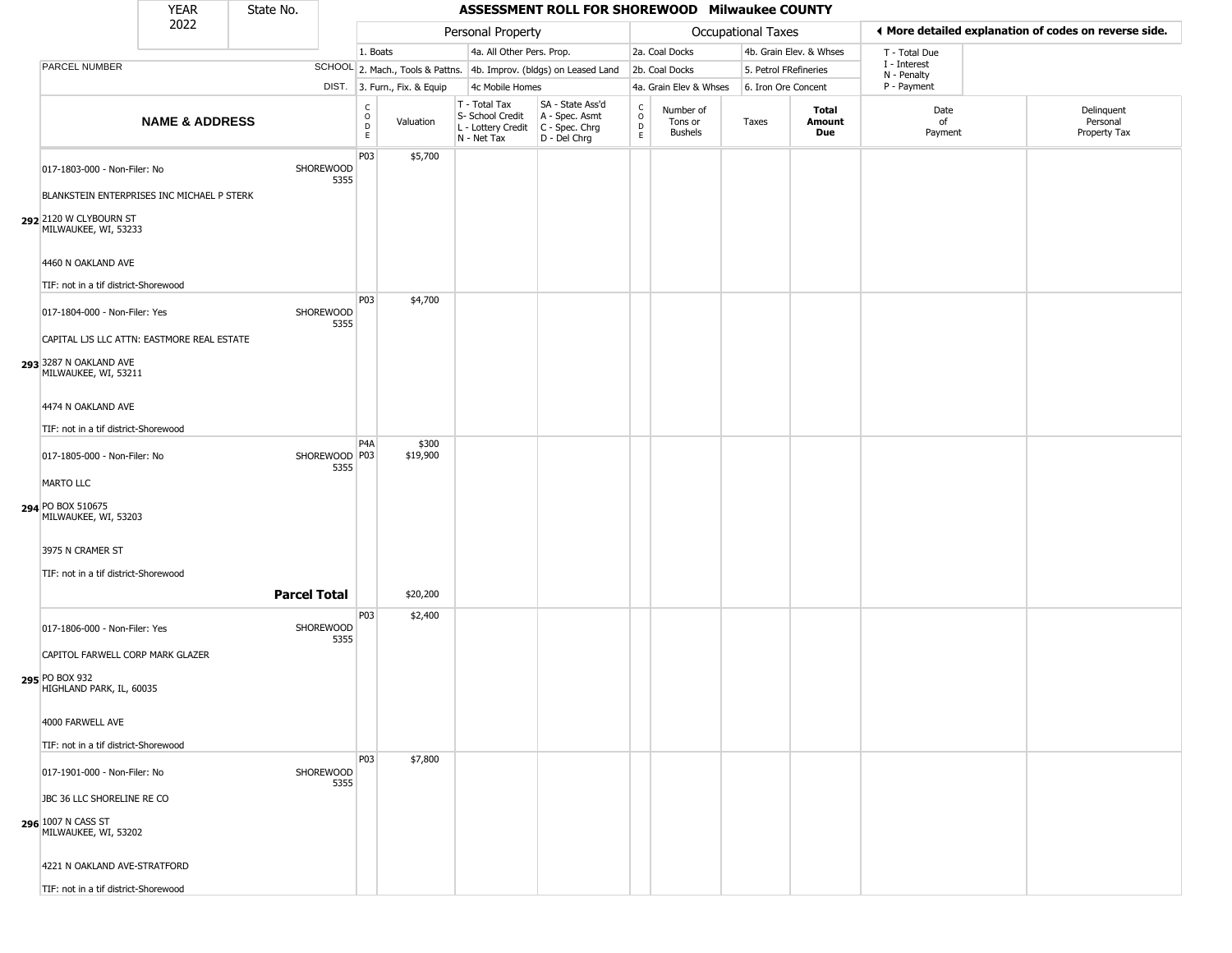|                                                                                                                                                    | <b>YEAR</b>               | State No. |                   |                                |                              |                                                                        | ASSESSMENT ROLL FOR SHOREWOOD Milwaukee COUNTY                       |                                    |                                        |                           |                         |                             |                                                       |
|----------------------------------------------------------------------------------------------------------------------------------------------------|---------------------------|-----------|-------------------|--------------------------------|------------------------------|------------------------------------------------------------------------|----------------------------------------------------------------------|------------------------------------|----------------------------------------|---------------------------|-------------------------|-----------------------------|-------------------------------------------------------|
|                                                                                                                                                    | 2022                      |           |                   |                                |                              | Personal Property                                                      |                                                                      |                                    |                                        | <b>Occupational Taxes</b> |                         |                             | ◀ More detailed explanation of codes on reverse side. |
|                                                                                                                                                    |                           |           |                   | 1. Boats                       |                              | 4a. All Other Pers. Prop.                                              |                                                                      |                                    | 2a. Coal Docks                         |                           | 4b. Grain Elev. & Whses | T - Total Due               |                                                       |
| PARCEL NUMBER                                                                                                                                      |                           |           |                   |                                |                              |                                                                        | SCHOOL 2. Mach., Tools & Pattns. 4b. Improv. (bldgs) on Leased Land  |                                    | 2b. Coal Docks                         |                           | 5. Petrol FRefineries   | I - Interest<br>N - Penalty |                                                       |
|                                                                                                                                                    |                           |           |                   |                                | DIST. 3. Furn., Fix. & Equip | 4c Mobile Homes                                                        |                                                                      |                                    | 4a. Grain Elev & Whses                 |                           | 6. Iron Ore Concent     | P - Payment                 |                                                       |
|                                                                                                                                                    | <b>NAME &amp; ADDRESS</b> |           |                   | $\rm _o^C$<br>$\mathsf D$<br>E | Valuation                    | T - Total Tax<br>S- School Credit<br>L - Lottery Credit<br>N - Net Tax | SA - State Ass'd<br>A - Spec. Asmt<br>C - Spec. Chrg<br>D - Del Chrg | $\mathsf{C}$<br>$\circ$<br>D<br>E. | Number of<br>Tons or<br><b>Bushels</b> | Taxes                     | Total<br>Amount<br>Due  | Date<br>of<br>Payment       | Delinquent<br>Personal<br>Property Tax                |
| 017-2001-000 - Non-Filer: Yes<br>DEBORAH A SOBCZAK LLC ATTN: EASTMORE REAL ESTATE<br>297 PO BOX 511714<br>MILWAUKEE, WI, 53203                     |                           |           | SHOREWOOD<br>5355 | P03                            | \$8,600                      |                                                                        |                                                                      |                                    |                                        |                           |                         |                             |                                                       |
| 1428 E CAPITOL DR<br>TIF: not in a tif district-Shorewood                                                                                          |                           |           |                   |                                |                              |                                                                        |                                                                      |                                    |                                        |                           |                         |                             |                                                       |
| 017-2002-000 - Non-Filer: Yes<br>CAPITAL 49 LLC ATTN: EASTMORE REAL ESTATE<br>298 3287 N OAKLAND AVE<br>MILWAUKEE, WI, 53211                       |                           |           | SHOREWOOD<br>5355 | P03                            | \$8,900                      |                                                                        |                                                                      |                                    |                                        |                           |                         |                             |                                                       |
| 1420 E CAPITOL DR<br>TIF: not in a tif district-Shorewood                                                                                          |                           |           |                   | P03                            | \$16,500                     |                                                                        |                                                                      |                                    |                                        |                           |                         |                             |                                                       |
| 017-2401-000 - Non-Filer: Yes<br>CAPITAL 43 LLC ATTN: EASTMORE REAL ESTATE<br>299 3287 N OAKLAND AVE<br>MILWAUKEE, WI, 53211                       |                           |           | SHOREWOOD<br>5355 |                                |                              |                                                                        |                                                                      |                                    |                                        |                           |                         |                             |                                                       |
| 4480 N OAKLAND AVE<br>TIF: not in a tif district-Shorewood                                                                                         |                           |           |                   |                                |                              |                                                                        |                                                                      |                                    |                                        |                           |                         |                             |                                                       |
| 017-2402-000 - Non-Filer: No<br>LPT MARION, LLC SHORELINE REAL ESTATE CO<br>300 1007 N CASS ST<br>MILWAUKEE, WI, 53202                             |                           |           | SHOREWOOD<br>5355 | P03                            | \$7,100                      |                                                                        |                                                                      |                                    |                                        |                           |                         |                             |                                                       |
| 1809 E MARION ST<br>TIF: not in a tif district-Shorewood                                                                                           |                           |           |                   |                                |                              |                                                                        |                                                                      |                                    |                                        |                           |                         |                             |                                                       |
| 017-2403-000 - Non-Filer: No<br>BLANKSTEIN ENTERPRISES INC MICHAEL P STERK<br>301 2120 W CLYBOURN ST<br>MILWAUKEE, WI, 53233<br>4455 N OAKLAND AVE |                           |           | SHOREWOOD<br>5355 | P03                            | \$6,800                      |                                                                        |                                                                      |                                    |                                        |                           |                         |                             |                                                       |
| TIF: not in a tif district-Shorewood                                                                                                               |                           |           |                   |                                |                              |                                                                        |                                                                      |                                    |                                        |                           |                         |                             |                                                       |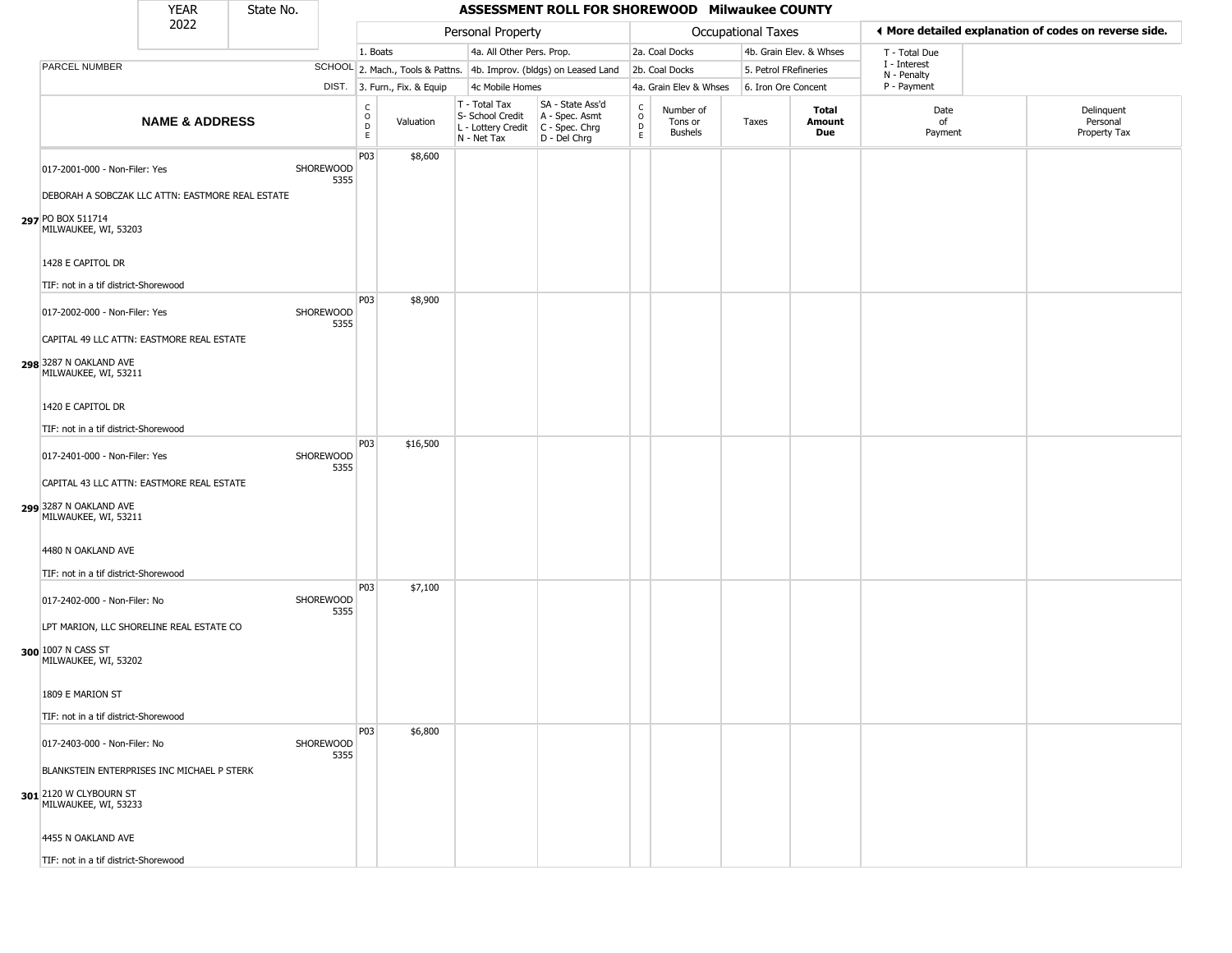|                                                                                                  | <b>YEAR</b>               | State No.           |                          |                         |                              |                                                                        | ASSESSMENT ROLL FOR SHOREWOOD Milwaukee COUNTY                         |                                   |                                        |                           |                               |                             |                                                       |
|--------------------------------------------------------------------------------------------------|---------------------------|---------------------|--------------------------|-------------------------|------------------------------|------------------------------------------------------------------------|------------------------------------------------------------------------|-----------------------------------|----------------------------------------|---------------------------|-------------------------------|-----------------------------|-------------------------------------------------------|
|                                                                                                  | 2022                      |                     |                          |                         |                              | Personal Property                                                      |                                                                        |                                   |                                        | <b>Occupational Taxes</b> |                               |                             | ♦ More detailed explanation of codes on reverse side. |
|                                                                                                  |                           |                     |                          | 1. Boats                |                              | 4a. All Other Pers. Prop.                                              |                                                                        |                                   | 2a. Coal Docks                         |                           | 4b. Grain Elev. & Whses       | T - Total Due               |                                                       |
| PARCEL NUMBER                                                                                    |                           |                     |                          |                         |                              |                                                                        | SCHOOL 2. Mach., Tools & Pattns. 4b. Improv. (bldgs) on Leased Land    |                                   | 2b. Coal Docks                         | 5. Petrol FRefineries     |                               | I - Interest<br>N - Penalty |                                                       |
|                                                                                                  |                           |                     |                          |                         | DIST. 3. Furn., Fix. & Equip | 4c Mobile Homes                                                        |                                                                        |                                   | 4a. Grain Elev & Whses                 | 6. Iron Ore Concent       |                               | P - Payment                 |                                                       |
|                                                                                                  | <b>NAME &amp; ADDRESS</b> |                     |                          | C<br>$\circ$<br>D<br>E. | Valuation                    | T - Total Tax<br>S- School Credit<br>L - Lottery Credit<br>N - Net Tax | SA - State Ass'd<br>A - Spec. Asmt<br>$C - Spec. Chrg$<br>D - Del Chrg | $\mathsf{C}$<br>$\circ$<br>D<br>E | Number of<br>Tons or<br><b>Bushels</b> | Taxes                     | <b>Total</b><br>Amount<br>Due | Date<br>of<br>Payment       | Delinquent<br>Personal<br>Property Tax                |
| 017-2501-000 - Non-Filer: Yes                                                                    |                           |                     | <b>SHOREWOOD</b><br>5355 | P <sub>4</sub> A        | \$2,600                      |                                                                        |                                                                        |                                   |                                        |                           |                               |                             |                                                       |
| BTS5 LLC BRADLEY T SHOVERS                                                                       |                           |                     |                          |                         |                              |                                                                        |                                                                        |                                   |                                        |                           |                               |                             |                                                       |
| 302 4771 N SANTA MONICA BL<br>MILWAUKEE, WI, 53217                                               |                           |                     |                          |                         |                              |                                                                        |                                                                        |                                   |                                        |                           |                               |                             |                                                       |
| 1315 E ELMDALE CT                                                                                |                           |                     |                          |                         |                              |                                                                        |                                                                        |                                   |                                        |                           |                               |                             |                                                       |
| TIF: not in a tif district-Shorewood                                                             |                           |                     |                          |                         |                              |                                                                        |                                                                        |                                   |                                        |                           |                               |                             |                                                       |
| 017-2502-000 - Non-Filer: No                                                                     |                           |                     | SHOREWOOD<br>5355        | P03                     | \$8,100                      |                                                                        |                                                                        |                                   |                                        |                           |                               |                             |                                                       |
| LPT 66 LLC SHORELINE RE<br>303 1007 N CASS ST<br>MILWAUKEE, WI, 53202                            |                           |                     |                          |                         |                              |                                                                        |                                                                        |                                   |                                        |                           |                               |                             |                                                       |
| 4442 N OAKLAND AVE-WLSHR                                                                         |                           |                     |                          |                         |                              |                                                                        |                                                                        |                                   |                                        |                           |                               |                             |                                                       |
| TIF: not in a tif district-Shorewood                                                             |                           |                     |                          | P <sub>4</sub> A        | \$500                        |                                                                        |                                                                        |                                   |                                        |                           |                               |                             |                                                       |
| 017-2701-000 - Non-Filer: No<br>LBH 3 LLC EDGWATER REAL ESTATE                                   |                           |                     | SHOREWOOD P03<br>5355    |                         | \$1,600                      |                                                                        |                                                                        |                                   |                                        |                           |                               |                             |                                                       |
| 304 104 E MASON ST, STE A<br>MILWAUKEE, WI, 53202                                                |                           |                     |                          |                         |                              |                                                                        |                                                                        |                                   |                                        |                           |                               |                             |                                                       |
| 1900 E CAPITOL DR                                                                                |                           |                     |                          |                         |                              |                                                                        |                                                                        |                                   |                                        |                           |                               |                             |                                                       |
| TIF: not in a tif district-Shorewood                                                             |                           |                     |                          |                         |                              |                                                                        |                                                                        |                                   |                                        |                           |                               |                             |                                                       |
|                                                                                                  |                           | <b>Parcel Total</b> |                          |                         | \$2,100                      |                                                                        |                                                                        |                                   |                                        |                           |                               |                             |                                                       |
| 017-2702-000 - Non-Filer: Yes                                                                    |                           |                     | SHOREWOOD<br>5355        | P03                     | \$8,100                      |                                                                        |                                                                        |                                   |                                        |                           |                               |                             |                                                       |
| MORRISON LLC KATZ PROPERTIES INC<br>305 614 W BROWN DEER RD # 300<br>BAYSIDE, WI, 53217          |                           |                     |                          |                         |                              |                                                                        |                                                                        |                                   |                                        |                           |                               |                             |                                                       |
| 3953 N MARYLAND AVE                                                                              |                           |                     |                          |                         |                              |                                                                        |                                                                        |                                   |                                        |                           |                               |                             |                                                       |
| TIF: not in a tif district-Shorewood                                                             |                           |                     |                          | P03                     | \$11,300                     |                                                                        |                                                                        |                                   |                                        |                           |                               |                             |                                                       |
| 017-2800-000 - Non-Filer: Yes                                                                    |                           |                     | <b>SHOREWOOD</b><br>5355 |                         |                              |                                                                        |                                                                        |                                   |                                        |                           |                               |                             |                                                       |
| NORTH SHORE APT LLC KATZ PROPERTIES INC<br>306 614 W BROWN DEER RD # 300<br>MILWAUKEE, WI, 53217 |                           |                     |                          |                         |                              |                                                                        |                                                                        |                                   |                                        |                           |                               |                             |                                                       |
| 1720 E CAPITOL DR                                                                                |                           |                     |                          |                         |                              |                                                                        |                                                                        |                                   |                                        |                           |                               |                             |                                                       |
| TIF: not in a tif district-Shorewood                                                             |                           |                     |                          |                         |                              |                                                                        |                                                                        |                                   |                                        |                           |                               |                             |                                                       |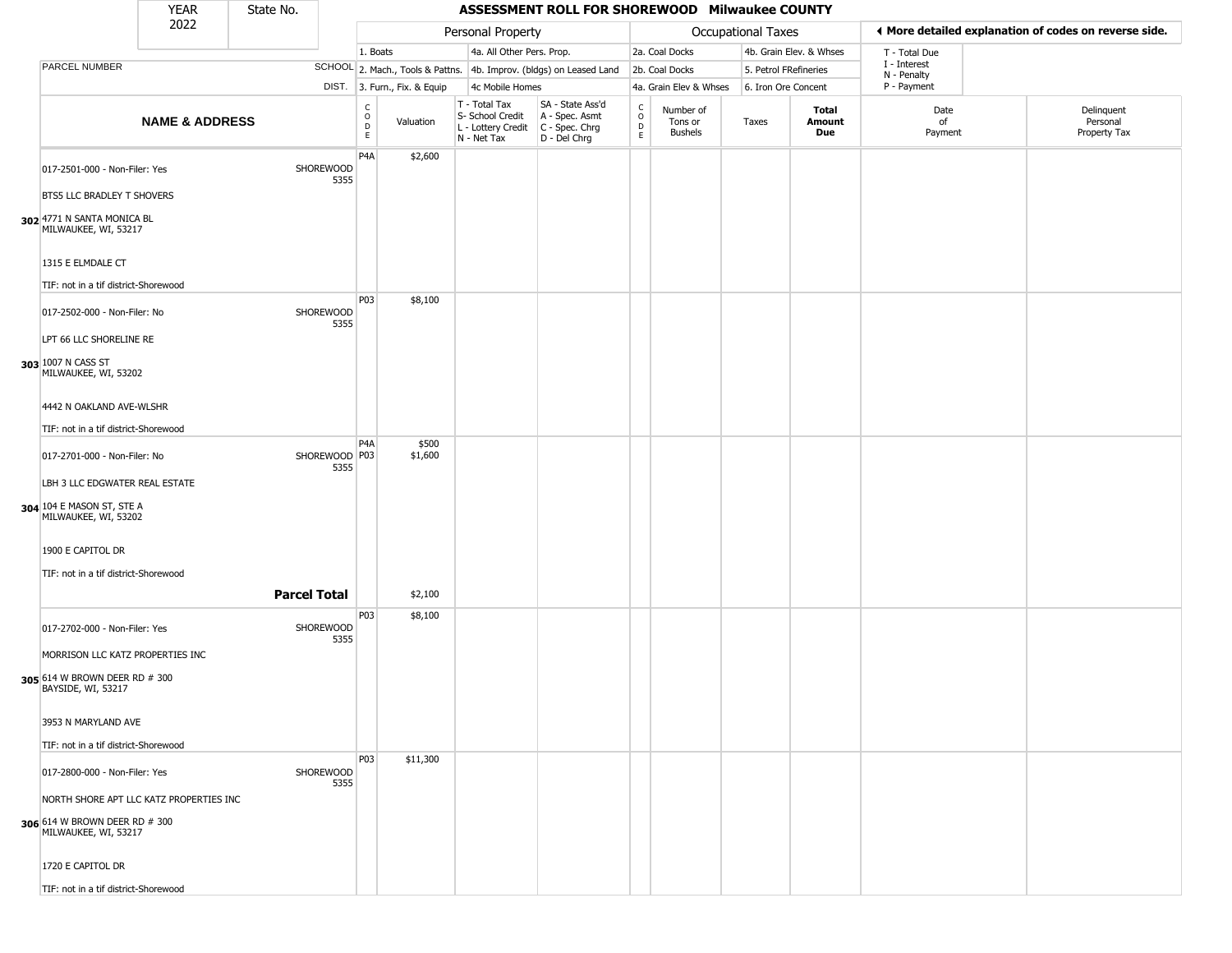|                                                                             | <b>YEAR</b>               | State No.           |                         |                               |                              |                                                                                         | ASSESSMENT ROLL FOR SHOREWOOD Milwaukee COUNTY                      |                                                                    |                                        |                           |                               |                             |                                                       |
|-----------------------------------------------------------------------------|---------------------------|---------------------|-------------------------|-------------------------------|------------------------------|-----------------------------------------------------------------------------------------|---------------------------------------------------------------------|--------------------------------------------------------------------|----------------------------------------|---------------------------|-------------------------------|-----------------------------|-------------------------------------------------------|
|                                                                             | 2022                      |                     |                         |                               |                              | Personal Property                                                                       |                                                                     |                                                                    |                                        | <b>Occupational Taxes</b> |                               |                             | ◀ More detailed explanation of codes on reverse side. |
|                                                                             |                           |                     |                         | 1. Boats                      |                              | 4a. All Other Pers. Prop.                                                               |                                                                     |                                                                    | 2a. Coal Docks                         |                           | 4b. Grain Elev. & Whses       | T - Total Due               |                                                       |
| PARCEL NUMBER                                                               |                           |                     |                         |                               |                              |                                                                                         | SCHOOL 2. Mach., Tools & Pattns. 4b. Improv. (bldgs) on Leased Land |                                                                    | 2b. Coal Docks                         | 5. Petrol FRefineries     |                               | I - Interest<br>N - Penalty |                                                       |
|                                                                             |                           |                     |                         |                               | DIST. 3. Furn., Fix. & Equip | 4c Mobile Homes                                                                         |                                                                     |                                                                    | 4a. Grain Elev & Whses                 | 6. Iron Ore Concent       |                               | P - Payment                 |                                                       |
|                                                                             | <b>NAME &amp; ADDRESS</b> |                     |                         | C<br>$\circ$<br>$\frac{D}{E}$ | Valuation                    | T - Total Tax<br>S- School Credit<br>L - Lottery Credit   C - Spec. Chrg<br>N - Net Tax | SA - State Ass'd<br>A - Spec. Asmt<br>D - Del Chrg                  | $\begin{smallmatrix} C \\ O \\ D \end{smallmatrix}$<br>$\mathsf E$ | Number of<br>Tons or<br><b>Bushels</b> | Taxes                     | <b>Total</b><br>Amount<br>Due | Date<br>of<br>Payment       | Delinquent<br>Personal<br>Property Tax                |
| 017-3001-000 - Non-Filer: Yes<br>CAPITAL LJS LLC ATTN: EASTMORE REAL ESTATE |                           |                     | SHOREWOOD<br>5355       | P03                           | \$18,600                     |                                                                                         |                                                                     |                                                                    |                                        |                           |                               |                             |                                                       |
|                                                                             |                           |                     |                         |                               |                              |                                                                                         |                                                                     |                                                                    |                                        |                           |                               |                             |                                                       |
| 307 3287 N OAKLAND AVE<br>MILWAUKEE, WI, 53211<br>1320 E CAPITOL DR         |                           |                     |                         |                               |                              |                                                                                         |                                                                     |                                                                    |                                        |                           |                               |                             |                                                       |
| TIF: not in a tif district-Shorewood                                        |                           |                     |                         |                               |                              |                                                                                         |                                                                     |                                                                    |                                        |                           |                               |                             |                                                       |
| 017-3501-000 - Non-Filer: No<br>LPT 45 LLC SHORELINE RE CO                  |                           |                     | SHOREWOOD<br>5355       | P03                           | \$13,900                     |                                                                                         |                                                                     |                                                                    |                                        |                           |                               |                             |                                                       |
| 308 1007 N CASS ST<br>MILWAUKEE, WI, 53202                                  |                           |                     |                         |                               |                              |                                                                                         |                                                                     |                                                                    |                                        |                           |                               |                             |                                                       |
| 4001 N PROSPECT AVE-SHRWD                                                   |                           |                     |                         |                               |                              |                                                                                         |                                                                     |                                                                    |                                        |                           |                               |                             |                                                       |
| TIF: not in a tif district-Shorewood                                        |                           |                     |                         | P <sub>4</sub> A              | \$100                        |                                                                                         |                                                                     |                                                                    |                                        |                           |                               |                             |                                                       |
| 017-3601-000 - Non-Filer: Yes                                               |                           |                     | SHOREWOOD<br>5355       |                               |                              |                                                                                         |                                                                     |                                                                    |                                        |                           |                               |                             |                                                       |
| LAKE CITY INC, CASANOVA APTS - 332 OGDEN & COMPANY INC                      |                           |                     |                         |                               |                              |                                                                                         |                                                                     |                                                                    |                                        |                           |                               |                             |                                                       |
| 309 PO BOX 510800<br>MILWAUKEE, WI, 53203                                   |                           |                     |                         |                               |                              |                                                                                         |                                                                     |                                                                    |                                        |                           |                               |                             |                                                       |
| 3950 N FARWELL AVE                                                          |                           |                     |                         |                               |                              |                                                                                         |                                                                     |                                                                    |                                        |                           |                               |                             |                                                       |
| TIF: not in a tif district-Shorewood                                        |                           |                     |                         |                               |                              |                                                                                         |                                                                     |                                                                    |                                        |                           |                               |                             |                                                       |
| 017-4801-000 - Non-Filer: No                                                |                           |                     | SHOREWOOD<br>5355       | P03                           | \$700                        |                                                                                         |                                                                     |                                                                    |                                        |                           |                               |                             |                                                       |
| GG 3939 LLC INTEGRAL MNGMNT CO LLC                                          |                           |                     |                         |                               |                              |                                                                                         |                                                                     |                                                                    |                                        |                           |                               |                             |                                                       |
| 310 1437 N PROSPECT AVE # 100<br>MILWAUKEE, WI, 53202                       |                           |                     |                         |                               |                              |                                                                                         |                                                                     |                                                                    |                                        |                           |                               |                             |                                                       |
| 3939 N MURRAY AVE                                                           |                           |                     |                         |                               |                              |                                                                                         |                                                                     |                                                                    |                                        |                           |                               |                             |                                                       |
| TIF: not in a tif district-Shorewood                                        |                           |                     |                         |                               |                              |                                                                                         |                                                                     |                                                                    |                                        |                           |                               |                             |                                                       |
| 017-4802-000 - Non-Filer: No                                                |                           |                     | SHOREWOOD   P03<br>5355 | P <sub>4</sub> A              | \$100<br>\$4,100             |                                                                                         |                                                                     |                                                                    |                                        |                           |                               |                             |                                                       |
| PETER PACETTI DBA VILLAGER APARTMENTS, LLC                                  |                           |                     |                         |                               |                              |                                                                                         |                                                                     |                                                                    |                                        |                           |                               |                             |                                                       |
| 311 104 E MASON ST<br>MILWAUKEE, WI, 53202                                  |                           |                     |                         |                               |                              |                                                                                         |                                                                     |                                                                    |                                        |                           |                               |                             |                                                       |
| 3955 N MURRY AVE                                                            |                           |                     |                         |                               |                              |                                                                                         |                                                                     |                                                                    |                                        |                           |                               |                             |                                                       |
| TIF: not in a tif district-Shorewood                                        |                           |                     |                         |                               |                              |                                                                                         |                                                                     |                                                                    |                                        |                           |                               |                             |                                                       |
|                                                                             |                           | <b>Parcel Total</b> |                         |                               | \$4,200                      |                                                                                         |                                                                     |                                                                    |                                        |                           |                               |                             |                                                       |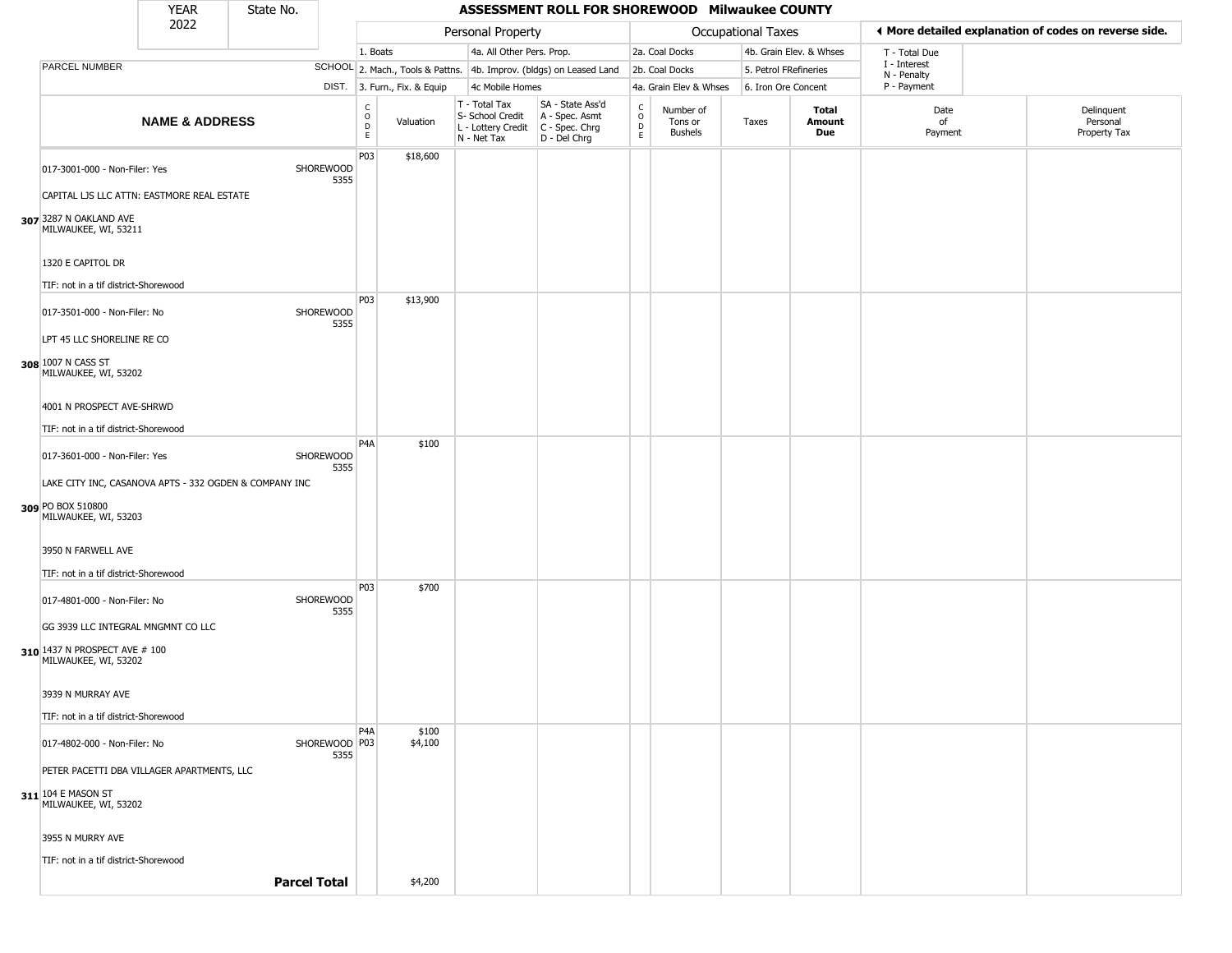|                                                             | <b>YEAR</b>               | State No.           |                       |                  |                              |                                                                                         | ASSESSMENT ROLL FOR SHOREWOOD Milwaukee COUNTY                      |                                              |                                        |                           |                         |                             |                                                       |
|-------------------------------------------------------------|---------------------------|---------------------|-----------------------|------------------|------------------------------|-----------------------------------------------------------------------------------------|---------------------------------------------------------------------|----------------------------------------------|----------------------------------------|---------------------------|-------------------------|-----------------------------|-------------------------------------------------------|
|                                                             | 2022                      |                     |                       |                  |                              | Personal Property                                                                       |                                                                     |                                              |                                        | <b>Occupational Taxes</b> |                         |                             | ♦ More detailed explanation of codes on reverse side. |
|                                                             |                           |                     |                       | 1. Boats         |                              | 4a. All Other Pers. Prop.                                                               |                                                                     |                                              | 2a. Coal Docks                         |                           | 4b. Grain Elev. & Whses | T - Total Due               |                                                       |
| PARCEL NUMBER                                               |                           |                     |                       |                  |                              |                                                                                         | SCHOOL 2. Mach., Tools & Pattns. 4b. Improv. (bldgs) on Leased Land |                                              | 2b. Coal Docks                         | 5. Petrol FRefineries     |                         | I - Interest<br>N - Penalty |                                                       |
|                                                             |                           |                     |                       |                  | DIST. 3. Furn., Fix. & Equip | 4c Mobile Homes                                                                         |                                                                     |                                              | 4a. Grain Elev & Whses                 | 6. Iron Ore Concent       |                         | P - Payment                 |                                                       |
|                                                             | <b>NAME &amp; ADDRESS</b> |                     |                       | C<br>0<br>D<br>E | Valuation                    | T - Total Tax<br>S- School Credit<br>L - Lottery Credit   C - Spec. Chrg<br>N - Net Tax | SA - State Ass'd<br>A - Spec. Asmt<br>D - Del Chrg                  | $\mathsf{C}$<br>$\circ$<br>$\mathsf{D}$<br>E | Number of<br>Tons or<br><b>Bushels</b> | Taxes                     | Total<br>Amount<br>Due  | Date<br>of<br>Payment       | Delinquent<br>Personal<br>Property Tax                |
| 017-4803-000 - Non-Filer: No<br>BLANSTEIN ENTERPRISES INC   |                           |                     | SHOREWOOD<br>5355     | P03              | \$17,200                     |                                                                                         |                                                                     |                                              |                                        |                           |                         |                             |                                                       |
| 312 2120 E CLYBOURN ST<br>MILWAUKEE, WI, 53233              |                           |                     |                       |                  |                              |                                                                                         |                                                                     |                                              |                                        |                           |                         |                             |                                                       |
| 4333 N OAKLAND AVE                                          |                           |                     |                       |                  |                              |                                                                                         |                                                                     |                                              |                                        |                           |                         |                             |                                                       |
| TIF: not in a tif district-Shorewood                        |                           |                     |                       |                  |                              |                                                                                         |                                                                     |                                              |                                        |                           |                         |                             |                                                       |
| 017-4901-000 - Non-Filer: Yes                               |                           |                     | SHOREWOOD<br>5355     | P03              | \$11,200                     |                                                                                         |                                                                     |                                              |                                        |                           |                         |                             |                                                       |
| <b>SELECT PROPERTIES</b>                                    |                           |                     |                       |                  |                              |                                                                                         |                                                                     |                                              |                                        |                           |                         |                             |                                                       |
| 313 3555A N OAKLAND AVE<br>SHOREWOOD, WI, 53211             |                           |                     |                       |                  |                              |                                                                                         |                                                                     |                                              |                                        |                           |                         |                             |                                                       |
| 3547 N OAKLAND AVE                                          |                           |                     |                       |                  |                              |                                                                                         |                                                                     |                                              |                                        |                           |                         |                             |                                                       |
| TIF: not in a tif district-Shorewood                        |                           |                     |                       |                  |                              |                                                                                         |                                                                     |                                              |                                        |                           |                         |                             |                                                       |
| 017-5601-000 - Non-Filer: No                                |                           |                     | SHOREWOOD P03<br>5355 | P4A              | \$900<br>\$5,500             |                                                                                         |                                                                     |                                              |                                        |                           |                         |                             |                                                       |
| MONTROSE APARTMENTS INC ATTN: ARTHUR POST                   |                           |                     |                       |                  |                              |                                                                                         |                                                                     |                                              |                                        |                           |                         |                             |                                                       |
| 314 10936 N PORT WASHINGTON RD, STE135<br>MEQUON, WI, 53092 |                           |                     |                       |                  |                              |                                                                                         |                                                                     |                                              |                                        |                           |                         |                             |                                                       |
| 4014 N WILSON DR                                            |                           |                     |                       |                  |                              |                                                                                         |                                                                     |                                              |                                        |                           |                         |                             |                                                       |
| TIF: not in a tif district-Shorewood                        |                           |                     |                       |                  |                              |                                                                                         |                                                                     |                                              |                                        |                           |                         |                             |                                                       |
|                                                             |                           | <b>Parcel Total</b> |                       |                  | \$6,400                      |                                                                                         |                                                                     |                                              |                                        |                           |                         |                             |                                                       |
|                                                             |                           |                     |                       | P <sub>03</sub>  | \$8,700                      |                                                                                         |                                                                     |                                              |                                        |                           |                         |                             |                                                       |
| 017-6301-000 - Non-Filer: Yes                               |                           |                     | SHOREWOOD<br>5355     |                  |                              |                                                                                         |                                                                     |                                              |                                        |                           |                         |                             |                                                       |
| ANNASON LLC KATZ PROPERTIES INC                             |                           |                     |                       |                  |                              |                                                                                         |                                                                     |                                              |                                        |                           |                         |                             |                                                       |
| 315 614 W BROWN DEER RD #300<br>BAYSIDE, WI, 53217          |                           |                     |                       |                  |                              |                                                                                         |                                                                     |                                              |                                        |                           |                         |                             |                                                       |
| 2121 E CAPITOL DR                                           |                           |                     |                       |                  |                              |                                                                                         |                                                                     |                                              |                                        |                           |                         |                             |                                                       |
| TIF: not in a tif district-Shorewood                        |                           |                     |                       |                  |                              |                                                                                         |                                                                     |                                              |                                        |                           |                         |                             |                                                       |
| 018-0145-000 - Non-Filer: No                                |                           |                     | SHOREWOOD P03<br>5355 | P4A              | \$5,600<br>\$9,600           |                                                                                         |                                                                     |                                              |                                        |                           |                         |                             |                                                       |
| RE/MAX LAKESIDE LLC KIVLEY, LLC                             |                           |                     |                       |                  |                              |                                                                                         |                                                                     |                                              |                                        |                           |                         |                             |                                                       |
| 316 1200 E CAPITOL DR #300<br>SHOREWOOD, WI, 53211          |                           |                     |                       |                  |                              |                                                                                         |                                                                     |                                              |                                        |                           |                         |                             |                                                       |
| 1200 E CAPITOL DR #300                                      |                           |                     |                       |                  |                              |                                                                                         |                                                                     |                                              |                                        |                           |                         |                             |                                                       |
| TIF: not in a tif district-Shorewood                        |                           |                     |                       |                  |                              |                                                                                         |                                                                     |                                              |                                        |                           |                         |                             |                                                       |
|                                                             |                           | <b>Parcel Total</b> |                       |                  | \$15,200                     |                                                                                         |                                                                     |                                              |                                        |                           |                         |                             |                                                       |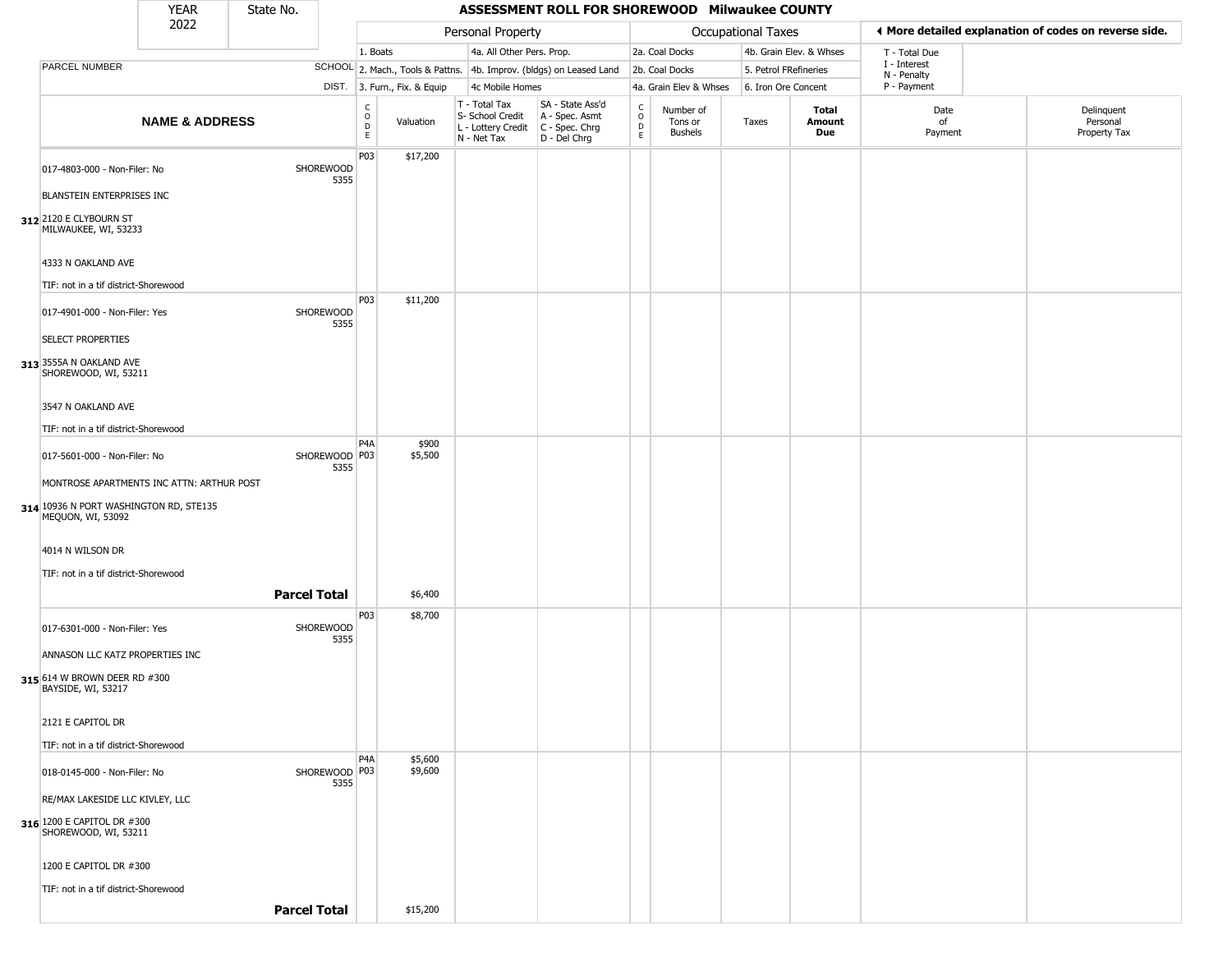|                                                              | <b>YEAR</b>               | State No.           |                         |                              |                              |                                                                                         | ASSESSMENT ROLL FOR SHOREWOOD Milwaukee COUNTY                      |                                    |                                 |                       |                         |                             |                                                       |
|--------------------------------------------------------------|---------------------------|---------------------|-------------------------|------------------------------|------------------------------|-----------------------------------------------------------------------------------------|---------------------------------------------------------------------|------------------------------------|---------------------------------|-----------------------|-------------------------|-----------------------------|-------------------------------------------------------|
|                                                              | 2022                      |                     |                         |                              |                              | Personal Property                                                                       |                                                                     |                                    |                                 | Occupational Taxes    |                         |                             | ◀ More detailed explanation of codes on reverse side. |
|                                                              |                           |                     |                         | 1. Boats                     |                              | 4a. All Other Pers. Prop.                                                               |                                                                     |                                    | 2a. Coal Docks                  |                       | 4b. Grain Elev. & Whses | T - Total Due               |                                                       |
| PARCEL NUMBER                                                |                           |                     |                         |                              |                              |                                                                                         | SCHOOL 2. Mach., Tools & Pattns. 4b. Improv. (bldgs) on Leased Land |                                    | 2b. Coal Docks                  | 5. Petrol FRefineries |                         | I - Interest<br>N - Penalty |                                                       |
|                                                              |                           |                     |                         |                              | DIST. 3. Furn., Fix. & Equip | 4c Mobile Homes                                                                         |                                                                     |                                    | 4a. Grain Elev & Whses          | 6. Iron Ore Concent   |                         | P - Payment                 |                                                       |
|                                                              | <b>NAME &amp; ADDRESS</b> |                     |                         | $_{\rm o}^{\rm c}$<br>D<br>E | Valuation                    | T - Total Tax<br>S- School Credit<br>L - Lottery Credit   C - Spec. Chrg<br>N - Net Tax | SA - State Ass'd<br>A - Spec. Asmt<br>D - Del Chrg                  | $\frac{C}{O}$<br>$\mathsf{D}$<br>E | Number of<br>Tons or<br>Bushels | Taxes                 | Total<br>Amount<br>Due  | Date<br>of<br>Payment       | Delinquent<br>Personal<br>Property Tax                |
| 018-0216-000 - Non-Filer: No<br>RJ BUILDERS INC THOMAS GAETA |                           |                     | SHOREWOOD P03<br>5355   | P4A                          | \$200<br>\$1,800             |                                                                                         |                                                                     |                                    |                                 |                       |                         |                             |                                                       |
| 317 4316 N OAKLAND AVE<br>SHOREWOOD, WI, 53211               |                           |                     |                         |                              |                              |                                                                                         |                                                                     |                                    |                                 |                       |                         |                             |                                                       |
| 4316 N OAKLAND AVE<br>TIF: not in a tif district-Shorewood   |                           |                     |                         |                              |                              |                                                                                         |                                                                     |                                    |                                 |                       |                         |                             |                                                       |
|                                                              |                           | <b>Parcel Total</b> |                         |                              | \$2,000                      |                                                                                         |                                                                     |                                    |                                 |                       |                         |                             |                                                       |
| 018-0220-000 - Non-Filer: Yes                                |                           |                     | SHOREWOOD<br>5355       | P03                          | \$300                        |                                                                                         |                                                                     |                                    |                                 |                       |                         |                             |                                                       |
| RIVER PARK BEAUTY SALON JOHN PANKRATZ ATTN: OFFICE           |                           |                     |                         |                              |                              |                                                                                         |                                                                     |                                    |                                 |                       |                         |                             |                                                       |
| 318 1700 E RIVER PARK CT<br>SHOREWOOD, WI, 53211             |                           |                     |                         |                              |                              |                                                                                         |                                                                     |                                    |                                 |                       |                         |                             |                                                       |
| 1700 E RIVER PARK CT                                         |                           |                     |                         |                              |                              |                                                                                         |                                                                     |                                    |                                 |                       |                         |                             |                                                       |
| TIF: not in a tif district-Shorewood                         |                           |                     |                         | P4A                          | \$300                        |                                                                                         |                                                                     |                                    |                                 |                       |                         |                             |                                                       |
| 018-0245-000 - Non-Filer: No                                 |                           |                     | SHOREWOOD   P03<br>5355 |                              | \$13,200                     |                                                                                         |                                                                     |                                    |                                 |                       |                         |                             |                                                       |
| ROETTGERS COMPANY INC DAVID ROETTGERS                        |                           |                     |                         |                              |                              |                                                                                         |                                                                     |                                    |                                 |                       |                         |                             |                                                       |
| 319 5816 W HEMLOCK ST<br>MILWAUKEE, WI, 53223                |                           |                     |                         |                              |                              |                                                                                         |                                                                     |                                    |                                 |                       |                         |                             |                                                       |
| 1513 E CAPITOL DR                                            |                           |                     |                         |                              |                              |                                                                                         |                                                                     |                                    |                                 |                       |                         |                             |                                                       |
| TIF: not in a tif district-Shorewood                         |                           | <b>Parcel Total</b> |                         |                              |                              |                                                                                         |                                                                     |                                    |                                 |                       |                         |                             |                                                       |
|                                                              |                           |                     |                         | P4A                          | \$13,500<br>\$3,900          |                                                                                         |                                                                     |                                    |                                 |                       |                         |                             |                                                       |
| 018-0255-000 - Non-Filer: No                                 |                           |                     | SHOREWOOD   P03<br>5355 |                              | \$22,900                     |                                                                                         |                                                                     |                                    |                                 |                       |                         |                             |                                                       |
| ORTHOPAEDIC HOSPITAL OF WISCONSIN-SHOREWOOD                  |                           |                     |                         |                              |                              |                                                                                         |                                                                     |                                    |                                 |                       |                         |                             |                                                       |
| 320 475 W RIVER WOODS PKWY                                   |                           |                     |                         |                              |                              |                                                                                         |                                                                     |                                    |                                 |                       |                         |                             |                                                       |
| 3970 N OAKLAND AVE #102                                      |                           |                     |                         |                              |                              |                                                                                         |                                                                     |                                    |                                 |                       |                         |                             |                                                       |
| TIF: not in a tif district-Shorewood                         |                           |                     |                         |                              |                              |                                                                                         |                                                                     |                                    |                                 |                       |                         |                             |                                                       |
|                                                              |                           | <b>Parcel Total</b> |                         |                              | \$26,800                     |                                                                                         |                                                                     |                                    |                                 |                       |                         |                             |                                                       |
| 018-0260-000 - Non-Filer: Yes                                |                           |                     | SHOREWOOD P03<br>5355   | P4A                          | \$200<br>\$400               |                                                                                         |                                                                     |                                    |                                 |                       |                         |                             |                                                       |
| ROWE & CO LLC                                                |                           |                     |                         |                              |                              |                                                                                         |                                                                     |                                    |                                 |                       |                         |                             |                                                       |
| 321 3510 N LAKE DR<br>SHOREWOOD, WI, 53211                   |                           |                     |                         |                              |                              |                                                                                         |                                                                     |                                    |                                 |                       |                         |                             |                                                       |
| 3510 N LAKE DR                                               |                           |                     |                         |                              |                              |                                                                                         |                                                                     |                                    |                                 |                       |                         |                             |                                                       |
| TIF: not in a tif district-Shorewood                         |                           |                     |                         |                              |                              |                                                                                         |                                                                     |                                    |                                 |                       |                         |                             |                                                       |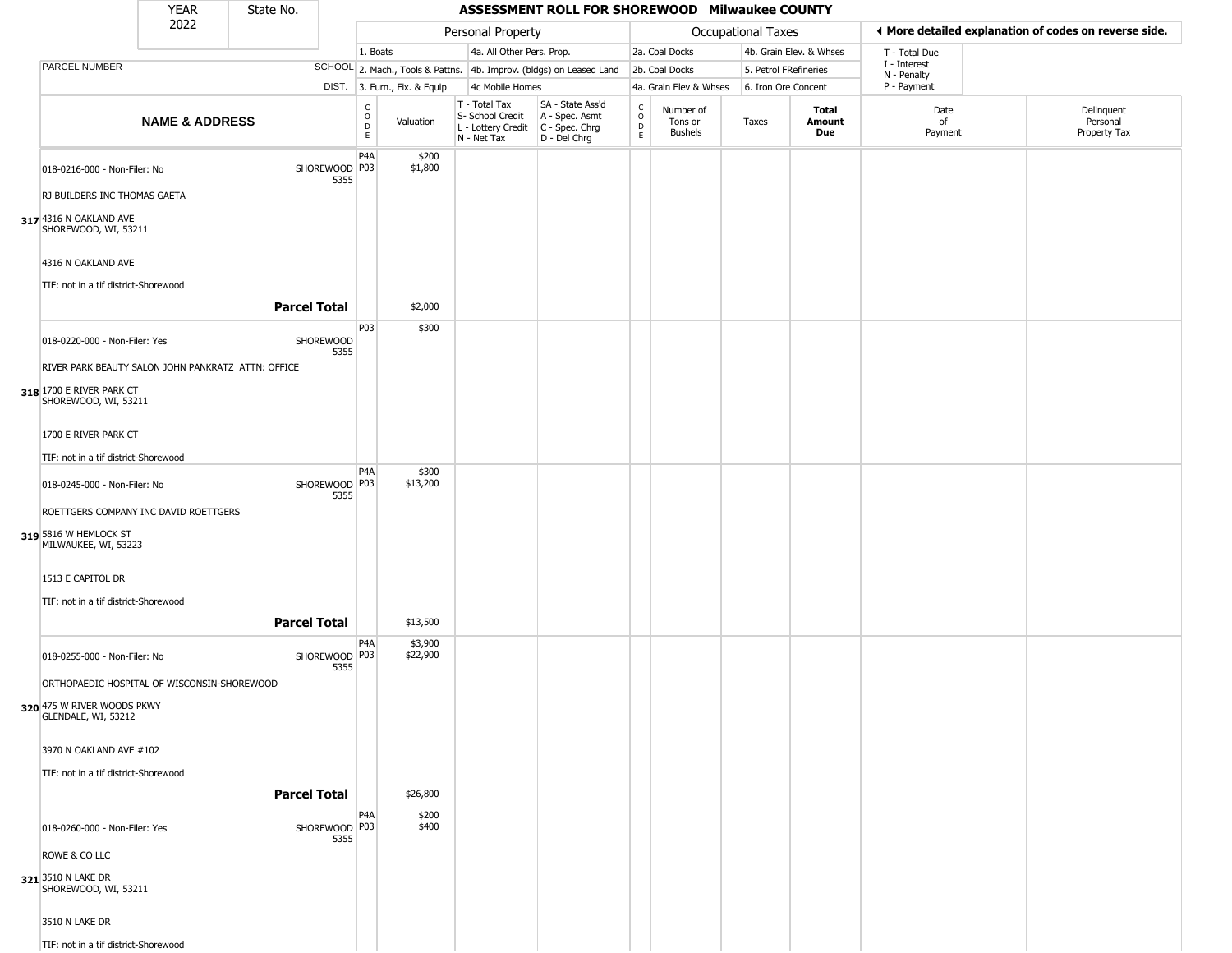|                                                                                               | <b>YEAR</b>               | State No.           |                          |                                                |                              |                                                  | ASSESSMENT ROLL FOR SHOREWOOD Milwaukee COUNTY                                          |                        |                                 |                     |                         |                             |                                                       |
|-----------------------------------------------------------------------------------------------|---------------------------|---------------------|--------------------------|------------------------------------------------|------------------------------|--------------------------------------------------|-----------------------------------------------------------------------------------------|------------------------|---------------------------------|---------------------|-------------------------|-----------------------------|-------------------------------------------------------|
|                                                                                               | 2022                      |                     |                          |                                                |                              | Personal Property                                |                                                                                         |                        |                                 | Occupational Taxes  |                         |                             | ◀ More detailed explanation of codes on reverse side. |
|                                                                                               |                           |                     |                          | 1. Boats                                       |                              | 4a. All Other Pers. Prop.                        |                                                                                         |                        | 2a. Coal Docks                  |                     | 4b. Grain Elev. & Whses | T - Total Due               |                                                       |
| PARCEL NUMBER                                                                                 |                           |                     |                          |                                                |                              |                                                  | SCHOOL 2. Mach., Tools & Pattns. 4b. Improv. (bldgs) on Leased Land                     |                        | 2b. Coal Docks                  |                     | 5. Petrol FRefineries   | I - Interest<br>N - Penalty |                                                       |
|                                                                                               |                           |                     |                          |                                                | DIST. 3. Furn., Fix. & Equip | 4c Mobile Homes                                  |                                                                                         |                        | 4a. Grain Elev & Whses          | 6. Iron Ore Concent |                         | P - Payment                 |                                                       |
|                                                                                               | <b>NAME &amp; ADDRESS</b> |                     |                          | $\begin{matrix} 0 \\ 0 \\ D \end{matrix}$<br>E | Valuation                    | T - Total Tax<br>S- School Credit<br>N - Net Tax | SA - State Ass'd<br>A - Spec. Asmt<br>L - Lottery Credit C - Spec. Chrg<br>D - Del Chrg | C<br>$\circ$<br>D<br>E | Number of<br>Tons or<br>Bushels | Taxes               | Total<br>Amount<br>Due  | Date<br>of<br>Payment       | Delinquent<br>Personal<br>Property Tax                |
|                                                                                               |                           | <b>Parcel Total</b> |                          |                                                | \$600                        |                                                  |                                                                                         |                        |                                 |                     |                         |                             |                                                       |
| 018-0310-000 - Non-Filer: Yes<br>RELIABLE WATER SERVICE, LLC                                  |                           |                     | SHOREWOOD<br>5355        | P03                                            | \$12,400                     |                                                  |                                                                                         |                        |                                 |                     |                         |                             |                                                       |
| 322 PO BOX 339<br>MILWAUKEE, WI, 53201                                                        |                           |                     |                          |                                                |                              |                                                  |                                                                                         |                        |                                 |                     |                         |                             |                                                       |
| <b>VARIOUS</b>                                                                                |                           |                     |                          |                                                |                              |                                                  |                                                                                         |                        |                                 |                     |                         |                             |                                                       |
| TIF: not in a tif district-Shorewood                                                          |                           |                     |                          |                                                |                              |                                                  |                                                                                         |                        |                                 |                     |                         |                             |                                                       |
| 018-0311-000 - Non-Filer: Yes                                                                 |                           |                     | <b>SHOREWOOD</b><br>5355 | P03                                            | \$10,300                     |                                                  |                                                                                         |                        |                                 |                     |                         |                             |                                                       |
| RELIABLE WATER SERVICES                                                                       |                           |                     |                          |                                                |                              |                                                  |                                                                                         |                        |                                 |                     |                         |                             |                                                       |
| 323 PO BOX 339<br>MILWAUKEE, WI, 53201                                                        |                           |                     |                          |                                                |                              |                                                  |                                                                                         |                        |                                 |                     |                         |                             |                                                       |
| <b>VARIOUS</b>                                                                                |                           |                     |                          |                                                |                              |                                                  |                                                                                         |                        |                                 |                     |                         |                             |                                                       |
| TIF: not in a tif district-Shorewood                                                          |                           |                     |                          | P03                                            | \$8,700                      |                                                  |                                                                                         |                        |                                 |                     |                         |                             |                                                       |
| 018-0410-000 - Non-Filer: Yes                                                                 |                           |                     | SHOREWOOD<br>5355        |                                                |                              |                                                  |                                                                                         |                        |                                 |                     |                         |                             |                                                       |
| ROZEK LAW OFFICE                                                                              |                           |                     |                          |                                                |                              |                                                  |                                                                                         |                        |                                 |                     |                         |                             |                                                       |
| 324 3970 N OAKLAND AVE, 604<br>SHOREWOOD, WI, 53211                                           |                           |                     |                          |                                                |                              |                                                  |                                                                                         |                        |                                 |                     |                         |                             |                                                       |
| 3970 N OAKLAND AVE, 604                                                                       |                           |                     |                          |                                                |                              |                                                  |                                                                                         |                        |                                 |                     |                         |                             |                                                       |
| TIF: not in a tif district-Shorewood                                                          |                           |                     |                          | P4A                                            | \$300                        |                                                  |                                                                                         |                        |                                 |                     |                         |                             |                                                       |
| 018-0420-000 - Non-Filer: No                                                                  |                           |                     | <b>SHOREWOOD</b><br>5355 |                                                |                              |                                                  |                                                                                         |                        |                                 |                     |                         |                             |                                                       |
| REDBOX AUTOMATED RETAIL, LLC C/O ALTUS GROUP US INC<br>325 PO BOX 72210<br>PHOENIX, AZ, 85050 |                           |                     |                          |                                                |                              |                                                  |                                                                                         |                        |                                 |                     |                         |                             |                                                       |
| 4175 N OAKLAND AVE                                                                            |                           |                     |                          |                                                |                              |                                                  |                                                                                         |                        |                                 |                     |                         |                             |                                                       |
| TIF: not in a tif district-Shorewood                                                          |                           |                     |                          |                                                |                              |                                                  |                                                                                         |                        |                                 |                     |                         |                             |                                                       |
| 019-0011-000 - Non-Filer: Yes                                                                 |                           |                     | SHOREWOOD<br>5355        | P03                                            | \$54,900                     |                                                  |                                                                                         |                        |                                 |                     |                         |                             |                                                       |
| SAEIAN DDS, KAMYAR                                                                            |                           |                     |                          |                                                |                              |                                                  |                                                                                         |                        |                                 |                     |                         |                             |                                                       |
| 326 3970 N OAKLAND AVE #501<br>SHOREWOOD, WI, 53211                                           |                           |                     |                          |                                                |                              |                                                  |                                                                                         |                        |                                 |                     |                         |                             |                                                       |
| 3970 N OAKLAND AVE UNIT 501                                                                   |                           |                     |                          |                                                |                              |                                                  |                                                                                         |                        |                                 |                     |                         |                             |                                                       |
| TIF: not in a tif district-Shorewood                                                          |                           |                     |                          |                                                |                              |                                                  |                                                                                         |                        |                                 |                     |                         |                             |                                                       |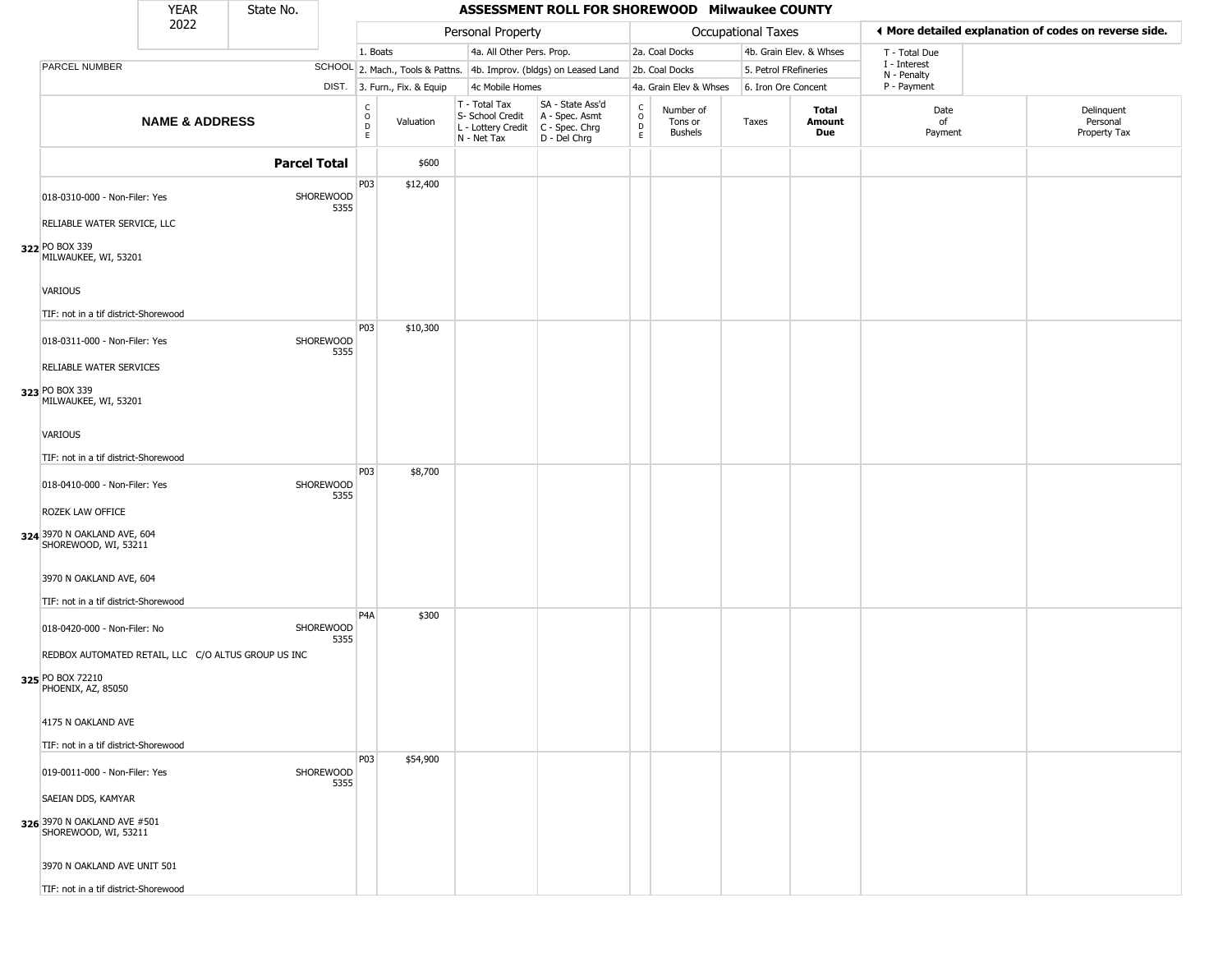|                                                                     | YEAR                      | State No.           |                       |                        |                              |                                                                        | ASSESSMENT ROLL FOR SHOREWOOD Milwaukee COUNTY                       |                                                   |                                        |                       |                         |                                                       |                                        |
|---------------------------------------------------------------------|---------------------------|---------------------|-----------------------|------------------------|------------------------------|------------------------------------------------------------------------|----------------------------------------------------------------------|---------------------------------------------------|----------------------------------------|-----------------------|-------------------------|-------------------------------------------------------|----------------------------------------|
|                                                                     | 2022                      |                     |                       |                        |                              | Personal Property                                                      |                                                                      |                                                   |                                        | Occupational Taxes    |                         | ♦ More detailed explanation of codes on reverse side. |                                        |
|                                                                     |                           |                     |                       | 1. Boats               |                              | 4a. All Other Pers. Prop.                                              |                                                                      |                                                   | 2a. Coal Docks                         |                       | 4b. Grain Elev. & Whses | T - Total Due                                         |                                        |
| PARCEL NUMBER                                                       |                           |                     |                       |                        |                              |                                                                        | SCHOOL 2. Mach., Tools & Pattns. 4b. Improv. (bldgs) on Leased Land  |                                                   | 2b. Coal Docks                         | 5. Petrol FRefineries |                         | I - Interest<br>N - Penalty                           |                                        |
|                                                                     |                           |                     |                       |                        | DIST. 3. Furn., Fix. & Equip | 4c Mobile Homes                                                        |                                                                      |                                                   | 4a. Grain Elev & Whses                 | 6. Iron Ore Concent   |                         | P - Payment                                           |                                        |
|                                                                     | <b>NAME &amp; ADDRESS</b> |                     |                       | C<br>$\circ$<br>D<br>E | Valuation                    | T - Total Tax<br>S- School Credit<br>L - Lottery Credit<br>N - Net Tax | SA - State Ass'd<br>A - Spec. Asmt<br>C - Spec. Chrg<br>D - Del Chrg | $\begin{array}{c}\nC \\ O \\ D \\ E\n\end{array}$ | Number of<br>Tons or<br><b>Bushels</b> | Taxes                 | Total<br>Amount<br>Due  | Date<br>of<br>Payment                                 | Delinquent<br>Personal<br>Property Tax |
| 019-0029-100 - Non-Filer: Yes                                       |                           |                     | SHOREWOOD P03<br>5355 | P <sub>4</sub> A       | \$1,000<br>\$1,100           |                                                                        |                                                                      |                                                   |                                        |                       |                         |                                                       |                                        |
| SANDY'S SOOTHING HANDS MASSAGE                                      |                           |                     |                       |                        |                              |                                                                        |                                                                      |                                                   |                                        |                       |                         |                                                       |                                        |
| 327 3510 N OAKLAND AVE #206<br>SHOREWOOD, WI, 53211                 |                           |                     |                       |                        |                              |                                                                        |                                                                      |                                                   |                                        |                       |                         |                                                       |                                        |
| 3510 N OAKLAND AVE UNIT 206<br>TIF: not in a tif district-Shorewood |                           |                     |                       |                        |                              |                                                                        |                                                                      |                                                   |                                        |                       |                         |                                                       |                                        |
|                                                                     |                           | <b>Parcel Total</b> |                       |                        | \$2,100                      |                                                                        |                                                                      |                                                   |                                        |                       |                         |                                                       |                                        |
| 019-0170-000 - Non-Filer: Yes                                       |                           |                     | SHOREWOOD<br>5355     | P03                    | \$51,800                     |                                                                        |                                                                      |                                                   |                                        |                       |                         |                                                       |                                        |
| HOME CARE ASSISTANCE OF GREATER MILWAUKEE                           |                           |                     |                       |                        |                              |                                                                        |                                                                      |                                                   |                                        |                       |                         |                                                       |                                        |
| 328 1255 OAKMEAD PARKWAY<br>SUNNYVALE, CA, 94085                    |                           |                     |                       |                        |                              |                                                                        |                                                                      |                                                   |                                        |                       |                         |                                                       |                                        |
| 4485 N OAKLAND AVE #100                                             |                           |                     |                       |                        |                              |                                                                        |                                                                      |                                                   |                                        |                       |                         |                                                       |                                        |
| TIF: not in a tif district-Shorewood                                |                           |                     |                       |                        |                              |                                                                        |                                                                      |                                                   |                                        |                       |                         |                                                       |                                        |
| 019-0257-000 - Non-Filer: Yes                                       |                           |                     | SHOREWOOD<br>5355     | P03                    | \$1,100                      |                                                                        |                                                                      |                                                   |                                        |                       |                         |                                                       |                                        |
| THE AMERICAN BOTTLING COMPANY                                       |                           |                     |                       |                        |                              |                                                                        |                                                                      |                                                   |                                        |                       |                         |                                                       |                                        |
| 329 5301 LEGACY DR<br>PLANO, TX, 75024                              |                           |                     |                       |                        |                              |                                                                        |                                                                      |                                                   |                                        |                       |                         |                                                       |                                        |
| VARIOUS                                                             |                           |                     |                       |                        |                              |                                                                        |                                                                      |                                                   |                                        |                       |                         |                                                       |                                        |
| TIF: not in a tif district-Shorewood                                |                           |                     |                       |                        |                              |                                                                        |                                                                      |                                                   |                                        |                       |                         |                                                       |                                        |
| 019-0258-000 - Non-Filer: Yes                                       |                           |                     | SHOREWOOD P03<br>5355 | P <sub>4</sub> A       | \$4,100<br>\$62,200          |                                                                        |                                                                      |                                                   |                                        |                       |                         |                                                       |                                        |
| BENTLEY'S PET STUFF                                                 |                           |                     |                       |                        |                              |                                                                        |                                                                      |                                                   |                                        |                       |                         |                                                       |                                        |
| 330 4192 ROUTE 83, STE C<br>LONG GROVE, IL, 60047                   |                           |                     |                       |                        |                              |                                                                        |                                                                      |                                                   |                                        |                       |                         |                                                       |                                        |
| 4165 N OAKLAND AVE                                                  |                           |                     |                       |                        |                              |                                                                        |                                                                      |                                                   |                                        |                       |                         |                                                       |                                        |
| TIF: not in a tif district-Shorewood                                |                           |                     |                       |                        |                              |                                                                        |                                                                      |                                                   |                                        |                       |                         |                                                       |                                        |
|                                                                     |                           | <b>Parcel Total</b> |                       |                        | \$66,300                     |                                                                        |                                                                      |                                                   |                                        |                       |                         |                                                       |                                        |
| 019-0260-000 - Non-Filer: No                                        |                           |                     | SHOREWOOD P03<br>5355 | P <sub>4</sub> A       | \$1,700<br>\$16,300          |                                                                        |                                                                      |                                                   |                                        |                       |                         |                                                       |                                        |
| THE SHERWIN-WILLIAMS CO DBA: 703219                                 |                           |                     |                       |                        |                              |                                                                        |                                                                      |                                                   |                                        |                       |                         |                                                       |                                        |
| 331 PO BOX 6027<br>CLEVELAND, OH, 44101                             |                           |                     |                       |                        |                              |                                                                        |                                                                      |                                                   |                                        |                       |                         |                                                       |                                        |
| 3510 N OAKLAND AVE                                                  |                           |                     |                       |                        |                              |                                                                        |                                                                      |                                                   |                                        |                       |                         |                                                       |                                        |
| TIF: not in a tif district-Shorewood                                |                           |                     |                       |                        |                              |                                                                        |                                                                      |                                                   |                                        |                       |                         |                                                       |                                        |
|                                                                     |                           | <b>Parcel Total</b> |                       |                        | \$18,000                     |                                                                        |                                                                      |                                                   |                                        |                       |                         |                                                       |                                        |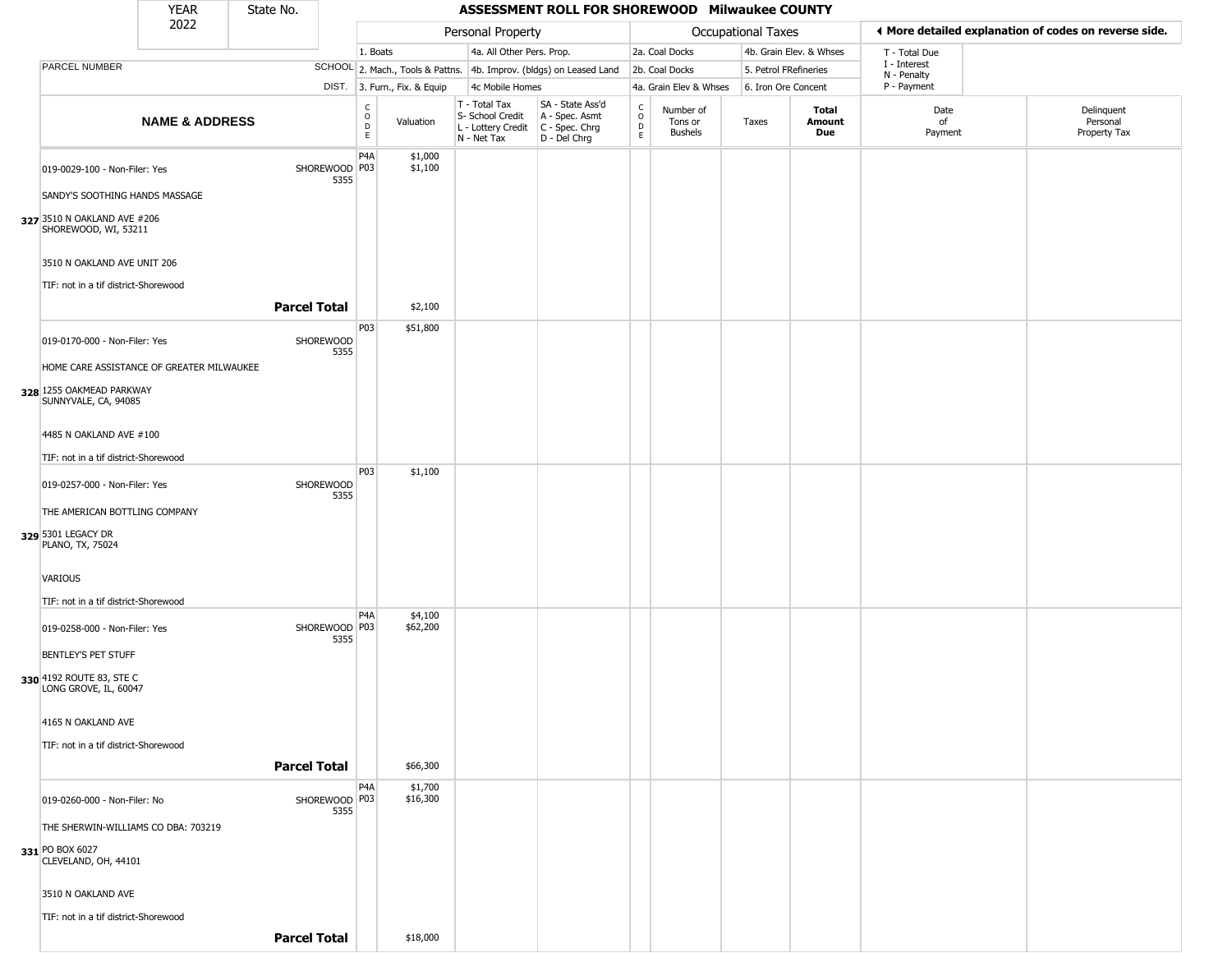|                                                                                        | <b>YEAR</b>               | State No. |                         |                         |                              |                                                                        | ASSESSMENT ROLL FOR SHOREWOOD Milwaukee COUNTY                         |                                   |                                 |                       |                         |                             |                                                       |
|----------------------------------------------------------------------------------------|---------------------------|-----------|-------------------------|-------------------------|------------------------------|------------------------------------------------------------------------|------------------------------------------------------------------------|-----------------------------------|---------------------------------|-----------------------|-------------------------|-----------------------------|-------------------------------------------------------|
|                                                                                        | 2022                      |           |                         |                         |                              | Personal Property                                                      |                                                                        |                                   |                                 | Occupational Taxes    |                         |                             | ◀ More detailed explanation of codes on reverse side. |
|                                                                                        |                           |           |                         | 1. Boats                |                              | 4a. All Other Pers. Prop.                                              |                                                                        |                                   | 2a. Coal Docks                  |                       | 4b. Grain Elev. & Whses | T - Total Due               |                                                       |
| <b>PARCEL NUMBER</b>                                                                   |                           |           |                         |                         |                              |                                                                        | SCHOOL 2. Mach., Tools & Pattns. 4b. Improv. (bldgs) on Leased Land    |                                   | 2b. Coal Docks                  | 5. Petrol FRefineries |                         | I - Interest<br>N - Penalty |                                                       |
|                                                                                        |                           |           |                         |                         | DIST. 3. Furn., Fix. & Equip | 4c Mobile Homes                                                        |                                                                        |                                   | 4a. Grain Elev & Whses          | 6. Iron Ore Concent   |                         | P - Payment                 |                                                       |
|                                                                                        | <b>NAME &amp; ADDRESS</b> |           |                         | C<br>$\circ$<br>D<br>E. | Valuation                    | T - Total Tax<br>S- School Credit<br>L - Lottery Credit<br>N - Net Tax | SA - State Ass'd<br>A - Spec. Asmt<br>$C - Spec. Chrg$<br>D - Del Chrg | $\mathsf{C}$<br>$\circ$<br>D<br>E | Number of<br>Tons or<br>Bushels | Taxes                 | Total<br>Amount<br>Due  | Date<br>of<br>Payment       | Delinquent<br>Personal<br>Property Tax                |
| 019-0320-000 - Non-Filer: No<br>SHOREWEST REALTORS INC MICHELE MONROE                  |                           |           | SHOREWOOD P03<br>5355   | P4A                     | \$3,200<br>\$68,100          |                                                                        |                                                                        |                                   |                                 |                       |                         |                             |                                                       |
| 332 17450 W NORTH AVE<br>BROOKFIELD, WI, 53045<br>4559 N OAKLAND AVE                   |                           |           |                         |                         |                              |                                                                        |                                                                        |                                   |                                 |                       |                         |                             |                                                       |
| TIF: not in a tif district-Shorewood                                                   |                           |           | <b>Parcel Total</b>     |                         | \$71,300                     |                                                                        |                                                                        |                                   |                                 |                       |                         |                             |                                                       |
|                                                                                        |                           |           |                         |                         |                              |                                                                        |                                                                        |                                   |                                 |                       |                         |                             |                                                       |
| 019-0330-030 - Non-Filer: Yes                                                          |                           |           | SHOREWOOD P03<br>5355   | P <sub>4</sub> A        | \$500<br>\$43,000            |                                                                        |                                                                        |                                   |                                 |                       |                         |                             |                                                       |
| SHOREWOOD DENTAL LLC YUQIANG WEI, DDS                                                  |                           |           |                         |                         |                              |                                                                        |                                                                        |                                   |                                 |                       |                         |                             |                                                       |
| 333 2321 E CAPITOL DR STE 700<br>SHOREWOOD, WI, 53211                                  |                           |           |                         |                         |                              |                                                                        |                                                                        |                                   |                                 |                       |                         |                             |                                                       |
| 2321 E CAPITOL DR STE 700                                                              |                           |           |                         |                         |                              |                                                                        |                                                                        |                                   |                                 |                       |                         |                             |                                                       |
| TIF: not in a tif district-Shorewood                                                   |                           |           |                         |                         |                              |                                                                        |                                                                        |                                   |                                 |                       |                         |                             |                                                       |
|                                                                                        |                           |           | <b>Parcel Total</b>     |                         | \$43,500                     |                                                                        |                                                                        |                                   |                                 |                       |                         |                             |                                                       |
| 019-0400-000 - Non-Filer: No                                                           |                           |           | SHOREWOOD   P03<br>5355 | P <sub>4</sub> A        | \$500<br>\$43,100            |                                                                        |                                                                        |                                   |                                 |                       |                         |                             |                                                       |
| NVA SHOREWOOD VETERINARY MANAGEMENT, LLC DBA SHOREWOOD<br>ANIMAL HOSPITAL C/O ADVANTAX |                           |           |                         |                         |                              |                                                                        |                                                                        |                                   |                                 |                       |                         |                             |                                                       |
| 334 2500 WESTFIELD DR, STE 202<br>ELGIN, IL, 60124                                     |                           |           |                         |                         |                              |                                                                        |                                                                        |                                   |                                 |                       |                         |                             |                                                       |
| 2500 E CAPITOL DR<br>TIF: not in a tif district-Shorewood                              |                           |           |                         |                         |                              |                                                                        |                                                                        |                                   |                                 |                       |                         |                             |                                                       |
|                                                                                        |                           |           | <b>Parcel Total</b>     |                         | \$43,600                     |                                                                        |                                                                        |                                   |                                 |                       |                         |                             |                                                       |
| 019-0636-000 - Non-Filer: Yes                                                          |                           |           | SHOREWOOD   P03<br>5355 | P <sub>4</sub> A        | \$500<br>\$8,000             |                                                                        |                                                                        |                                   |                                 |                       |                         |                             |                                                       |
| SO-SOLACE ANN MARIE TILLMAN                                                            |                           |           |                         |                         |                              |                                                                        |                                                                        |                                   |                                 |                       |                         |                             |                                                       |
| 335 4458 N WOODRUFF AVE<br>SHOREWOOD, WI, 53211                                        |                           |           |                         |                         |                              |                                                                        |                                                                        |                                   |                                 |                       |                         |                             |                                                       |
| 4405 N OAKLAND AVE                                                                     |                           |           |                         |                         |                              |                                                                        |                                                                        |                                   |                                 |                       |                         |                             |                                                       |
| TIF: not in a tif district-Shorewood                                                   |                           |           |                         |                         |                              |                                                                        |                                                                        |                                   |                                 |                       |                         |                             |                                                       |
|                                                                                        |                           |           | <b>Parcel Total</b>     |                         | \$8,500                      |                                                                        |                                                                        |                                   |                                 |                       |                         |                             |                                                       |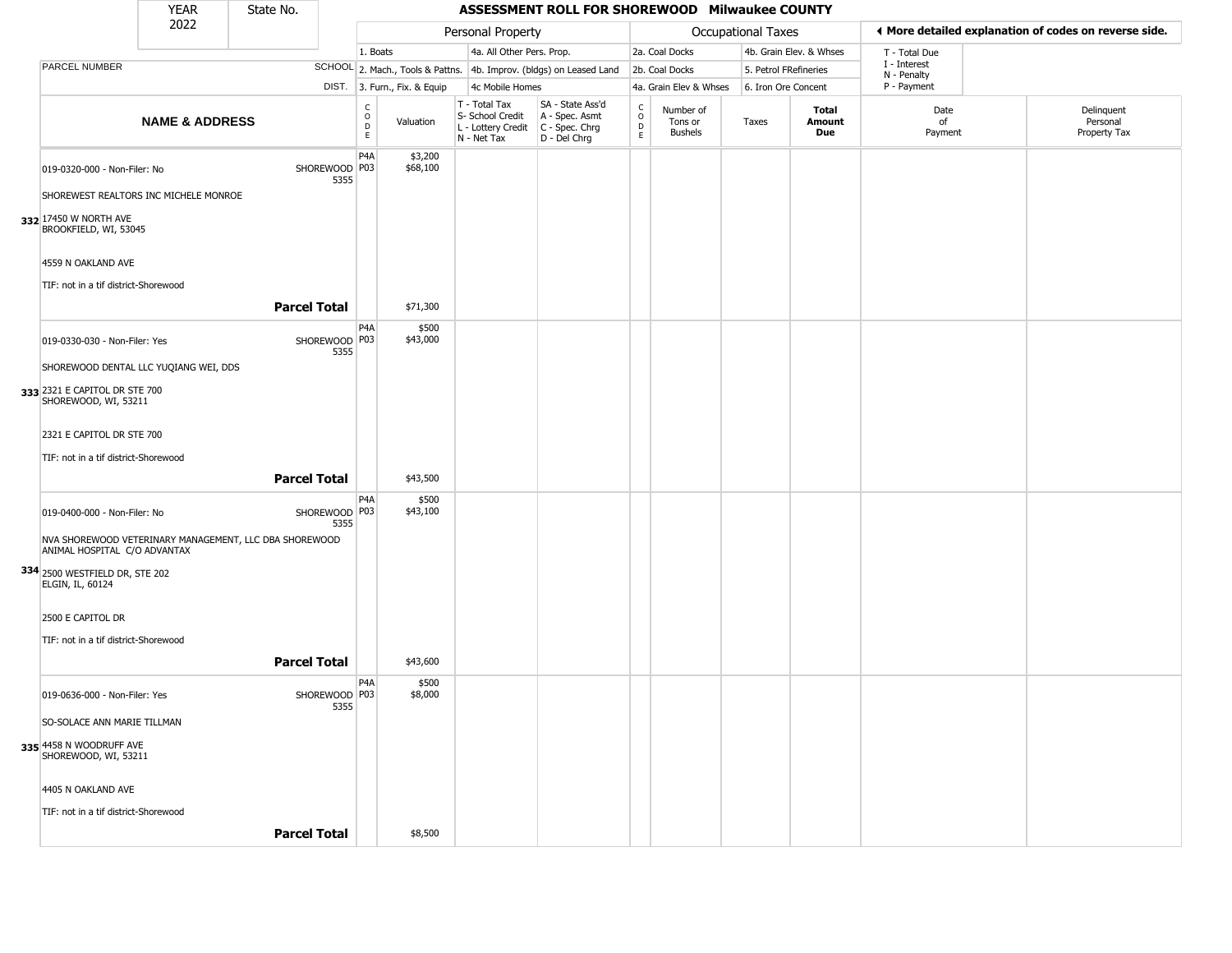|                                                                          | <b>YEAR</b>               | State No.           |                       |                                |                              |                                                                        | ASSESSMENT ROLL FOR SHOREWOOD Milwaukee COUNTY                       |                                    |                                        |                           |                         |                             |                                                       |
|--------------------------------------------------------------------------|---------------------------|---------------------|-----------------------|--------------------------------|------------------------------|------------------------------------------------------------------------|----------------------------------------------------------------------|------------------------------------|----------------------------------------|---------------------------|-------------------------|-----------------------------|-------------------------------------------------------|
|                                                                          | 2022                      |                     |                       |                                |                              | Personal Property                                                      |                                                                      |                                    |                                        | <b>Occupational Taxes</b> |                         |                             | ♦ More detailed explanation of codes on reverse side. |
|                                                                          |                           |                     |                       | 1. Boats                       |                              | 4a. All Other Pers. Prop.                                              |                                                                      |                                    | 2a. Coal Docks                         |                           | 4b. Grain Elev. & Whses | T - Total Due               |                                                       |
| PARCEL NUMBER                                                            |                           |                     |                       |                                |                              |                                                                        | SCHOOL 2. Mach., Tools & Pattns. 4b. Improv. (bldgs) on Leased Land  |                                    | 2b. Coal Docks                         | 5. Petrol FRefineries     |                         | I - Interest<br>N - Penalty |                                                       |
|                                                                          |                           |                     |                       |                                | DIST. 3. Furn., Fix. & Equip | 4c Mobile Homes                                                        |                                                                      |                                    | 4a. Grain Elev & Whses                 | 6. Iron Ore Concent       |                         | P - Payment                 |                                                       |
|                                                                          | <b>NAME &amp; ADDRESS</b> |                     |                       | $\rm _o^C$<br>D<br>$\mathsf E$ | Valuation                    | T - Total Tax<br>S- School Credit<br>L - Lottery Credit<br>N - Net Tax | SA - State Ass'd<br>A - Spec. Asmt<br>C - Spec. Chrg<br>D - Del Chrg | $\rm_{o}^{c}$<br>$\mathsf{D}$<br>E | Number of<br>Tons or<br><b>Bushels</b> | Taxes                     | Total<br>Amount<br>Due  | Date<br>of<br>Payment       | Delinquent<br>Personal<br>Property Tax                |
| 019-0636-010 - Non-Filer: Yes<br>SO COOL CRAFTS                          |                           |                     | SHOREWOOD P03<br>5355 | P4A                            | \$700<br>\$3,300             |                                                                        |                                                                      |                                    |                                        |                           |                         |                             |                                                       |
| 336 4160 N OAKLAND AVE LOWER STE 7<br>SHOREWOOD, WI, 53211               |                           |                     |                       |                                |                              |                                                                        |                                                                      |                                    |                                        |                           |                         |                             |                                                       |
| 4160 N OAKLAND AVE LOWER STE 7<br>TIF: not in a tif district-Shorewood   |                           |                     |                       |                                |                              |                                                                        |                                                                      |                                    |                                        |                           |                         |                             |                                                       |
|                                                                          |                           | <b>Parcel Total</b> |                       |                                | \$4,000                      |                                                                        |                                                                      |                                    |                                        |                           |                         |                             |                                                       |
| 019-0701-000 - Non-Filer: No                                             |                           |                     | SHOREWOOD P03<br>5355 | P <sub>4</sub> A               | \$3,500<br>\$81,700          |                                                                        |                                                                      |                                    |                                        |                           |                         |                             |                                                       |
| STARBUCKS CORPORATION DBA: STARBUCKS COFFEE COMPANY                      |                           |                     |                       |                                |                              |                                                                        |                                                                      |                                    |                                        |                           |                         |                             |                                                       |
| 337 PO BOX 34442 M/S S-TAX3<br>SEATTLE, WA, 98124-1442                   |                           |                     |                       |                                |                              |                                                                        |                                                                      |                                    |                                        |                           |                         |                             |                                                       |
| 4170 N OAKLAND AVE                                                       |                           |                     |                       |                                |                              |                                                                        |                                                                      |                                    |                                        |                           |                         |                             |                                                       |
| TIF: not in a tif district-Shorewood                                     |                           |                     |                       |                                |                              |                                                                        |                                                                      |                                    |                                        |                           |                         |                             |                                                       |
|                                                                          |                           | <b>Parcel Total</b> |                       |                                | \$85,200                     |                                                                        |                                                                      |                                    |                                        |                           |                         |                             |                                                       |
| 019-0720-000 - Non-Filer: No                                             |                           |                     | SHOREWOOD P4A<br>5355 | P <sub>0</sub> 3               | \$2,900<br>\$3,100           |                                                                        |                                                                      |                                    |                                        |                           |                         |                             |                                                       |
| <b>STEIN MANAGEMENT</b><br>338 1800 E CAPITOL DR<br>Shorewood, WI, 53211 |                           |                     |                       |                                |                              |                                                                        |                                                                      |                                    |                                        |                           |                         |                             |                                                       |
| 1800 E CAPITOL DR                                                        |                           |                     |                       |                                |                              |                                                                        |                                                                      |                                    |                                        |                           |                         |                             |                                                       |
| TIF: not in a tif district-Shorewood                                     |                           | <b>Parcel Total</b> |                       |                                | \$6,000                      |                                                                        |                                                                      |                                    |                                        |                           |                         |                             |                                                       |
| 019-0780-000 - Non-Filer: No                                             |                           |                     | SHOREWOOD P03<br>5355 | P <sub>4</sub> A               | \$200<br>\$34,600            |                                                                        |                                                                      |                                    |                                        |                           |                         |                             |                                                       |
| VISIONWORKS, INC #411 RYAN LLC                                           |                           |                     |                       |                                |                              |                                                                        |                                                                      |                                    |                                        |                           |                         |                             |                                                       |
| 339 112 E PECAN STE 2315<br>SAN ANTONIO, TX, 78205                       |                           |                     |                       |                                |                              |                                                                        |                                                                      |                                    |                                        |                           |                         |                             |                                                       |
| 4000 N OAKLAND AVE                                                       |                           |                     |                       |                                |                              |                                                                        |                                                                      |                                    |                                        |                           |                         |                             |                                                       |
| TIF: not in a tif district-Shorewood                                     |                           |                     |                       |                                |                              |                                                                        |                                                                      |                                    |                                        |                           |                         |                             |                                                       |
|                                                                          |                           | <b>Parcel Total</b> |                       |                                | \$34,800                     |                                                                        |                                                                      |                                    |                                        |                           |                         |                             |                                                       |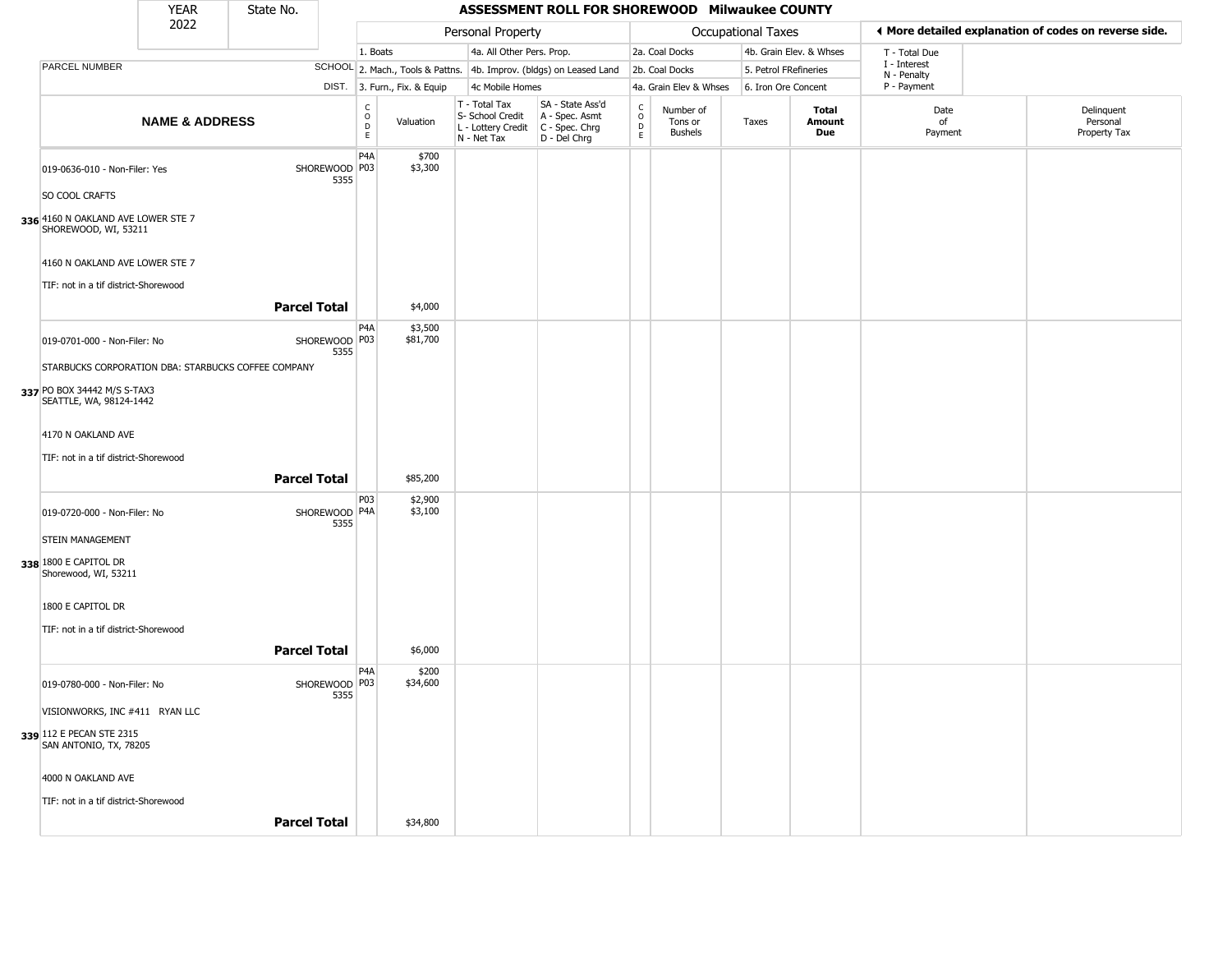|                                                                                                                                                | <b>YEAR</b>               | State No.           |                         |                        |                              |                                                                        | ASSESSMENT ROLL FOR SHOREWOOD Milwaukee COUNTY                       |                                                          |                                        |                           |                         |                            |                                                       |
|------------------------------------------------------------------------------------------------------------------------------------------------|---------------------------|---------------------|-------------------------|------------------------|------------------------------|------------------------------------------------------------------------|----------------------------------------------------------------------|----------------------------------------------------------|----------------------------------------|---------------------------|-------------------------|----------------------------|-------------------------------------------------------|
|                                                                                                                                                | 2022                      |                     |                         |                        |                              | Personal Property                                                      |                                                                      |                                                          |                                        | <b>Occupational Taxes</b> |                         |                            | ◀ More detailed explanation of codes on reverse side. |
|                                                                                                                                                |                           |                     |                         | 1. Boats               |                              | 4a. All Other Pers. Prop.                                              |                                                                      |                                                          | 2a. Coal Docks                         |                           | 4b. Grain Elev. & Whses | T - Total Due              |                                                       |
| PARCEL NUMBER                                                                                                                                  |                           |                     |                         |                        |                              |                                                                        | SCHOOL 2. Mach., Tools & Pattns. 4b. Improv. (bldgs) on Leased Land  |                                                          | 2b. Coal Docks                         | 5. Petrol FRefineries     |                         | I - Interest               |                                                       |
|                                                                                                                                                |                           |                     |                         |                        | DIST. 3. Furn., Fix. & Equip | 4c Mobile Homes                                                        |                                                                      |                                                          | 4a. Grain Elev & Whses                 | 6. Iron Ore Concent       |                         | N - Penalty<br>P - Payment |                                                       |
|                                                                                                                                                | <b>NAME &amp; ADDRESS</b> |                     |                         | C<br>$\circ$<br>D<br>E | Valuation                    | T - Total Tax<br>S- School Credit<br>L - Lottery Credit<br>N - Net Tax | SA - State Ass'd<br>A - Spec. Asmt<br>C - Spec. Chrg<br>D - Del Chrg | $\begin{smallmatrix} C \\ O \\ D \end{smallmatrix}$<br>E | Number of<br>Tons or<br><b>Bushels</b> | Taxes                     | Total<br>Amount<br>Due  | Date<br>of<br>Payment      | Delinquent<br>Personal<br>Property Tax                |
| 019-0857-000 - Non-Filer: No<br>GIRI CORPORATION / DBA STONE CREEK COFFEE<br>340 422 N 5TH ST<br>MILWAUKEE, WI, 53203                          |                           |                     | SHOREWOOD P4A<br>5355   | P03                    | \$20,100<br>\$31,500         |                                                                        |                                                                      |                                                          |                                        |                           |                         |                            |                                                       |
| 4106 N OAKLAND AVE<br>TIF: not in a tif district-Shorewood                                                                                     |                           | <b>Parcel Total</b> |                         |                        | \$51,600                     |                                                                        |                                                                      |                                                          |                                        |                           |                         |                            |                                                       |
| 019-0871-020 - Non-Filer: Yes<br>SMUCKER FOODSERVICE, INC<br>341 PO BOX 3576                                                                   |                           |                     | SHOREWOOD<br>5355       | P03                    | \$1,300                      |                                                                        |                                                                      |                                                          |                                        |                           |                         |                            |                                                       |
| CHICAGO, IL, 60654<br>2521 E CAPITOL DR<br>TIF: not in a tif district-Shorewood                                                                |                           |                     |                         | P03                    | \$1,700                      |                                                                        |                                                                      |                                                          |                                        |                           |                         |                            |                                                       |
| 019-0875-000 - Non-Filer: No<br>SUMMIT APPRAISAL CORPORATION<br>342 4319 NORTH SHEFFIELD AVENUE<br>SHOREWOOD, WI, 53211                        |                           |                     | SHOREWOOD P4A<br>5355   |                        | \$1,900                      |                                                                        |                                                                      |                                                          |                                        |                           |                         |                            |                                                       |
| 4319 NORTH SHEFFIELD AVENUE<br>TIF: not in a tif district-Shorewood                                                                            |                           | <b>Parcel Total</b> |                         |                        | \$3,600                      |                                                                        |                                                                      |                                                          |                                        |                           |                         |                            |                                                       |
| 019-0880-000 - Non-Filer: Yes<br>SUNSEEKERS BY ROSIE ROSEMARIE NESBITT<br>343 2420 E CAPITOL DR<br>SHOREWOOD, WI, 53211                        |                           |                     | SHOREWOOD   P4A<br>5355 | P03                    | \$8,800<br>\$9,500           |                                                                        |                                                                      |                                                          |                                        |                           |                         |                            |                                                       |
| 2420 E CAPITOL DR<br>TIF: not in a tif district-Shorewood                                                                                      |                           | <b>Parcel Total</b> |                         |                        | \$18,300                     |                                                                        |                                                                      |                                                          |                                        |                           |                         |                            |                                                       |
| 019-0890-050 - Non-Filer: No<br>SUZANNE POWERS REALTY GROUP, INC<br>344 4214-16 N OAKLAND AVE<br>SHOREWOOD, WI, 53211<br>4214-16 N OAKLAND AVE |                           |                     | SHOREWOOD P03<br>5355   | P <sub>4</sub> A       | \$8,900<br>\$16,200          |                                                                        |                                                                      |                                                          |                                        |                           |                         |                            |                                                       |

n.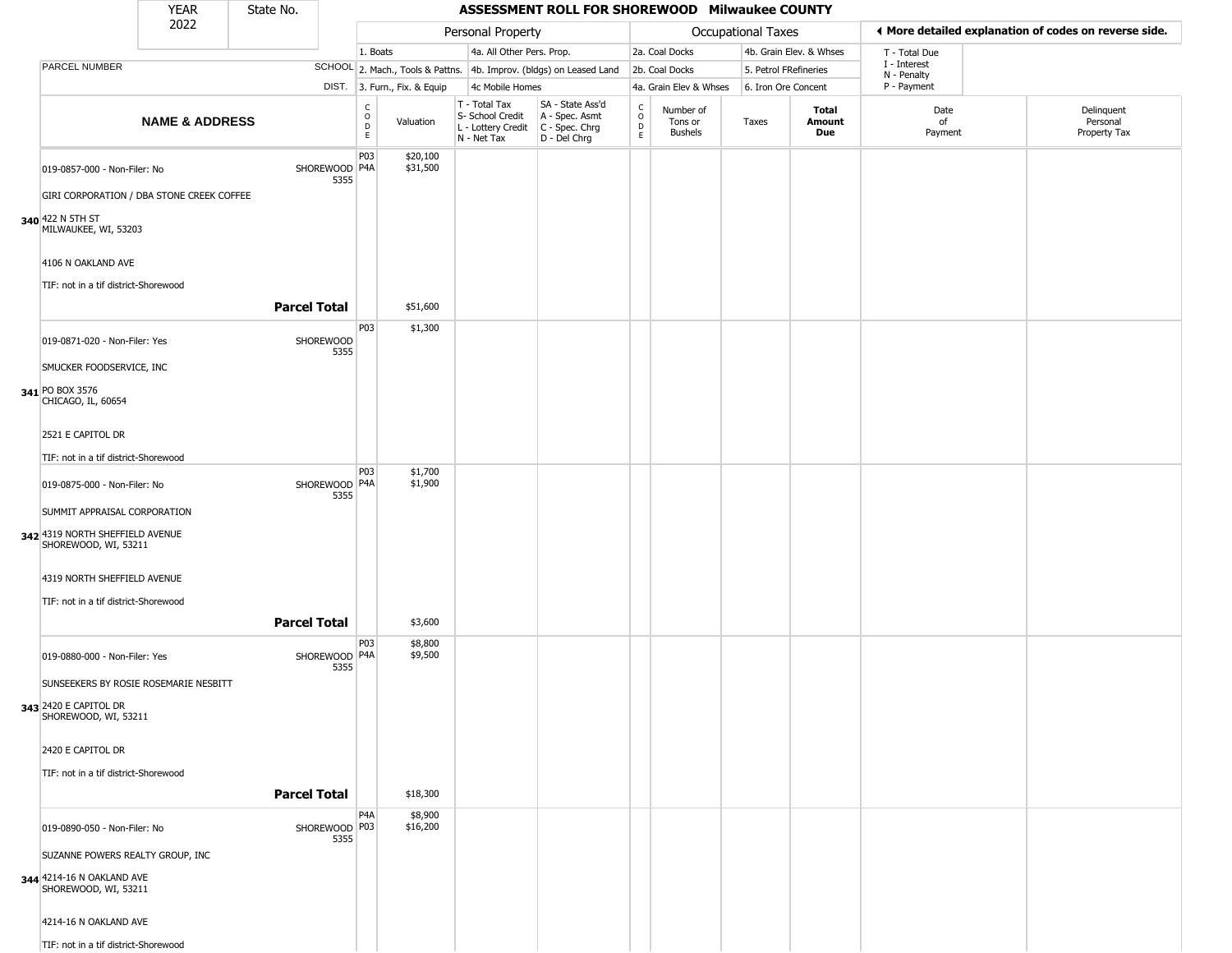|                                                            | <b>YEAR</b>               | State No.           |                         |                                                |                              |                                                                                                          | ASSESSMENT ROLL FOR SHOREWOOD Milwaukee COUNTY                      |                                                          |                                 |                       |                         |                             |                                                       |
|------------------------------------------------------------|---------------------------|---------------------|-------------------------|------------------------------------------------|------------------------------|----------------------------------------------------------------------------------------------------------|---------------------------------------------------------------------|----------------------------------------------------------|---------------------------------|-----------------------|-------------------------|-----------------------------|-------------------------------------------------------|
|                                                            | 2022                      |                     |                         |                                                |                              | Personal Property                                                                                        |                                                                     |                                                          |                                 | Occupational Taxes    |                         |                             | ♦ More detailed explanation of codes on reverse side. |
|                                                            |                           |                     |                         | 1. Boats                                       |                              | 4a. All Other Pers. Prop.                                                                                |                                                                     |                                                          | 2a. Coal Docks                  |                       | 4b. Grain Elev. & Whses | T - Total Due               |                                                       |
| PARCEL NUMBER                                              |                           |                     |                         |                                                |                              |                                                                                                          | SCHOOL 2. Mach., Tools & Pattns. 4b. Improv. (bldgs) on Leased Land |                                                          | 2b. Coal Docks                  | 5. Petrol FRefineries |                         | I - Interest<br>N - Penalty |                                                       |
|                                                            |                           |                     |                         |                                                | DIST. 3. Furn., Fix. & Equip | 4c Mobile Homes                                                                                          |                                                                     |                                                          | 4a. Grain Elev & Whses          | 6. Iron Ore Concent   |                         | P - Payment                 |                                                       |
|                                                            | <b>NAME &amp; ADDRESS</b> |                     |                         | $\begin{matrix} 0 \\ 0 \\ D \end{matrix}$<br>E | Valuation                    | T - Total Tax<br>S- School Credit   A - Spec. Asmt<br>L - Lottery Credit   C - Spec. Chrg<br>N - Net Tax | SA - State Ass'd<br>D - Del Chrg                                    | $\begin{smallmatrix} C \\ O \\ D \end{smallmatrix}$<br>E | Number of<br>Tons or<br>Bushels | Taxes                 | Total<br>Amount<br>Due  | Date<br>of<br>Payment       | Delinquent<br>Personal<br>Property Tax                |
|                                                            |                           | <b>Parcel Total</b> |                         |                                                | \$25,100                     |                                                                                                          |                                                                     |                                                          |                                 |                       |                         |                             |                                                       |
| 019-0900-000 - Non-Filer: No                               |                           |                     | SHOREWOOD   P03<br>5355 | P <sub>4</sub> A                               | \$500<br>\$3,100             |                                                                                                          |                                                                     |                                                          |                                 |                       |                         |                             |                                                       |
| SHOREWOOD COIN SHOP                                        |                           |                     |                         |                                                |                              |                                                                                                          |                                                                     |                                                          |                                 |                       |                         |                             |                                                       |
| 345 4409 N OAKLAND AVE<br>SHOREWOOD, WI, 53211             |                           |                     |                         |                                                |                              |                                                                                                          |                                                                     |                                                          |                                 |                       |                         |                             |                                                       |
| 4409 N OAKLAND AVE<br>TIF: not in a tif district-Shorewood |                           |                     |                         |                                                |                              |                                                                                                          |                                                                     |                                                          |                                 |                       |                         |                             |                                                       |
|                                                            |                           | <b>Parcel Total</b> |                         |                                                | \$3,600                      |                                                                                                          |                                                                     |                                                          |                                 |                       |                         |                             |                                                       |
| 019-0981-000 - Non-Filer: Yes                              |                           |                     | SHOREWOOD<br>5355       | P03                                            | \$5,000                      |                                                                                                          |                                                                     |                                                          |                                 |                       |                         |                             |                                                       |
| SCHOOL OF ROCK RAMS, LLC                                   |                           |                     |                         |                                                |                              |                                                                                                          |                                                                     |                                                          |                                 |                       |                         |                             |                                                       |
| 346 4050 N OAKLAND AVE, LOWER<br>SHOREWOOD, WI, 53211      |                           |                     |                         |                                                |                              |                                                                                                          |                                                                     |                                                          |                                 |                       |                         |                             |                                                       |
| 4050 N OAKLAND AVE, LOWER                                  |                           |                     |                         |                                                |                              |                                                                                                          |                                                                     |                                                          |                                 |                       |                         |                             |                                                       |
| TIF: not in a tif district-Shorewood                       |                           |                     |                         |                                                |                              |                                                                                                          |                                                                     |                                                          |                                 |                       |                         |                             |                                                       |
| 019-0990-000 - Non-Filer: Yes                              |                           |                     | SHOREWOOD<br>5355       | P03                                            | \$6,800                      |                                                                                                          |                                                                     |                                                          |                                 |                       |                         |                             |                                                       |
| SAKURA SPA                                                 |                           |                     |                         |                                                |                              |                                                                                                          |                                                                     |                                                          |                                 |                       |                         |                             |                                                       |
| 347 1409 E CAPITOL DR<br>Shorewood, WI, 53211              |                           |                     |                         |                                                |                              |                                                                                                          |                                                                     |                                                          |                                 |                       |                         |                             |                                                       |
| 1409 E CAPITOL DR                                          |                           |                     |                         |                                                |                              |                                                                                                          |                                                                     |                                                          |                                 |                       |                         |                             |                                                       |
| TIF: not in a tif district-Shorewood                       |                           |                     |                         |                                                |                              |                                                                                                          |                                                                     |                                                          |                                 |                       |                         |                             |                                                       |
| 019-0991-000 - Non-Filer: No                               |                           |                     | SHOREWOOD   P03<br>5355 | P <sub>4</sub> A                               | \$900<br>\$7,000             |                                                                                                          |                                                                     |                                                          |                                 |                       |                         |                             |                                                       |
| SHARP BROTHERS, LLC                                        |                           |                     |                         |                                                |                              |                                                                                                          |                                                                     |                                                          |                                 |                       |                         |                             |                                                       |
| 348 4945 N BARTLETT AVE<br>WHITEFISH BAY, WI, 53217        |                           |                     |                         |                                                |                              |                                                                                                          |                                                                     |                                                          |                                 |                       |                         |                             |                                                       |
| 1522 E CAPITOL DR                                          |                           |                     |                         |                                                |                              |                                                                                                          |                                                                     |                                                          |                                 |                       |                         |                             |                                                       |
| TIF: not in a tif district-Shorewood                       |                           |                     |                         |                                                |                              |                                                                                                          |                                                                     |                                                          |                                 |                       |                         |                             |                                                       |
|                                                            |                           | <b>Parcel Total</b> |                         |                                                | \$7,900                      |                                                                                                          |                                                                     |                                                          |                                 |                       |                         |                             |                                                       |
| 019-0992-000 - Non-Filer: Yes                              |                           |                     | SHOREWOOD<br>5355       | P03                                            | \$700                        |                                                                                                          |                                                                     |                                                          |                                 |                       |                         |                             |                                                       |
| SWANKY SECONDS ALLISON ROZEK                               |                           |                     |                         |                                                |                              |                                                                                                          |                                                                     |                                                          |                                 |                       |                         |                             |                                                       |
| 349 950 S KANNER HWY, APT D31<br>STUART, FL, 34994         |                           |                     |                         |                                                |                              |                                                                                                          |                                                                     |                                                          |                                 |                       |                         |                             |                                                       |
| 2223 E CAPITOL DR                                          |                           |                     |                         |                                                |                              |                                                                                                          |                                                                     |                                                          |                                 |                       |                         |                             |                                                       |
| TIF: not in a tif district-Shorewood                       |                           |                     |                         |                                                |                              |                                                                                                          |                                                                     |                                                          |                                 |                       |                         |                             |                                                       |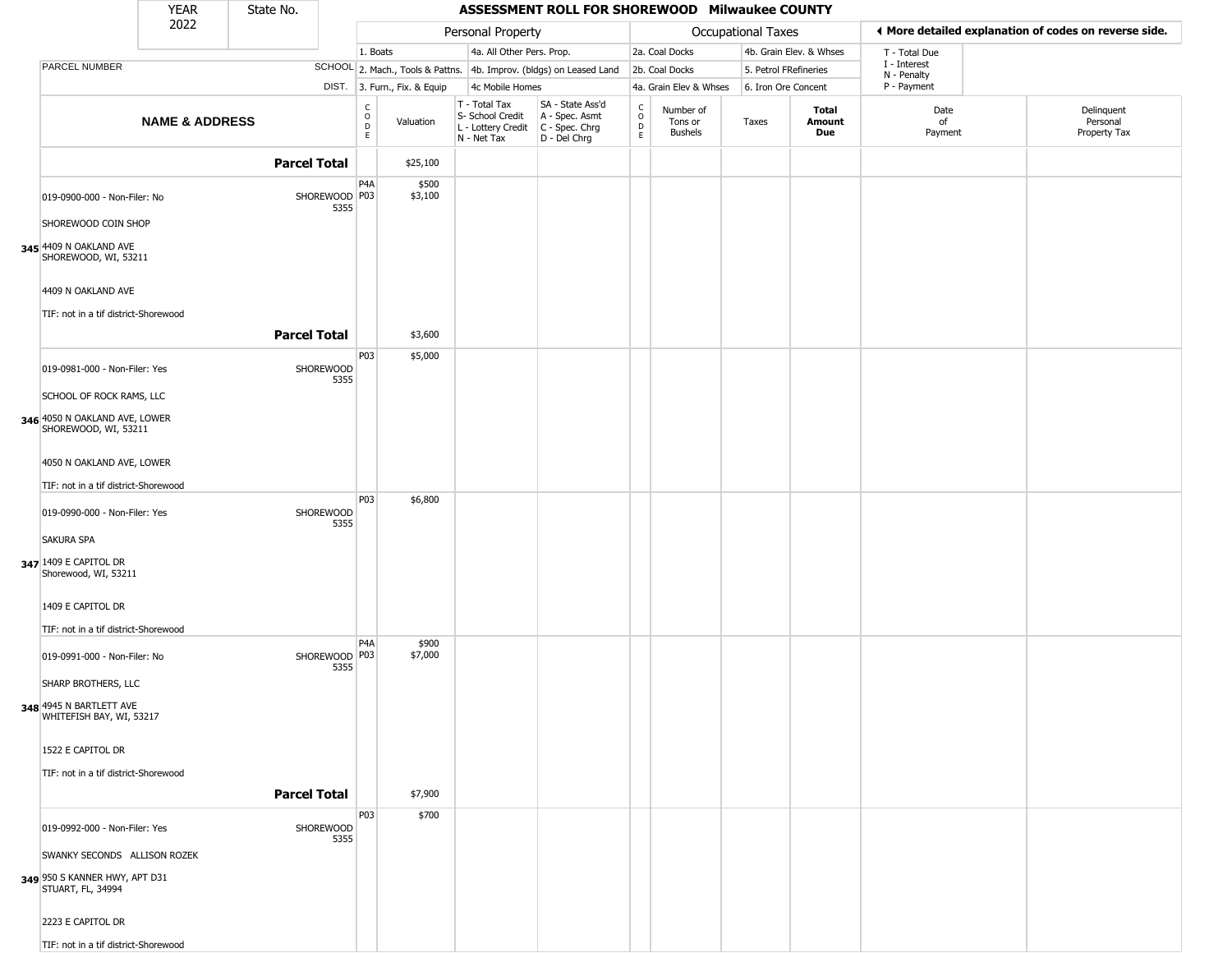|                                                                               | <b>YEAR</b>               | State No.                                             |                                   |                              |                                                                        | ASSESSMENT ROLL FOR SHOREWOOD Milwaukee COUNTY                         |                                |                                        |                           |                         |                             |                                                       |
|-------------------------------------------------------------------------------|---------------------------|-------------------------------------------------------|-----------------------------------|------------------------------|------------------------------------------------------------------------|------------------------------------------------------------------------|--------------------------------|----------------------------------------|---------------------------|-------------------------|-----------------------------|-------------------------------------------------------|
|                                                                               | 2022                      |                                                       |                                   |                              | Personal Property                                                      |                                                                        |                                |                                        | <b>Occupational Taxes</b> |                         |                             | ♦ More detailed explanation of codes on reverse side. |
|                                                                               |                           |                                                       | 1. Boats                          |                              | 4a. All Other Pers. Prop.                                              |                                                                        |                                | 2a. Coal Docks                         |                           | 4b. Grain Elev. & Whses | T - Total Due               |                                                       |
| PARCEL NUMBER                                                                 |                           |                                                       |                                   |                              |                                                                        | SCHOOL 2. Mach., Tools & Pattns. 4b. Improv. (bldgs) on Leased Land    |                                | 2b. Coal Docks                         | 5. Petrol FRefineries     |                         | I - Interest<br>N - Penalty |                                                       |
|                                                                               |                           |                                                       |                                   | DIST. 3. Furn., Fix. & Equip | 4c Mobile Homes                                                        |                                                                        |                                | 4a. Grain Elev & Whses                 | 6. Iron Ore Concent       |                         | P - Payment                 |                                                       |
|                                                                               | <b>NAME &amp; ADDRESS</b> |                                                       | $\frac{c}{0}$<br>$\mathsf D$<br>E | Valuation                    | T - Total Tax<br>S- School Credit<br>L - Lottery Credit<br>N - Net Tax | SA - State Ass'd<br>A - Spec. Asmt<br>$C - Spec. Chrg$<br>D - Del Chrg | $\rm _o^c$<br>D<br>$\mathsf E$ | Number of<br>Tons or<br><b>Bushels</b> | Taxes                     | Total<br>Amount<br>Due  | Date<br>of<br>Payment       | Delinquent<br>Personal<br>Property Tax                |
| 019-0993-000 - Non-Filer: No                                                  |                           | SHOREWOOD                                             | P03<br>5355                       | \$8,400                      |                                                                        |                                                                        |                                |                                        |                           |                         |                             |                                                       |
|                                                                               |                           | STEARNS BANK, NA C/O ADVANCED PROPERTY TAX COMPLIANCE |                                   |                              |                                                                        |                                                                        |                                |                                        |                           |                         |                             |                                                       |
| 350 1611 N INTERSTATE 35E, STE 428<br>CARROLLTON, TX, 75006                   |                           |                                                       |                                   |                              |                                                                        |                                                                        |                                |                                        |                           |                         |                             |                                                       |
| 3723 N OAKLAND AVE<br>TIF: not in a tif district-Shorewood                    |                           |                                                       |                                   |                              |                                                                        |                                                                        |                                |                                        |                           |                         |                             |                                                       |
|                                                                               |                           |                                                       | P03                               | \$323,400                    |                                                                        |                                                                        |                                |                                        |                           |                         |                             |                                                       |
| 019-0994-000 - Non-Filer: Yes<br>SHOREWOOD SENIOR APARTMENT, LLC              |                           | SHOREWOOD                                             | 5355                              |                              |                                                                        |                                                                        |                                |                                        |                           |                         |                             |                                                       |
| 351 233 PARK AVE S, STE 201<br>MINNEAPOLIS, MN, 55415                         |                           |                                                       |                                   |                              |                                                                        |                                                                        |                                |                                        |                           |                         |                             |                                                       |
| 3900 N SHERBURN PLACE                                                         |                           |                                                       |                                   |                              |                                                                        |                                                                        |                                |                                        |                           |                         |                             |                                                       |
| TIF: not in a tif district-Shorewood                                          |                           |                                                       | P03                               | \$3,300                      |                                                                        |                                                                        |                                |                                        |                           |                         |                             |                                                       |
| 019-0995-000 - Non-Filer: Yes                                                 |                           | SHOREWOOD                                             | 5355                              |                              |                                                                        |                                                                        |                                |                                        |                           |                         |                             |                                                       |
| SELECT PROPERTY GROUP, LLC<br>352 3555A N OAKLAND AVE<br>Shorewood, WI, 53211 |                           |                                                       |                                   |                              |                                                                        |                                                                        |                                |                                        |                           |                         |                             |                                                       |
| 3555A N OAKLAND AVE                                                           |                           |                                                       |                                   |                              |                                                                        |                                                                        |                                |                                        |                           |                         |                             |                                                       |
| TIF: not in a tif district-Shorewood                                          |                           |                                                       | P <sub>4</sub> A                  | \$21,900                     |                                                                        |                                                                        |                                |                                        |                           |                         |                             |                                                       |
| 019-0996-000 - Non-Filer: No                                                  |                           |                                                       | SHOREWOOD P03<br>5355             | \$47,200                     |                                                                        |                                                                        |                                |                                        |                           |                         |                             |                                                       |
| SAGE SPECIALTY PHARMACY INC                                                   |                           |                                                       |                                   |                              |                                                                        |                                                                        |                                |                                        |                           |                         |                             |                                                       |
| 353 4001 N OAKLAND AVE<br>Shorewood, WI, 53211                                |                           |                                                       |                                   |                              |                                                                        |                                                                        |                                |                                        |                           |                         |                             |                                                       |
| 4001 N OAKLAND AVE                                                            |                           |                                                       |                                   |                              |                                                                        |                                                                        |                                |                                        |                           |                         |                             |                                                       |
| TIF: not in a tif district-Shorewood                                          |                           | <b>Parcel Total</b>                                   |                                   | \$69,100                     |                                                                        |                                                                        |                                |                                        |                           |                         |                             |                                                       |
|                                                                               |                           |                                                       | P03                               | \$5,100                      |                                                                        |                                                                        |                                |                                        |                           |                         |                             |                                                       |
| 019-0997-000 - Non-Filer: Yes                                                 |                           | SHOREWOOD                                             | 5355                              |                              |                                                                        |                                                                        |                                |                                        |                           |                         |                             |                                                       |
| <b>SCHRAMM &amp; CO INC</b>                                                   |                           |                                                       |                                   |                              |                                                                        |                                                                        |                                |                                        |                           |                         |                             |                                                       |
| 354 2321 E CAPITOL DR 300<br>Shorewood, WI, 53211                             |                           |                                                       |                                   |                              |                                                                        |                                                                        |                                |                                        |                           |                         |                             |                                                       |
| 2321 E CAPITOL DR 300                                                         |                           |                                                       |                                   |                              |                                                                        |                                                                        |                                |                                        |                           |                         |                             |                                                       |
| TIF: not in a tif district-Shorewood                                          |                           |                                                       |                                   |                              |                                                                        |                                                                        |                                |                                        |                           |                         |                             |                                                       |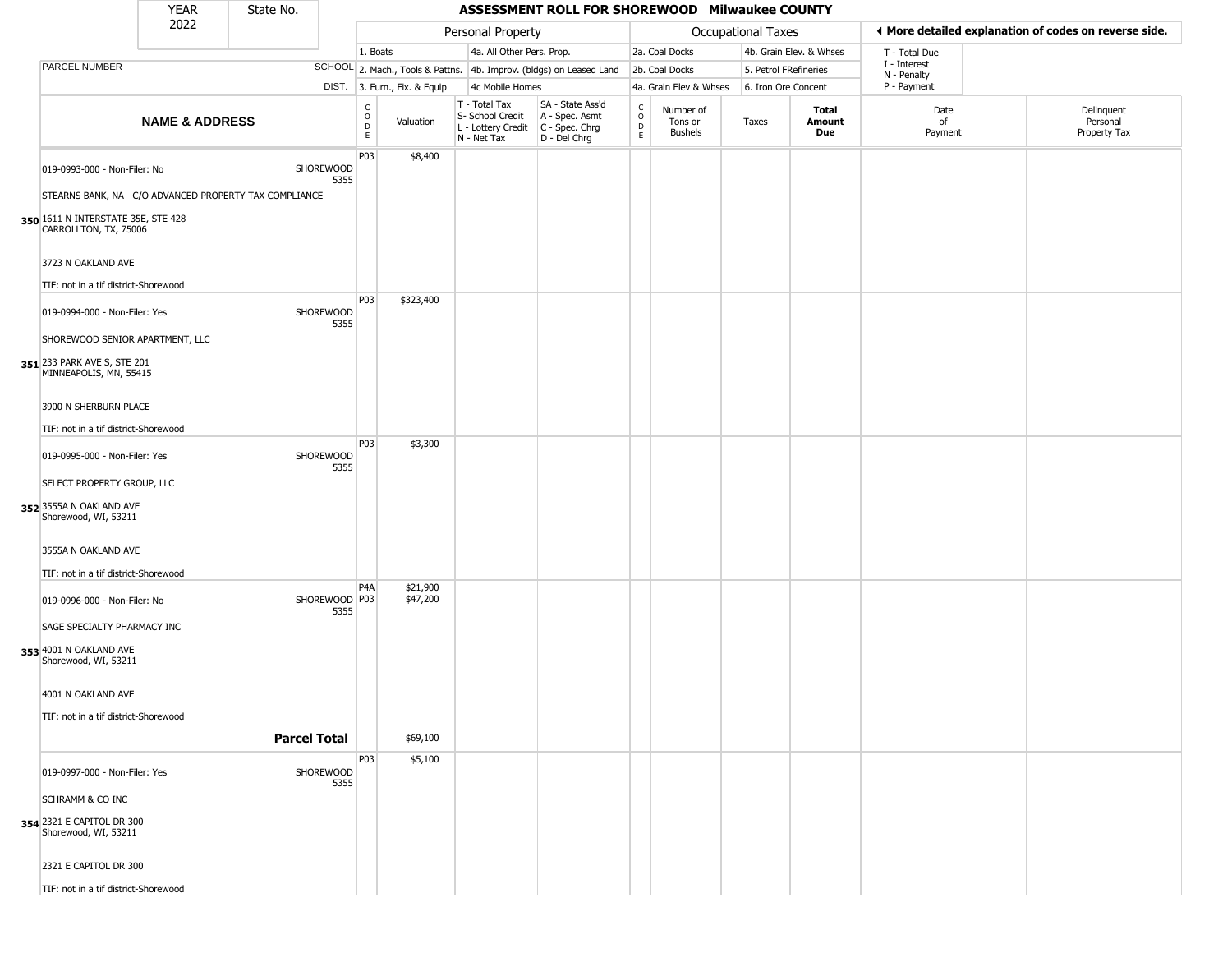|                                                                                     | YEAR                      | State No.           |                                                          |                              |                                                                        | ASSESSMENT ROLL FOR SHOREWOOD Milwaukee COUNTY                       |                  |                                        |                           |                         |                             |                                                       |
|-------------------------------------------------------------------------------------|---------------------------|---------------------|----------------------------------------------------------|------------------------------|------------------------------------------------------------------------|----------------------------------------------------------------------|------------------|----------------------------------------|---------------------------|-------------------------|-----------------------------|-------------------------------------------------------|
|                                                                                     | 2022                      |                     |                                                          |                              | Personal Property                                                      |                                                                      |                  |                                        | <b>Occupational Taxes</b> |                         |                             | ◀ More detailed explanation of codes on reverse side. |
|                                                                                     |                           |                     |                                                          | 1. Boats                     | 4a. All Other Pers. Prop.                                              |                                                                      |                  | 2a. Coal Docks                         |                           | 4b. Grain Elev. & Whses | T - Total Due               |                                                       |
| PARCEL NUMBER                                                                       |                           |                     |                                                          |                              |                                                                        | SCHOOL 2. Mach., Tools & Pattns. 4b. Improv. (bldgs) on Leased Land  |                  | 2b. Coal Docks                         | 5. Petrol FRefineries     |                         | I - Interest<br>N - Penalty |                                                       |
|                                                                                     |                           |                     |                                                          | DIST. 3. Furn., Fix. & Equip | 4c Mobile Homes                                                        |                                                                      |                  | 4a. Grain Elev & Whses                 | 6. Iron Ore Concent       |                         | P - Payment                 |                                                       |
|                                                                                     | <b>NAME &amp; ADDRESS</b> |                     | $\begin{matrix} 0 \\ 0 \\ 0 \end{matrix}$<br>$\mathsf E$ | Valuation                    | T - Total Tax<br>S- School Credit<br>L - Lottery Credit<br>N - Net Tax | SA - State Ass'd<br>A - Spec. Asmt<br>C - Spec. Chrg<br>D - Del Chrg | C<br>D<br>D<br>E | Number of<br>Tons or<br><b>Bushels</b> | Taxes                     | Total<br>Amount<br>Due  | Date<br>of<br>Payment       | Delinquent<br>Personal<br>Property Tax                |
| 019-0998-000 - Non-Filer: No<br>SKN BAR RX                                          |                           |                     | P03<br>SHOREWOOD P4A<br>5355                             | \$176,500<br>\$283,100       |                                                                        |                                                                      |                  |                                        |                           |                         |                             |                                                       |
| 355 4005 N DOWNER AVE<br>Shorewood, WI, 53211                                       |                           |                     |                                                          |                              |                                                                        |                                                                      |                  |                                        |                           |                         |                             |                                                       |
| 4005 N DOWNER AVE<br>TIF: not in a tif district-Shorewood                           |                           |                     |                                                          |                              |                                                                        |                                                                      |                  |                                        |                           |                         |                             |                                                       |
|                                                                                     |                           | <b>Parcel Total</b> |                                                          | \$459,600                    |                                                                        |                                                                      |                  |                                        |                           |                         |                             |                                                       |
| 019-0999-000 - Non-Filer: Yes                                                       |                           |                     | P <sub>4</sub> A<br>SHOREWOOD P03<br>5355                | \$1,000<br>\$5,100           |                                                                        |                                                                      |                  |                                        |                           |                         |                             |                                                       |
| SOPHISTICATED ROSE ALTERATION CUSTO<br>356 4032 N WILSON DR<br>SHOREWOOD, WI, 53211 |                           |                     |                                                          |                              |                                                                        |                                                                      |                  |                                        |                           |                         |                             |                                                       |
| 4032 N WILSON DR<br>TIF: not in a tif district-Shorewood                            |                           |                     |                                                          |                              |                                                                        |                                                                      |                  |                                        |                           |                         |                             |                                                       |
|                                                                                     |                           | <b>Parcel Total</b> |                                                          | \$6,100                      |                                                                        |                                                                      |                  |                                        |                           |                         |                             |                                                       |
| 019-1000-000 - Non-Filer: Yes                                                       |                           |                     | P <sub>4</sub> A<br>SHOREWOOD P03<br>5355                | \$600<br>\$5,100             |                                                                        |                                                                      |                  |                                        |                           |                         |                             |                                                       |
| STRUCTUAL ELEMENTS CLINIC<br>357 4529 N OAKLAND AVE<br>SHOREWOOD, WI, 53211         |                           |                     |                                                          |                              |                                                                        |                                                                      |                  |                                        |                           |                         |                             |                                                       |
| 4529 N OAKLAND AVE<br>TIF: not in a tif district-Shorewood                          |                           |                     |                                                          |                              |                                                                        |                                                                      |                  |                                        |                           |                         |                             |                                                       |
|                                                                                     |                           | <b>Parcel Total</b> |                                                          | \$5,700                      |                                                                        |                                                                      |                  |                                        |                           |                         |                             |                                                       |
| 019-1001-000 - Non-Filer: Yes                                                       |                           |                     | P03<br><b>SHOREWOOD</b><br>5355                          | \$2,000                      |                                                                        |                                                                      |                  |                                        |                           |                         |                             |                                                       |
| SOURCEPOINT COUNSELING<br>358 PO BOX 11425                                          |                           |                     |                                                          |                              |                                                                        |                                                                      |                  |                                        |                           |                         |                             |                                                       |
| SHOREWOOD, WI, 53211<br>4447 N OAKLAND AVE LOWR                                     |                           |                     |                                                          |                              |                                                                        |                                                                      |                  |                                        |                           |                         |                             |                                                       |
| TIF: not in a tif district-Shorewood                                                |                           |                     |                                                          |                              |                                                                        |                                                                      |                  |                                        |                           |                         |                             |                                                       |
| 019-1002-000 - Non-Filer: Yes                                                       |                           |                     | P03<br><b>WHITEFISH BAY</b><br>6419                      | \$5,100                      |                                                                        |                                                                      |                  |                                        |                           |                         |                             |                                                       |
| SCOUT                                                                               |                           |                     |                                                          |                              |                                                                        |                                                                      |                  |                                        |                           |                         |                             |                                                       |
| 359 4512 N OAKLAND AVE<br>Shorewood, WI, 53211                                      |                           |                     |                                                          |                              |                                                                        |                                                                      |                  |                                        |                           |                         |                             |                                                       |
| 4512 N OAKLAND AVE                                                                  |                           |                     |                                                          |                              |                                                                        |                                                                      |                  |                                        |                           |                         |                             |                                                       |
| TIF: not in a tif district-Shorewood                                                |                           |                     |                                                          |                              |                                                                        |                                                                      |                  |                                        |                           |                         |                             |                                                       |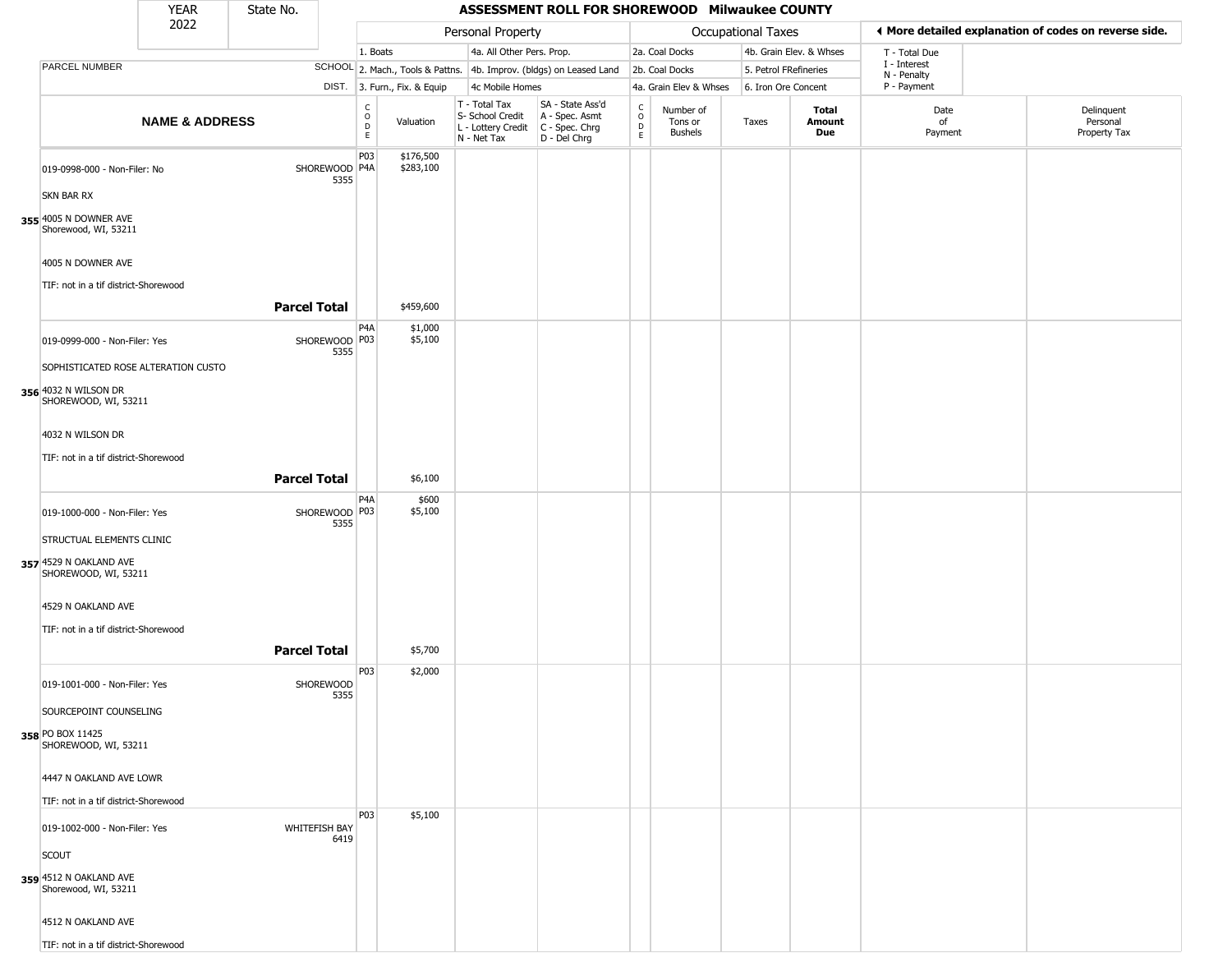|                                                            | <b>YEAR</b>               | State No.           |                         |                  |                              |                                                                                         | ASSESSMENT ROLL FOR SHOREWOOD Milwaukee COUNTY                      |                                                 |                                        |                    |                         |                             |                                                       |
|------------------------------------------------------------|---------------------------|---------------------|-------------------------|------------------|------------------------------|-----------------------------------------------------------------------------------------|---------------------------------------------------------------------|-------------------------------------------------|----------------------------------------|--------------------|-------------------------|-----------------------------|-------------------------------------------------------|
|                                                            | 2022                      |                     |                         |                  |                              | Personal Property                                                                       |                                                                     |                                                 |                                        | Occupational Taxes |                         |                             | ♦ More detailed explanation of codes on reverse side. |
|                                                            |                           |                     |                         | 1. Boats         |                              | 4a. All Other Pers. Prop.                                                               |                                                                     |                                                 | 2a. Coal Docks                         |                    | 4b. Grain Elev. & Whses | T - Total Due               |                                                       |
| PARCEL NUMBER                                              |                           |                     |                         |                  |                              |                                                                                         | SCHOOL 2. Mach., Tools & Pattns. 4b. Improv. (bldgs) on Leased Land |                                                 | 2b. Coal Docks                         |                    | 5. Petrol FRefineries   | I - Interest<br>N - Penalty |                                                       |
|                                                            |                           |                     |                         |                  | DIST. 3. Furn., Fix. & Equip | 4c Mobile Homes                                                                         |                                                                     |                                                 | 4a. Grain Elev & Whses                 |                    | 6. Iron Ore Concent     | P - Payment                 |                                                       |
|                                                            | <b>NAME &amp; ADDRESS</b> |                     |                         | C<br>0<br>D<br>E | Valuation                    | T - Total Tax<br>S- School Credit<br>L - Lottery Credit   C - Spec. Chrg<br>N - Net Tax | SA - State Ass'd<br>A - Spec. Asmt<br>D - Del Chrg                  | $\begin{array}{c} C \\ O \\ D \\ E \end{array}$ | Number of<br>Tons or<br><b>Bushels</b> | Taxes              | Total<br>Amount<br>Due  | Date<br>of<br>Payment       | Delinquent<br>Personal<br>Property Tax                |
| 019-1003-000 - Non-Filer: Yes                              |                           |                     | SHOREWOOD P03<br>5355   | P4A              | \$1,900<br>\$32,600          |                                                                                         |                                                                     |                                                 |                                        |                    |                         |                             |                                                       |
| <b>SCULPTED BODY CARE</b>                                  |                           |                     |                         |                  |                              |                                                                                         |                                                                     |                                                 |                                        |                    |                         |                             |                                                       |
| 360 3569 N OAKLAND AVE<br>SHOREWOOD, WI, 53211             |                           |                     |                         |                  |                              |                                                                                         |                                                                     |                                                 |                                        |                    |                         |                             |                                                       |
| 3569 N OAKLAND AVE<br>TIF: not in a tif district-Shorewood |                           |                     |                         |                  |                              |                                                                                         |                                                                     |                                                 |                                        |                    |                         |                             |                                                       |
|                                                            |                           | <b>Parcel Total</b> |                         |                  | \$34,500                     |                                                                                         |                                                                     |                                                 |                                        |                    |                         |                             |                                                       |
| 020-0020-000 - Non-Filer: Yes                              |                           |                     | SHOREWOOD<br>5355       | P <sub>4</sub> A | \$1,100                      |                                                                                         |                                                                     |                                                 |                                        |                    |                         |                             |                                                       |
| T & B INVESTMENTS RICHARD KUEHN                            |                           |                     |                         |                  |                              |                                                                                         |                                                                     |                                                 |                                        |                    |                         |                             |                                                       |
| 361 4421 N OAKLAND AVE #205<br>SHOREWOOD, WI, 53211        |                           |                     |                         |                  |                              |                                                                                         |                                                                     |                                                 |                                        |                    |                         |                             |                                                       |
| 4421 N OAKLAND AVE                                         |                           |                     |                         |                  |                              |                                                                                         |                                                                     |                                                 |                                        |                    |                         |                             |                                                       |
| TIF: not in a tif district-Shorewood                       |                           |                     |                         | P4A              | \$100                        |                                                                                         |                                                                     |                                                 |                                        |                    |                         |                             |                                                       |
| 020-0049-000 - Non-Filer: No                               |                           |                     | SHOREWOOD P03<br>5355   |                  | \$3,300                      |                                                                                         |                                                                     |                                                 |                                        |                    |                         |                             |                                                       |
| TEMPS PLUS TERMPORARY SERVICES INC                         |                           |                     |                         |                  |                              |                                                                                         |                                                                     |                                                 |                                        |                    |                         |                             |                                                       |
| 362 1410 E CAPITOL DR<br>SHOREWOOD, WI, 53211              |                           |                     |                         |                  |                              |                                                                                         |                                                                     |                                                 |                                        |                    |                         |                             |                                                       |
| 1410 E CAPITOL DR                                          |                           |                     |                         |                  |                              |                                                                                         |                                                                     |                                                 |                                        |                    |                         |                             |                                                       |
| TIF: not in a tif district-Shorewood                       |                           |                     |                         |                  |                              |                                                                                         |                                                                     |                                                 |                                        |                    |                         |                             |                                                       |
|                                                            |                           | <b>Parcel Total</b> |                         |                  | \$3,400                      |                                                                                         |                                                                     |                                                 |                                        |                    |                         |                             |                                                       |
| 020-0057-000 - Non-Filer: Yes                              |                           |                     | SHOREWOOD   P03<br>5355 | P <sub>4</sub> A | \$200<br>\$7,300             |                                                                                         |                                                                     |                                                 |                                        |                    |                         |                             |                                                       |
| TETE A TETE SALON TATYANA KONOVCHENKO                      |                           |                     |                         |                  |                              |                                                                                         |                                                                     |                                                 |                                        |                    |                         |                             |                                                       |
| 363 3809 N OAKLAND AVE<br>SHOREWOOD, WI, 53211             |                           |                     |                         |                  |                              |                                                                                         |                                                                     |                                                 |                                        |                    |                         |                             |                                                       |
| 3809 N OAKLAND AVE                                         |                           |                     |                         |                  |                              |                                                                                         |                                                                     |                                                 |                                        |                    |                         |                             |                                                       |
| TIF: not in a tif district-Shorewood                       |                           |                     |                         |                  |                              |                                                                                         |                                                                     |                                                 |                                        |                    |                         |                             |                                                       |
|                                                            |                           | <b>Parcel Total</b> |                         |                  | \$7,500                      |                                                                                         |                                                                     |                                                 |                                        |                    |                         |                             |                                                       |
| 020-0140-050 - Non-Filer: Yes                              |                           |                     | SHOREWOOD P03<br>5355   | P <sub>4</sub> A | \$10,000<br>\$73,700         |                                                                                         |                                                                     |                                                 |                                        |                    |                         |                             |                                                       |
| THREE LIONS PUB, LLC                                       |                           |                     |                         |                  |                              |                                                                                         |                                                                     |                                                 |                                        |                    |                         |                             |                                                       |
| 364 4515 N OAKLAND AVE<br>SHOREWOOD, WI, 53211             |                           |                     |                         |                  |                              |                                                                                         |                                                                     |                                                 |                                        |                    |                         |                             |                                                       |
| 4515 N OAKLAND AVE                                         |                           |                     |                         |                  |                              |                                                                                         |                                                                     |                                                 |                                        |                    |                         |                             |                                                       |
| TIF: not in a tif district-Shorewood                       |                           |                     |                         |                  |                              |                                                                                         |                                                                     |                                                 |                                        |                    |                         |                             |                                                       |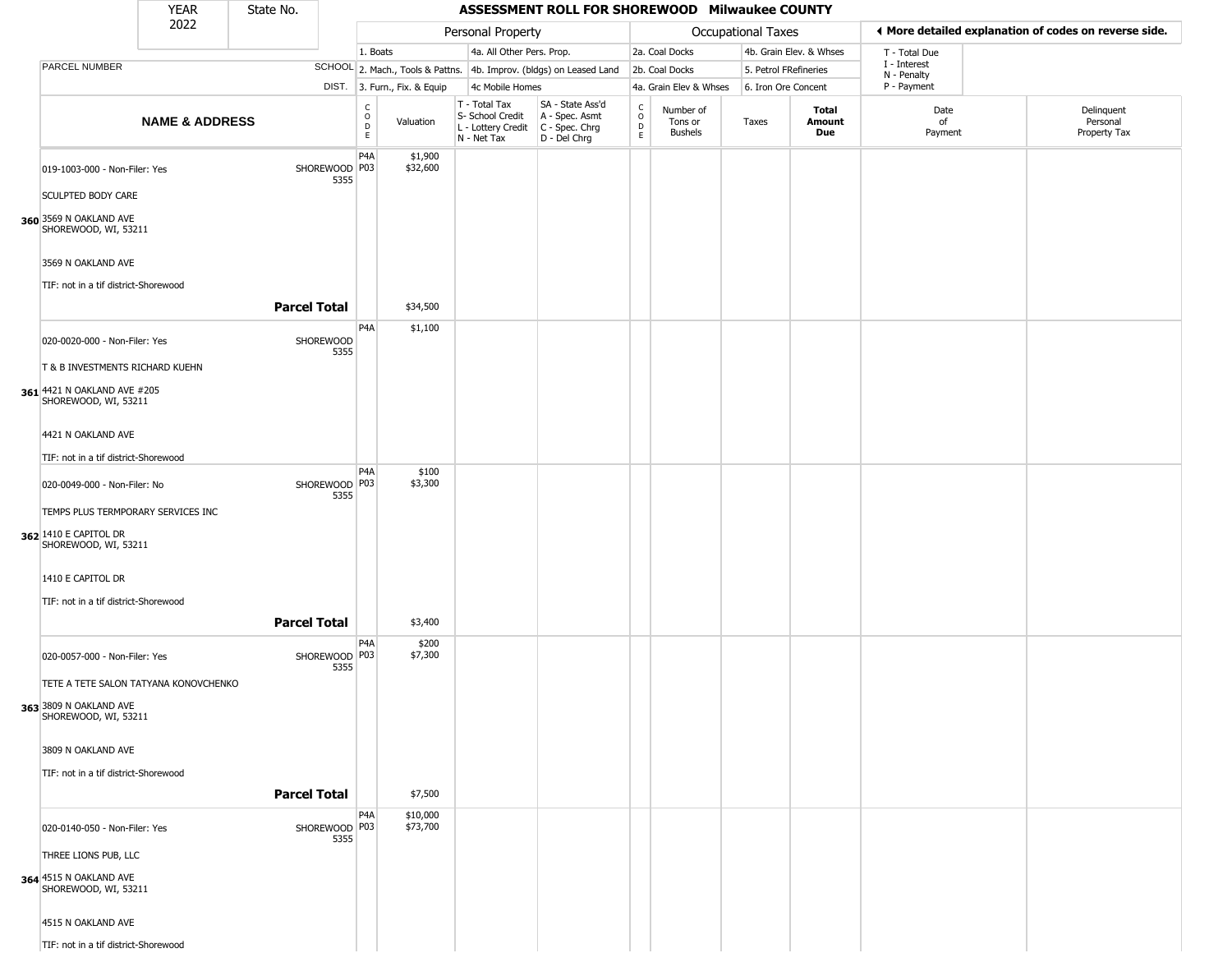|                                                                      | <b>YEAR</b>               | State No.           |                         |                                                |                              |                                                                                                            | ASSESSMENT ROLL FOR SHOREWOOD Milwaukee COUNTY                      |                                                |                                 |                       |                         |                             |                                                       |
|----------------------------------------------------------------------|---------------------------|---------------------|-------------------------|------------------------------------------------|------------------------------|------------------------------------------------------------------------------------------------------------|---------------------------------------------------------------------|------------------------------------------------|---------------------------------|-----------------------|-------------------------|-----------------------------|-------------------------------------------------------|
|                                                                      | 2022                      |                     |                         |                                                |                              | Personal Property                                                                                          |                                                                     |                                                |                                 | Occupational Taxes    |                         |                             | ◀ More detailed explanation of codes on reverse side. |
|                                                                      |                           |                     |                         | 1. Boats                                       |                              | 4a. All Other Pers. Prop.                                                                                  |                                                                     |                                                | 2a. Coal Docks                  |                       | 4b. Grain Elev. & Whses | T - Total Due               |                                                       |
| PARCEL NUMBER                                                        |                           |                     |                         |                                                |                              |                                                                                                            | SCHOOL 2. Mach., Tools & Pattns. 4b. Improv. (bldgs) on Leased Land |                                                | 2b. Coal Docks                  | 5. Petrol FRefineries |                         | I - Interest<br>N - Penalty |                                                       |
|                                                                      |                           |                     |                         |                                                | DIST. 3. Furn., Fix. & Equip | 4c Mobile Homes                                                                                            |                                                                     |                                                | 4a. Grain Elev & Whses          | 6. Iron Ore Concent   |                         | P - Payment                 |                                                       |
|                                                                      | <b>NAME &amp; ADDRESS</b> |                     |                         | $\begin{matrix} 0 \\ 0 \\ D \end{matrix}$<br>E | Valuation                    | $T - Total Tax$<br>S- School Credit   A - Spec. Asmt<br>L - Lottery Credit   C - Spec. Chrg<br>N - Net Tax | SA - State Ass'd<br>D - Del Chrg                                    | $\begin{matrix} 0 \\ 0 \\ D \end{matrix}$<br>E | Number of<br>Tons or<br>Bushels | Taxes                 | Total<br>Amount<br>Due  | Date<br>of<br>Payment       | Delinquent<br>Personal<br>Property Tax                |
|                                                                      |                           | <b>Parcel Total</b> |                         |                                                | \$83,700                     |                                                                                                            |                                                                     |                                                |                                 |                       |                         |                             |                                                       |
| 020-0141-000 - Non-Filer: No                                         |                           |                     | SHOREWOOD   P03<br>5355 | P <sub>4</sub> A                               | \$3,500<br>\$81,000          |                                                                                                            |                                                                     |                                                |                                 |                       |                         |                             |                                                       |
| HUNTINGTON NATIONAL BANK                                             |                           |                     |                         |                                                |                              |                                                                                                            |                                                                     |                                                |                                 |                       |                         |                             |                                                       |
| 365 1405 XENIUM LANE NORTH<br>PLYMOUTH, MN, 55441                    |                           |                     |                         |                                                |                              |                                                                                                            |                                                                     |                                                |                                 |                       |                         |                             |                                                       |
| 4201 N OAKLAND AVE UNIT 1014<br>TIF: not in a tif district-Shorewood |                           |                     |                         |                                                |                              |                                                                                                            |                                                                     |                                                |                                 |                       |                         |                             |                                                       |
|                                                                      |                           | <b>Parcel Total</b> |                         |                                                | \$84,500                     |                                                                                                            |                                                                     |                                                |                                 |                       |                         |                             |                                                       |
| 020-0253-000 - Non-Filer: Yes                                        |                           |                     | SHOREWOOD<br>5355       | P03                                            | \$400                        |                                                                                                            |                                                                     |                                                |                                 |                       |                         |                             |                                                       |
| TRINH G TRUONG, MD PHYSICAL MEDICINE & REHAB                         |                           |                     |                         |                                                |                              |                                                                                                            |                                                                     |                                                |                                 |                       |                         |                             |                                                       |
| 366 4491 N OAKLAND AVE<br>SHOREWOOD, WI, 53211                       |                           |                     |                         |                                                |                              |                                                                                                            |                                                                     |                                                |                                 |                       |                         |                             |                                                       |
| 4491 N OAKLAND AVE                                                   |                           |                     |                         |                                                |                              |                                                                                                            |                                                                     |                                                |                                 |                       |                         |                             |                                                       |
| TIF: not in a tif district-Shorewood                                 |                           |                     |                         |                                                |                              |                                                                                                            |                                                                     |                                                |                                 |                       |                         |                             |                                                       |
| 020-0272-000 - Non-Filer: No                                         |                           |                     | SHOREWOOD               | P <sub>4</sub> A                               | \$6,100                      |                                                                                                            |                                                                     |                                                |                                 |                       |                         |                             |                                                       |
| <b>TIMEPAYMENT CORP</b>                                              |                           |                     | 5355                    |                                                |                              |                                                                                                            |                                                                     |                                                |                                 |                       |                         |                             |                                                       |
| 367 PO BOX 7<br>SOUTH BEND, IN, 46624-0007                           |                           |                     |                         |                                                |                              |                                                                                                            |                                                                     |                                                |                                 |                       |                         |                             |                                                       |
| 4230 N OAKLAND AVE                                                   |                           |                     |                         |                                                |                              |                                                                                                            |                                                                     |                                                |                                 |                       |                         |                             |                                                       |
| TIF: not in a tif district-Shorewood                                 |                           |                     |                         |                                                |                              |                                                                                                            |                                                                     |                                                |                                 |                       |                         |                             |                                                       |
| 020-0275-000 - Non-Filer: No                                         |                           |                     | SHOREWOOD   P4A<br>5355 | P03                                            | \$3,300<br>\$7,300           |                                                                                                            |                                                                     |                                                |                                 |                       |                         |                             |                                                       |
| TRILOGY HAIR SALON, LLC                                              |                           |                     |                         |                                                |                              |                                                                                                            |                                                                     |                                                |                                 |                       |                         |                             |                                                       |
| <b>368</b> 1425 E CAPITOL DR, 100<br>SHOREWOOD, WI, 53211            |                           |                     |                         |                                                |                              |                                                                                                            |                                                                     |                                                |                                 |                       |                         |                             |                                                       |
| 1425 E CAPITOL DR, 100                                               |                           |                     |                         |                                                |                              |                                                                                                            |                                                                     |                                                |                                 |                       |                         |                             |                                                       |
| TIF: not in a tif district-Shorewood                                 |                           |                     |                         |                                                |                              |                                                                                                            |                                                                     |                                                |                                 |                       |                         |                             |                                                       |
|                                                                      |                           | <b>Parcel Total</b> |                         |                                                | \$10,600                     |                                                                                                            |                                                                     |                                                |                                 |                       |                         |                             |                                                       |
| 020-0280-000 - Non-Filer: Yes                                        |                           |                     | SHOREWOOD<br>5355       | P03                                            | \$1,200                      |                                                                                                            |                                                                     |                                                |                                 |                       |                         |                             |                                                       |
| <b>TRAUNIK BARBERSHOP</b>                                            |                           |                     |                         |                                                |                              |                                                                                                            |                                                                     |                                                |                                 |                       |                         |                             |                                                       |
| 369 4022 N WILSON DR<br>Shorewood, WI, 53211                         |                           |                     |                         |                                                |                              |                                                                                                            |                                                                     |                                                |                                 |                       |                         |                             |                                                       |
| 4022 N WILSON DR                                                     |                           |                     |                         |                                                |                              |                                                                                                            |                                                                     |                                                |                                 |                       |                         |                             |                                                       |
| TIF: not in a tif district-Shorewood                                 |                           |                     |                         |                                                |                              |                                                                                                            |                                                                     |                                                |                                 |                       |                         |                             |                                                       |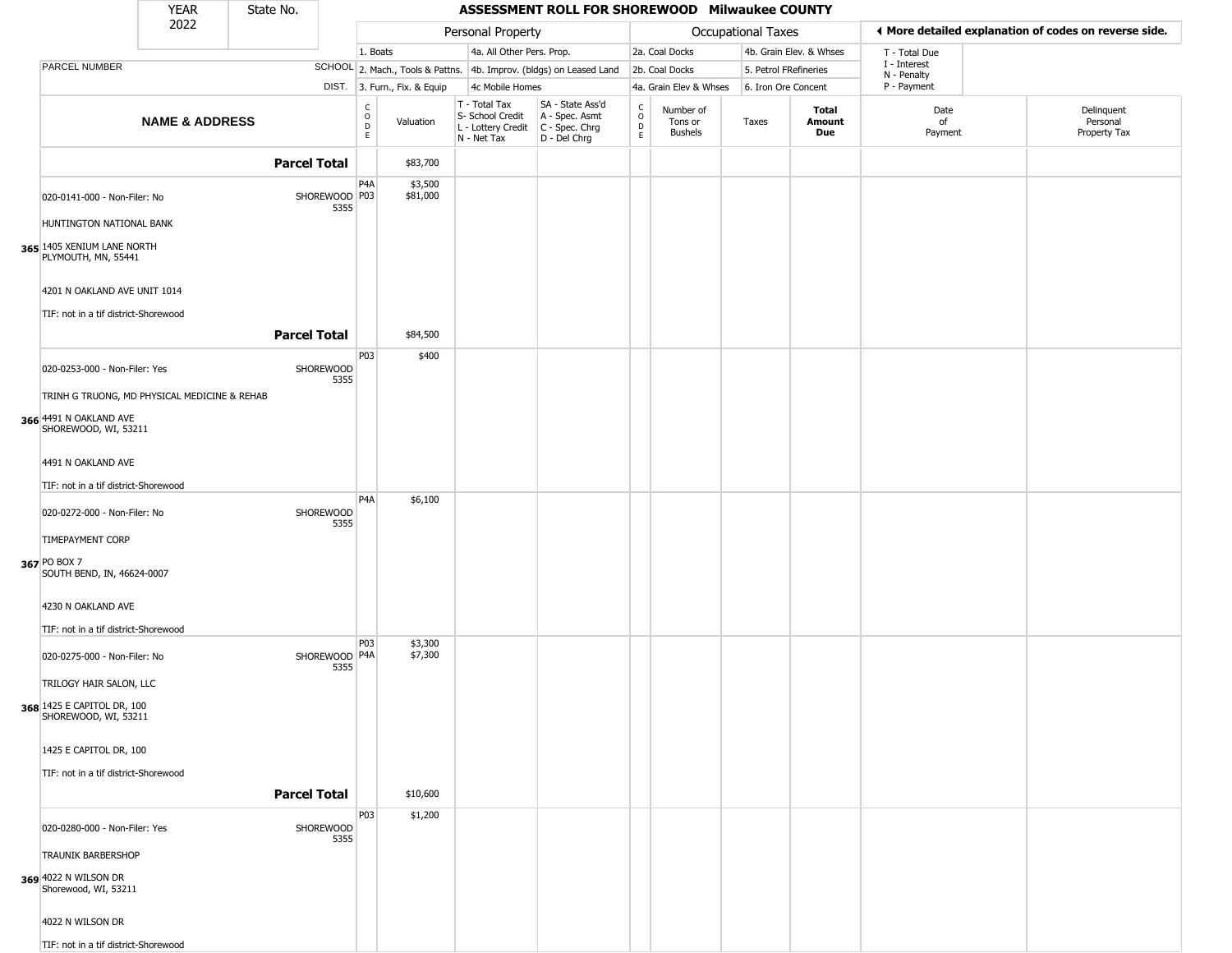|                                                                                                              | <b>YEAR</b>               | State No.           |                         |                                             |                              |                                                                        | ASSESSMENT ROLL FOR SHOREWOOD Milwaukee COUNTY                         |                                                 |                                        |                       |                         |                             |                                                       |
|--------------------------------------------------------------------------------------------------------------|---------------------------|---------------------|-------------------------|---------------------------------------------|------------------------------|------------------------------------------------------------------------|------------------------------------------------------------------------|-------------------------------------------------|----------------------------------------|-----------------------|-------------------------|-----------------------------|-------------------------------------------------------|
|                                                                                                              | 2022                      |                     |                         |                                             |                              | Personal Property                                                      |                                                                        |                                                 |                                        | Occupational Taxes    |                         |                             | I More detailed explanation of codes on reverse side. |
|                                                                                                              |                           |                     |                         | 1. Boats                                    |                              | 4a. All Other Pers. Prop.                                              |                                                                        |                                                 | 2a. Coal Docks                         |                       | 4b. Grain Elev. & Whses | T - Total Due               |                                                       |
| PARCEL NUMBER                                                                                                |                           |                     |                         |                                             |                              |                                                                        | SCHOOL 2. Mach., Tools & Pattns. 4b. Improv. (bldgs) on Leased Land    |                                                 | 2b. Coal Docks                         | 5. Petrol FRefineries |                         | I - Interest<br>N - Penalty |                                                       |
|                                                                                                              |                           |                     |                         |                                             | DIST. 3. Furn., Fix. & Equip | 4c Mobile Homes                                                        |                                                                        |                                                 | 4a. Grain Elev & Whses                 | 6. Iron Ore Concent   |                         | P - Payment                 |                                                       |
|                                                                                                              | <b>NAME &amp; ADDRESS</b> |                     |                         | $\frac{c}{0}$<br>$\mathsf D$<br>$\mathsf E$ | Valuation                    | T - Total Tax<br>S- School Credit<br>L - Lottery Credit<br>N - Net Tax | SA - State Ass'd<br>A - Spec. Asmt<br>$C - Spec. Chrg$<br>D - Del Chrg | $\begin{array}{c} C \\ O \\ D \\ E \end{array}$ | Number of<br>Tons or<br><b>Bushels</b> | Taxes                 | Total<br>Amount<br>Due  | Date<br>of<br>Payment       | Delinquent<br>Personal<br>Property Tax                |
| 020-0292-000 - Non-Filer: Yes<br>THE PRACTICE MKE<br>370 4465 N OAKLAND AVE 310<br>SHOREWOOD, WI, 53211      |                           |                     | SHOREWOOD<br>5355       | P03                                         | \$5,100                      |                                                                        |                                                                        |                                                 |                                        |                       |                         |                             |                                                       |
| 4465 N OAKLAND AVE 310<br>TIF: not in a tif district-Shorewood                                               |                           |                     |                         |                                             |                              |                                                                        |                                                                        |                                                 |                                        |                       |                         |                             |                                                       |
| 021-0005-000 - Non-Filer: No<br>UPS STORE-ROGGA CORPORATION BRIAN ROGGA                                      |                           |                     | SHOREWOOD   P4A<br>5355 | P03                                         | \$1,600<br>\$8,300           |                                                                        |                                                                        |                                                 |                                        |                       |                         |                             |                                                       |
| 371 4230 N OAKLAND AVE<br>SHOREWOOD, WI, 53211<br>4230 N OAKLAND AVE<br>TIF: not in a tif district-Shorewood |                           |                     |                         |                                             |                              |                                                                        |                                                                        |                                                 |                                        |                       |                         |                             |                                                       |
|                                                                                                              |                           | <b>Parcel Total</b> |                         |                                             | \$9,900                      |                                                                        |                                                                        |                                                 |                                        |                       |                         |                             |                                                       |
| 021-0012-000 - Non-Filer: No<br>US BANK, NATIONAL ASSOCIATION                                                |                           |                     | SHOREWOOD<br>5355       | P03                                         | \$600                        |                                                                        |                                                                        |                                                 |                                        |                       |                         |                             |                                                       |
| 372 1310 MADRID ST, STE 100<br>MARSHALL, MN, 56258                                                           |                           |                     |                         |                                             |                              |                                                                        |                                                                        |                                                 |                                        |                       |                         |                             |                                                       |
| 4433 N OAKLAND AVE                                                                                           |                           |                     |                         |                                             |                              |                                                                        |                                                                        |                                                 |                                        |                       |                         |                             |                                                       |
| TIF: not in a tif district-Shorewood                                                                         |                           |                     |                         |                                             |                              |                                                                        |                                                                        |                                                 |                                        |                       |                         |                             |                                                       |
| 022-0006-000 - Non-Filer: Yes<br>VANITY FUR LLC CORI HANSEN                                                  |                           |                     | SHOREWOOD P4A<br>5355   | P03                                         | \$400<br>\$1,400             |                                                                        |                                                                        |                                                 |                                        |                       |                         |                             |                                                       |
| 373 4429 N OAKLAND AVE<br>SHOREWOOD, WI, 53211                                                               |                           |                     |                         |                                             |                              |                                                                        |                                                                        |                                                 |                                        |                       |                         |                             |                                                       |
| 4429 N OAKLAND AVE<br>TIF: not in a tif district-Shorewood                                                   |                           |                     |                         |                                             |                              |                                                                        |                                                                        |                                                 |                                        |                       |                         |                             |                                                       |
|                                                                                                              |                           | <b>Parcel Total</b> |                         |                                             | \$1,800                      |                                                                        |                                                                        |                                                 |                                        |                       |                         |                             |                                                       |
| 022-0031-000 - Non-Filer: No<br>EMERALD PARK LANDFILL LLC C/0 DUCHARME, MCMILLEN &                           |                           |                     | SHOREWOOD<br>5355       | P <sub>4</sub> A                            | \$2,000                      |                                                                        |                                                                        |                                                 |                                        |                       |                         |                             |                                                       |
| <b>ASSOCIATES</b><br>374 PO BOX 80615<br>INDIANAPOLIS, IN, 46280                                             |                           |                     |                         |                                             |                              |                                                                        |                                                                        |                                                 |                                        |                       |                         |                             |                                                       |
| <b>VARIOUS</b>                                                                                               |                           |                     |                         |                                             |                              |                                                                        |                                                                        |                                                 |                                        |                       |                         |                             |                                                       |
| TIF: not in a tif district-Shorewood                                                                         |                           |                     |                         |                                             |                              |                                                                        |                                                                        |                                                 |                                        |                       |                         |                             |                                                       |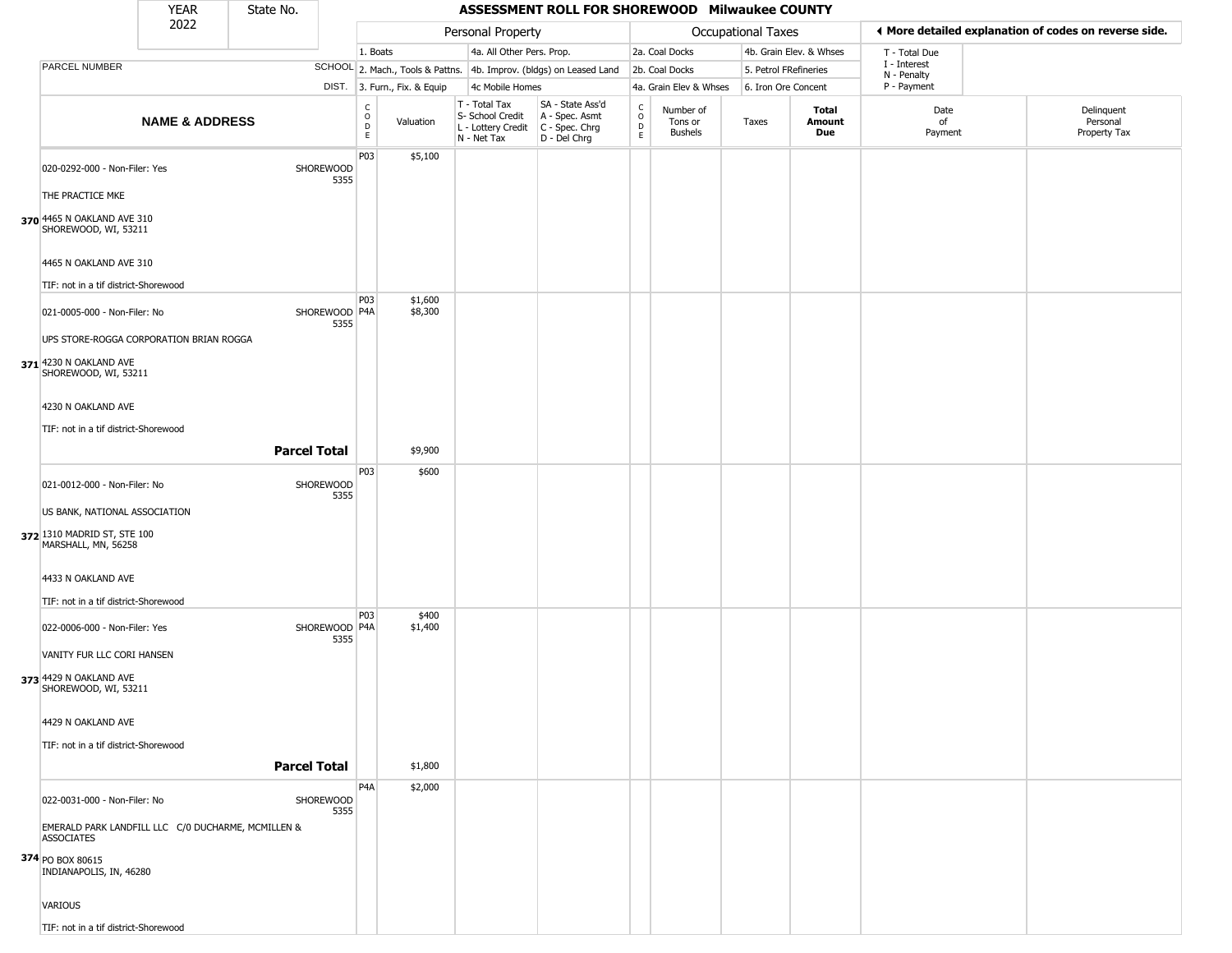|                                                            | <b>YEAR</b>               | State No.           |                         |                         |                              |                                                                                         | ASSESSMENT ROLL FOR SHOREWOOD Milwaukee COUNTY                      |                                                 |                                        |                       |                         |                             |                                                       |
|------------------------------------------------------------|---------------------------|---------------------|-------------------------|-------------------------|------------------------------|-----------------------------------------------------------------------------------------|---------------------------------------------------------------------|-------------------------------------------------|----------------------------------------|-----------------------|-------------------------|-----------------------------|-------------------------------------------------------|
|                                                            | 2022                      |                     |                         |                         |                              | Personal Property                                                                       |                                                                     |                                                 |                                        | Occupational Taxes    |                         |                             | ♦ More detailed explanation of codes on reverse side. |
|                                                            |                           |                     |                         | 1. Boats                |                              | 4a. All Other Pers. Prop.                                                               |                                                                     |                                                 | 2a. Coal Docks                         |                       | 4b. Grain Elev. & Whses | T - Total Due               |                                                       |
| PARCEL NUMBER                                              |                           |                     |                         |                         |                              |                                                                                         | SCHOOL 2. Mach., Tools & Pattns. 4b. Improv. (bldgs) on Leased Land |                                                 | 2b. Coal Docks                         | 5. Petrol FRefineries |                         | I - Interest<br>N - Penalty |                                                       |
|                                                            |                           |                     |                         |                         | DIST. 3. Furn., Fix. & Equip | 4c Mobile Homes                                                                         |                                                                     |                                                 | 4a. Grain Elev & Whses                 | 6. Iron Ore Concent   |                         | P - Payment                 |                                                       |
|                                                            | <b>NAME &amp; ADDRESS</b> |                     |                         | C<br>$\circ$<br>D<br>E. | Valuation                    | T - Total Tax<br>S- School Credit<br>L - Lottery Credit   C - Spec. Chrg<br>N - Net Tax | SA - State Ass'd<br>A - Spec. Asmt<br>D - Del Chrg                  | $\begin{array}{c} C \\ 0 \\ D \\ E \end{array}$ | Number of<br>Tons or<br><b>Bushels</b> | Taxes                 | Total<br>Amount<br>Due  | Date<br>of<br>Payment       | Delinquent<br>Personal<br>Property Tax                |
| 022-0040-000 - Non-Filer: No                               |                           |                     | SHOREWOOD P03<br>5355   | P4A                     | \$100<br>\$63,100            |                                                                                         |                                                                     |                                                 |                                        |                       |                         |                             |                                                       |
| VILLAGE PUB OF SHOREWOOD, LLC CLOUD RED                    |                           |                     |                         |                         |                              |                                                                                         |                                                                     |                                                 |                                        |                       |                         |                             |                                                       |
| 375 4488 N OAKLAND AVE<br>SHOREWOOD, WI, 53211             |                           |                     |                         |                         |                              |                                                                                         |                                                                     |                                                 |                                        |                       |                         |                             |                                                       |
| 4488 N OAKLAND AVE<br>TIF: not in a tif district-Shorewood |                           |                     |                         |                         |                              |                                                                                         |                                                                     |                                                 |                                        |                       |                         |                             |                                                       |
|                                                            |                           | <b>Parcel Total</b> |                         |                         | \$63,200                     |                                                                                         |                                                                     |                                                 |                                        |                       |                         |                             |                                                       |
| 022-0041-000 - Non-Filer: Yes                              |                           |                     | SHOREWOOD<br>5355       | P <sub>0</sub> 3        | \$11,300                     |                                                                                         |                                                                     |                                                 |                                        |                       |                         |                             |                                                       |
| <b>VERIZON</b>                                             |                           |                     |                         |                         |                              |                                                                                         |                                                                     |                                                 |                                        |                       |                         |                             |                                                       |
| 376 4144 N OAKLAND AVE<br>Shorewood, WI, 53211             |                           |                     |                         |                         |                              |                                                                                         |                                                                     |                                                 |                                        |                       |                         |                             |                                                       |
| 4144 N OAKLAND AVE                                         |                           |                     |                         |                         |                              |                                                                                         |                                                                     |                                                 |                                        |                       |                         |                             |                                                       |
| TIF: not in a tif district-Shorewood                       |                           |                     |                         |                         |                              |                                                                                         |                                                                     |                                                 |                                        |                       |                         |                             |                                                       |
| 022-0042-000 - Non-Filer: No                               |                           |                     | SHOREWOOD P03<br>5355   | P <sub>4</sub> A        | \$100<br>\$1,700             |                                                                                         |                                                                     |                                                 |                                        |                       |                         |                             |                                                       |
| VAN CLEAVE ARCHITECTURE & DESIGN SUZANNE VAN CLEAVE        |                           |                     |                         |                         |                              |                                                                                         |                                                                     |                                                 |                                        |                       |                         |                             |                                                       |
| 377 5353 N BERKELEY BLVD<br>WHITEFISH BAY, WI, 53217       |                           |                     |                         |                         |                              |                                                                                         |                                                                     |                                                 |                                        |                       |                         |                             |                                                       |
| 4421 N OAKLAND AVE 200                                     |                           |                     |                         |                         |                              |                                                                                         |                                                                     |                                                 |                                        |                       |                         |                             |                                                       |
| TIF: not in a tif district-Shorewood                       |                           |                     |                         |                         |                              |                                                                                         |                                                                     |                                                 |                                        |                       |                         |                             |                                                       |
|                                                            |                           | <b>Parcel Total</b> |                         |                         | \$1,800                      |                                                                                         |                                                                     |                                                 |                                        |                       |                         |                             |                                                       |
| 023-0020-001 - Non-Filer: No                               |                           |                     | SHOREWOOD   P03<br>5355 | P4A                     | \$500<br>\$219,800           |                                                                                         |                                                                     |                                                 |                                        |                       |                         |                             |                                                       |
| WALGREEN CO (001) DBA: WALGREEN CO, 15188-S-PPT            |                           |                     |                         |                         |                              |                                                                                         |                                                                     |                                                 |                                        |                       |                         |                             |                                                       |
| 378 300 WILMOT ROAD MS#3301<br>DEERFIELD, IL, 60015        |                           |                     |                         |                         |                              |                                                                                         |                                                                     |                                                 |                                        |                       |                         |                             |                                                       |
| 4035 N OAKLAND AVE                                         |                           |                     |                         |                         |                              |                                                                                         |                                                                     |                                                 |                                        |                       |                         |                             |                                                       |
| TIF: not in a tif district-Shorewood                       |                           |                     |                         |                         |                              |                                                                                         |                                                                     |                                                 |                                        |                       |                         |                             |                                                       |
|                                                            |                           | <b>Parcel Total</b> |                         |                         | \$220,300                    |                                                                                         |                                                                     |                                                 |                                        |                       |                         |                             |                                                       |
| 023-0050-000 - Non-Filer: No                               |                           |                     | SHOREWOOD<br>5355       | P03                     | \$0                          |                                                                                         |                                                                     |                                                 |                                        |                       |                         |                             |                                                       |
| WEISS & COMPANY MARKETING COMMUNICATIONS, LLC              |                           |                     |                         |                         |                              |                                                                                         |                                                                     |                                                 |                                        |                       |                         |                             |                                                       |
| 379 4457 N STOWELL AVE<br>SHOREWOOD, WI, 53211-1778        |                           |                     |                         |                         |                              |                                                                                         |                                                                     |                                                 |                                        |                       |                         |                             |                                                       |
| 4457 N STOWELL AVE                                         |                           |                     |                         |                         |                              |                                                                                         |                                                                     |                                                 |                                        |                       |                         |                             |                                                       |
| TIF: not in a tif district-Shorewood                       |                           |                     |                         |                         |                              |                                                                                         |                                                                     |                                                 |                                        |                       |                         |                             |                                                       |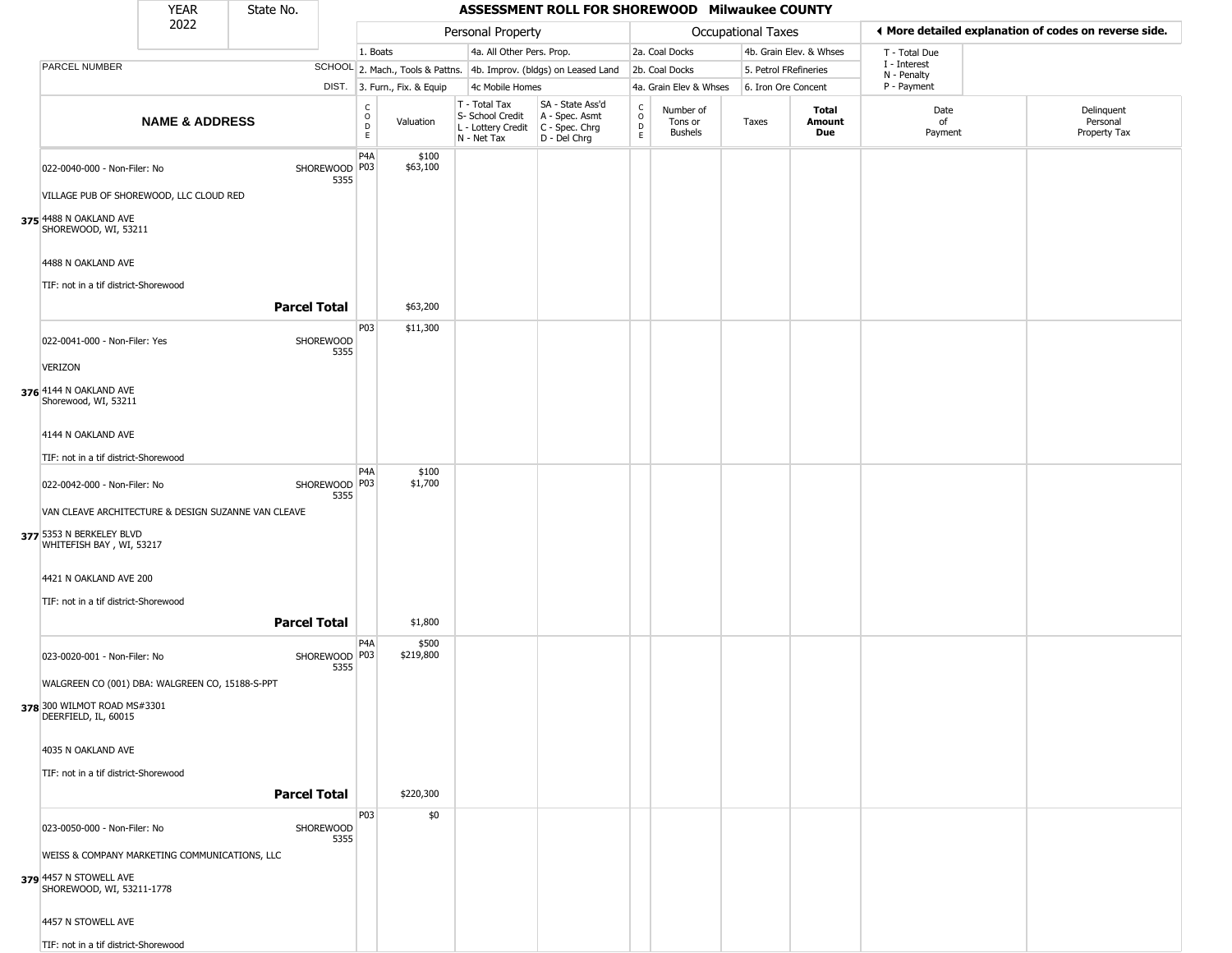|                                                    | <b>YEAR</b>               | State No.           |                         |                        |                              |                                                                        | ASSESSMENT ROLL FOR SHOREWOOD Milwaukee COUNTY                       |                                 |                                        |                           |                         |                             |                                                       |
|----------------------------------------------------|---------------------------|---------------------|-------------------------|------------------------|------------------------------|------------------------------------------------------------------------|----------------------------------------------------------------------|---------------------------------|----------------------------------------|---------------------------|-------------------------|-----------------------------|-------------------------------------------------------|
|                                                    | 2022                      |                     |                         |                        |                              | Personal Property                                                      |                                                                      |                                 |                                        | <b>Occupational Taxes</b> |                         |                             | 4 More detailed explanation of codes on reverse side. |
|                                                    |                           |                     |                         | 1. Boats               |                              | 4a. All Other Pers. Prop.                                              |                                                                      |                                 | 2a. Coal Docks                         |                           | 4b. Grain Elev. & Whses | T - Total Due               |                                                       |
| PARCEL NUMBER                                      |                           |                     |                         |                        |                              |                                                                        | SCHOOL 2. Mach., Tools & Pattns. 4b. Improv. (bldgs) on Leased Land  |                                 | 2b. Coal Docks                         | 5. Petrol FRefineries     |                         | I - Interest<br>N - Penalty |                                                       |
|                                                    |                           |                     |                         |                        | DIST. 3. Furn., Fix. & Equip | 4c Mobile Homes                                                        |                                                                      |                                 | 4a. Grain Elev & Whses                 | 6. Iron Ore Concent       |                         | P - Payment                 |                                                       |
|                                                    | <b>NAME &amp; ADDRESS</b> |                     |                         | C<br>$\circ$<br>D<br>E | Valuation                    | T - Total Tax<br>S- School Credit<br>L - Lottery Credit<br>N - Net Tax | SA - State Ass'd<br>A - Spec. Asmt<br>C - Spec. Chrg<br>D - Del Chrg | $\rm _o^c$<br>$\mathsf{D}$<br>E | Number of<br>Tons or<br><b>Bushels</b> | Taxes                     | Total<br>Amount<br>Due  | Date<br>of<br>Payment       | Delinquent<br>Personal<br>Property Tax                |
| 023-0060-001 - Non-Filer: No                       |                           |                     | SHOREWOOD   P03<br>5355 | P4A                    | \$21,200<br>\$25,900         |                                                                        |                                                                      |                                 |                                        |                           |                         |                             |                                                       |
| WELLS FARGO BANK, NA C/O RYAN, LLC                 |                           |                     |                         |                        |                              |                                                                        |                                                                      |                                 |                                        |                           |                         |                             |                                                       |
| 380 PO BOX 2609<br>CARLSBAD, CA, 92018-2609        |                           |                     |                         |                        |                              |                                                                        |                                                                      |                                 |                                        |                           |                         |                             |                                                       |
| 1530 E CAPITOL DR                                  |                           |                     |                         |                        |                              |                                                                        |                                                                      |                                 |                                        |                           |                         |                             |                                                       |
| TIF: not in a tif district-Shorewood               |                           |                     |                         |                        |                              |                                                                        |                                                                      |                                 |                                        |                           |                         |                             |                                                       |
|                                                    |                           | <b>Parcel Total</b> |                         |                        | \$47,100                     |                                                                        |                                                                      |                                 |                                        |                           |                         |                             |                                                       |
| 023-0060-002 - Non-Filer: No                       |                           |                     | SHOREWOOD   P03<br>5355 | P <sub>4</sub> A       | \$24,600<br>\$82,800         |                                                                        |                                                                      |                                 |                                        |                           |                         |                             |                                                       |
| WELLS FARGO BANK, NA C/O RYAN, LLC                 |                           |                     |                         |                        |                              |                                                                        |                                                                      |                                 |                                        |                           |                         |                             |                                                       |
| 381 PO BOX 2609<br>CARLSBAD, CA, 92018-2609        |                           |                     |                         |                        |                              |                                                                        |                                                                      |                                 |                                        |                           |                         |                             |                                                       |
| 4108 N OAKLAND AVE                                 |                           |                     |                         |                        |                              |                                                                        |                                                                      |                                 |                                        |                           |                         |                             |                                                       |
|                                                    |                           |                     |                         |                        |                              |                                                                        |                                                                      |                                 |                                        |                           |                         |                             |                                                       |
| TIF: not in a tif district-Shorewood               |                           |                     |                         |                        |                              |                                                                        |                                                                      |                                 |                                        |                           |                         |                             |                                                       |
|                                                    |                           | <b>Parcel Total</b> |                         |                        | \$107,400                    |                                                                        |                                                                      |                                 |                                        |                           |                         |                             |                                                       |
| 023-0166-000 - Non-Filer: No                       |                           |                     | SHOREWOOD P4A<br>5355   | P03                    | \$33,300<br>\$47,100         |                                                                        |                                                                      |                                 |                                        |                           |                         |                             |                                                       |
| WISCONSIN VISION, INC                              |                           |                     |                         |                        |                              |                                                                        |                                                                      |                                 |                                        |                           |                         |                             |                                                       |
| 382 16800 W CLEVELAND AVE<br>NEW BERLIN, WI, 53151 |                           |                     |                         |                        |                              |                                                                        |                                                                      |                                 |                                        |                           |                         |                             |                                                       |
| 4163 N OAKLAND AVE                                 |                           |                     |                         |                        |                              |                                                                        |                                                                      |                                 |                                        |                           |                         |                             |                                                       |
| TIF: not in a tif district-Shorewood               |                           |                     |                         |                        |                              |                                                                        |                                                                      |                                 |                                        |                           |                         |                             |                                                       |
|                                                    |                           |                     |                         |                        |                              |                                                                        |                                                                      |                                 |                                        |                           |                         |                             |                                                       |
|                                                    |                           | <b>Parcel Total</b> |                         |                        | \$80,400                     |                                                                        |                                                                      |                                 |                                        |                           |                         |                             |                                                       |
| 023-0330-000 - Non-Filer: Yes                      |                           |                     | SHOREWOOD   P4A<br>5355 | P03                    | \$700<br>\$700               |                                                                        |                                                                      |                                 |                                        |                           |                         |                             |                                                       |
| WYNSTONE CONSULTING GROUP LLC ATTN: TAMI BAAK      |                           |                     |                         |                        |                              |                                                                        |                                                                      |                                 |                                        |                           |                         |                             |                                                       |
| 383 4415 N STOWELL AVE<br>SHOREWOOD, WI, 53211     |                           |                     |                         |                        |                              |                                                                        |                                                                      |                                 |                                        |                           |                         |                             |                                                       |
| 4415 N STOWELL AVE                                 |                           |                     |                         |                        |                              |                                                                        |                                                                      |                                 |                                        |                           |                         |                             |                                                       |
| TIF: not in a tif district-Shorewood               |                           |                     |                         |                        |                              |                                                                        |                                                                      |                                 |                                        |                           |                         |                             |                                                       |
|                                                    |                           | <b>Parcel Total</b> |                         |                        | \$1,400                      |                                                                        |                                                                      |                                 |                                        |                           |                         |                             |                                                       |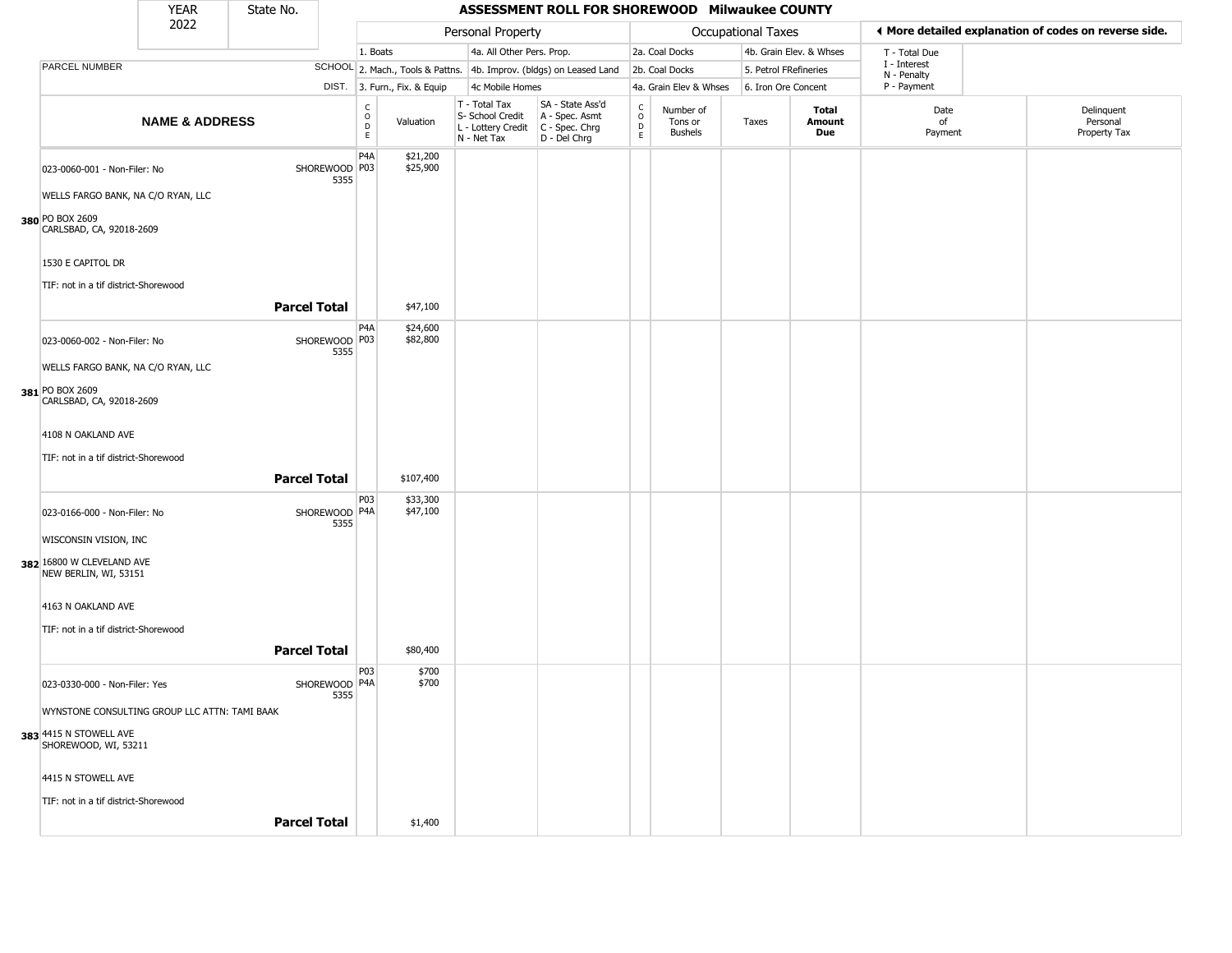|                                                                                                            | <b>YEAR</b>               | State No. |                   |                      |                              |                                                                        | ASSESSMENT ROLL FOR SHOREWOOD Milwaukee COUNTY                       |                        |                                 |                           |                         |                             |                                                        |
|------------------------------------------------------------------------------------------------------------|---------------------------|-----------|-------------------|----------------------|------------------------------|------------------------------------------------------------------------|----------------------------------------------------------------------|------------------------|---------------------------------|---------------------------|-------------------------|-----------------------------|--------------------------------------------------------|
|                                                                                                            | 2022                      |           |                   |                      |                              | Personal Property                                                      |                                                                      |                        |                                 | <b>Occupational Taxes</b> |                         |                             | If More detailed explanation of codes on reverse side. |
|                                                                                                            |                           |           |                   | 1. Boats             |                              | 4a. All Other Pers. Prop.                                              |                                                                      |                        | 2a. Coal Docks                  |                           | 4b. Grain Elev. & Whses | T - Total Due               |                                                        |
| PARCEL NUMBER                                                                                              |                           |           |                   |                      |                              |                                                                        | SCHOOL 2. Mach., Tools & Pattns. 4b. Improv. (bldgs) on Leased Land  |                        | 2b. Coal Docks                  |                           | 5. Petrol FRefineries   | I - Interest<br>N - Penalty |                                                        |
|                                                                                                            |                           |           |                   |                      | DIST. 3. Furn., Fix. & Equip | 4c Mobile Homes                                                        |                                                                      |                        | 4a. Grain Elev & Whses          |                           | 6. Iron Ore Concent     | P - Payment                 |                                                        |
|                                                                                                            | <b>NAME &amp; ADDRESS</b> |           |                   | $\rm _o^C$<br>D<br>E | Valuation                    | T - Total Tax<br>S- School Credit<br>L - Lottery Credit<br>N - Net Tax | SA - State Ass'd<br>A - Spec. Asmt<br>C - Spec. Chrg<br>D - Del Chrg | C<br>$\circ$<br>D<br>E | Number of<br>Tons or<br>Bushels | Taxes                     | Total<br>Amount<br>Due  | Date<br>of<br>Payment       | Delinquent<br>Personal<br>Property Tax                 |
| 023-0340-002 - Non-Filer: No<br>WABASHA LEASING, LLC                                                       |                           |           | SHOREWOOD<br>5355 | P03                  | \$5,500                      |                                                                        |                                                                      |                        |                                 |                           |                         |                             |                                                        |
| 384 PO BOX 80615<br>INDIANAPOLIS, IN, 46280<br><b>VARIOUS</b>                                              |                           |           |                   |                      |                              |                                                                        |                                                                      |                        |                                 |                           |                         |                             |                                                        |
| TIF: not in a tif district-Shorewood                                                                       |                           |           |                   |                      |                              |                                                                        |                                                                      |                        |                                 |                           |                         |                             |                                                        |
| 023-0340-003 - Non-Filer: No                                                                               |                           |           | SHOREWOOD<br>5355 | P03                  | \$9,500                      |                                                                        |                                                                      |                        |                                 |                           |                         |                             |                                                        |
| WABASHA LEASING, LLC<br>385 PO BOX 80615<br>INDIANAPOLIS, IN, 46280                                        |                           |           |                   |                      |                              |                                                                        |                                                                      |                        |                                 |                           |                         |                             |                                                        |
| <b>VARIOUS</b>                                                                                             |                           |           |                   |                      |                              |                                                                        |                                                                      |                        |                                 |                           |                         |                             |                                                        |
|                                                                                                            |                           |           |                   |                      |                              |                                                                        |                                                                      |                        |                                 |                           |                         |                             |                                                        |
| TIF: not in a tif district-Shorewood                                                                       |                           |           |                   | P03                  | \$15,300                     |                                                                        |                                                                      |                        |                                 |                           |                         |                             |                                                        |
| 023-0340-004 - Non-Filer: No                                                                               |                           |           | SHOREWOOD<br>5355 |                      |                              |                                                                        |                                                                      |                        |                                 |                           |                         |                             |                                                        |
| WABASHA LEASING LLC<br>386 PO BOX 80615<br>INDIANAPOLIS, IN, 46280                                         |                           |           |                   |                      |                              |                                                                        |                                                                      |                        |                                 |                           |                         |                             |                                                        |
| <b>VARIOS</b>                                                                                              |                           |           |                   |                      |                              |                                                                        |                                                                      |                        |                                 |                           |                         |                             |                                                        |
| TIF: not in a tif district-Shorewood                                                                       |                           |           |                   | P03                  | \$500                        |                                                                        |                                                                      |                        |                                 |                           |                         |                             |                                                        |
| 023-0360-000 - Non-Filer: No                                                                               |                           |           | SHOREWOOD<br>5355 |                      |                              |                                                                        |                                                                      |                        |                                 |                           |                         |                             |                                                        |
| WELLS FARGO FINANCIAL LEASING, INC PROPERTY TAX COMPLIANCE<br>387 PO BOX 36200<br>BILLINGS, MT, 59107-6200 |                           |           |                   |                      |                              |                                                                        |                                                                      |                        |                                 |                           |                         |                             |                                                        |
| 2420 E CAPITOL DR                                                                                          |                           |           |                   |                      |                              |                                                                        |                                                                      |                        |                                 |                           |                         |                             |                                                        |
| TIF: not in a tif district-Shorewood                                                                       |                           |           |                   |                      |                              |                                                                        |                                                                      |                        |                                 |                           |                         |                             |                                                        |
| 023-0360-100 - Non-Filer: No                                                                               |                           |           | SHOREWOOD<br>5355 | P03                  | \$4,700                      |                                                                        |                                                                      |                        |                                 |                           |                         |                             |                                                        |
| WELLS FARGO FINANCIAL LEASING, INC PROPERTY TAX COMPLIANCE                                                 |                           |           |                   |                      |                              |                                                                        |                                                                      |                        |                                 |                           |                         |                             |                                                        |
| 388 PO BOX 36200<br>BILLINGS, MT, 59107-6200                                                               |                           |           |                   |                      |                              |                                                                        |                                                                      |                        |                                 |                           |                         |                             |                                                        |
| 1111 E CAPITOL DR                                                                                          |                           |           |                   |                      |                              |                                                                        |                                                                      |                        |                                 |                           |                         |                             |                                                        |
| TIF: TIF 03-Shorewood                                                                                      |                           |           |                   |                      |                              |                                                                        |                                                                      |                        |                                 |                           |                         |                             |                                                        |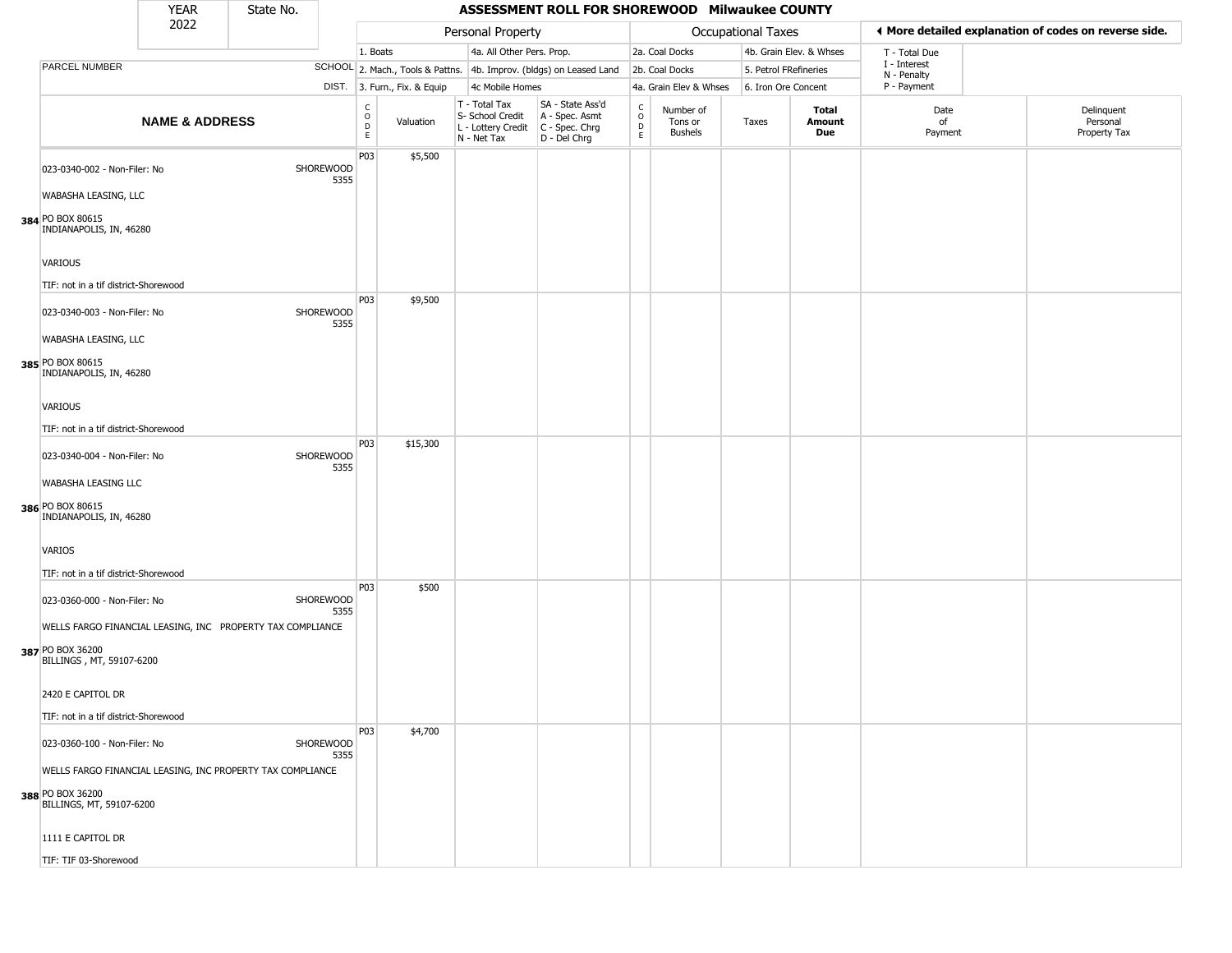|                                                                                          | <b>YEAR</b>               | State No. |                       |                                   |                              |                                                                        | ASSESSMENT ROLL FOR SHOREWOOD Milwaukee COUNTY                       |                                                |                                        |                           |                         |                             |                                                       |
|------------------------------------------------------------------------------------------|---------------------------|-----------|-----------------------|-----------------------------------|------------------------------|------------------------------------------------------------------------|----------------------------------------------------------------------|------------------------------------------------|----------------------------------------|---------------------------|-------------------------|-----------------------------|-------------------------------------------------------|
|                                                                                          | 2022                      |           |                       |                                   |                              | Personal Property                                                      |                                                                      |                                                |                                        | <b>Occupational Taxes</b> |                         |                             | ♦ More detailed explanation of codes on reverse side. |
|                                                                                          |                           |           |                       | 1. Boats                          |                              | 4a. All Other Pers. Prop.                                              |                                                                      |                                                | 2a. Coal Docks                         |                           | 4b. Grain Elev. & Whses | T - Total Due               |                                                       |
| PARCEL NUMBER                                                                            |                           |           |                       |                                   |                              |                                                                        | SCHOOL 2. Mach., Tools & Pattns. 4b. Improv. (bldgs) on Leased Land  |                                                | 2b. Coal Docks                         | 5. Petrol FRefineries     |                         | I - Interest<br>N - Penalty |                                                       |
|                                                                                          |                           |           |                       |                                   | DIST. 3. Furn., Fix. & Equip | 4c Mobile Homes                                                        |                                                                      |                                                | 4a. Grain Elev & Whses                 | 6. Iron Ore Concent       |                         | P - Payment                 |                                                       |
|                                                                                          | <b>NAME &amp; ADDRESS</b> |           |                       | C<br>$\circ$<br>$\mathsf{D}$<br>E | Valuation                    | T - Total Tax<br>S- School Credit<br>L - Lottery Credit<br>N - Net Tax | SA - State Ass'd<br>A - Spec. Asmt<br>C - Spec. Chrg<br>D - Del Chrg | $\begin{matrix} 0 \\ 0 \\ D \end{matrix}$<br>E | Number of<br>Tons or<br><b>Bushels</b> | Taxes                     | Total<br>Amount<br>Due  | Date<br>of<br>Payment       | Delinquent<br>Personal<br>Property Tax                |
| 023-0370-000 - Non-Filer: No<br>WASTE MANAGEMENT OF WISCONSIN, INC C/0 MARVIN F POER AND |                           |           | SHOREWOOD<br>5355     | P4A                               | \$27,200                     |                                                                        |                                                                      |                                                |                                        |                           |                         |                             |                                                       |
| <b>COMPANY</b><br>389 PO BOX 802206<br>DALLAS, TX, 75380-2206                            |                           |           |                       |                                   |                              |                                                                        |                                                                      |                                                |                                        |                           |                         |                             |                                                       |
| VARIOUS                                                                                  |                           |           |                       |                                   |                              |                                                                        |                                                                      |                                                |                                        |                           |                         |                             |                                                       |
| TIF: not in a tif district-Shorewood<br>023-0380-000 - Non-Filer: Yes                    |                           |           | SHOREWOOD<br>5355     | P03                               | \$7,900                      |                                                                        |                                                                      |                                                |                                        |                           |                         |                             |                                                       |
| THE WORKROOM<br>390 4508 N OAKLAND AVE<br>Shorewood, WI, 53211                           |                           |           |                       |                                   |                              |                                                                        |                                                                      |                                                |                                        |                           |                         |                             |                                                       |
| 4508 N OAKLAND AVE                                                                       |                           |           |                       |                                   |                              |                                                                        |                                                                      |                                                |                                        |                           |                         |                             |                                                       |
| TIF: not in a tif district-Shorewood                                                     |                           |           |                       | P03                               | \$400                        |                                                                        |                                                                      |                                                |                                        |                           |                         |                             |                                                       |
| 024-0020-000 - Non-Filer: No                                                             |                           |           | SHOREWOOD<br>5355     |                                   |                              |                                                                        |                                                                      |                                                |                                        |                           |                         |                             |                                                       |
| XEROX CORPORATION PROPERTY TAX DEPT<br>391 PO BOX 9601<br>WEBSTER, NY, 14580             |                           |           |                       |                                   |                              |                                                                        |                                                                      |                                                |                                        |                           |                         |                             |                                                       |
| 4231 N OAKLAND AVE<br>TIF: not in a tif district-Shorewood                               |                           |           |                       |                                   |                              |                                                                        |                                                                      |                                                |                                        |                           |                         |                             |                                                       |
| 025-0041-000 - Non-Filer: Yes                                                            |                           |           | SHOREWOOD<br>5355     | P03                               | \$700                        |                                                                        |                                                                      |                                                |                                        |                           |                         |                             |                                                       |
| OLEG CUSTOM TAILOR YUSUFOV, OLEG<br>392 1810 E CAPITOL DR<br>SHOREWOOD, WI, 53211        |                           |           |                       |                                   |                              |                                                                        |                                                                      |                                                |                                        |                           |                         |                             |                                                       |
| 1810 E CAPITOL DR                                                                        |                           |           |                       |                                   |                              |                                                                        |                                                                      |                                                |                                        |                           |                         |                             |                                                       |
| TIF: not in a tif district-Shorewood                                                     |                           |           |                       | P <sub>4</sub> A                  | \$500                        |                                                                        |                                                                      |                                                |                                        |                           |                         |                             |                                                       |
| 026-0116-000 - Non-Filer: No                                                             |                           |           | SHOREWOOD P03<br>5355 |                                   | \$19,300                     |                                                                        |                                                                      |                                                |                                        |                           |                         |                             |                                                       |
| DRAVER DENTAL, LLC                                                                       |                           |           |                       |                                   |                              |                                                                        |                                                                      |                                                |                                        |                           |                         |                             |                                                       |
| 393 3970 N OAKLAND AVE #403<br>SHOREWOOD, WI, 53211-2265                                 |                           |           |                       |                                   |                              |                                                                        |                                                                      |                                                |                                        |                           |                         |                             |                                                       |
| 3970 N OAKLAND AVE # 403                                                                 |                           |           |                       |                                   |                              |                                                                        |                                                                      |                                                |                                        |                           |                         |                             |                                                       |
| TIF: not in a tif district-Shorewood                                                     |                           |           |                       |                                   |                              |                                                                        |                                                                      |                                                |                                        |                           |                         |                             |                                                       |
|                                                                                          |                           |           | <b>Parcel Total</b>   |                                   | \$19,800                     |                                                                        |                                                                      |                                                |                                        |                           |                         |                             |                                                       |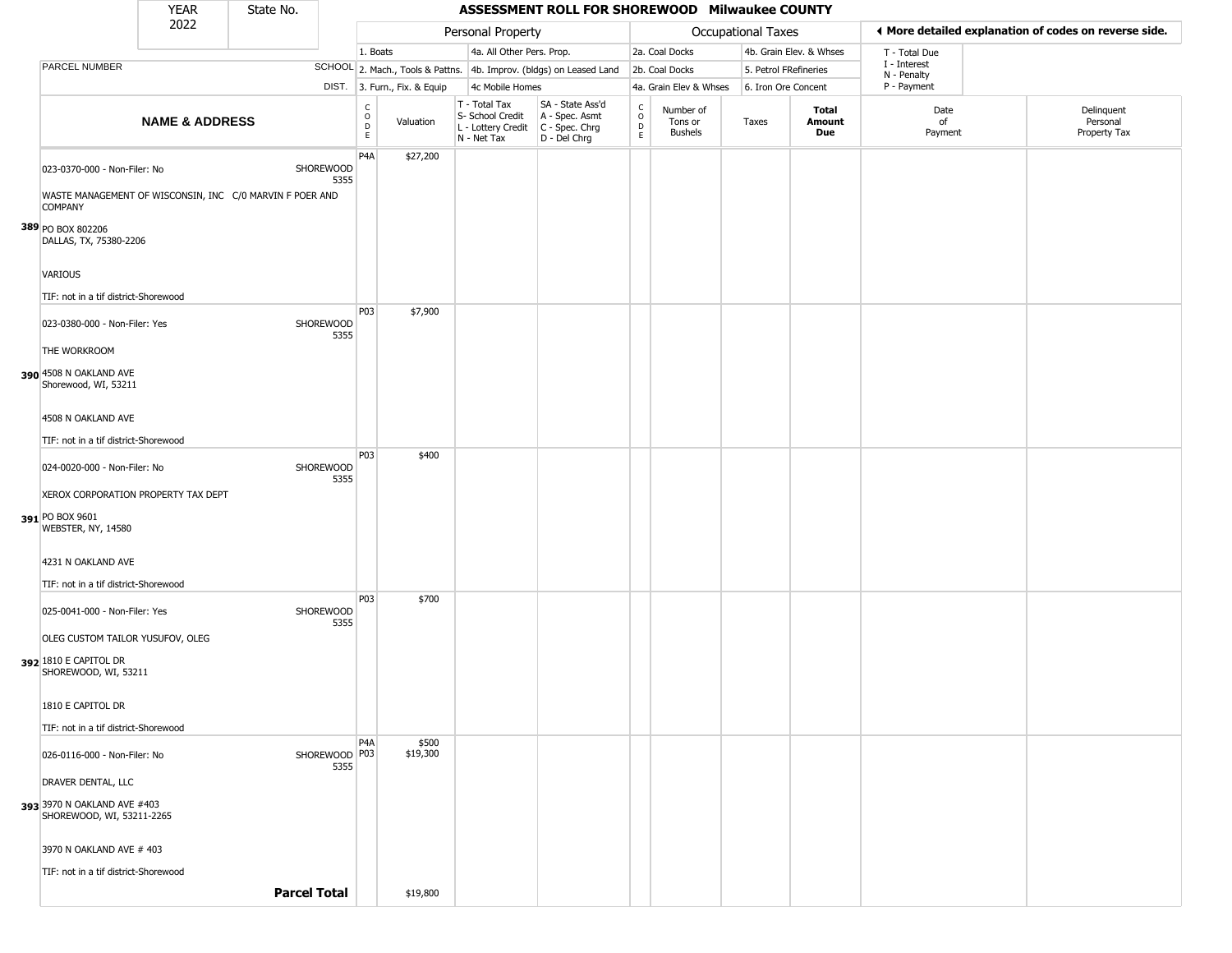|                                                                                | <b>YEAR</b>               | State No.     |                          |                         |                              |                                                                        | ASSESSMENT ROLL FOR SHOREWOOD Milwaukee COUNTY                         |                                             |                                        |                       |                               |                             |                                                       |
|--------------------------------------------------------------------------------|---------------------------|---------------|--------------------------|-------------------------|------------------------------|------------------------------------------------------------------------|------------------------------------------------------------------------|---------------------------------------------|----------------------------------------|-----------------------|-------------------------------|-----------------------------|-------------------------------------------------------|
|                                                                                | 2022                      |               |                          |                         |                              | Personal Property                                                      |                                                                        |                                             |                                        | Occupational Taxes    |                               |                             | ♦ More detailed explanation of codes on reverse side. |
|                                                                                |                           |               |                          |                         | 1. Boats                     | 4a. All Other Pers. Prop.                                              |                                                                        |                                             | 2a. Coal Docks                         |                       | 4b. Grain Elev. & Whses       | T - Total Due               |                                                       |
| PARCEL NUMBER                                                                  |                           |               |                          |                         |                              |                                                                        | SCHOOL 2. Mach., Tools & Pattns. 4b. Improv. (bldgs) on Leased Land    |                                             | 2b. Coal Docks                         | 5. Petrol FRefineries |                               | I - Interest<br>N - Penalty |                                                       |
|                                                                                |                           |               |                          |                         | DIST. 3. Furn., Fix. & Equip | 4c Mobile Homes                                                        |                                                                        |                                             | 4a. Grain Elev & Whses                 | 6. Iron Ore Concent   |                               | P - Payment                 |                                                       |
|                                                                                | <b>NAME &amp; ADDRESS</b> |               |                          | C<br>$\circ$<br>D<br>E. | Valuation                    | T - Total Tax<br>S- School Credit<br>L - Lottery Credit<br>N - Net Tax | SA - State Ass'd<br>A - Spec. Asmt<br>$C - Spec. Chrg$<br>D - Del Chrq | $\mathsf{C}$<br>$\circ$<br>$\mathsf D$<br>E | Number of<br>Tons or<br><b>Bushels</b> | Taxes                 | <b>Total</b><br>Amount<br>Due | Date<br>Ωf<br>Payment       | Delinquent<br>Personal<br>Property Tax                |
| 026-0117-000 - Non-Filer: Yes<br><b>ZHOU'S ACUPUNCTURE AND WELLNESS CENTER</b> |                           |               | <b>SHOREWOOD</b><br>5355 | P03                     | \$500                        |                                                                        |                                                                        |                                             |                                        |                       |                               |                             |                                                       |
| 394 4601 N OAKLAND AVE, STE 101<br>MILWAUKEE, WI, 53211                        |                           |               |                          |                         |                              |                                                                        |                                                                        |                                             |                                        |                       |                               |                             |                                                       |
| 4601 N OAKLAND AVE, STE 101<br>TIF: not in a tif district-Shorewood            |                           |               |                          |                         |                              |                                                                        |                                                                        |                                             |                                        |                       |                               |                             |                                                       |
| 048-0430-000 - Non-Filer: Yes<br><b>RILEY'S SANDWICH CO</b>                    |                           |               | <b>SHOREWOOD</b><br>5355 | <b>P03</b>              | \$5,100                      |                                                                        |                                                                        |                                             |                                        |                       |                               |                             |                                                       |
| 395 4473 N OAKLAND AVE<br>Shorewood, WI, 53211                                 |                           |               |                          |                         |                              |                                                                        |                                                                        |                                             |                                        |                       |                               |                             |                                                       |
| 4473 N OAKLAND AVE<br>TIF: not in a tif district-Shorewood                     |                           |               |                          |                         |                              |                                                                        |                                                                        |                                             |                                        |                       |                               |                             |                                                       |
| NO. OF PARCELS 395                                                             |                           | <b>TOTALS</b> | ▶                        |                         | 9,572,500.00                 |                                                                        |                                                                        |                                             |                                        |                       |                               |                             |                                                       |